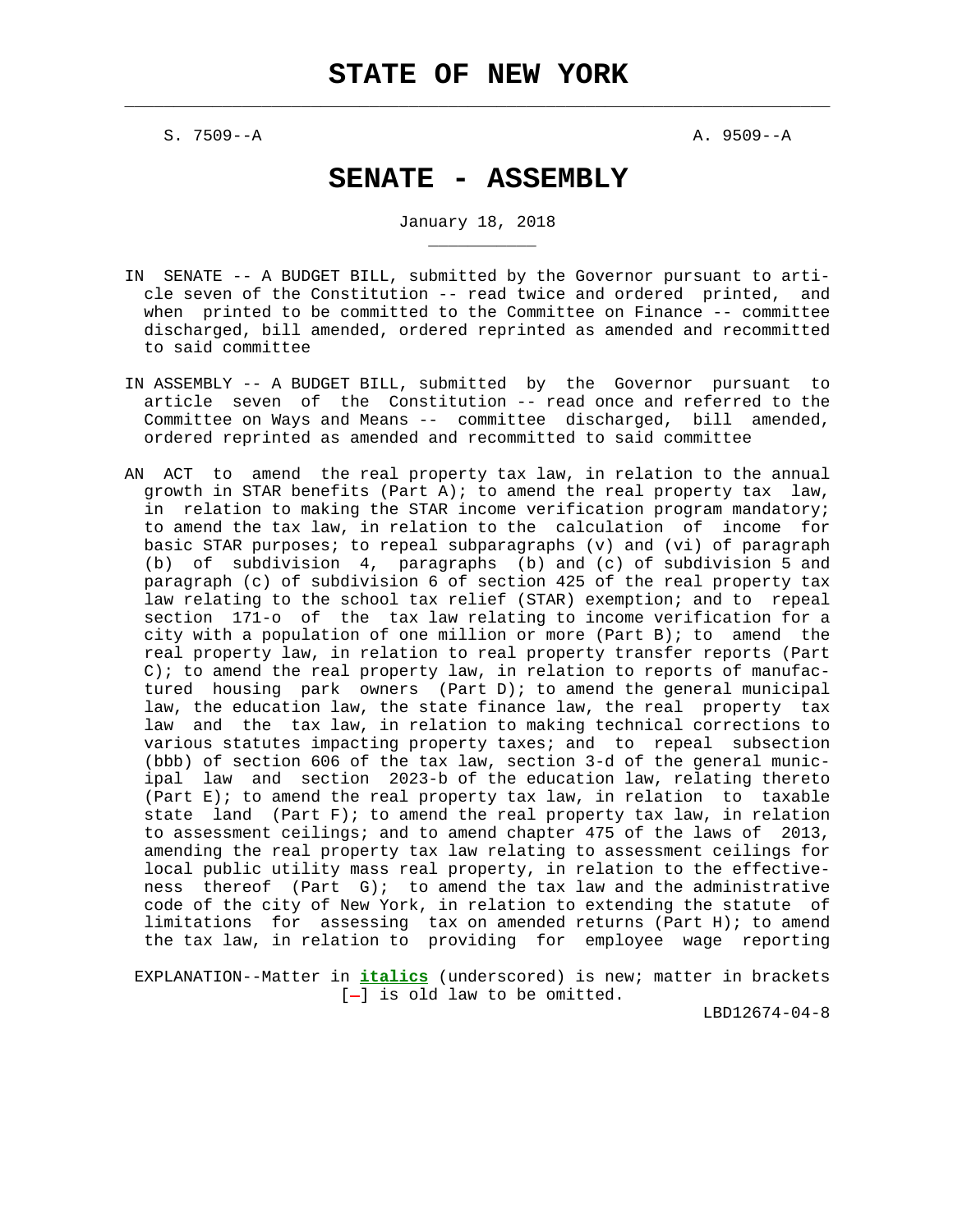consistency between the department of taxation and finance and the department of labor (Part I); to amend the tax law, in relation to sales and compensating use taxes imposed on food and beverages sold by restaurants and similar establishments (Part J); to amend the tax law, in relation to allowing sharing with the comptroller information regarding unwarranted fixed and final debt (Part K); to amend the social services law, in relation to the disclosure of certain informa tion relating to a person receiving public assistance to the commis sioner of taxation and finance (Part L); to amend the tax law, in relation to establishing a conditional tax on carried interest (Part M); to amend the tax law, in relation to permitting the commissioner of taxation and finance to seek judicial review of decisions of the tax appeals tribunal (Part N); to amend the tax law and the adminis trative code of the city of New York, in relation to the definition of resident for tax purposes of the personal income tax (Part O); to amend the tax law, in relation to the empire state child credit (Part P); to amend the tax law, in relation to extending the hire a veteran credit for an additional two years (Part  $Q$ ); to amend the labor law and the tax law, in relation to enhancing the New York youth jobs program (Part R); to amend the tax law, in relation to the temporary deferral of certain tax credits (Part S); to amend the tax law, in relation to extending the real estate transfer tax statute of limita tions for refunds from two to three years and providing for consistent joint liability treatment within the real estate transfer tax (Part T); to amend the tax law, in relation to the taxation of cigars (Part U); to amend the tax law and the administrative code of the city of New York, in relation to sales and use taxes on gas and electric service; and repealing section 1105-C of the tax law relating thereto (Part V); to amend the tax law, in relation to exempting from sales and use tax certain veterinary drugs and medicines and removing the refund/credit therefor (Part W); to amend the tax law, in relation to providing relief from sales tax liability for certain partners of a limited partnership and members of a limited liability company (Part X); to amend the tax law, in relation to exempting items of food and drink when sold from certain vending machines from the sales and compensating use tax (Part Y); to amend part A of chapter 61 of the laws of 2017, amending the tax law relating to the imposition of sales and compensating use taxes in certain counties, in relation to extend ing the revenue distribution provisions for the additional rates of sales and use tax of Genesee, Monroe, Onondaga and Orange counties (Part  $Z$ ); to amend the tax law, in relation to imposing an internet fairness conformity tax and requiring non-collecting sellers to provide specified information to New York purchasers and to the commissioner of taxation and finance (Part AA); to amend the tax law, in relation to imposing a health tax on vapor products (Part BB); to amend the tax law, in relation to the imposition of an opioid epidemic surcharge; and to amend the state finance law, in relation to estab lishing the opioid prevention, treatment and recovery account (Part CC); to amend the tax law, in relation to establishing a healthcare insurance windfall profit fee (Part DD); to amend the racing, pari-mu tuel wagering and breeding law, in relation to adjusting the franchise payment, and authorizing night races under certain circumstances; creating an equine drug testing advisory committee; and providing for the repeal of certain provisions upon the expiration thereof (Part EE); to amend the racing, pari-mutuel wagering and breeding law, in relation to providing funds for the aftercare of retired horses (Part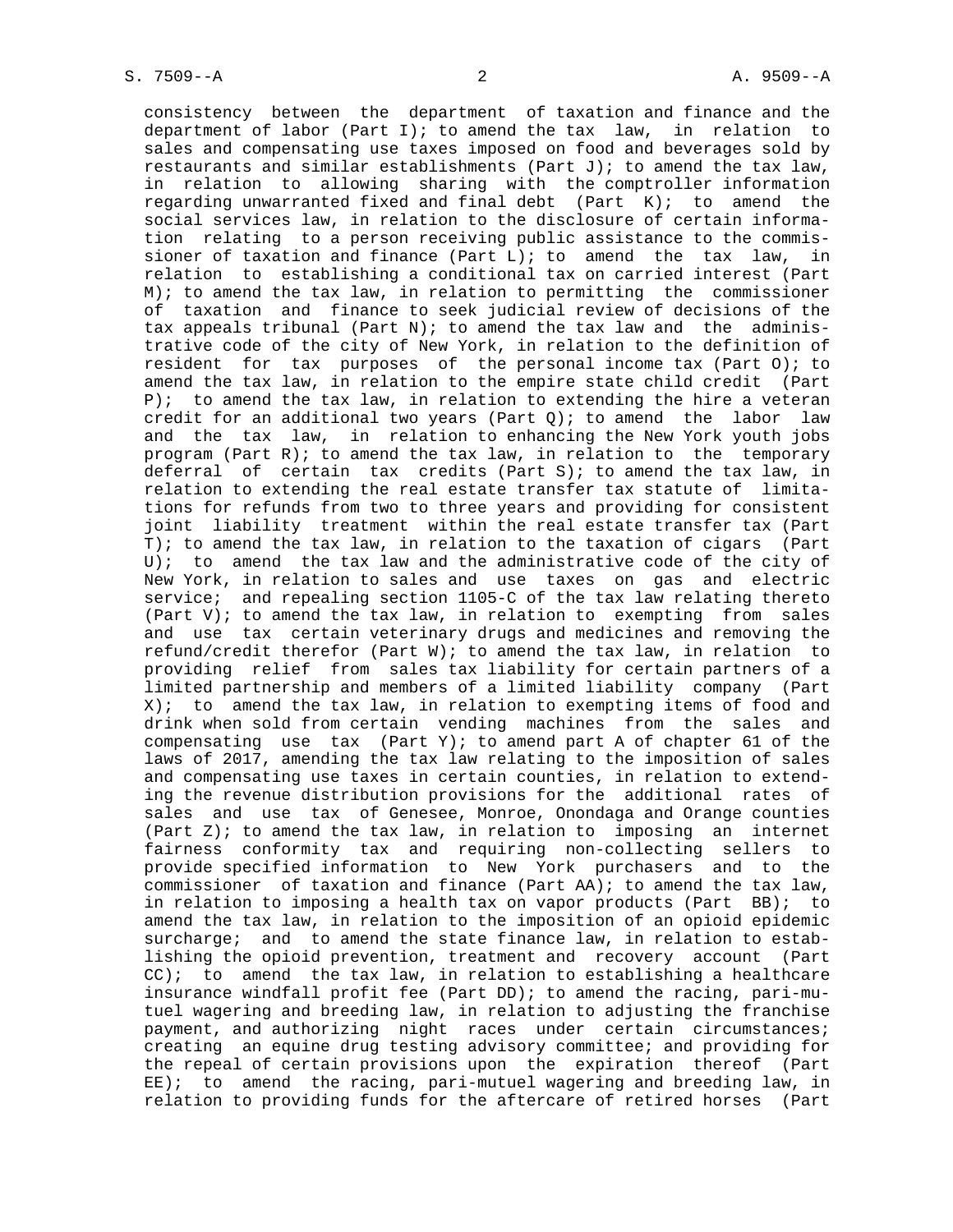FF); to amend the racing, pari-mutuel wagering and breeding law, in relation to licenses for simulcast facilities, sums relating to track simulcast, simulcast of out-of-state thoroughbred races, simulcasting of races run by out-of-state harness tracks and distributions of wagers; to amend chapter 281 of the laws of 1994 amending the racing, pari-mutuel wagering and breeding law and other laws relating to simulcasting and chapter 346 of the laws of 1990 amending the racing, pari-mutuel wagering and breeding law and other laws relating to simulcasting and the imposition of certain taxes, in relation to extending certain provisions thereof; and to amend the racing, pari mutuel wagering and breeding law, in relation to extending certain provisions thereof (Part GG); to amend the state finance law, in relation to the commercial gaming revenue fund; and to repeal subdivi sion 4 of section 97-nnnn of the state finance law relating to base year gaming revenue (Part HH); and to amend the tax law, in relation to commissions paid to the operator of a video lottery facility; to repeal certain provisions of such law relating thereto; providing for the repeal of certain provisions upon expiration thereof (Part II); to amend the tax law and the administrative code of the city of New York, in relation to addressing changes made to the internal revenue code by Public Law 115-97 (Part JJ); to amend the tax law, in relation to federal gross income and federal deductions allowed pursuant to the internal revenue code (Part KK); to amend the state finance law, in relation to establishing the charitable gifts trust fund and the health charitable account, and the elementary and secondary education charitable account; to amend the tax law, in relation to credits for contributions to accounts in the charitable gifts trust fund; to amend the education law and the general municipal law, in relation to authorizing school districts, counties and New York city to establish charitable funds; and to amend the real property tax law, in relation to authorizing such localities to provide a credit against real prop erty taxes for such contributions (Part LL); and to amend the tax law and state finance law, in relation to the imposition of an employer compensation expense tax (Part MM)

## **The People of the State of New York, represented in Senate and Assem bly, do enact as follows:**

 1 Section 1. This act enacts into law major components of legislation 2 which are necessary to implement the state fiscal plan for the 2018-2019 3 state fiscal year. Each component is wholly contained within a Part 4 identified as Parts A through MM. The effective date for each particular 5 provision contained within such Part is set forth in the last section of 6 such Part. Any provision in any section contained within a Part, includ- 7 ing the effective date of the Part, which makes a reference to a section 8 "of this act", when used in connection with that particular component, 9 shall be deemed to mean and refer to the corresponding section of the 10 Part in which it is found. Section three of this act sets forth the 11 general effective date of this act.

#### 12 PART A

 13 Section 1. Subparagraph (i) of paragraph (a) of subdivision 2 of 14 section 1306-a of the real property tax law, as amended by section 6 of 15 part N of chapter 58 of the laws of 2011, is amended to read as follows: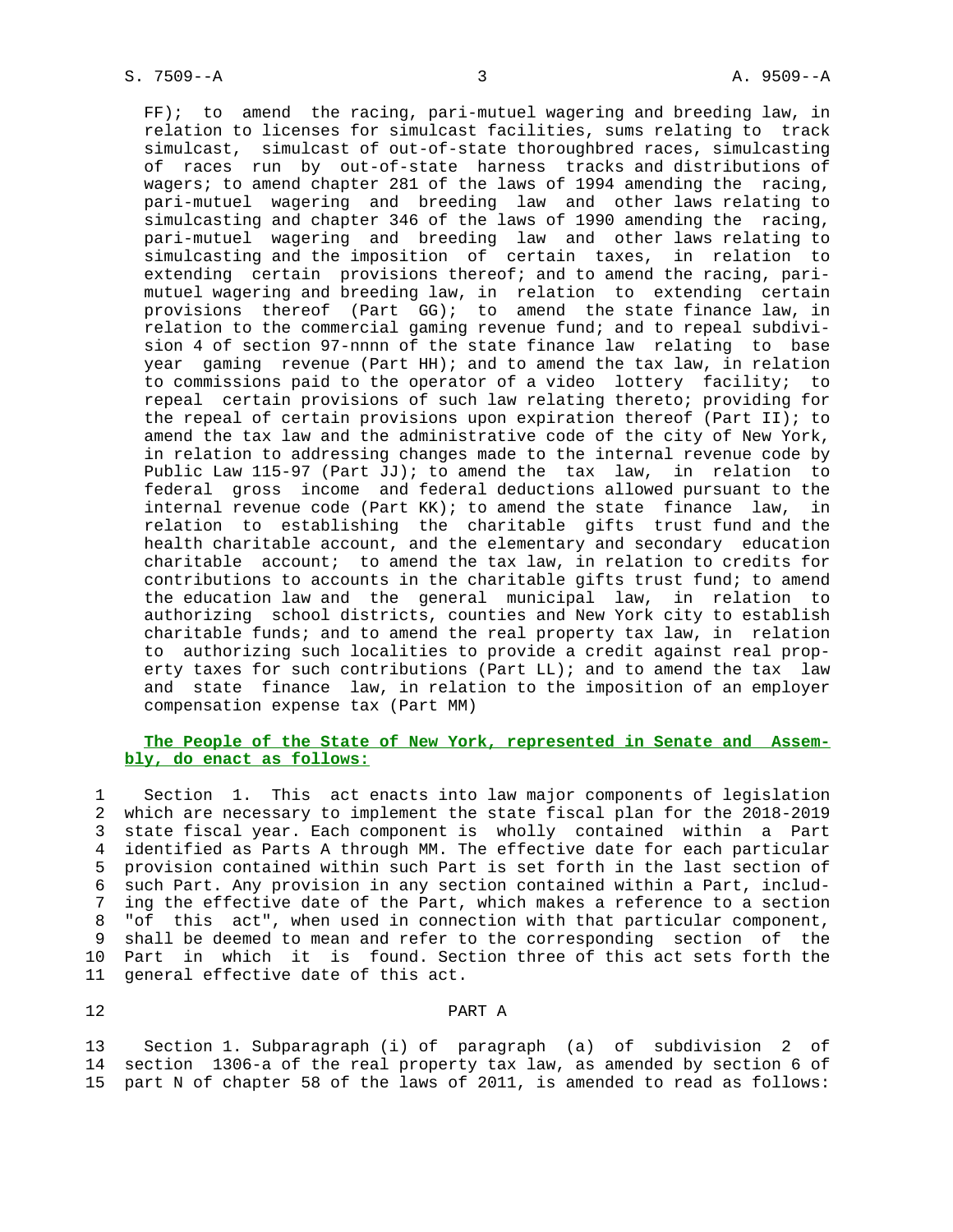1 (i) The tax savings for each parcel receiving the exemption authorized 2 by section four hundred twenty-five of this chapter shall be computed by 3 subtracting the amount actually levied against the parcel from the 4 amount that would have been levied if not for the exemption, provided 5 however, that [**beginning with**] **for** the two thousand eleven-two thousand 6 twelve **through two thousand seventeen-two thousand eighteen** school 7 [**year**] **years**, the tax savings applicable to any "portion" (which as used 8 herein shall mean that part of an assessing unit located within a school 9 district) shall not exceed the tax savings applicable to that portion in 10 the prior school year multiplied by one hundred two percent, with the 11 result rounded to the nearest dollar**; and provided further that begin-** 12 **ning with the two thousand eighteen-two thousand nineteen school year,** 13 **the tax savings applicable to any portion shall not exceed the tax** 14 **savings for the prior year**. The tax savings attributable to the basic 15 and enhanced exemptions shall be calculated separately. It shall be the 16 responsibility of the commissioner to calculate tax savings limitations 17 for purposes of this subdivision.

18 § 2. This act shall take effect immediately.

#### 19 PART B

 20 Section 1. Subparagraph (ii) of paragraph (b) of subdivision 4 of 21 section 425 of the real property tax law, as amended by section 3 of 22 part E of chapter 83 of the laws of 2002, is amended to read as follows: 23 (ii) The term "income" as used herein shall mean the "adjusted gross 24 income" for federal income tax purposes as reported on the applicant's 25 federal or state income tax return for the applicable income tax year, 26 subject to any subsequent amendments or revisions, reduced by distrib- 27 utions, to the extent included in federal adjusted gross income, 28 received from an individual retirement account and an individual retire- 29 ment annuity; provided that if no such return was filed for the applica- 30 ble income tax year, "income" shall mean the adjusted gross income that 31 would have been so reported if such a return had been filed. **Provided** 32 **further, that effective with exemption applications for final assessment** 33 **rolls to be completed in two thousand nineteen, where an income-eligi-** 34 **bility determination is wholly or partly based upon the income of one or** 35 **more individuals who did not file a return for the applicable income tax** 36 **year, then in order for the application to be considered complete, each** 37 **such individual must file a statement with the department showing the** 38 **source or sources of his or her income for that income tax year, and the** 39 **amount or amounts thereof, that would have been reported on such a** 40 **return if one had been filed. Such statement shall be filed at such** 41 **time, and in such form and manner, as may be prescribed by the depart-** 42 **ment, and shall be subject to the secrecy provisions of the tax law to** 43 **the same extent that a personal income tax return would be. The depart-** 44 **ment shall make such forms and instructions available for the filing of** 45 **such statements.**

 46 § 2. Subparagraph (iv) of paragraph (b) of subdivision 4 of section 425 of the real property tax law, as amended by chapter 451 of the laws 48 of 2015, is amended to read as follows:

 49 (iv) **(A)** Effective with applications for the enhanced exemption on 50 final assessment rolls to be completed in two thousand [**three**] **nineteen**, 51 the application form shall indicate that [**the**] **all** owners of the proper- 52 ty and any owners' spouses residing on the premises [**may authorize the** 53 **assessor to**] **must** have their income eligibility verified annually [**ther-** 54 **eafter**] by the [**state**] department [**of taxation and finance, in lieu of**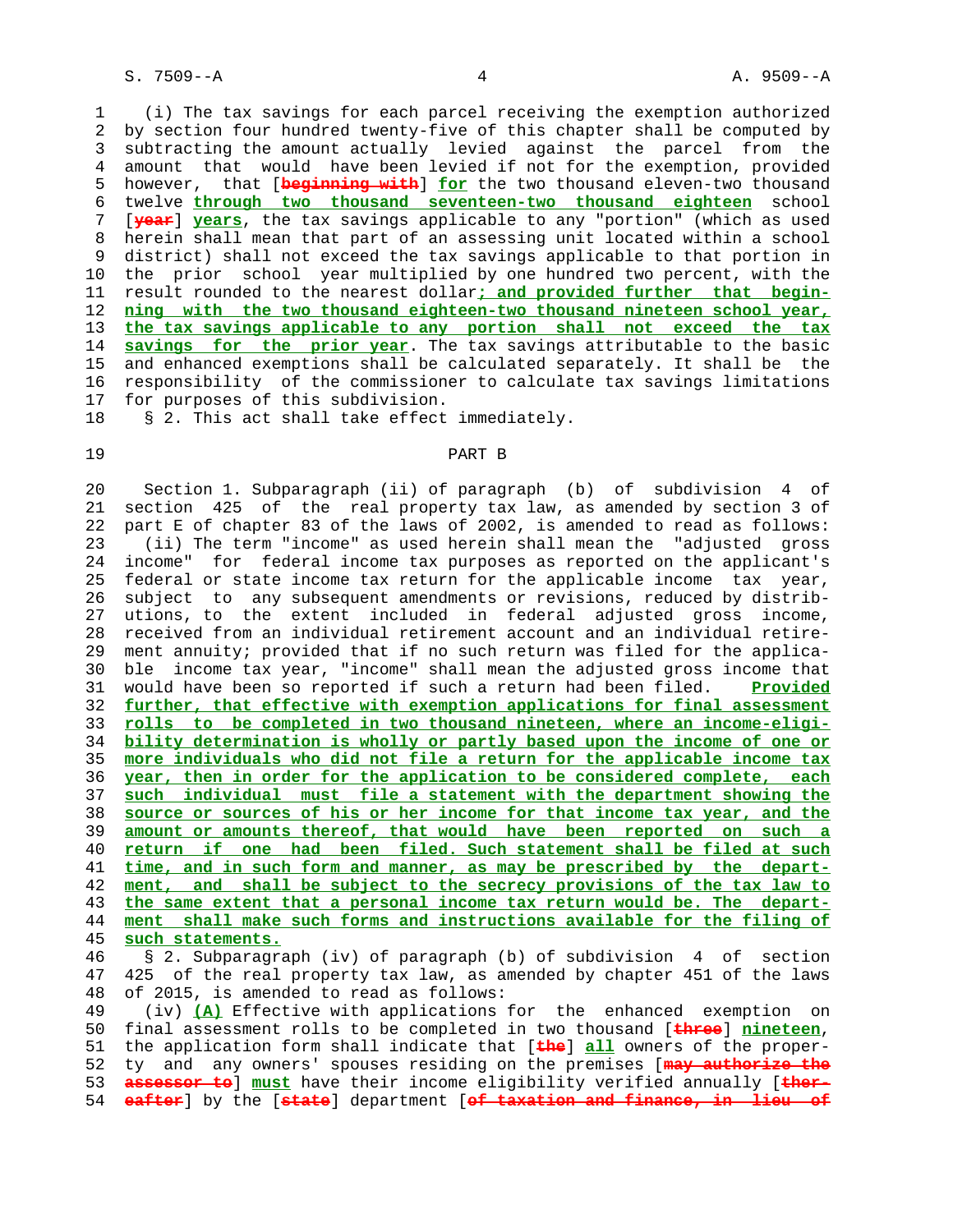S. 7509--A 5 A. 9509--A

**furnishing copies of the applicable income tax return or returns with the application. If the owners of the property and any owners' spouses residing on the premises elect to participate in this program, which shall be known as the STAR income verification program, they**] **and** must 5 furnish their taxpayer identification numbers in order to facilitate 6 matching with records of the department. [**Thereafter, their**] **The** income 7 eligibility **of such persons** shall be verified annually by the 8 department, and the assessor shall not request income documentation from<br>9 them[<del>, unless such department advises the assessor that they do not</del> 9 them[**, unless such department advises the assessor that they do not satisfy the applicable income eligibility requirements, or that it is unable to determine whether they satisfy those requirements**]. All **appli- cants for the enhanced exemption and all** assessing units shall be 13 required to participate in this program**, which shall be known as the STAR income verification program**. **(B) Where the commissioner finds that the enhanced exemption should be replaced with a basic exemption because the income limitation applicable to the enhanced exemption has been exceeded, he or she shall provide the property owners with notice and an opportunity to submit to the commis- sioner evidence to the contrary. Where the commissioner finds that the enhanced exemption should be removed or denied without being replaced with a basic exemption because the income limitation applicable to the basic exemption has also been exceeded, he or she shall provide the property owners with notice and an opportunity to submit to the commis- sioner evidence to the contrary. In either case, if the owners fail to respond to such notice within forty-five days from the mailing thereof, or if their response does not show to the commissioner's satisfaction that the property is eligible for the exemption claimed, the commission- er shall direct the assessor or other person having custody or control of the assessment roll or tax roll to either replace the enhanced exemption with a basic exemption, or to remove or deny the enhanced exemption without replacing it with a basic exemption, as appropriate. The commissioner shall further direct such person to correct the roll accordingly. Such a directive shall be binding upon the assessor or other person having custody or control of the assessment roll or tax roll, and shall be implemented by such person without the need for further documentation or approval. (C) Notwithstanding any provision of law to the contrary, neither an assessor nor a board of assessment review has the authority to consider an objection to the replacement or removal or denial of an exemption pursuant to this subdivision, nor may such an action be reviewed in a proceeding to review an assessment pursuant to title one or one-A of article seven of this chapter. Such an action may only be challenged before the department. If a taxpayer is dissatisfied with the depart- ment's final determination, the taxpayer may appeal that determination to the state board of real property tax services in a form and manner to be prescribed by the commissioner. Such appeal shall be filed within forty-five days from the issuance of the department's final determi- nation. If dissatisfied with the state board's determination, the taxpayer may seek judicial review thereof pursuant to article seventy- eight of the civil practice law and rules. The taxpayer shall otherwise have no right to challenge such final determination in a court action, administrative proceeding or any other form of legal recourse against the commissioner, the department, the state board of real property tax services, the assessor or other person having custody or control of the**

**assessment roll or tax roll regarding such action.**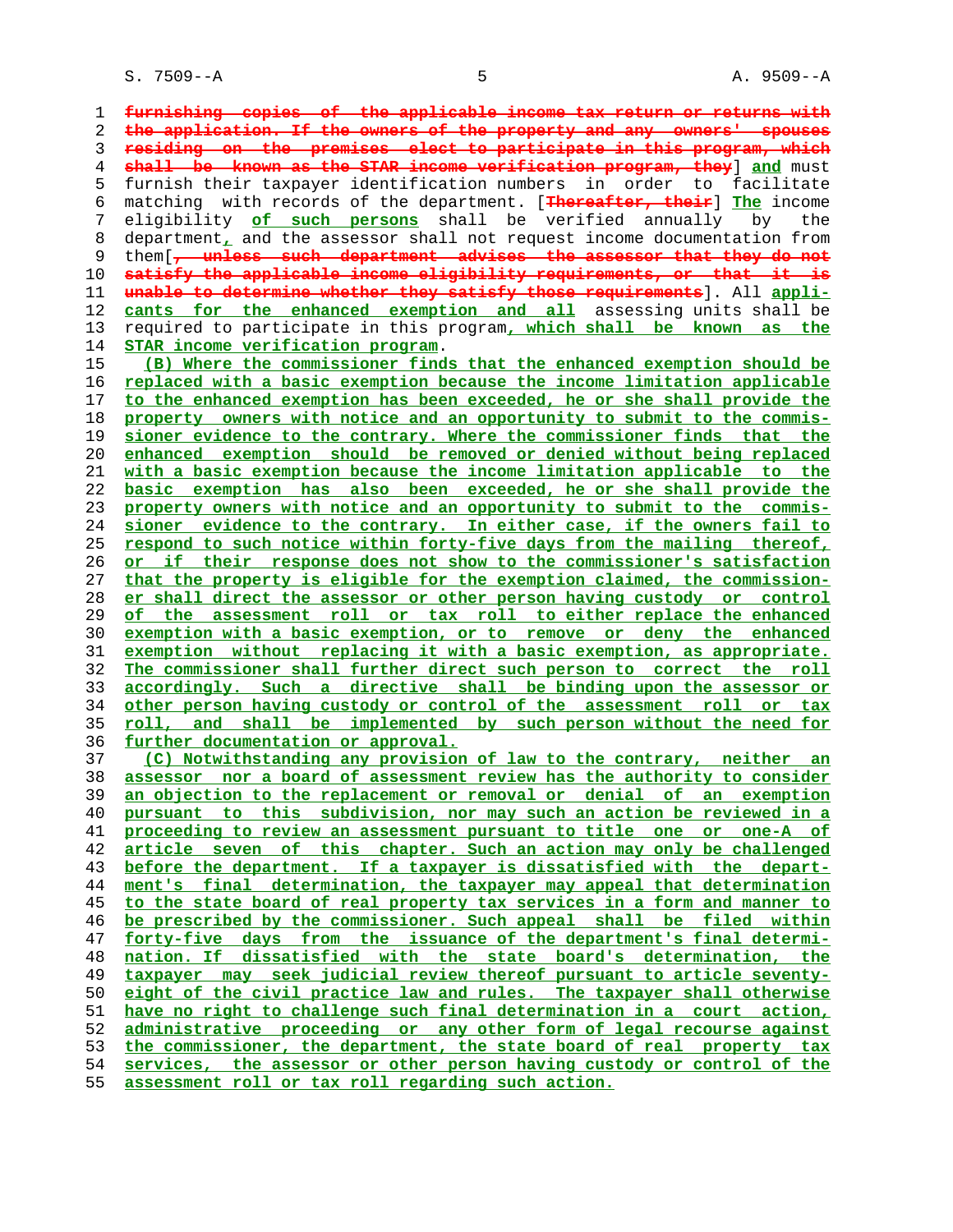1 § 3. Subparagraphs (v) and (vi) of paragraph (b) of subdivision 4 of 2 section 425 of the real property tax law are REPEALED.

 3 § 4. Paragraphs (b) and (c) of subdivision 5 of section 425 of the 4 real property tax law are REPEALED.

 5 § 5. Paragraph (d) of subdivision 5 of section 425 of the real proper- 6 ty tax law, as amended by section 5 of part E of chapter 83 of the laws 7 of 2002 and subparagraph (i) as further amended by subdivision (b) of 8 section 1 of part W of chapter 56 of the laws of 2010, is amended to read as follows: read as follows:

 10 (d) Third party notice. (i) A senior citizen eligible for the enhanced 11 exemption may request that a notice be sent to an adult third party. 12 Such request shall be made on a form prescribed by the commissioner and 13 shall be submitted to the assessor of the assessing unit in which the 14 eligible taxpayer resides no later than sixty days before the first 15 taxable status date to which it is to apply. Such form shall provide a 16 section whereby the designated third party shall consent to such desig- 17 nation. Such request shall be effective upon receipt by the assessor. 18 The assessor shall maintain a list of all eligible property owners who 19 have requested notices pursuant to this paragraph **and shall furnish a** 20 **copy of such list to the department upon request**.

 21 (ii) [**In the case of a senior citizen who has not elected to partic- ipate in the STAR income verification program, a notice shall be sent to the designated third party at least thirty days prior to each ensuing taxable status date; provided that no such notice need be sent in the first year if the request was not received by the assessor at least sixty days before the applicable taxable status date. Such notice shall read substantially as follows:**

**"On behalf of (identify senior citizen or citizens), you are advised that his, her, or their renewal application for the enhanced STAR exemption must be filed with the assessor no later than (enter date). You are encouraged to remind him, her, or them of that fact, and to offer assistance if needed, although you are under no legal obligation to do so. Your cooperation and assistance are greatly appreciated." (iii) In the case of a senior citizen who has elected to participate**

**in the STAR income verification program, a**] **A** notice shall be sent to 36 the designated third party whenever the assessor **or department** sends a 37 notice to the senior citizen regarding the possible removal of the 38 enhanced STAR exemption. **When the exemption is subject to removal because the commissioner has determined that the income eligibility requirement is not satisfied, such notice shall be sent to the third party by the department. When the exemption is subject to removal because the assessor has determined that any other eligibility require- ment is not satisfied, such notice shall be sent to the third party by the assessor.** Such notice shall read substantially as follows:

 45 "On behalf of (identify senior citizen or citizens), you are advised 46 that his, her, or their enhanced STAR exemption is at risk of being 47 removed. You are encouraged to make sure that he, she or they are aware 48 of that fact, and to offer assistance if needed, although you are under 49 no legal obligation to do so. Your cooperation and assistance are great- 50 ly appreciated."

 51 [**(iv)**] **(iii)** The obligation to mail such notices shall cease if the 52 eligible taxpayer cancels the request or ceases to qualify for the 53 enhanced STAR exemption.<br>54 § 6. Paragraph (c) of

§ 6. Paragraph (c) of subdivision 6 of section 425 of the real proper-55 ty tax law is REPEALED.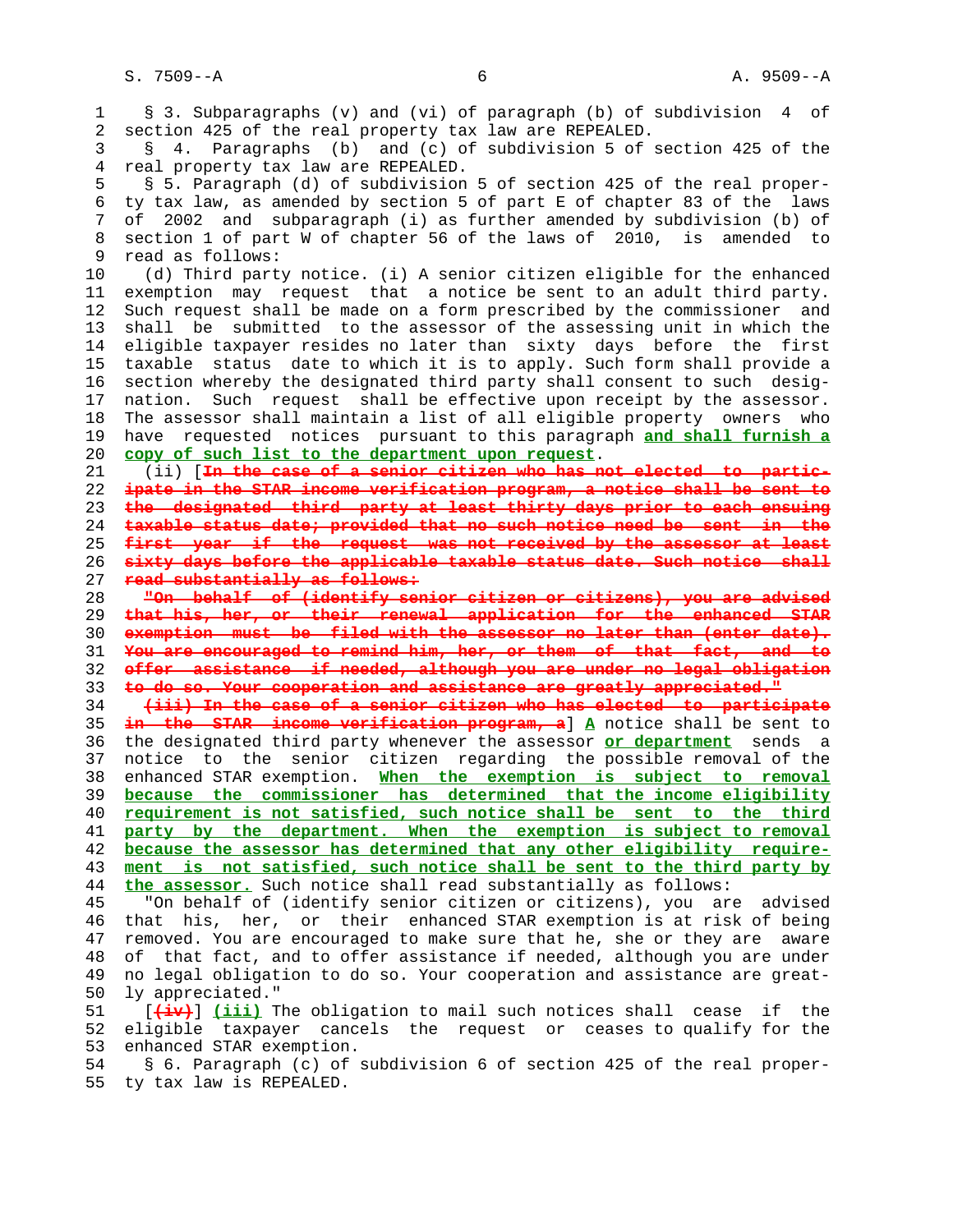1 § 7. Subdivision 9-b of section 425 of the real property tax law, as 2 added by section 8 of part E of chapter 83 of the laws of 2002 and para- 3 graph (b) as amended by chapter 742 of the laws of 2005 and further 4 amended by subdivision (b) of section 1 of part W of chapter 56 of the 5 laws of 2010, is amended to read as follows: 6 9-b. Duration of exemption; enhanced exemption. (a) [**In the case of persons who have elected to participate in the STAR income verification program, the**] The enhanced exemption, once granted, shall remain in<br>9 effect until discontinued in the manner provided in this section. effect until discontinued in the manner provided in this section. 10 (b) [**In the case of persons who have not elected to participate in the STAR income verification program, the enhanced exemption shall apply for a term of one year. To continue receiving such enhanced exemption, a renewal application must be filed annually with the assessor on or before the applicable taxable status date on a form prescribed by the commissioner. Provided, however, that if a renewal application is not so filed, the assessor shall discontinue the enhanced exemption but shall grant the basic exemption, subject to the provisions of subdivision eleven of this section. (c) Whether or not the recipients of an enhanced STAR exemption have elected to participate in the STAR income verification program, the**] **The** 21 assessor [**may review their**] **shall review the** continued compliance **of recipients of the enhanced exemption** with the applicable ownership and 23 residency requirements to the same extent as if they were receiving a 24 basic STAR exemption. 25 [**(d) Notwithstanding the foregoing provisions of this subdivision, the enhanced exemption shall be continued without a renewal application as long as the property continues to be eligible for the senior citizens exemption authorized by section four hundred sixty-seven of this title.**] 29 § 8. Section 425 of the real property tax law is amended by adding a 30 new subdivision 14-a to read as follows: **14-a. Implementation of certain eligibility determinations. When a taxpayer's eligibility for exemption under this section for a school year is affected by a determination made in accordance with subparagraph (iv) of paragraph (b) of subdivision four of this section or paragraph (c) or (d) of subdivision fourteen of this section, and the determi- nation is made after the school district taxes for that school year have been levied, the provisions of this subdivision shall be applicable. (a) If the determination restores or increases the taxpayer's exemption for that school year, the commissioner is authorized to remit the excess directly to the property owner upon receiving confirmation that the taxpayer's original school tax bill has been paid in full. The amounts payable by the commissioner under this paragraph shall be paid from the account established for the payment of STAR benefits to late registrants pursuant to subparagraph (iii) of paragraph (a) of subdivi- sion fourteen of this section. When the commissioner implements the determination in this manner, he or she shall so notify the assessor and county director of real property tax services, but no correction shall be made to the assessment roll or tax roll for that school year, and no refund shall be issued by the school authorities to the property owner or his or her agent for the excessive amount of school taxes paid for that school year. (b) If the determination removes, denies or decreases the taxpayer's exemption for that school year, the commissioner is authorized to collect the shortfall directly from the owners of the property, together with interest, by utilizing any of the procedures for collection, levy, and lien of personal income tax set forth in article twenty-two of the**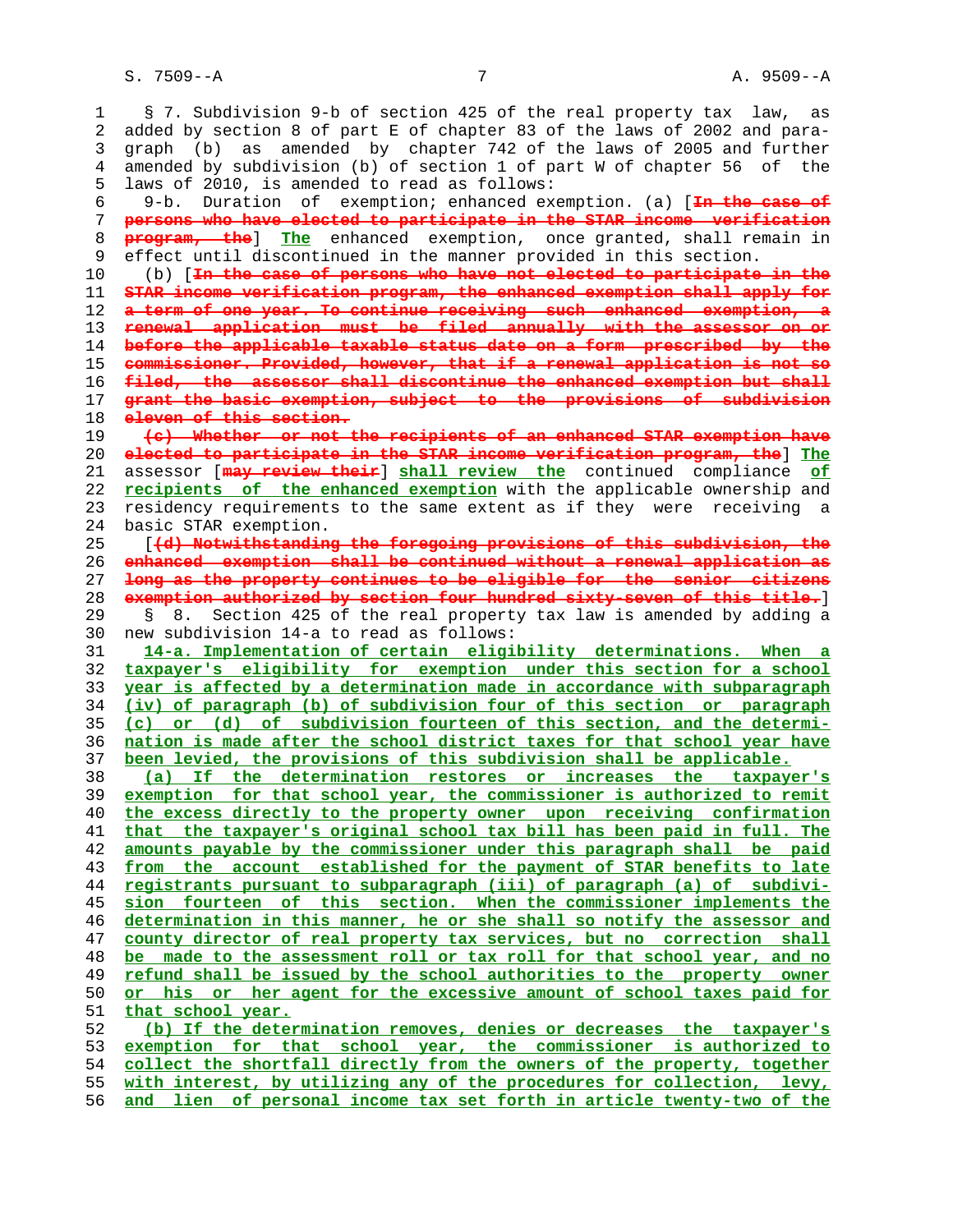1 **tax law, and any other relevant procedures referenced within the** 2 **provisions of such article. When the commissioner implements the deter-** 3 **mination in this manner, he or she shall so notify the assessor and** 4 **county director of real property tax services, but no correction shall** 5 **be made to the assessment roll or tax roll for that school year, and no** 6 **corrected school tax bill shall be sent to the taxpayer for that school** 7 **year.** 8 § 9. Section 171-o of the tax law is REPEALED.<br>9 § 10. Subparagraph (B) of paragraph 1 of subse 9 § 10. Subparagraph (B) of paragraph 1 of subsection (eee) of section 10 606 of the tax law, as amended by section 8 of part A of chapter 73 of 11 the laws of 2016, is amended to read as follows: 12 (B) "Affiliated income" shall mean for purposes of the basic STAR 13 credit, the combined income of all of the owners of the parcel who 14 resided primarily thereon as of December thirty-first of the taxable 15 year, and of any owners' spouses residing primarily thereon as of such 16 date, and for purposes of the enhanced STAR credit, the combined income 17 of all of the owners of the parcel as of December thirty-first of the 18 taxable year, and of any owners' spouses residing primarily thereon as 19 of such date; provided that for both purposes the income to be so 20 combined shall be the "adjusted gross income" for the taxable year as 21 reported for federal income tax purposes, or that would be reported as 22 adjusted gross income if a federal income tax return were required to be 23 filed, reduced by distributions, to the extent included in federal 24 adjusted gross income, received from an individual retirement account 25 and an individual retirement annuity. **For taxable years beginning on** 26 **and after January first, two thousand nineteen, where an income-eligi-** 27 **bility determination is wholly or partly based upon the income of one or** 28 **more individuals who did not file a return pursuant to section six** 29 **hundred fifty-one of this article for the applicable income tax year,** 30 **then in order to be eligible for the credit authorized by this** 31 **subsection, each such individual must file a statement with the depart-** 32 **ment showing the source or sources of his or her income for that income** 33 **tax year, and the amount or amounts thereof, that would have been** 34 **reported on such a return if one had been filed. Such statement shall be** 35 **filed at such time, and in such form and manner, as may be prescribed by** 36 **the department, and shall be subject to the provisions of section six** 37 **hundred ninety-seven of this article to the same extent that a return** 38 **would be. The department shall make such forms and instructions avail-** 39 **able for the filing of such statements.** Provided further, that if the 40 qualified taxpayer was an owner of the property during the taxable year 41 but did not own it on December thirty-first of the taxable year, then 42 the determination as to whether the income of an individual should be 43 included in "affiliated income" shall be based upon the ownership and/or 44 residency status of that individual as of the first day of the month 45 during which the qualified taxpayer ceased to be an owner of the proper- 46 ty, rather than as of December thirty-first of the taxable year. 47 § 11. No application for an enhanced exemption on a final assessment 48 roll to be completed in 2019 may be approved if the applicants have not 49 enrolled in the STAR income verification program established by subpara- 50 graph (iv) of paragraph (b) of subdivision 4 of section 425 of the real 51 property tax law as amended by section two of this act, regardless of 52 when the application was filed. The assessor shall notify such appli-

 53 cants that participation in that program has become mandatory for all 54 applicants and that their applications cannot be approved unless they 55 enroll therein. The commissioner of taxation and finance shall provide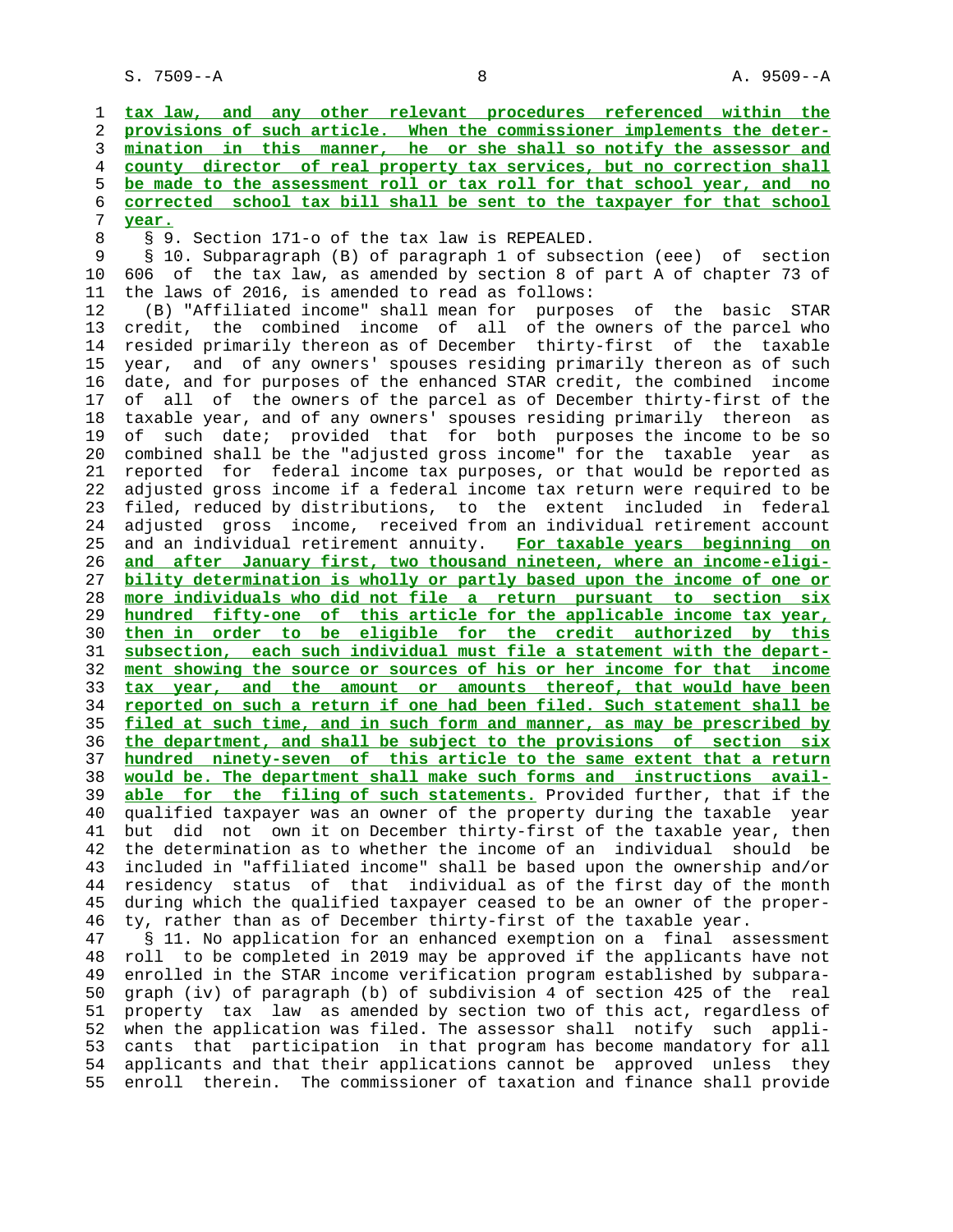| 1        | a form for assessors to use, at their option, when making this notifica-                                                                       |
|----------|------------------------------------------------------------------------------------------------------------------------------------------------|
| 2<br>3   | tion.<br>§ 12. This act shall take effect immediately.                                                                                         |
|          |                                                                                                                                                |
| 4        | PART C                                                                                                                                         |
| 5        | Section 1. Subdivision 1-e of section 333 of the real property law is                                                                          |
| 6        | amended by adding two new paragraphs ix and x to read as follows:                                                                              |
| 7        | ix. Whenever there has been a transfer or acquisition of a share or                                                                            |
| 8        | shares in a cooperative housing corporation, and such share or shares                                                                          |
| 9        | come with a right to occupy a unit or apartment located in property                                                                            |
| 10       | owned by such corporation, a transfer report must be filed by the trans-                                                                       |
| 11       | feree or transferees directly with the department of taxation and                                                                              |
| 12       | finance, regardless of whether a deed is prepared, delivered or                                                                                |
| 13       | recorded, as set forth in this paragraph. The fee imposed by subdivision                                                                       |
| 14       | three of this section shall not apply to transfer reports filed directly                                                                       |
| 15       | with the department of taxation and finance pursuant to this paragraph.                                                                        |
|          |                                                                                                                                                |
| 16       | Such report shall be in a form prescribed by the commissioner of taxa-                                                                         |
| 17       | tion and finance, must contain the information required to be included                                                                         |
| 18       | by this subdivision, and in addition, must specify the number of shares                                                                        |
| 19       | being transferred or acquired. When a real estate transfer tax return is                                                                       |
| 20       | filed with such commissioner pursuant to section fourteen hundred nine                                                                         |
| 21       | of the tax law in relation to such property, the report required by this                                                                       |
| 22       | paragraph shall be filed concurrently therewith, but in no event shall                                                                         |
| 23       | the report required by this paragraph be deemed to be a part of such                                                                           |
| 24       | real estate transfer tax return.                                                                                                               |
| 25       | x. Whenever there has been a transfer or acquisition of a controlling                                                                          |
| 26       | interest in an entity with an interest in real property, a transfer                                                                            |
| 27       | report must be filed by the transferee or transferees directly with the                                                                        |
| 28       | department of taxation and finance, regardless of whether a deed is                                                                            |
| 29<br>30 | prepared, delivered or recorded, as set forth in this paragraph. The fee                                                                       |
| 31       | imposed by subdivision three of this section shall not apply to transfer<br>reports filed directly with the department of taxation and finance |
| 32       | pursuant to this paragraph. Such report shall be in a form prescribed by                                                                       |
|          | the commissioner of taxation and finance, must contain the information                                                                         |
| 33       | required to be included by this subdivision, and in addition, must spec-                                                                       |
| 34<br>35 | ify the percentage of the ownership interest being transferred or                                                                              |
| 36       | acquired. The transfer report shall indicate the percentage of the tran-                                                                       |
| 37       | saction that is exempt from the real-estate-transfer-tax-as-a-mere                                                                             |
| 38       | change in identity or form of ownership or organization where there is                                                                         |
| 39       | no change in beneficial ownership pursuant to paragraph six of subdivi-                                                                        |
| 40       | sion (b) of section fourteen hundred five of the tax law, if any. When                                                                         |
| 41       | a real estate transfer tax return is filed with such commissioner pursu-                                                                       |
| 42       | ant to section fourteen hundred nine of the tax law in relation to such                                                                        |
| 43       | property, the report required by this paragraph shall be filed concur-                                                                         |
| 44       | rently therewith, but in no event shall the report required by this                                                                            |
| 45       | paragraph be deemed to be a part of such real estate transfer tax                                                                              |
| 46       | return. For purposes of this paragraph, the terms "controlling interest"                                                                       |
| 47       | and "interest in real property" shall have the same meaning as set forth                                                                       |
| 48       | in section fourteen hundred one of the tax law, provided, however, that                                                                        |
| 49       | the term "interest in real property" shall be limited to interests in                                                                          |
| 50       | real property subject to real property tax assessment such as lands,                                                                           |
| 51       | buildings, structures, and other improvements, and shall not include                                                                           |
| 52       | development rights, air space, or air rights.                                                                                                  |
| 53       | shall take effect January 1, 2019 and shall apply to<br>This<br>act<br>S.<br>2.                                                                |
|          |                                                                                                                                                |

54 transfers and acquisitions occurring on and after such date.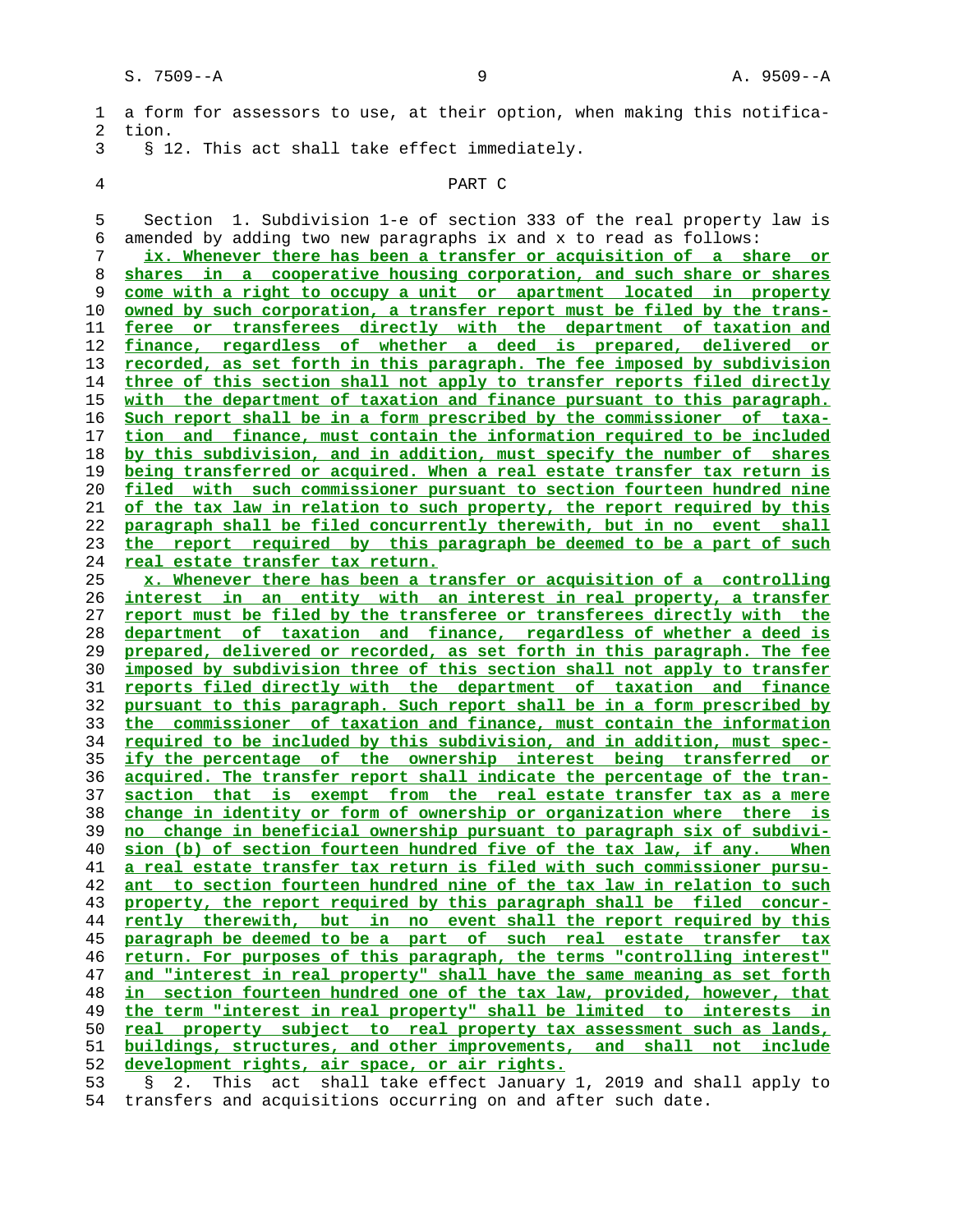### 1 PART D

 2 Section 1. Subdivision v of section 233 of the real property law, as 3 amended by chapter 566 of the laws of 1996, is amended to read as 4 follows:

 5 v. **1.** On and after April first, nineteen hundred eighty-nine, the 6 commissioner of housing and community renewal shall have the power and 7 duty to enforce and ensure compliance with the provisions of this 8 section. However, the commissioner shall not have the power or duty to 9 enforce manufactured home park rules and regulations established under 10 subdivision f of this section.

 11 **2.** On or before January first, nineteen hundred eighty-nine, each 12 manufactured home park owner or operator shall file a registration 13 statement with the commissioner and shall thereafter file an annual 14 registration statement on or before January first of each succeeding 15 year**, up to and including two thousand eighteen. Thereafter, each manu-** 16 **factured home park owner or operator shall file quarterly registration** 17 **statements with the commissioner no later than twenty-one days after the** 18 **end of each calendar quarter**. The commissioner, by regulation, shall 19 provide that such registration statement shall include [**only**] the names 20 of all persons owning an interest in the park, the names of all tenants 21 of the park, all services provided by the park owner to the tenants**,** and 22 **such other information as the commissioner shall prescribe by regulation** 23 **after consultation with the commissioner of taxation and finance;** 24 **provided that in the case of a registration statement for the first** 25 **calendar quarter of a year, such statement shall also include** a copy of 26 all current manufactured home park rules and regulations. **The commis-** 27 **sioner shall provide the commissioner of taxation and finance with a** 28 **complete copy of each quarterly report no later than fifteen days after** 29 **the receipt thereof.**

 30 **3.** Whenever there shall be a violation of this section, an application 31 may be made by the commissioner of housing and community renewal in the 32 name of the people of the state of New York to a court or justice having 33 jurisdiction by a special proceeding to issue an injunction, and upon 34 notice to the defendant of not less than five days, to enjoin and 35 restrain the continuance of such violation; and if it shall appear to 36 the satisfaction of the court or justice that the defendant has, in 37 fact, violated this section, an injunction may be issued by such court 38 or justice, enjoining and restraining any further violation and with 39 respect to this subdivision, directing the filing of a registration 40 statement. In any such proceeding, the court may make allowances to the 41 commissioner of housing and community renewal of a sum not exceeding two 42 thousand dollars against each defendant, and direct restitution. When- 43 ever the court shall determine that a violation of this section has 44 occurred, the court may impose a civil penalty of not more than one 45 thousand five hundred dollars for each violation. Such penalty shall be 46 deposited in the manufactured home cooperative fund, created pursuant to 47 section fifty-nine-h of the private housing finance law. In connection 48 with any such proposed application, the commissioner of housing and 49 community renewal is authorized to take proof and make a determination 50 of the relevant facts and to issue subpoenas in accordance with the 51 civil practice law and rules. The provisions of this subdivision shall 52 not impair the rights granted under subdivision u of this section. 53 § 2. This act shall take effect immediately.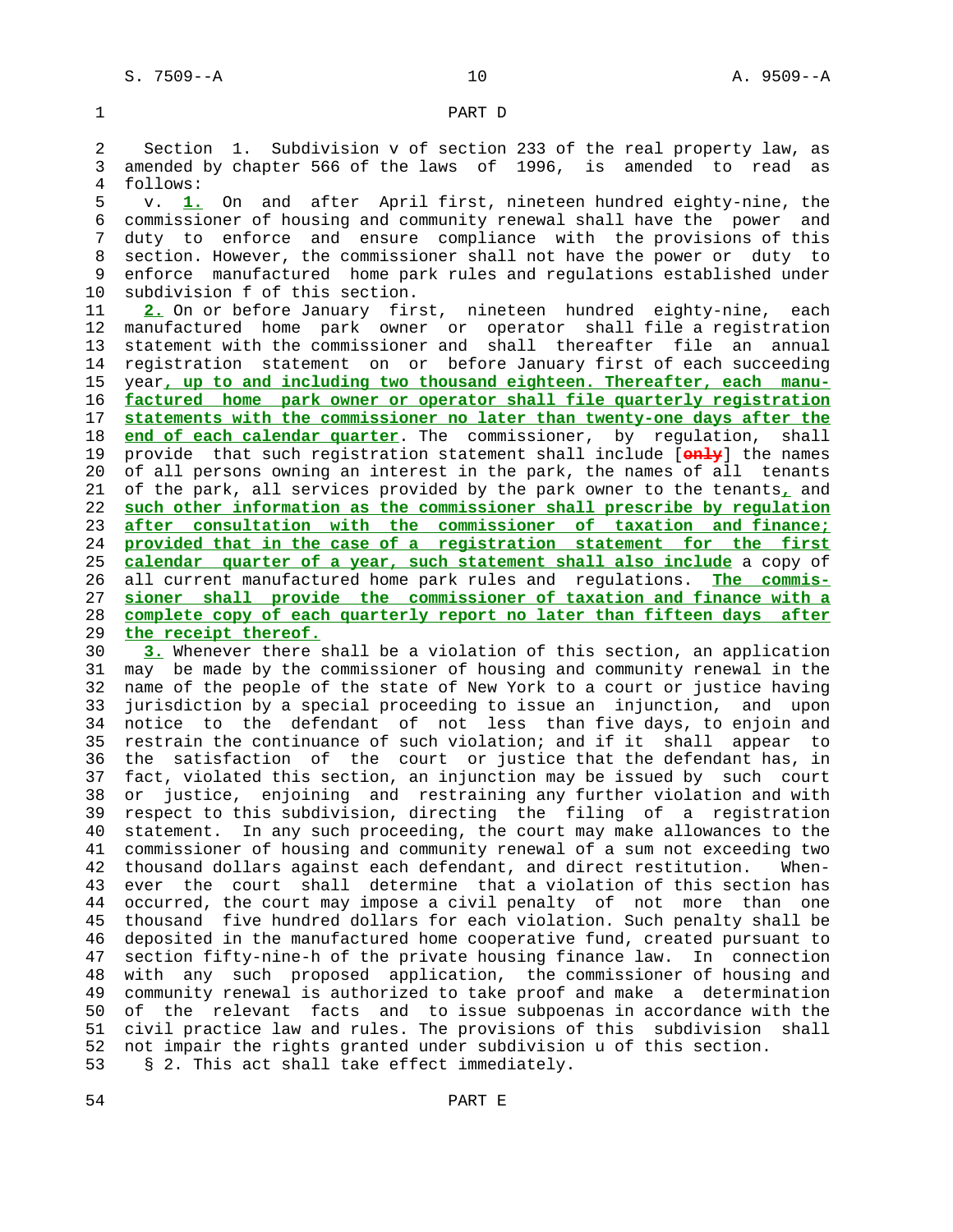1 Section 1. Subsection (bbb) of section 606 of the tax law is REPEALED. 2 § 1-a. Section 3-d of the general municipal law is REPEALED. 3 § 1-b. Section 2023-b of the education law is REPEALED. 4 § 2. The general municipal law is amended by adding a new section 3-d 5 to read as follows: **§ 3-d. Certification of compliance with tax levy limit. 1. Upon the adoption of the budget of a local government unit, the chief executive officer or budget officer of such local government unit shall certify to the state comptroller and the commissioner of taxation and finance that the budget so adopted does not exceed the tax levy limit prescribed in section three-c of this article and, if the governing body of the local government unit did enact a local law or approve a resolution to over- ride the tax levy limit, that such local law or resolution was subse- quently repealed. Such certification shall be made in a form and manner prescribed by the state comptroller in consultation with the commission- er of taxation and finance. 2. Notwithstanding any other law to the contrary, if such a certif- ication has been made and the actual tax levy of the local government unit exceeds the applicable tax levy limit, the excess amount shall be placed in reserve and used in the manner prescribed by subdivision six of section three-c of this article, even if a tax levy in excess of the tax levy limit had been authorized for the applicable fiscal year by a duly adopted local law or resolution. 3. Notwithstanding any provision of law to the contrary, every local government unit shall report both its proposed budget and its adopted budget to the office of the state comptroller at the time and in the manner as he or she may prescribe, whether or not such budget has been or will be certified as provided by this subdivision.** 29 § 3. The education law is amended by adding a new section 2023-b to 30 read as follows: **§ 2023-b. Certification of compliance with tax levy limit. 1. Upon the adoption of the budget of an eligible school district, the chief executive officer of such school district shall certify to the state comptroller, the commissioner of taxation and finance and the commis- sioner that the budget so adopted does not exceed the tax levy limit prescribed by section two thousand twenty-three-a of this part. Such certification shall be made in a form and manner prescribed by the state comptroller in consultation with the commissioner of taxation and finance and the commissioner. 2. If such a certification has been made and the actual tax levy of the school district exceeds the applicable tax levy limit, the excess amount shall be placed in reserve and used in the manner prescribed by subdivision five of section two thousand twenty-three-a of this part, even if a tax levy in excess of the tax levy limit had been duly author- ized for the applicable fiscal year by the school district voters. 3. Notwithstanding any provision of law to the contrary, every school district that is subject to the provisions of section two thousand twen- ty-three-a of this part shall report both its proposed budget and its adopted budget to the office of the state comptroller and the commis- sioner at the time and in the manner as they may prescribe, whether or not such budget has been or will be certified as provided by this subdi- vision.** 53 § 4. Subdivision 3 of section 97-rrr of the state finance law, as 54 amended by section 1 of part F of chapter 59 of the laws of 2015, is

55 amended to read as follows: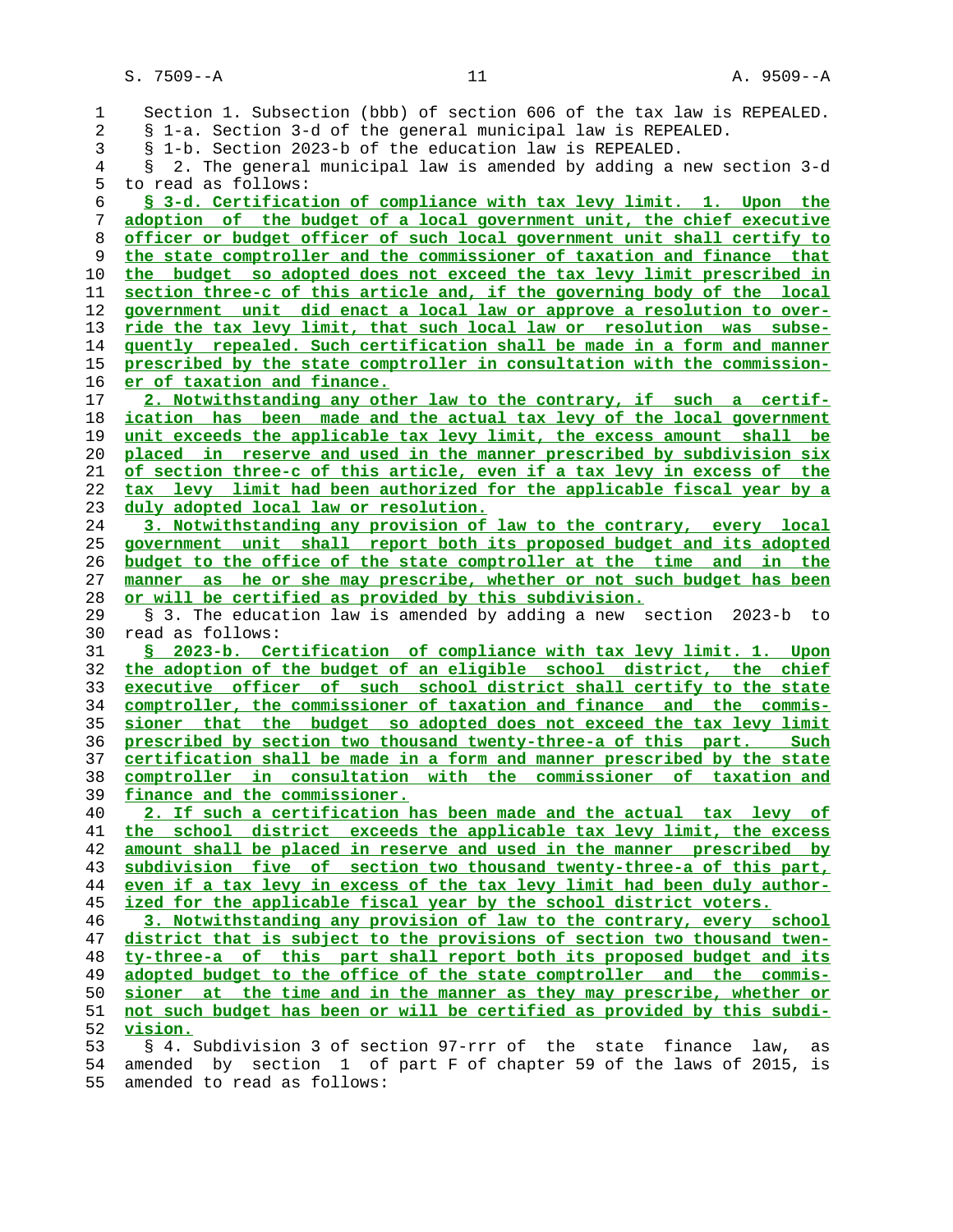1 3. The monies in such fund shall be appropriated for school property 2 tax exemptions granted pursuant to the real property tax law and payable 3 pursuant to section thirty-six hundred nine-e of the education law[**, and** 4 **for payments to the city of New York pursuant to section fifty-four-f of** 5 **this chapter**].

 6 § 5. Section 925-b of the real property tax law, as amended by chapter 7 161 of the laws of 2006, is amended to read as follows:

8 § 925-b. Extension; certain persons sixty-five years of age or over.<br>9 Notwithstanding any contrary provision of this chapter, or any general, Notwithstanding any contrary provision of this chapter, or any general, 10 special or local law, code or charter, the governing body of a municipal 11 corporation other than a county may, by resolution adopted prior to the 12 levy of any taxes on real property located within such municipal corpo- 13 ration, authorize an extension of no more than five business days for 14 the payment of taxes without interest or penalty to any resident of such 15 municipal corporation who has received an exemption pursuant to subdivi- 16 sion four of section four hundred twenty-five or four hundred sixty-sev- 17 en of this chapter**, or a credit pursuant to subsection (eee) of section** 18 **six hundred six of the tax law,** related to a principal residence located 19 within such municipal corporation. If such an extension is granted, and 20 any taxes are not paid by the final date so provided, those taxes shall 21 be subject to the same interest and penalties that would have applied if 22 no extension had been granted.

 23 § 6. Paragraph (d) of subdivision 1 of section 928-a of the real prop- 24 erty tax law is relettered paragraph (f) and two new paragraphs (d) and 25 (e) are added to read as follows:

**(d) If the taxes of a city, town, village or school district are collected by a county official, the county shall have the sole authority to establish a partial payment program pursuant to this section with respect to the taxes so collected.**

**(e) If the taxes of a city, town, village or school district are not collected by a county official, but its tax bills are prepared by the county, or its tax collection accounting software is provided by the county, then before the city, town, village or school district may implement a partial payment program pursuant to this section, it must obtain written approval of the chief executive officer of the county or the county director of real property tax services.**

 37 § 7. Subparagraph (B) of paragraph 7 of subsection (eee) of section 38 606 of the tax law, as amended by section 1 of part G of chapter 59 of 39 the laws of 2017, is amended to read as follows:

 40 (B) Notwithstanding any provision of law to the contrary, the names 41 and addresses of individuals who have applied for or are receiving the 42 credit authorized by this subsection may be disclosed to assessors 43 [**and**]**,** county directors of real property tax services**, and municipal tax** 44 **collecting officers**. In addition, where an agreement is in place between 45 the commissioner and the head of the tax department of another state, 46 such information may be disclosed to such official or his or her desig- 47 nees. Such information shall be considered confidential and shall not be 48 subject to further disclosure pursuant to the freedom of information law 49 or otherwise.

 50 § 7-a. Paragraph (g) of subdivision 2 of section 425 of the real prop- 51 erty tax law, as added by section 1 of part B of chapter 389 of the laws 52 of 1997 and as further amended by subdivision (b) of section 1 of part W 53 of chapter 56 of the laws of 2010, is amended to read as follows:

 54 (g) Computation and certification by commissioner. It shall be the 55 responsibility of the commissioner to compute the exempt amount for each 56 assessing unit in each county in the manner provided herein, and to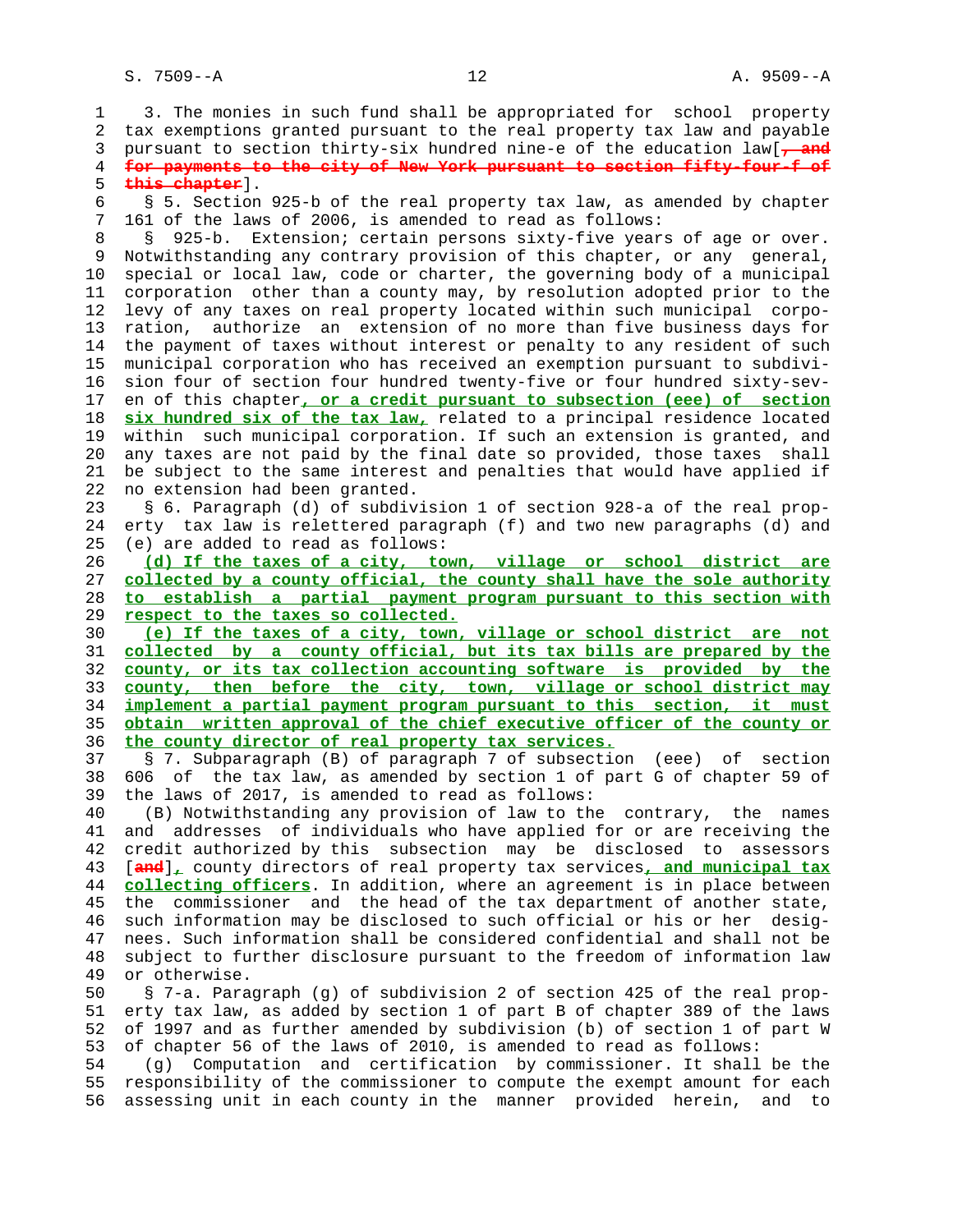1 certify the same to the assessor of each assessing unit and to the coun- 2 ty director of real property tax services of each county. Such certif- 3 ication shall be made at least twenty days before the last date 4 prescribed by law for the filing of the tentative assessment roll. **Provided, however, that where school taxes are levied on a prior year assessment roll, or on a final assessment roll that was filed more than one year after the tentative roll was filed, such certification shall be made no later than fifteen days after the publication of the data needed to compute the base figure for the enhanced STAR exemption pursuant to clause (A) of subparagraph (vi) of paragraph (b) of this subdivision, and provided further, that upon receipt of such certification, the assessor shall thereupon be authorized and directed to correct the assessment roll to reflect the exempt amount so certified, or, if anoth- er person has custody or control of the assessment roll, to direct that person to make the appropriate corrections.**

 16 § 8. Paragraph 6 of subsection (eee) of section 606 of the tax law is 17 amended by adding a new subparagraph (A) to read as follows:

**(A) A married couple may not receive a credit pursuant to this subsection on more than one residence during any given taxable year, unless living apart due to legal separation. Nor may a married couple receive a credit pursuant to this subsection on one residence while receiving an exemption pursuant to section four hundred twenty-five of the real property tax law on another residence, unless living apart due to legal separation.**

 25 § 9. This act shall take effect immediately; provided, however, that 26 section 3-d of the general municipal law, as added by section two of 27 this act, shall expire and be deemed repealed on the same date and in 28 the same manner as section 1 of part A of chapter 97 of the laws of 29 2011, expires and is deemed repealed, and provided that section 2023-b 30 of the education law, as added by section three of this act, shall 31 expire and be deemed repealed on the same date and in the same manner as 32 section 2 of part A of chapter 97 of the laws of 2011, expires and is 33 deemed repealed, and provided further that the amendments to paragraph 6 34 of subsection (eee) of section 606 of the tax law made by section eight 35 of this act shall take effect immediately and shall apply to taxable 36 years beginning on or after January 1, 2016.

 REPEAL NOTE: Section 606(bbb) of the Tax Law, section 3-d of the General Municipal Law and section 2023-b of the Education Law collec tively constituted the enabling legislation for the tax freeze credit program. By the terms of those statutes, the tax freeze credit was only applicable to taxable years 2014, 2015 and 2016. Therefore, these provisions no longer serve a purpose, except for the reporting provisions, which facilitate the administration of the tax levy limit program and are being preserved in a reenacted section 3-d of the Gener al Municipal Law and section 2023-b of the Education Law.

37 PART F

 38 Section 1. Subdivision 1 of section 544 of the real property tax law, 39 as amended by chapter 18 of the laws of 2008, is amended and a new 40 subdivision 3 is added to read as follows:

 41 1. The comptroller shall pay taxes levied on lands of the state in 42 each county pursuant to the foregoing sections of this title, out of 43 moneys appropriated by the legislature therefor, to the county treasurer 44 for appropriate distribution upon submission of a statement of such 45 taxes by him or her in such form and executed in such manner by the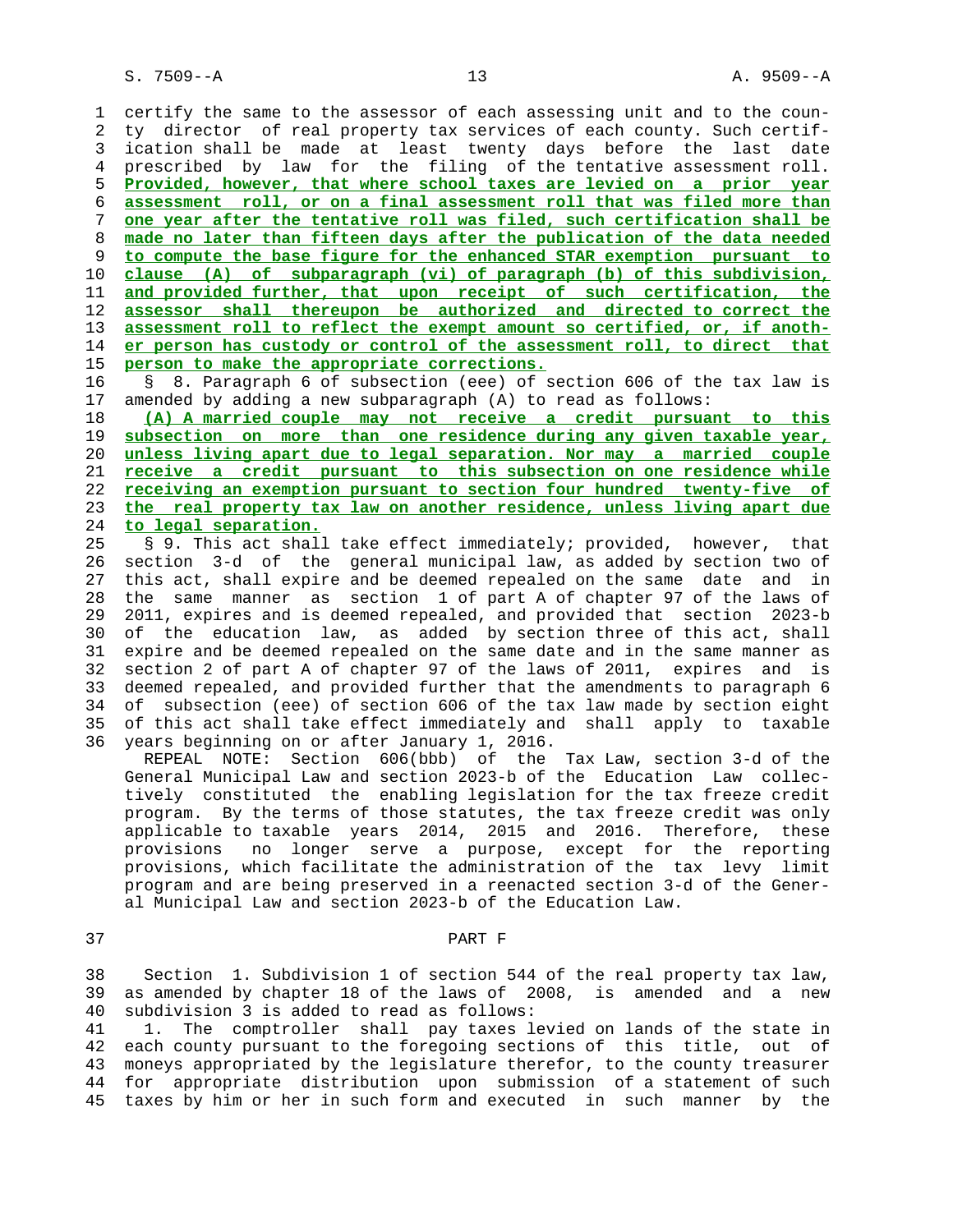1 county treasurer as may be required by the comptroller. Provided, howev- 2 er, that in the case of lands which are taxable pursuant to subdivision 3 (j) of section five hundred thirty-two of this title, the comptroller 4 shall pay such taxes. Such payment shall be requested, processed and 5 paid separately from all other taxes that are payable to the county 6 treasurer pursuant to this section. **Provided further, that on and after April first, two thousand eighteen, once taxes have been paid on a taxa- ble parcel of state land pursuant to this subdivision, the amount of taxes due and payable on that parcel thereafter shall be calculated by the comptroller in accordance with the provisions of subdivision three of this section. 3. Notwithstanding any provision of law to the contrary, on and after April first, two thousand eighteen, once taxes have been paid on a taxa- ble parcel of state land pursuant to subdivision one of this section, the comptroller shall thereafter calculate the taxes due and payable on that parcel as follows: (a) In the case of a local government, the taxes so payable shall equal the taxes that were payable on that parcel in the prior fiscal year of the local government multiplied by the allowable levy growth factor. As used in this paragraph, the terms "local government," "prior fiscal year" and "allowable levy growth factor" shall have the same meanings as set forth in section three-c of the general municipal law, provided that if such section is no longer in effect on the date such taxes are paid, such terms shall be deemed to have the meanings set forth in such section as it read on the last date on which it was in effect. (b) In the case of a school district, the taxes so payable shall equal the taxes that were payable on that parcel in the prior school year of the school district multiplied by the allowable levy growth factor. As used in this paragraph, the terms "school district," "prior school year" and "allowable levy growth factor" shall have the same meanings as set forth in section two thousand twenty-three-a of the education law, provided that if such section is no longer in effect on the date such taxes are paid, such terms shall be deemed to have the meanings set forth in such section as it read on the last date on which it was in effect. (c) On or before July first of each year, the comptroller shall calcu- late the amounts of taxes that are due and payable on taxable state land pursuant to this subdivision, and shall notify the commissioner of the amounts so calculated. The commissioner shall thereupon transmit that information to the affected local governments and school districts. The taxes due on such lands shall be paid by the comptroller in the manner provided by subdivision one of this section. (d) The following provisions shall apply to state lands that are subject to the provisions of this subdivision: (i) Such lands shall not be included on the lists of taxable state lands that must be supplied by the commissioner pursuant to section five hundred forty of this title. (ii) The assessments of such lands shall not be reported to the commissioner pursuant to section five hundred forty-two of this title. (iii) The assessments of such lands shall not be subject to the approval of the commissioner pursuant to such section, and shall not be taken into account in the calculation of the taxes due on such lands. (iv) Such lands shall be entered on the exempt portion of the assess- ment roll, notwithstanding the fact that they are taxable pursuant to this title. Provided, that no such entry shall be made in the case of an**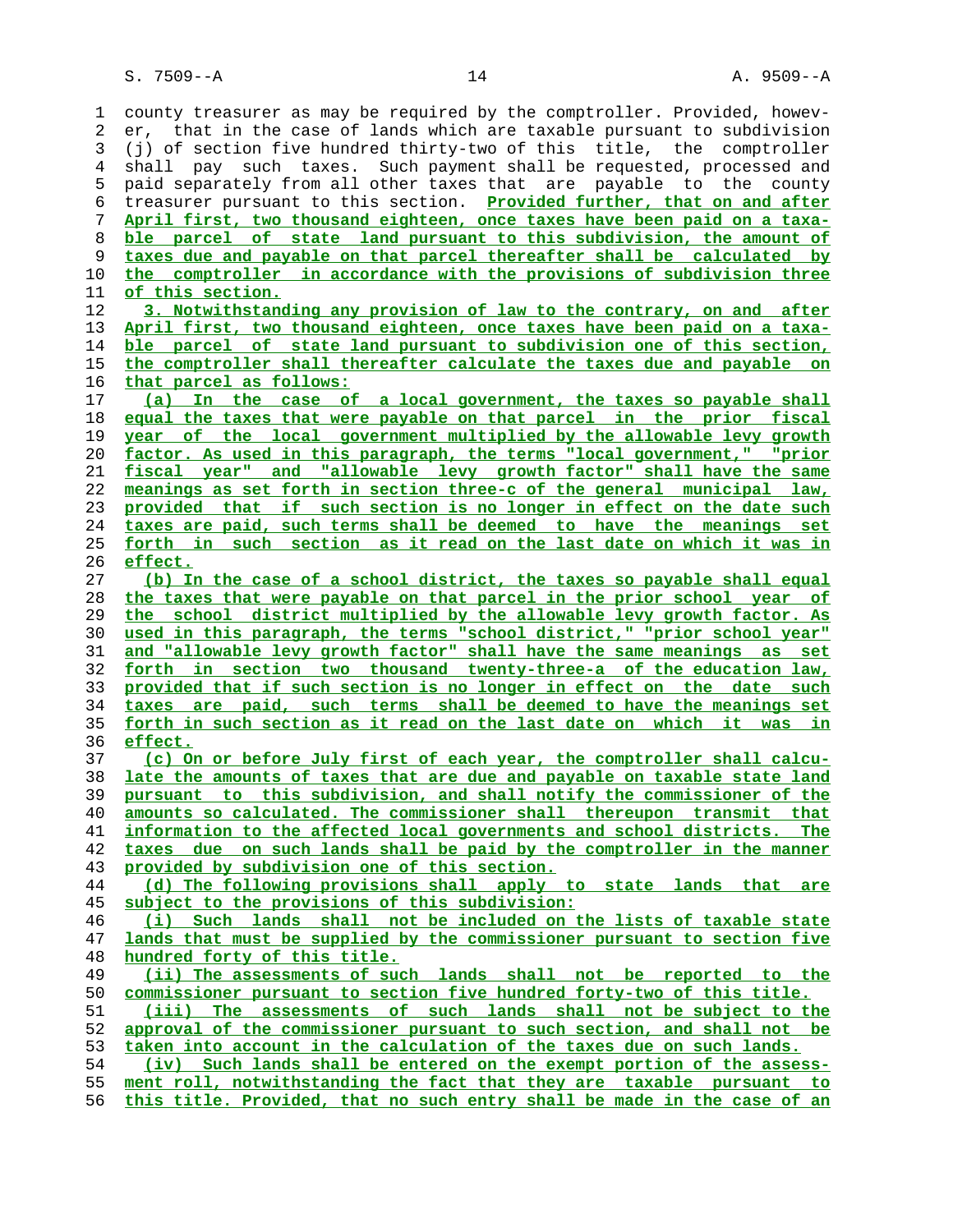S. 7509--A 15 A. 9509--A

**assessment adjustment made by the commissioner pursuant to paragraph (c) of subdivision three of section five hundred forty-two of this title or section 15-2115 of the environmental conservation law, or in the case of state aid payable pursuant to section five hundred forty-five of this title due to a reduction in the assessment of taxable state land. (v) Such lands shall be disregarded when calculating state equaliza- tion rates and tax rates. (vi) When a school district receives payments of taxes on state lands pursuant to this subdivision, any actual valuation computed for such school district pursuant to paragraph c of subdivision one of section thirty-six hundred two of the education law shall include the actual valuation equivalent of those payments. The commissioner shall determine such actual valuation equivalent by dividing the payment made, as reported to such commissioner by the comptroller, by the school tax rate that was applied to real property on that year's assessment roll or, if applicable, the special apportionment rate determined pursuant to section twelve hundred twenty-seven of this chapter and dividing such result by the final state equalization rate for that roll. The actual valuation equivalent shall be reported to the state comptroller and the commissioner of education, and shall be used by the commissioner of education in the determination of any state average that uses real prop- erty taxes levied against and/or actual valuation based upon the corre- sponding assessment roll. Each school district receiving payments of taxes on state lands pursuant to this subdivision shall annually report those payments to the commissioner of education, with a copy to the commissioner, as a condition to receiving any aid pursuant to section thirty-six hundred two of the education law.**

**(e) The provisions of this subdivision shall not apply to the payment of state aid pursuant to section five hundred forty-five of this title in relation to property that has become exempt from taxation due to its acquisition by the state or an agency of the state.**

32 § 2. This act shall take effect immediately.

## 33 PART G

 34 Section 1. Section 4 of chapter 475 of the laws of 2013, amending the 35 real property tax law relating to assessment ceilings for local public 36 utility mass real property, is amended to read as follows:

 37 § 4. This act shall take effect on the first of January of the second 38 calendar year commencing after this act shall have become a law and 39 shall apply to assessment rolls with taxable status dates on or after 40 such date; provided, however, that this act shall expire and be deemed 41 repealed [**four**] **eight** years after such effective date; and provided, 42 further, that no assessment of local public utility mass real property 43 appearing on the municipal assessment roll with a taxable status date 44 occurring in the first calendar year after this act shall have become a 45 law shall be less than ninety percent or more than one hundred ten 46 percent of the assessment of the same property on the date this act<br>47 shall have become a law. shall have become a law.

 48 § 2. Subdivision 3 of section 499-kkkk of the real property tax law, 49 as added by chapter 475 of the laws of 2013, is amended to read as 50 follows:

 51 3. **(a)** For assessment rolls with taxable status dates in each of the 52 three calendar years including and following the year in which this 53 section shall take effect, the commissioner shall establish no assess- 54 ment ceiling that is less than ninety percent or more than one hundred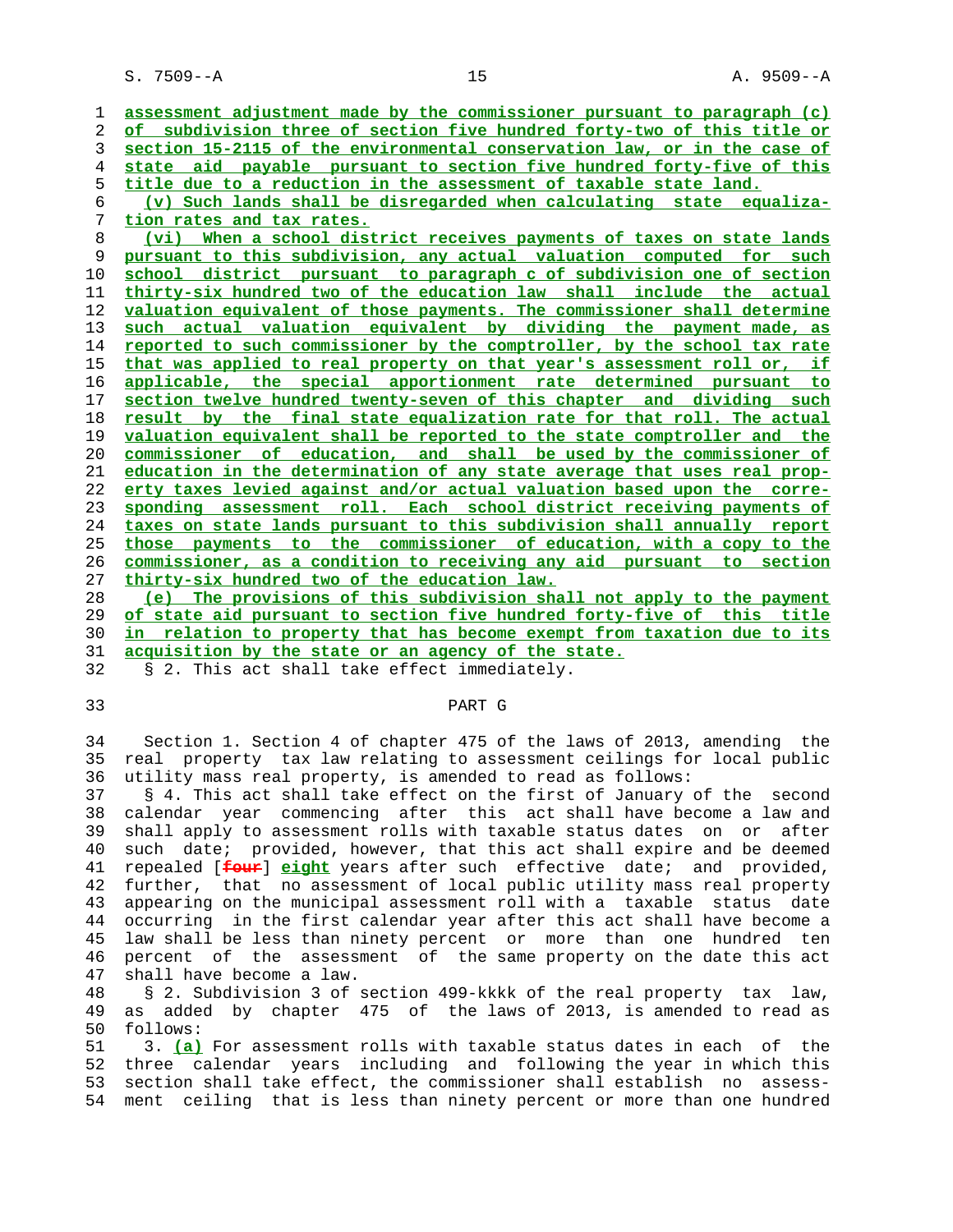1 ten percent of the assessment of such local public utility mass real 2 property appearing on the municipal assessment roll with a taxable 3 status date occurring in the second preceding calendar year from when 4 this section shall take effect, except that the commissioner may estab- 5 lish assessment ceilings below the ninety percent level or above the one 6 hundred ten percent level to take into account any change in level of 7 assessment and/or to take into account any additions or retirements to 8 public utility mass real property or litigation affecting the value or taxable status of the local public utility mass real property initiated 10 prior to the effective date of this section. **(b) For assessment rolls with taxable status dates in the years two**

**thousand eighteen, two thousand nineteen and two thousand twenty, the commissioner shall establish no assessment ceiling that is below the lower limit or above the upper limit specified in this paragraph, except that the commissioner may establish assessment ceilings below such lower limit or above such upper limit to take into account any change in level of assessment and/or to take into account any additions or retirements to public utility mass real property or litigation affecting the value or taxable status of the local public utility mass real property initi- ated prior to the effective date of this section.**

**(i) For assessment rolls with taxable status dates in two thousand eighteen, the assessment ceiling shall not be less than seventy-five percent or more than one hundred twenty-five percent of the assessment of such local public utility mass real property appearing on the munici- pal assessment roll with a taxable status date occurring in the year two thousand thirteen.**

**(ii) For assessment rolls with taxable status dates in two thousand nineteen, the assessment ceiling shall not be less than fifty percent or more than one hundred fifty percent of the assessment of such local public utility mass real property appearing on the municipal assessment roll with a taxable status date occurring in the year two thousand thir- teen.**

**(iii) For assessment rolls with taxable status dates in two thousand twenty, the assessment ceiling shall not be less than twenty-five percent or more than one hundred seventy-five percent of the assessment of such local public utility mass real property appearing on the munici- pal assessment roll with a taxable status date occurring in the year two thousand thirteen.**

 39 § 3. This act shall take effect immediately, provided, however, that 40 the amendments to subdivision three of section 499-kkkk of the real 41 property tax law made by section two of this act shall not affect the 42 repeal of such section and shall be deemed to be repealed therewith.

### 43 PART H

 44 Section 1. Subsection (c) of section 683 of the tax law is amended by 45 adding a new paragraph 12 to read as follows:

**(12) Except as otherwise provided in paragraph three of this subsection, or as otherwise provided in this section where a longer period of time may apply, if a taxpayer files an amended return, an assessment of tax (if not deemed to have been made upon the filing of the amended return), including recovery of a previously paid refund, attributable to a change or correction on the amended return from a prior return may be made at any time within three years after such amended return is filed.**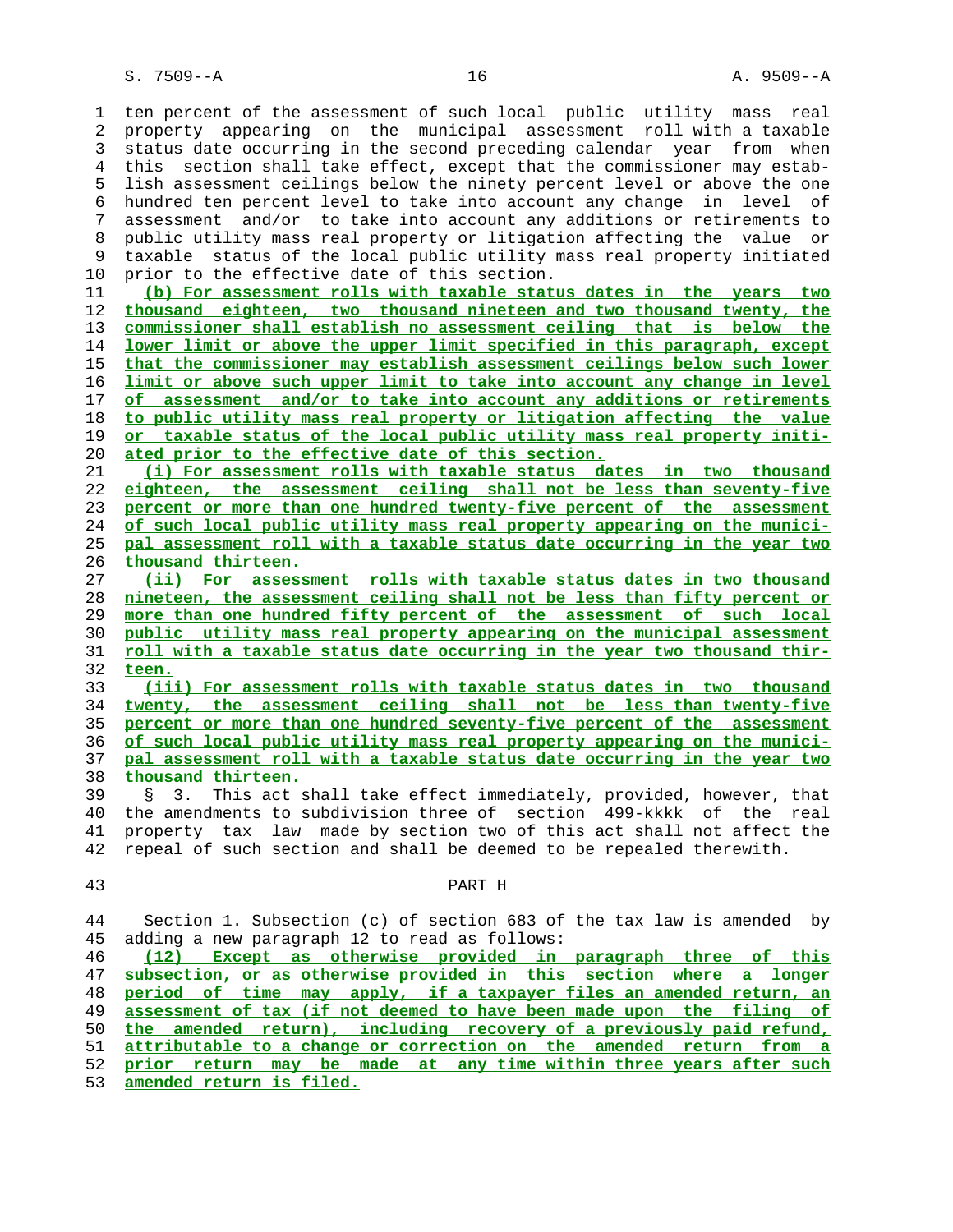1 § 2. Subsection (c) of section 1083 of the tax law is amended by 2 adding a new paragraph 12 to read as follows: **(12) Except as otherwise provided in paragraph three of this subsection, or as otherwise provided in this section where a longer period of time may apply, if a taxpayer files an amended return, an assessment of tax (if not deemed to have been made upon the filing of the amended return), including recovery of a previously paid refund, attributable to a change or correction on the amended return from a prior return may be made at any time within three years after such amended return is filed.** 11 § 3. Subdivision (c) of section 11-1783 of the administrative code of 12 the city of New York is amended by adding a new paragraph 9 to read as 13 follows: **(9) Except as otherwise provided in paragraph three of this subdivi- sion, or as otherwise provided in this section where a longer period of time may apply, if a taxpayer files an amended return, an assessment of tax (if not deemed to have been made upon the filing of the amended return), including recovery of a previously paid refund, attributable to a change or correction on the amended return from a prior return may be made at any time within three years after such amended return is filed.** 21 § 4. This act shall take effect immediately and shall apply to amended 22 returns filed on or after the effective date of this act.

## 23 PART I

 24 Section 1. Paragraph 1 of subdivision (d) of section 658 of the tax 25 law, as amended by chapter 166 of the laws of 1991, is amended to read 26 as follows:

 27 (1) The commissioner of taxation and finance may prescribe regulations 28 and instructions requiring returns of information to be made and filed 29 on or before February twenty-eighth of each year as to the payment or 30 crediting in any calendar year of amounts of six hundred dollars or more 31 to any taxpayer under this article. Such returns may be required of any 32 person, including lessees or mortgagors of real or personal property, 33 fiduciaries, employers, and all officers and employees of this state, or 34 of any municipal corporation or political subdivision of this state, 35 having the control, receipt, custody, disposal or payment of interest, 36 rents, salaries, wages, premiums, annuities, compensations, remunera- 37 tions, emoluments or other fixed or determinable gains, profits or 38 income, except interest coupons payable to bearer. Information required 39 to be furnished pursuant to paragraph four of subsection (a) of section 40 six hundred seventy-four on a quarterly combined withholding and wage 41 reporting return covering [**the last**] **each** calendar quarter of each year 42 and relating to tax withheld on wages paid by an employer to an employee 43 for [**the full**] **each** calendar [**year**] **quarter**, shall constitute the return 44 of information required to be made under this section with respect to 45 such wages.

 46 § 2. Subparagraph (A) of paragraph 4 of subsection (a) of section 674 47 of the tax law, as amended by section 1 of subpart E of part VI of chap- 48 ter 57 of the laws of 2009, is amended to read as follows:

 49 (A) All employers described in paragraph one of subsection (a) of 50 section six hundred seventy-one of this part, including those whose 51 wages paid are not sufficient to require the withholding of tax from the 52 wages of any of their employees, all employers required to provide the 53 wage reporting information for the employees described in subdivision 54 one of section one hundred seventy-one-a of this chapter, and all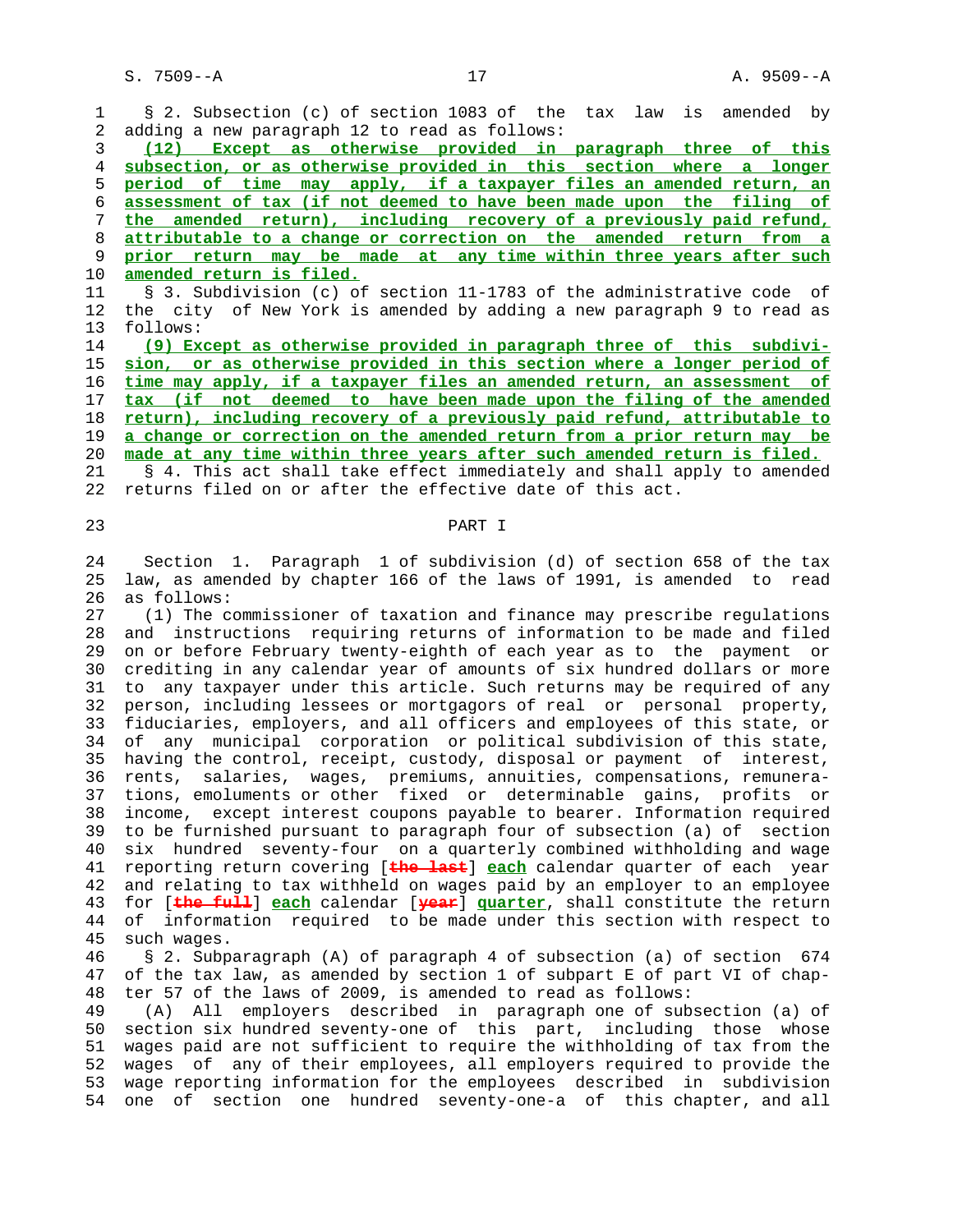1 employers liable for unemployment insurance contributions or for 2 payments in lieu of such contributions pursuant to article eighteen of 3 the labor law, shall file a quarterly combined withholding, wage report- 4 ing and unemployment insurance return detailing the preceding calendar 5 quarter's withholding tax transactions, such quarter's wage reporting 6 information, **such quarter's withholding reconciliation information,** such 7 quarter's unemployment insurance contributions, and such other related 8 information as the commissioner of taxation and finance or the commis-<br>9 sioner of labor, as applicable, may prescribe. [<del>In addition, the return</del> sioner of labor, as applicable, may prescribe. [In addition, the return 10 **covering the last calendar quarter of each year shall also include with-** 11 **holding reconciliation information for such calendar year.**] Such returns 12 shall be filed no later than the last day of the month following the 13 last day of each calendar quarter.

 14 § 3. Paragraph 3 of subsection (v) of section 685 of the tax law, as 15 amended by chapter 477 of the laws of 1998, is amended to read as 16 follows:

 17 (3) Failure to provide complete and correct employee withholding 18 reconciliation information. In the case of a failure by an employer to 19 provide complete and correct [**annual**] **quarterly** withholding information 20 relating to individual employees on a quarterly combined withholding, 21 wage reporting and unemployment insurance return covering [**the last**] 22 **each** calendar quarter of a year, such employer shall, unless it is shown 23 that such failure is due to reasonable cause and not due to willful 24 neglect, pay a penalty equal to the product of fifty dollars multiplied 25 by the number of employees for whom such information is incomplete or 26 incorrect; provided, however, that if the number of such employees 27 cannot be determined from the quarterly combined withholding, wage 28 reporting and unemployment insurance return, the commissioner may 29 utilize any information in the commissioner's possession in making such 30 determination. The total amount of the penalty imposed pursuant to this 31 paragraph on an employer for any such failure for [**the last**] **each** calen- 32 dar quarter of a year shall not exceed ten thousand dollars.

 33 § 4. This act shall take effect immediately and shall apply to calen- 34 dar quarters beginning on or after January 1, 2019.

### 35 PART J

 36 Section 1. Paragraph (i) of subdivision (d) of section 1105 of the tax 37 law, as amended by chapter 405 of the laws of 1971 and subparagraph 3 as 38 amended by section 1 of part DD of chapter 407 of the laws of 1999, is 39 amended to read as follows:

 40 (i) The receipts from every sale**, other than sales for resale,** of 41 beer, wine or other alcoholic beverages or any other drink of any 42 nature, or from every sale**, other than sales for resale,** of food and 43 drink of any nature or of food alone, when sold in or by restaurants, 44 taverns or other establishments in this state, or by caterers, including 45 in the amount of such receipts any cover, minimum, entertainment or 46 other charge made to patrons or customers (except those receipts taxed 47 pursuant to subdivision (f) of this section):

 48 (1) in all instances where the sale is for consumption on the premises 49 where sold;

 50 (2) in those instances where the vendor or any person whose services 51 are arranged for by the vendor, after the delivery of the food or drink 52 by or on behalf of the vendor for consumption off the premises of the 53 vendor, serves or assists in serving, cooks, heats or provides other 54 services with respect to the food or drink; and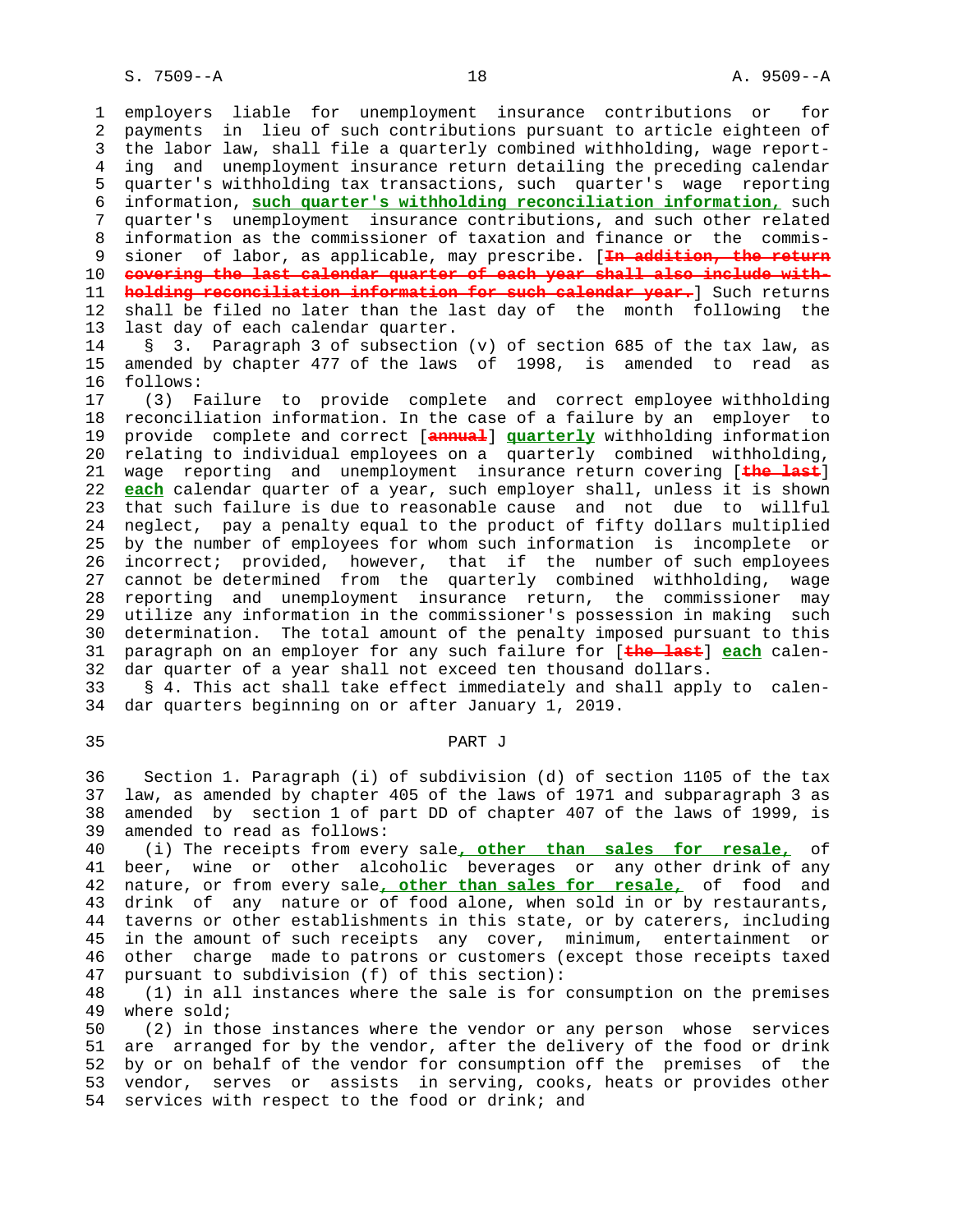1 (3) in those instances where the sale is made through a vending 2 machine that is activated by use of coin, currency, credit card or debit 3 card (except the sale of drinks in a heated state made through such a 4 vending machine) or is for consumption off the premises of the vendor, 5 except where food (other than sandwiches) or drink or both are (A) sold 6 in an unheated state and, (B) are of a type commonly sold for consump- 7 tion off the premises and in the same form and condition, quantities and 8 packaging, in establishments which are food stores other than those<br>9 principally engaged in selling foods prepared and ready to be eaten. principally engaged in selling foods prepared and ready to be eaten.

 10 § 2. This act shall take effect June 1, 2018 and shall apply to sales 11 made on and after such date.

#### 12 PART K

 13 Section 1. The tax law is amended by adding a new section 171-z to 14 read as follows:

**§ 171-z. Information sharing with the comptroller regarding unclaimed funds. 1. Notwithstanding any other law, the commissioner is authorized to release to the comptroller information regarding fixed and final unwarranted debts of taxpayers for purposes of collecting unclaimed funds from the comptroller to satisfy fixed and final unwarranted debts owed by taxpayers. For purposes of this section, the term "unwarranted debt" shall mean past-due tax liabilities, including unpaid tax, inter- est and penalty, that the commissioner is required by law to collect and that have become fixed and final such that the taxpayer no longer has any right to administrative or judicial review and a warrant has not been filed; and the term "taxpayer" shall mean any individual, corpo- ration, partnership, limited liability partnership or company, partner, member, manager, sole proprietorship, estate, trust, fiduciary or enti- ty, who or which has been identified as owing taxes to the state. This section shall not be deemed to abrogate or limit in any way the powers and authority of the comptroller to set off debts owed the state from unclaimed funds, under the constitution of the state or any other law. 2. The comptroller shall keep all information he or she obtains from**

**the commissioner confidential, and any employee, agent or representative of the comptroller is prohibited from disclosing any taxpayer informa- tion received under this section to anyone other than the commissioner or staff of the department or staff of the department of audit and control for the purposes described in this section.**

38 § 2. This act shall take effect immediately.

39 PART L

 40 Section 1. Subdivision 2 of section 136 of the social services law, as 41 amended by section 24 of part B of chapter 436 of the laws of 1997, is 42 amended to read as follows:

 43 2. All communications and information relating to a person receiving 44 public assistance or care obtained by any social services official, 45 service officer, or employee in the course of his or her work shall be 46 considered confidential and, except as otherwise provided in this 47 section, shall be disclosed only to the commissioner, or his or her 48 authorized representative, the commissioner of labor, or his or her 49 authorized representative, the commissioner of health, or his or her 50 authorized representative, **the commissioner of taxation and finance, or** 51 **his or her authorized representative (other than the disclosure of** 52 **information that has been prohibited by federal law),** the welfare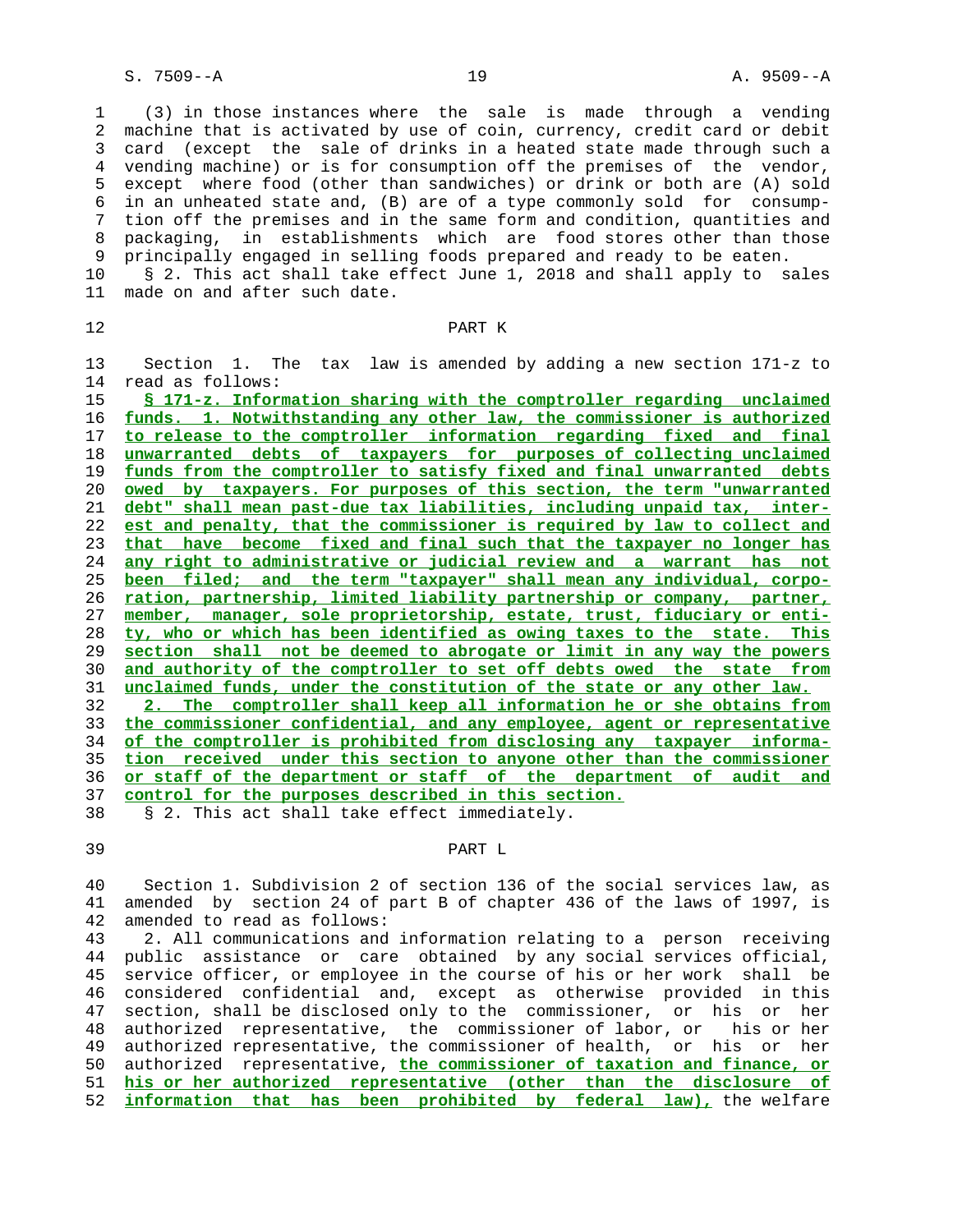1 inspector general, or his or her authorized representative, the county 2 board of supervisors, city council, town board or other board or body 3 authorized and required to appropriate funds for public assistance and 4 care in and for such county, city or town or its authorized represen- 5 tative or, by authority of the county, city or town social services 6 official, to a person or agency considered entitled to such information. 7 Nothing herein shall preclude a social services official from report- 8 ing to an appropriate agency or official, including law enforcement 9 agencies or officials, known or suspected instances of physical or 10 mental injury, sexual abuse or exploitation, sexual contact with a minor 11 or negligent treatment or maltreatment of a child of which the official 12 becomes aware in the administration of public assistance and care nor 13 shall it preclude communication with the federal immigration and natur- 14 alization service regarding the immigration status of any individual. 15 § 2. This act shall take effect immediately.

## 16 PART M

 17 Section 1. The tax law is amended by adding a new section 44 to read 18 as follows:

**§ 44. Investment management services. (a) For purposes of this section, the term "investment management services" to a partnership, S corporation or entity includes (1) rendering investment advice regarding the purchase or sale of securities as defined in paragraph two of subsection (c) of section four hundred seventy-five of the internal revenue code without regard to the last sentence thereof, real estate held for rental or investment, interests in partnerships, commodities as defined in paragraph two of subsection (e) of section four hundred seventy-five of the internal revenue code, or options or derivative contracts with respect to any of the foregoing; (2) managing, acquiring, or disposing of any such asset; (3) arranging financing with respect to the acquisition of any such asset; and (4) related activities in support of any service described in paragraphs one, two, or three of this subdi- vision.**

**(b) Special rule for partnerships and S corporations. Notwithstanding any state or federal law to the contrary:**

**(1) where a partner performs investment management services for the partnership, the partner will not be treated as a partner for purposes of this chapter with respect to the amount of the partner's distributive share of income, gain, loss and deduction, including any guaranteed payments, that is in excess of the amount such distributive share would have been if the partner had performed no investment management services for the partnership. Instead, such excess amount shall be treated for purposes of article nine-A of this chapter as a business receipt for services and for purposes of article twenty-two of this chapter as income attributable to a trade, business, profession or occupation. Provided, however, the amount of the distributive share that would have been determined if the partner performed no investment management services shall not be less than zero. (2) where a shareholder performs investment management services for the S corporation, the shareholder will not be treated as a shareholder**

**for purposes of this chapter with respect to the amount of the share- holder's pro rata share of income, gain, loss and deduction that is in excess of the amount such pro rata share would have been if the share- holder had performed no investment management services. Instead, such excess amount shall be treated for purposes of article twenty-two of**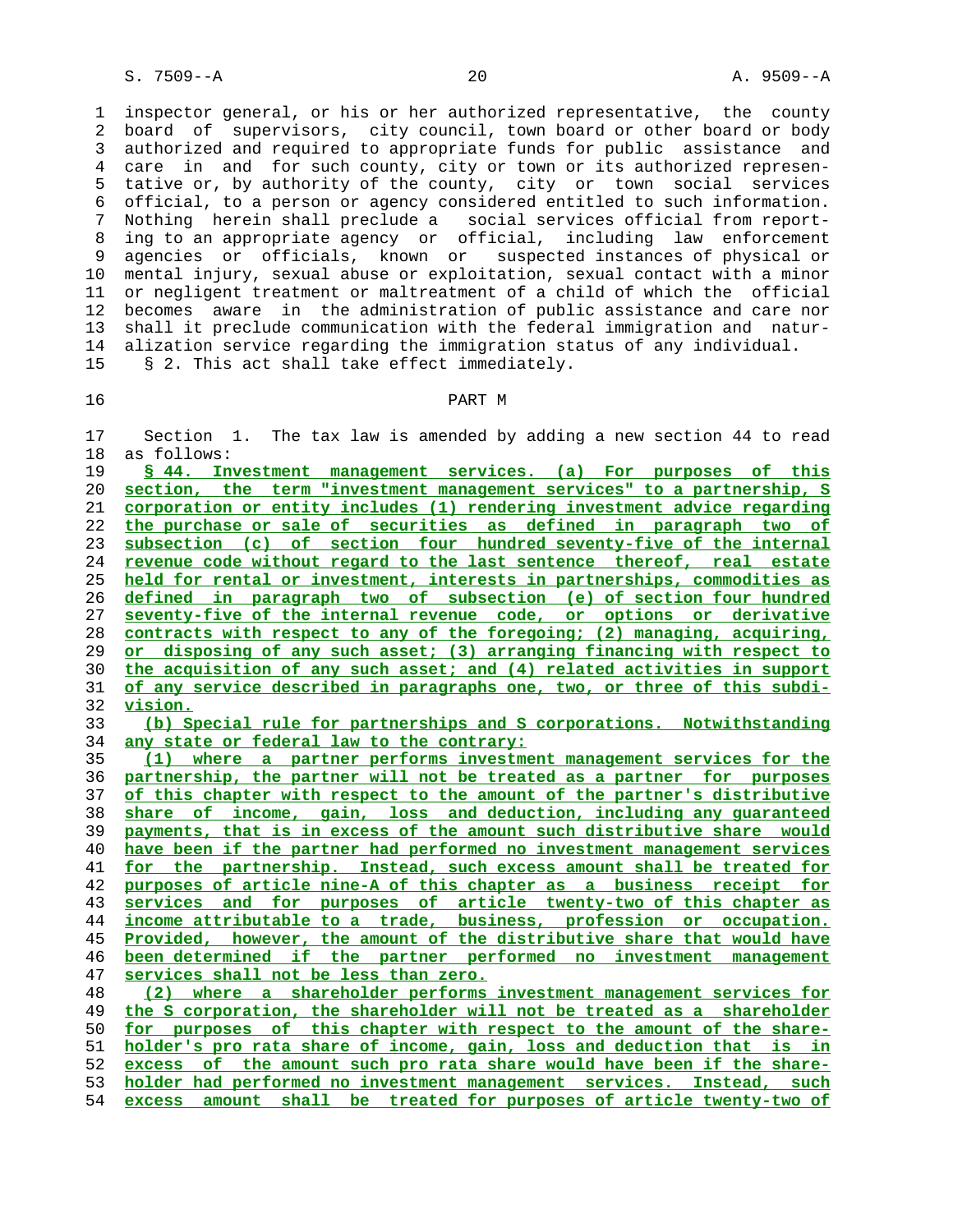S. 7509--A 21 A. 9509--A

 1 **this chapter as income attributable to a trade, business, profession or** 2 **occupation. Provided, however, the amount of the pro rata share that** 3 **would have been determined if the shareholder performed no services** 4 **shall not be less than zero.** 5 **(3) A partner or shareholder will not be deemed to be providing** 6 **investment management services under this section if at least eighty** 7 **percent of the average fair market value of the assets of the partner-** 8 **ship or S corporation during the taxable year consist of real estate** 9 **held for rental or investment.** 10 **(c) In addition to any other taxes or surcharges imposed pursuant to** 11 **article nine-A or twenty-two of this chapter, any corporation, partner** 12 **or shareholder providing investment management services shall be subject** 13 **to an additional tax, referred to as the "carried interest fairness** 14 **fee". Such carried interest fairness fee shall be equal to seventeen** 15 **percent of the excess amount determined pursuant to subdivision (b) of** 16 **this section; provided, however, (i) in the case of a corporation or** 17 **shareholder of an S corporation providing such investment management** 18 **services, such fee shall be equal to seventeen percent of the excess** 19 **amount apportioned to the state by applying the corporation's or S** 20 **corporation's apportionment factor determined under section two hundred** 21 **ten-A of this chapter; (ii) in the case of a nonresident partner provid-** 22 **ing such investment management services, such fee shall be equal to** 23 **seventeen percent of the excess amount derived from New York sources as** 24 **determined under section six hundred thirty-two of this chapter. Such** 25 **carried interest fairness fee shall be administered in accordance with** 26 **article nine-A or twenty-two of this chapter, as applicable, until such** 27 **time as the commissioner of taxation and finance has notified the legis-** 28 **lative bill drafting commission that federal legislation has been** 29 **enacted that treats the provision of investment management services for** 30 **federal tax purposes substantially the same as provided in this section.** 31 § 2. Paragraph (a) of subdivision 6 of section 208 of the tax law, as 32 amended by section 5 of part T of chapter 59 of the laws of 2015, is 33 amended to read as follows: 34 (a) (i) The term "investment income" means income, including capital 35 gains in excess of capital losses, from investment capital, to the 36 extent included in computing entire net income, less, **(A)** in the 37 discretion of the commissioner, any interest deductions allowable in 38 computing entire net income which are directly or indirectly attribut- 39 able to investment capital or investment income, **and (B) any net capital** 40 **gain included in federal taxable income that must be recharacterized as** 41 **a business receipt pursuant to section forty-four of this chapter;** 42 provided, however, that in no case shall investment income exceed entire 43 net income. (ii) If the amount of interest deductions subtracted under 44 subparagraph (i) of this paragraph exceeds investment income, the excess 45 of such amount over investment income must be added back to entire net 46 income. (iii) If the taxpayer's investment income determined without 47 regard to the interest deductions subtracted under subparagraph (i) of 48 this paragraph comprises more than eight percent of the taxpayer's 49 entire net income, investment income determined without regard to such 50 interest deductions cannot exceed eight percent of the taxpayer's entire 51 net income. 52 § 3. Subsection (b) of section 617 of the tax law, as amended by chap- 53 ter 606 of the laws of 1984, is amended to read as follows: 54 (b) Character of items. [**Each**] **Except as provided in section forty-** 55 **four of this chapter, each** item of partnership and S corporation income, 56 gain, loss, or deduction shall have the same character for a partner or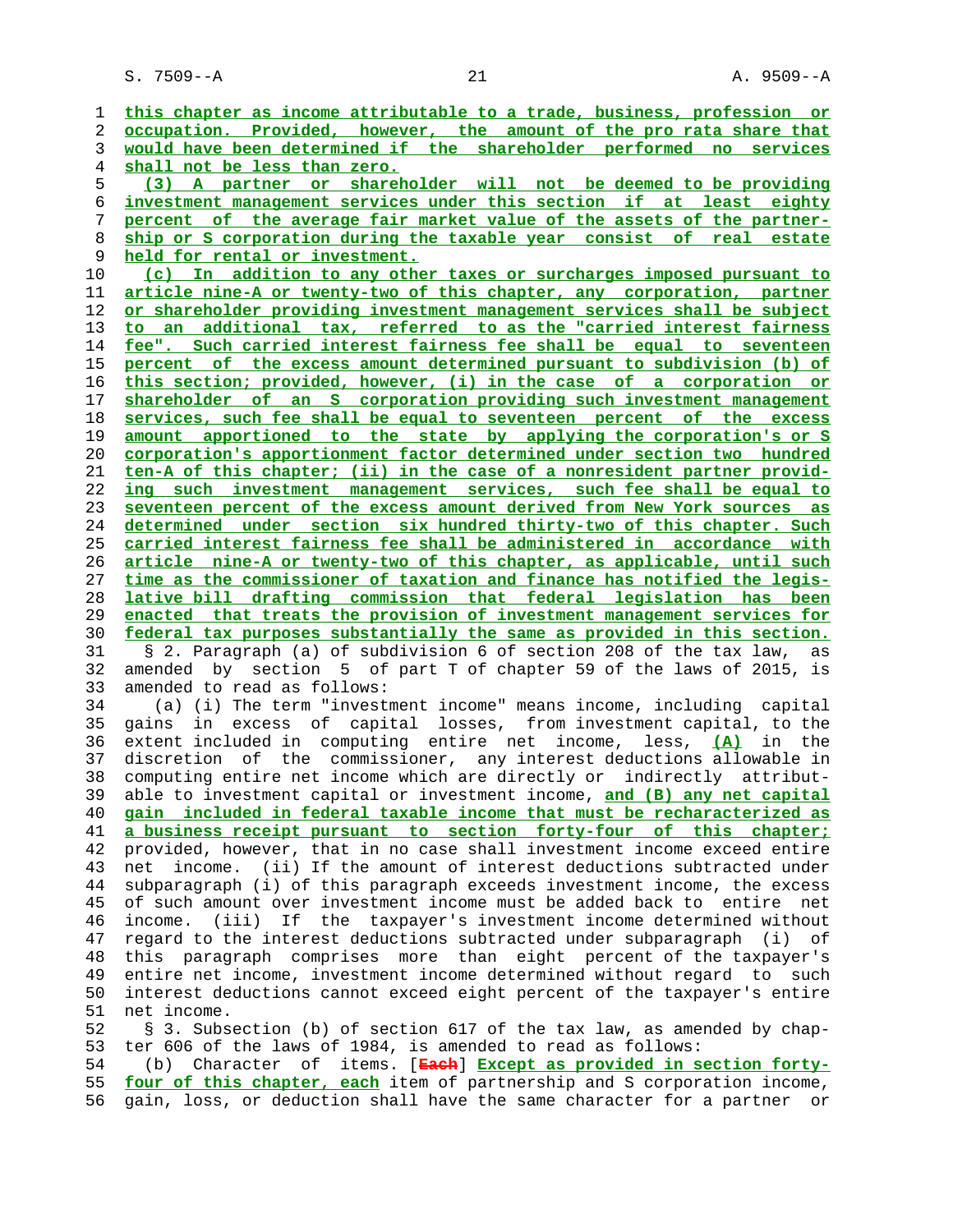1 shareholder under this article as for federal income tax purposes. Where 2 an item is not characterized for federal income tax purposes, it shall 3 have the same character for a partner or shareholder as if realized 4 directly from the source from which realized by the partnership or S 5 corporation or incurred in the same manner as incurred by the partner- 6 ship or S corporation. 7 § 4. Subsection (d) of section 631 of the tax law, as amended by chap-

8 ter 28 of the laws of 1987, is amended to read as follows:<br>9 (d) Purchase and sale for own account.-- A nonresident 9 (d) Purchase and sale for own account.-- A nonresident, other than a 10 dealer holding property primarily for sale to customers in the ordinary 11 course of his **or her** trade or business **or a partner or shareholder** 12 **performing investment management services as described in section** 13 **forty-four of this chapter**, shall not be deemed to carry on a business, 14 trade, profession or occupation in this state solely by reason of the 15 purchase and sale of property or the purchase, sale or writing of stock 16 option contracts, or both, for his own account.

 17 § 5. The opening paragraph of subsection (b) of section 632 of the tax 18 law, as amended by chapter 28 of the laws of 1987, is amended to read as 19 follows:

 20 [**In**] **Except as otherwise provided in section forty-four of this chap-** 21 **ter, in** determining the sources of a nonresident partner's income, no 22 effect shall be given to a provision in the partnership agreement 23 which--

 24 § 6. For taxable years beginning on or after January 1, 2018 and 25 before January 1, 2019, (i) no addition to tax under subsection (c) of 26 section 685 or subsection (c) of section 1085 of the tax law shall be 27 imposed with respect to any underpayment attributable to the amendments 28 made by this act of any estimated taxes that are required to be paid 29 prior to the effective date of this act, provided that the taxpayer 30 timely made those payments; and (ii) the required installment of esti- 31 mated tax described in clause (ii) of subparagraph (B) of paragraph 3 of 32 subsection (c) of section 685 of the tax law, and the exception to addi- 33 tion for underpayment of estimated tax described in paragraph 1 or 2 of 34 subsection (d) of section 1085 of the tax law, in relation to the 35 preceding year's return, shall be calculated as if the amendments made 36 by this act had been in effect for that entire preceding year.

 37 § 7. This act shall take effect upon the enactment into law by the 38 states of Connecticut, New Jersey, Massachusetts and Pennsylvania of 39 legislation having substantially the same effect as this act and the 40 enactments by such states have taken effect in each state and shall 41 apply for taxable years beginning on or after such date; provided, 42 however, if the states of Connecticut, New Jersey, Massachusetts and 43 Pennsylvania have already enacted such legislation, this act shall take 44 effect immediately and shall apply for taxable years beginning on or 45 after January 1, 2018; provided further that the commissioner of taxa- 46 tion and finance shall notify the legislative bill drafting commission 47 upon the enactment of such legislation by the states of Connecticut, New 48 Jersey, Massachusetts and Pennsylvania in order that such commission may 49 maintain an accurate and timely effective data base of the official text 50 of the laws of the state of New York in furtherance of effectuating the 51 provisions of section 44 of the legislative law and section 70-b of the 52 public officers law.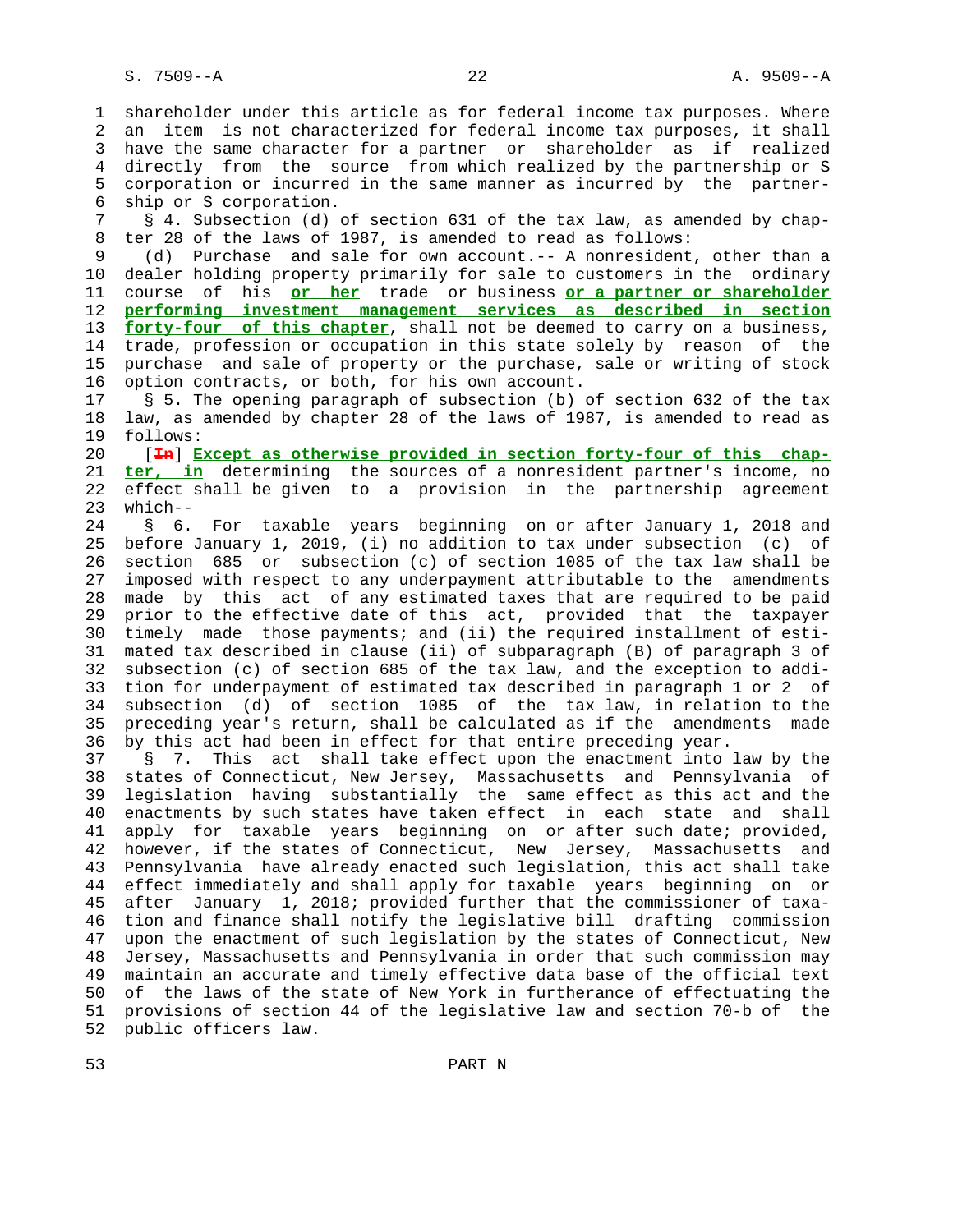1 Section 1. Section 2016 of the tax law, as amended by chapter 401 of 2 the laws of 1987, is amended to read as follows:

 3 § 2016. Judicial review. A decision of the tax appeals tribunal, which 4 is not subject to any further administrative review, shall finally and 5 irrevocably decide all the issues which were raised in proceedings 6 before the division of tax appeals upon which such decision is based 7 unless, within four months after notice of such decision is served by 8 the tax appeals tribunal upon every party to the proceeding before such 9 tribunal by certified mail or personal service, the petitioner who 10 commenced the proceeding [**petitions**] **or the commissioner, or both, peti-** 11 **tion** for judicial review in the manner provided by article seventy-eight 12 of the civil practice law and rules, except as otherwise provided in 13 this [**section**] **chapter**. Such service by certified mail shall be 14 complete upon deposit of such notice, enclosed in a post-paid properly 15 addressed wrapper, in a post office or official depository under the 16 exclusive care and custody of the United States postal service. [**The**] 17 **Where the** petitioner **who commenced the proceeding before the division of** 18 **tax appeals files a petition for judicial review, the petition** shall 19 designate the tax appeals tribunal and the commissioner [**of taxation and** 20 **finance**] as respondents in the proceeding for judicial review. **Where** 21 **the commissioner files a petition for judicial review, the petition** 22 **shall designate the tax appeals tribunal and the petitioner who** 23 **commenced the proceeding before the division of tax appeals as respond-** 24 **ents in the proceeding for judicial review.** The tax appeals tribunal 25 shall not participate in proceedings for judicial review of its deci- 26 sions and such proceedings for judicial review shall be commenced in the 27 appellate division of the supreme court, third department. In all other 28 respects the provisions and standards of article seventy-eight of the 29 civil practice law and rules shall apply. The record to be reviewed in 30 such proceedings for judicial review shall include the determination of 31 the administrative law judge, the decision of the tax appeals tribunal, 32 the stenographic transcript of the hearing before the administrative law 33 judge, the transcript of any oral proceedings before the tax appeals 34 tribunal and any exhibit or document submitted into evidence at any 35 proceeding in the division of tax appeals upon which such decision is 36 based.

 37 § 2. This act shall take effect immediately and shall apply to deci- 38 sions and orders issued by the tax appeals tribunal on or after such 39 date.

### 40 PART O

 41 Section 1. Subparagraph (B) of paragraph 1 of subsection (b) of 42 section 605 of the tax law, as amended by chapter 28 of the laws of 43 1987, is amended to read as follows:

 44 (B) who [**is not domiciled in this state but**] maintains a permanent 45 place of abode in this state and spends in the aggregate more than one 46 hundred eighty-three days of the taxable year in this state, **whether or** 47 **not domiciled in this state for any portion of the taxable year,** unless 48 such individual is in active service in the armed forces of the United 49 States.

 50 § 2. Paragraph 2 of subsection (a) of section 1305 of the tax law, as 51 amended by chapter 225 of the laws of 1977, is amended to read as 52 follows:

 53 (2) who [**is not domiciled in such city but**] maintains a permanent 54 place of abode in such city and spends in the aggregate more than one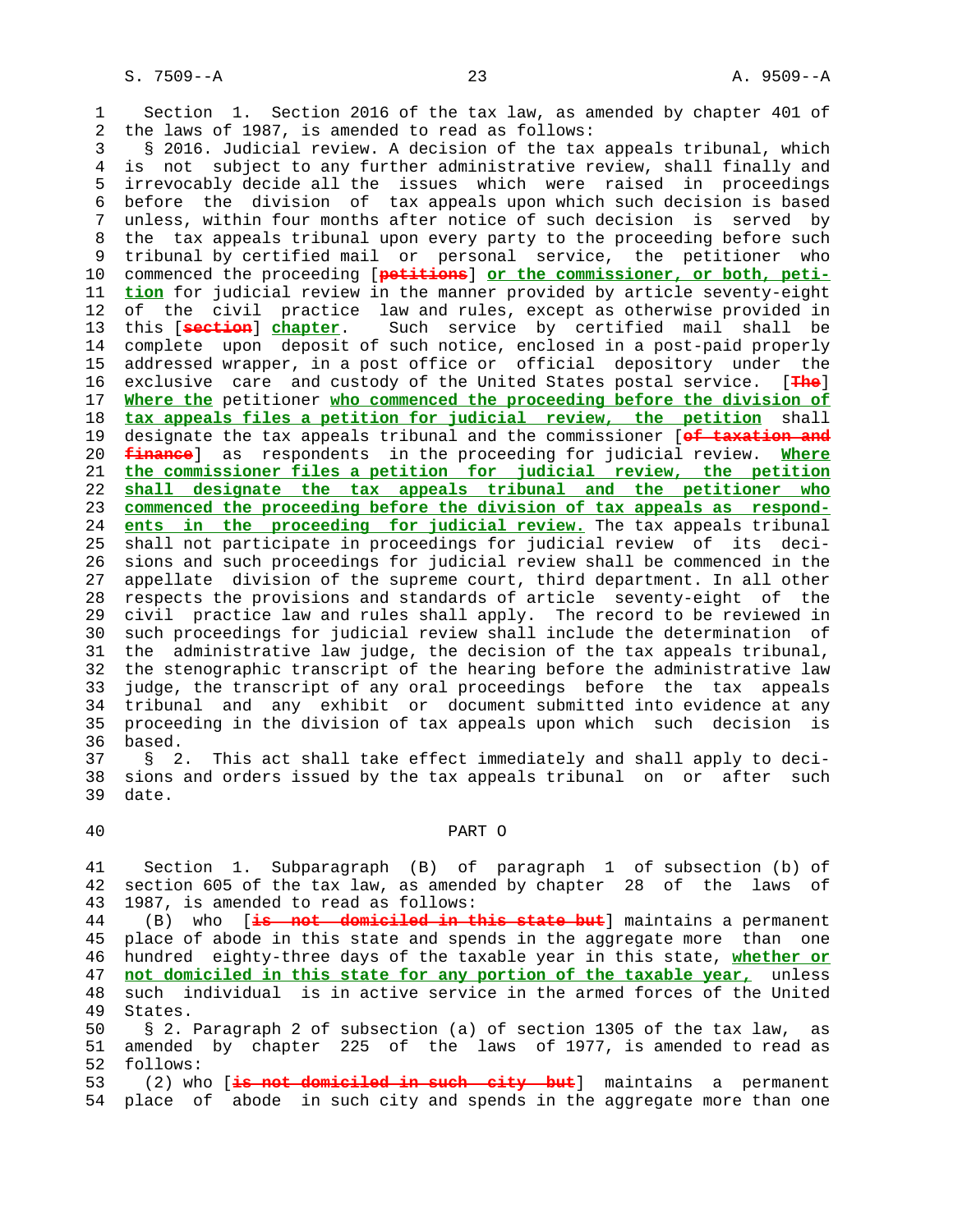1 hundred eighty-three days of the taxable year in such city, **whether or** 2 **not domiciled in this city for any portion of the taxable year,** unless 3 such individual is in active service in the armed forces of the United 4 States. 5 § 3. Subparagraph (B) of paragraph 1 of subdivision (b) of section 6 11-1705 of the administrative code of the city of New York, as amended 7 by chapter 333 of the laws of 1987, is amended to read as follows: 8 (B) who [**is not domiciled in this city but**] maintains a permanent place of abode in this city and spends in the aggregate more than one

 10 hundred eighty-three days of the taxable year in this city, **whether or** 11 **not domiciled in this city for any portion of the taxable year,** unless 12 such individual is in active service in the armed forces of the United 13 States.

 14 § 4. This act shall take effect immediately and shall apply to all 15 taxable years for which the statute of limitations for seeking a refund 16 or assessing additional tax is still open.

#### 17 PART P

 18 Section 1. Paragraph (1) of subsection (c-1) of section 606 of the tax 19 law, as amended by section 1 of part L1 of chapter 109 of the laws of 20 2006, is amended to read as follows:

 21 (1) A resident taxpayer shall be allowed a credit as provided herein 22 equal to the greater of one hundred dollars times the number of qualify- 23 ing children of the taxpayer or the applicable percentage of the child 24 tax credit allowed the taxpayer under section twenty-four of the inter- 25 nal revenue code for the same taxable year for each qualifying child. 26 Provided, however, in the case of a taxpayer whose federal adjusted 27 gross income exceeds the applicable threshold amount set forth by 28 section 24(b)(2) of the Internal Revenue Code, the credit shall only be 29 equal to the applicable percentage of the child tax credit allowed the 30 taxpayer under section 24 of the Internal Revenue Code for each qualify- 31 ing child. For the purposes of this subsection, a qualifying child shall 32 be a child who meets the definition of qualified child under section 33 24(c) of the internal revenue code and is at least four years of age. 34 The applicable percentage shall be thirty-three percent. **For purposes** 35 **of this subsection, any reference to section 24 of the Internal Revenue** 36 **Code shall be a reference to such section as it existed immediately** 37 **prior to the enactment of Public Law 115-97.**

 38 § 2. This act shall take effect immediately and shall apply to taxable 39 years commencing on or after January 1, 2018.

### 40 PART Q

 41 Section 1. Paragraphs (a) and (b) of subdivision 29 of section 210-B 42 of the tax law, as amended by section 1 of part I of chapter 60 of the 43 laws of 2016, are amended to read as follows:

 44 (a) Allowance of credit. For taxable years beginning on or after Janu- 45 ary first, two thousand fifteen and before January first, two thousand 46 [**nineteen**] **twenty-one**, a taxpayer shall be allowed a credit, to be 47 computed as provided in this subdivision, against the tax imposed by 48 this article, for hiring and employing, for not less than one year and 49 for not less than thirty-five hours each week, a qualified veteran with- 50 in the state. The taxpayer may claim the credit in the year in which 51 the qualified veteran completes one year of employment by the taxpayer. 52 If the taxpayer claims the credit allowed under this subdivision, the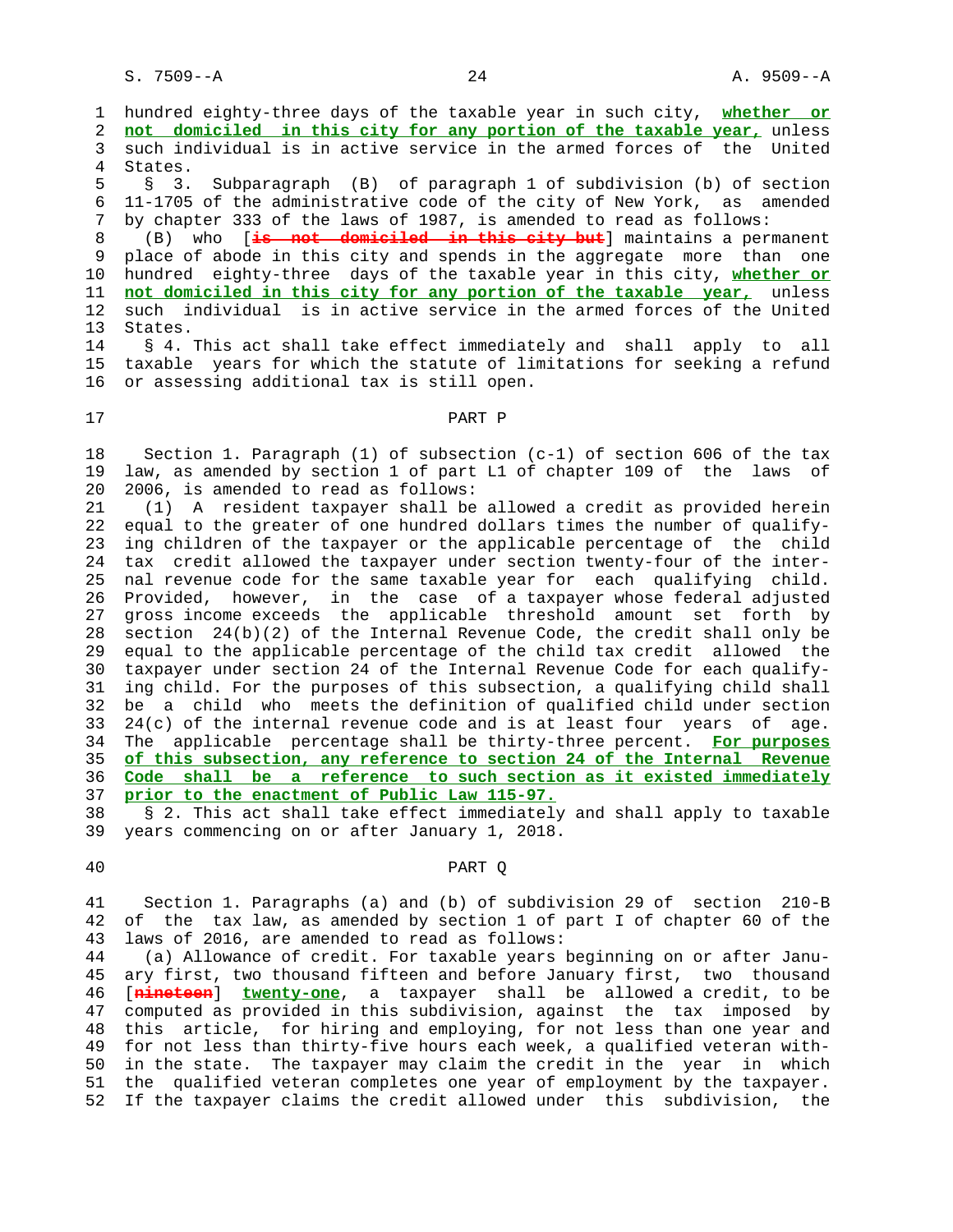1 taxpayer may not use the hiring of a qualified veteran that is the basis 2 for this credit in the basis of any other credit allowed under this 3 article. 4 (b) Qualified veteran. A qualified veteran is an individual: 5 (1) who served on active duty in the United States army, navy, air 6 force, marine corps, coast guard or the reserves thereof, or who served 7 in active military service of the United States as a member of the army 8 national guard, air national guard, New York guard or New York naval 9 militia; who was released from active duty by general or honorable 10 discharge after September eleventh, two thousand one; 11 (2) who commences employment by the qualified taxpayer on or after 12 January first, two thousand fourteen, and before January first, two 13 thousand [**eighteen**] **twenty**; and 14 (3) who certifies by signed affidavit, under penalty of perjury, that 15 he or she has not been employed for thirty-five or more hours during any 16 week in the one hundred eighty day period immediately prior to his or 17 her employment by the taxpayer. 18 § 2. Paragraphs 1 and 2 of subsection (a-2) of section 606 of the tax 19 law, as amended by section 2 of part I of chapter 60 of the laws of 20 2016, are amended to read as follows: 21 (1) Allowance of credit. For taxable years beginning on or after Janu- 22 ary first, two thousand fifteen and before January first, two thousand 23 [**nineteen**] **twenty-one**, a taxpayer shall be allowed a credit, to be 24 computed as provided in this subsection, against the tax imposed by this 25 article, for hiring and employing, for not less than one year and for 26 not less than thirty-five hours each week, a qualified veteran within 27 the state. The taxpayer may claim the credit in the year in which the 28 qualified veteran completes one year of employment by the taxpayer. If 29 the taxpayer claims the credit allowed under this subsection, the 30 taxpayer may not use the hiring of a qualified veteran that is the basis 31 for this credit in the basis of any other credit allowed under this 32 article. 33 (2) Qualified veteran. A qualified veteran is an individual: 34 (A) who served on active duty in the United States army, navy, air 35 force, marine corps, coast guard or the reserves thereof, or who served 36 in active military service of the United States as a member of the army 37 national guard, air national guard, New York guard or New York naval 38 militia; who was released from active duty by general or honorable 39 discharge after September eleventh, two thousand one; 40 (B) who commences employment by the qualified taxpayer on or after 41 January first, two thousand fourteen, and before January first, two 42 thousand [**eighteen**] **twenty**; and 43 (C) who certifies by signed affidavit, under penalty of perjury, that 44 he or she has not been employed for thirty-five or more hours during any 45 week in the one hundred eighty day period immediately prior to his or 46 her employment by the taxpayer. 47 § 3. Paragraphs 1 and 2 of subdivision (g-1) of section 1511 of the 48 tax law, as amended by section 3 of part I of chapter 60 of the laws of 49 2016, are amended to read as follows: 50 (1) Allowance of credit. For taxable years beginning on or after Janu- 51 ary first, two thousand fifteen and before January first, two thousand 52 [**nineteen**] **twenty-one**, a taxpayer shall be allowed a credit, to be 53 computed as provided in this subdivision, against the tax imposed by 54 this article, for hiring and employing, for not less than one year and 55 for not less than thirty-five hours each week, a qualified veteran with- 56 in the state. The taxpayer may claim the credit in the year in which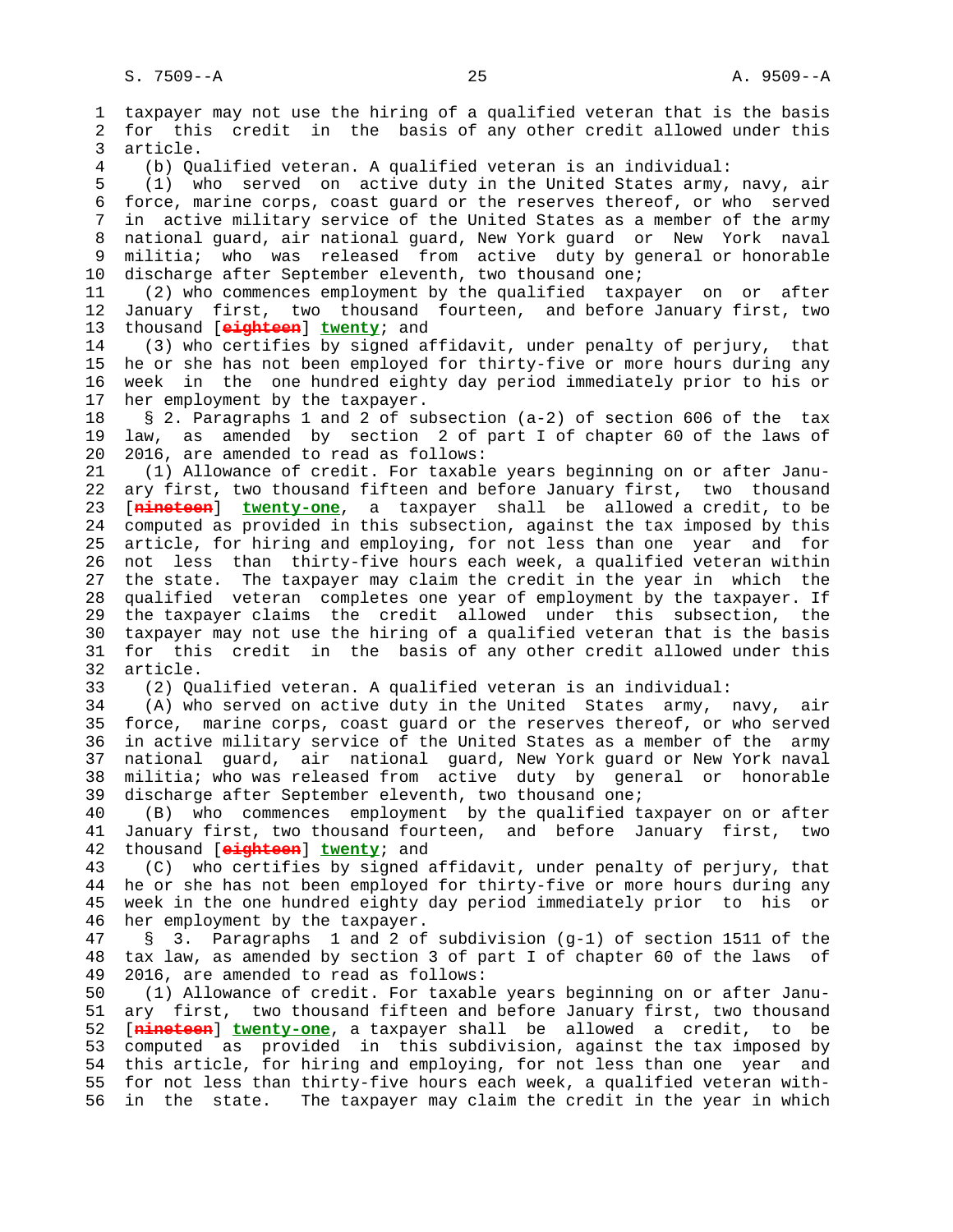1 the qualified veteran completes one year of employment by the taxpayer. 2 If the taxpayer claims the credit allowed under this subdivision, the 3 taxpayer may not use the hiring of a qualified veteran that is the basis 4 for this credit in the basis of any other credit allowed under this 5 article.

6 (2) Qualified veteran. A qualified veteran is an individual:

 7 (A) who served on active duty in the United States army, navy, air 8 force, marine corps, coast guard or the reserves thereof, or who served 9 in active military service of the United States as a member of the army 10 national guard, air national guard, New York guard or New York naval 11 militia; who was released from active duty by general or honorable 12 discharge after September eleventh, two thousand one;

 13 (B) who commences employment by the qualified taxpayer on or after 14 January first, two thousand fourteen, and before January first, two 15 thousand [**eighteen**] **twenty**; and

 16 (C) who certifies by signed affidavit, under penalty of perjury, that 17 he or she has not been employed for thirty-five or more hours during any 18 week in the one hundred eighty day period immediately prior to his or 19 her employment by the taxpayer.

20 § 4. This act shall take effect immediately.

## 21 PART R

 22 Section 1. Subdivision (c) of section 25-a of the labor law, as 23 amended by section 1 of part AA of chapter 56 of the laws of 2015, is 24 amended to read as follows:

 25 (c) A qualified employer shall be entitled to a tax credit equal to 26 (1) [**five**] **seven** hundred **fifty** dollars per month for up to six months 27 for each qualified employee the employer employs in a full-time job or 28 [**two**] **three** hundred [**fifty**] **seventy-five** dollars per month for up to six 29 months for each qualified employee the employer employs in a part-time 30 job of at least twenty hours per week or ten hours per week when the 31 qualified employee is enrolled in high school full-time, (2) [**one thou-** 32 **sand**] **fifteen hundred** dollars for each qualified employee who is 33 employed for at least an additional six **consecutive** months by the quali- 34 fied employer in a full-time job or [**five**] **seven** hundred **fifty** dollars 35 for each qualified employee who is employed for at least an additional 36 six **consecutive** months by the qualified employer in a part-time job of 37 at least twenty hours per week or ten hours per week when the qualified 38 employee is enrolled in high school full-time, and (3) an additional 39 [**one thousand**] **fifteen hundred** dollars for each qualified employee who 40 is employed for at least an additional year after the [**first year of the** 41 **employee's employment**] **completion of the time periods and satisfaction** 42 **of the conditions set forth in paragraphs one and two of this subdivi-** 43 **sion** by the qualified employer in a full-time job or [**five**] **seven** 44 hundred **fifty** dollars for each qualified employee who is employed for at 45 least an additional year after the [**first year of the employee's employ-** 46 **ment**] **completion of the time periods and satisfaction of the conditions** 47 **set forth in paragraphs one and two of this subdivision** by the qualified 48 employer in a part-time job of at least twenty hours per week or ten 49 hours per week when the qualified employee is enrolled in high school 50 full time. The tax credits shall be claimed by the qualified employer as 51 specified in subdivision thirty-six of section two hundred ten-B and 52 subsection (tt) of section six hundred six of the tax law.

 53 § 2. Subdivisions (d), (e) and (f) of section 25-a of the labor law, 54 subdivisions (d) and (e) as amended by section 1 of subpart A of part N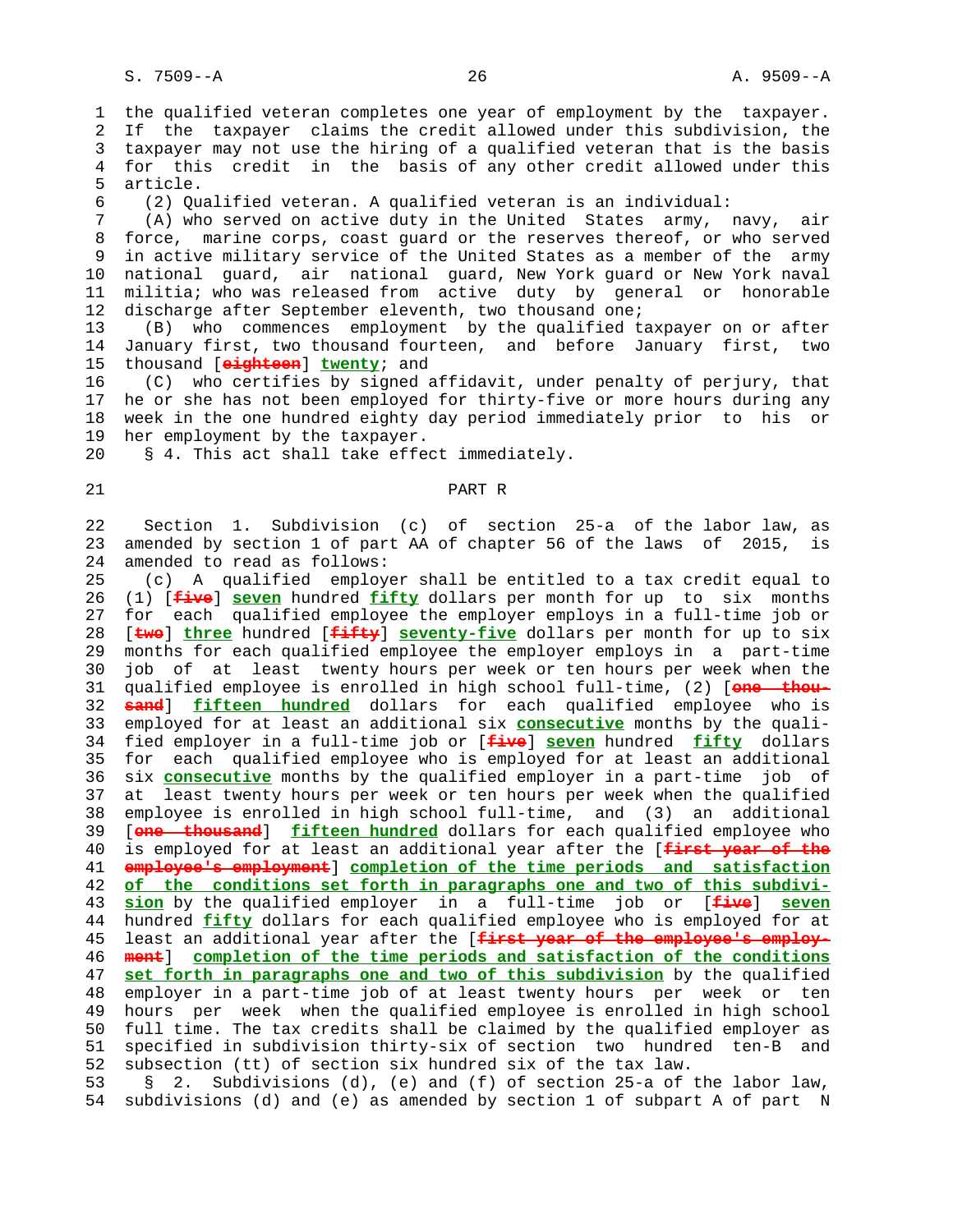1 of chapter 59 of the laws of 2017 and subdivision (f) as amended by 2 section 1 of part AA of chapter 56 of the laws of 2015, are amended to 3 read as follows:

 4 (d) To participate in the program established under this section, an 5 employer must submit an application (in a form prescribed by the commis- 6 sioner) to the commissioner after January first, two thousand twelve but 7 no later than November thirtieth, two thousand twelve for program one, 8 after January first, two thousand fourteen but no later than November 9 thirtieth, two thousand fourteen for program two, after January first, 10 two thousand fifteen but no later than November thirtieth, two thousand 11 fifteen for program three, after January first, two thousand sixteen but 12 no later than November thirtieth, two thousand sixteen for program four, 13 after January first, two thousand seventeen but no later than November 14 thirtieth, two thousand seventeen for program five, after January first, 15 two thousand eighteen but no later than November thirtieth, two thousand 16 eighteen for program six, after January first, two thousand nineteen but 17 no later than November thirtieth, two thousand nineteen for program 18 seven, after January first, two thousand twenty but no later than Novem- 19 ber thirtieth, two thousand twenty for program eight, after January 20 first, two thousand twenty-one but no later than November thirtieth, two 21 thousand twenty-one for program nine, and after January first, two thou- 22 sand twenty-two but no later than November thirtieth, two thousand twen- 23 ty-two for program ten. The qualified employees must start their employ- 24 ment on or after January first, two thousand twelve but no later than 25 December thirty-first, two thousand twelve for program one, on or after 26 January first, two thousand fourteen but no later than December thirty- 27 first, two thousand fourteen for program two, on or after January first, 28 two thousand fifteen but no later than December thirty-first, two thou- 29 sand fifteen for program three, on or after January first, two thousand 30 sixteen but no later than December thirty-first, two thousand sixteen 31 for program four, on or after January first, two thousand seventeen but 32 no later than December thirty-first, two thousand seventeen for program 33 five, on or after January first, two thousand eighteen but no later than 34 December thirty-first, two thousand eighteen for program six, on or 35 after January first, two thousand nineteen but no later than December 36 thirty-first, two thousand nineteen for program seven, on or after Janu- 37 ary first, two thousand twenty but no later than December thirty-first, 38 two thousand twenty for program eight, on or after January first, two 39 thousand twenty-one but no later than December thirty-first, two thou- 40 sand twenty-one for program nine, and on or after January first, two 41 thousand twenty-two but no later than December thirty-first, two thou- 42 sand twenty-two for program ten. [**The commissioner shall establish** 43 **guidelines and criteria that specify requirements for employers to** 44 **participate in the program including criteria for certifying qualified** 45 **employees, ensuring that the process established will minimize any undue** 46 **delay in issuing the certificate of eligibility. Any regulations that** 47 **the commissioner determines are necessary may be adopted on an emergency** 48 **basis notwithstanding anything to the contrary in section two hundred** 49 **two of the state administrative procedure act. Such requirements may** 50 **include the types of industries that the employers are engaged in. The** 51 **commissioner may give preference to employers that are engaged in demand** 52 **occupations or industries, or in regional growth sectors, including but** 53 **not limited to those identified by the regional economic development** 54 **councils, such as clean energy, healthcare, advanced manufacturing and** 55 **conservation. In addition, the commissioner shall give preference to**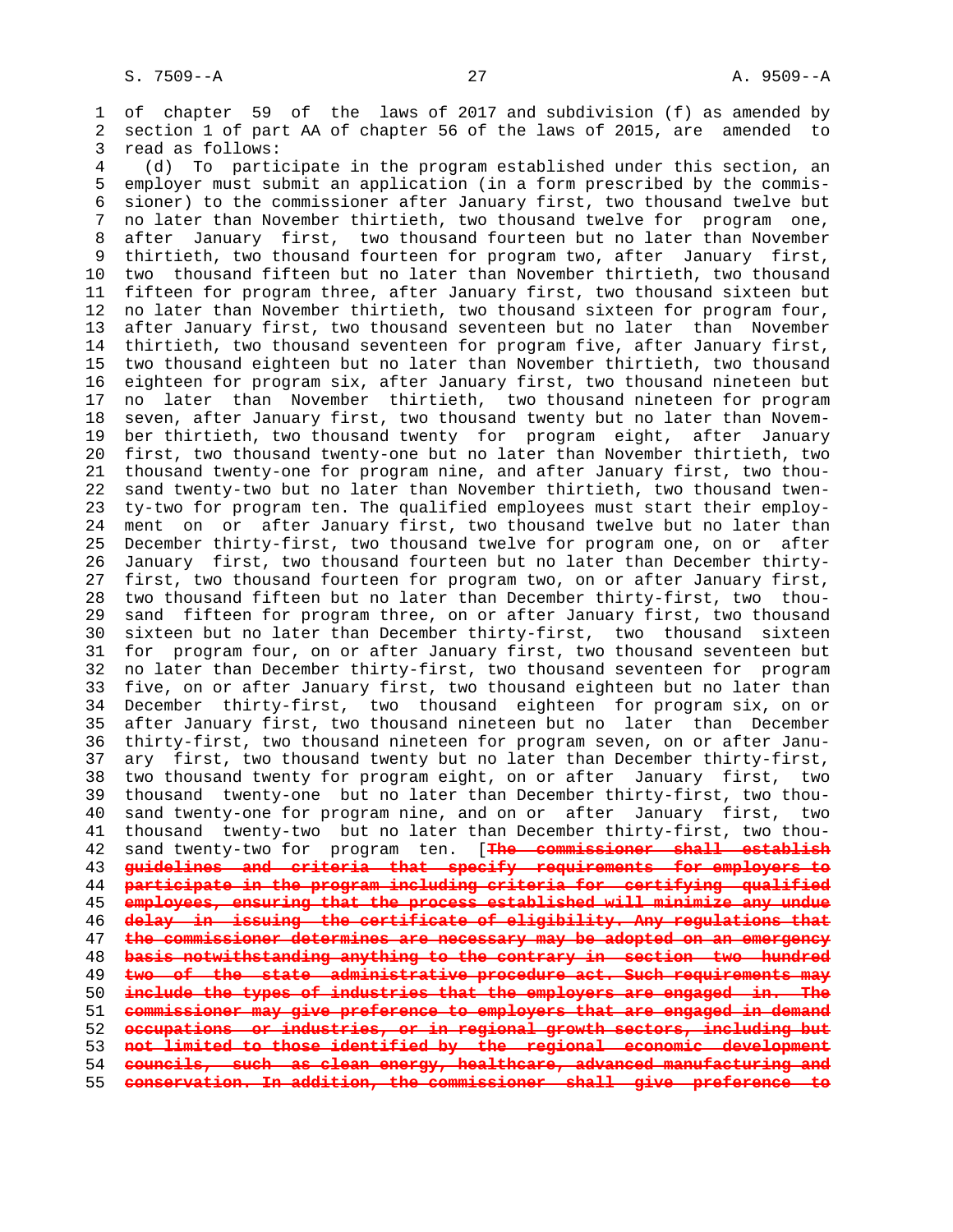| ı              | employers who offer advancement and employee benefit packages to the                                                                        |
|----------------|---------------------------------------------------------------------------------------------------------------------------------------------|
| $\overline{2}$ | qualified individuals. As part of such application, an employer must:                                                                       |
| 3              | (1) agree to allow the department of taxation and finance to share its                                                                      |
| $\overline{4}$ | tax information with the commissioner. However, any information shared                                                                      |
| 5              | as a result of this agreement shall not be available for disclosure or                                                                      |
| 6              | inspection under the state freedom of information law, and                                                                                  |
| 7              | (2) allow the commissioner and its agents and the department of taxa-                                                                       |
| 8              | tion and finance and its agents access to any and all books and records                                                                     |
| 9              | of employers the commissioner may require to monitor compliance.                                                                            |
| 10             | If, after reviewing the application submitted by an employer, the<br>(e)                                                                    |
| 11             | commissioner determines that such employer is eligible to participate in                                                                    |
| 12             | the program established under this section, the commissioner shall issue                                                                    |
| 13             | the employer a <b>preliminary</b> certificate of eligibility that establishes                                                               |
| 14             | employer as a qualified employer. The <b>preliminary</b> certificate of<br>the                                                              |
| 15             | eligibility shall specify the maximum amount of tax credit that the                                                                         |
| 16             | employer [will] may be allowed to claim and the program year under which                                                                    |
| 17             | it [ean] may be claimed. The maximum amount of tax credit the employer                                                                      |
| 18             | is allowed to claim shall be computed as prescribed in subdivision (c)                                                                      |
| 19             | of this section.                                                                                                                            |
| $20 \,$        | (f) The commissioner shall annually publish a report. Such report must                                                                      |
| 21             | contain the names and addresses of any employer issued a <b>preliminary</b>                                                                 |
| 22             | certificate of eligibility under this section, [and] the [maximum]                                                                          |
| 23             | New York youth works tax credit allowed to the qualified<br>of<br>amount                                                                    |
| 24             | employer as specified on [such] an annual final certificate of [eligi-                                                                      |
| 25             | bility] tax credit and any other information as determined by the                                                                           |
| 26<br>27       | commissioner.                                                                                                                               |
| 28             | § 3. Section 25-a of the labor law is amended by adding three new                                                                           |
| 29             | subdivisions $(e-1)$ , $(e-2)$ and $(e-3)$ to read as follows:                                                                              |
| 30             | (e-1)(1) To receive an annual final certificate of tax credit, the<br>qualified employer must annually submit, on or before January thirty- |
| 31             | first of the calendar year subsequent to the payment of wages paid to an                                                                    |
| 32             | eligible employee, a report to the commissioner, in a form prescribed by                                                                    |
| 33             | the commissioner. The report must demonstrate that the employer has                                                                         |
| 34             | satisfied all eligibility requirements and provided all the information                                                                     |
| 35             | necessary for the commissioner to compute an actual amount of credit                                                                        |
| 36             | allowed.                                                                                                                                    |
| 37             | (2) After reviewing the report and finding it sufficient, the commis-                                                                       |
| 38             | sioner shall issue an annual final certificate of tax credit. Such                                                                          |
| 39             | certificate shall include, in addition to any other information the                                                                         |
| 40             | commissioner determines is necessary, the following information:                                                                            |
| 41             | (i) The name and employer identification number of the qualified                                                                            |
| 42             | employer;                                                                                                                                   |
| 43             | (ii) The program year for the corresponding credit award;                                                                                   |
| 44             | (iii) The actual amount of credit to which the qualified employer is                                                                        |
| 45             | entitled for that calendar year or the fiscal year in which the annual                                                                      |
| 46             | final certificate is issued, which actual amount cannot exceed the                                                                          |
| 47             | amount of credit listed on the preliminary certificate but may be less                                                                      |
| 48             | than such amount; and                                                                                                                       |
| 49             | (iv) A unique certificate number identifying the annual final certif-                                                                       |
| 50             | icate of tax credit.                                                                                                                        |
| 51             | (e-2) In determining the amount of credit for purposes of the annual                                                                        |
| 52             | final certificate of tax credit, the portion of the credit described in                                                                     |
| 53             | paragraph one of subdivision (c) of this section shall be allowed for                                                                       |
| 54             | the calendar year in which the wages are paid to the qualified employee,                                                                    |
| 55             | the portion of the credit described in paragraph two of subdivision (c)                                                                     |
| 56             | of this section shall be allowed for the calendar year in which the                                                                         |
|                |                                                                                                                                             |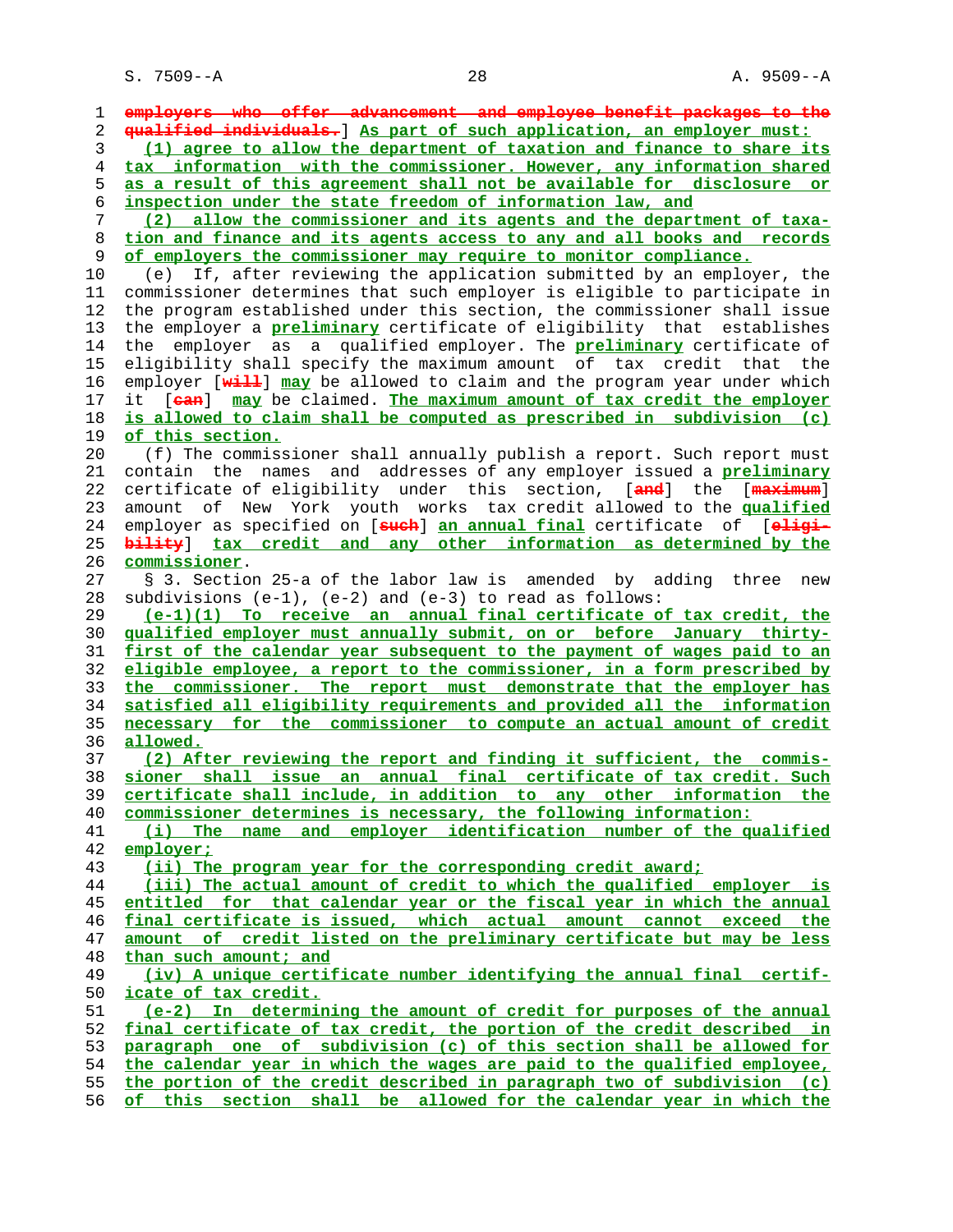S. 7509--A 29 A. 9509--A

**additional six consecutive month period ends, and the portion of the credit described in paragraph three of subdivision (c) of this section shall be allowed for the calendar year in which the additional year of consecutive employment ends after the completion of the time periods and satisfaction of the conditions set forth in paragraphs one and two of subdivision (c) of this section. If the qualified employer's taxable year is a calendar year, the employer shall be entitled to claim the credit as calculated on the annual final certificate of tax credit on the calendar year return for which the annual final certificate of tax credit was issued. If the qualified employer's taxable year is a fiscal year, the employer shall be entitled to claim the credit as calculated on the annual final certificate of tax credit on the return for the fiscal year that encompasses the date on which the annual final certif- icate of tax credit is issued. (e-3) The commissioner shall establish guidelines and criteria that specify requirements for employers to participate in the program includ- ing criteria for certifying qualified employees, and issuing the prelim- inary certificate of eligibility and annual final certificate of tax credit. Any regulations that the commissioner determines are necessary may be adopted on an emergency basis notwithstanding anything to the contrary in section two hundred two of the state administrative proce- dure act. Such requirements may include the types of industries that the employers are engaged in. The commissioner may give preference to employers that are engaged in demand occupations or industries, or in regional growth sectors, including but not limited to those identified by the regional economic development councils, such as clean energy, healthcare, advanced manufacturing and conservation. In addition, the commissioner shall give preference to employers who offer advancement and employee benefit packages to the qualified individuals.** 30 § 4. Paragraph (a) of subdivision 36 of section 210-B of the tax law, 31 as amended by section 2 of part AA of chapter 56 of the laws of 2015, is 32 amended to read as follows: 33 (a) A taxpayer that has been certified by the commissioner of labor as

 34 a qualified employer pursuant to section twenty-five-a of the labor law 35 shall be allowed a credit against the tax imposed by this article equal 36 to (i) [**five**] **seven** hundred **fifty** dollars per month for up to six months 37 for each qualified employee the employer employs in a full-time job or 38 [**two**] **three** hundred [**fifty**] **seventy-five** dollars per month for up to six 39 months for each qualified employee the employer employs in a part-time 40 job of at least twenty hours per week or ten hours per week when the 41 qualified employee is enrolled in high school full-time, (ii) [**one thou-** 42 **sand**] **fifteen hundred** dollars for each qualified employee who is 43 employed for at least an additional six **consecutive** months by the quali- 44 fied employer in a full-time job or [**five**] **seven** hundred **fifty** dollars 45 for each qualified employee who is employed for at least an additional 46 six **consecutive** months by the qualified employer in a part-time job of 47 at least twenty hours per week or ten hours per week when the qualified 48 employee is enrolled in high school full-time, and (iii) an additional 49 [**one thousand**] **fifteen hundred** dollars for each qualified employee who 50 is employed for at least an additional year after the [**first year of the** 51 **employee's employment**] **completion of the time periods and satisfaction** 52 **of the conditions set forth in subparagraphs (i) and (ii) of this para-** 53 **graph** by the qualified employer in a full-time job or [**five**] **seven** 54 hundred **fifty** dollars for each qualified employee who is employed for at 55 least an additional year after the [**first year of the employee's employ-** 56 **ment**] **completion of the time periods and satisfaction of the conditions**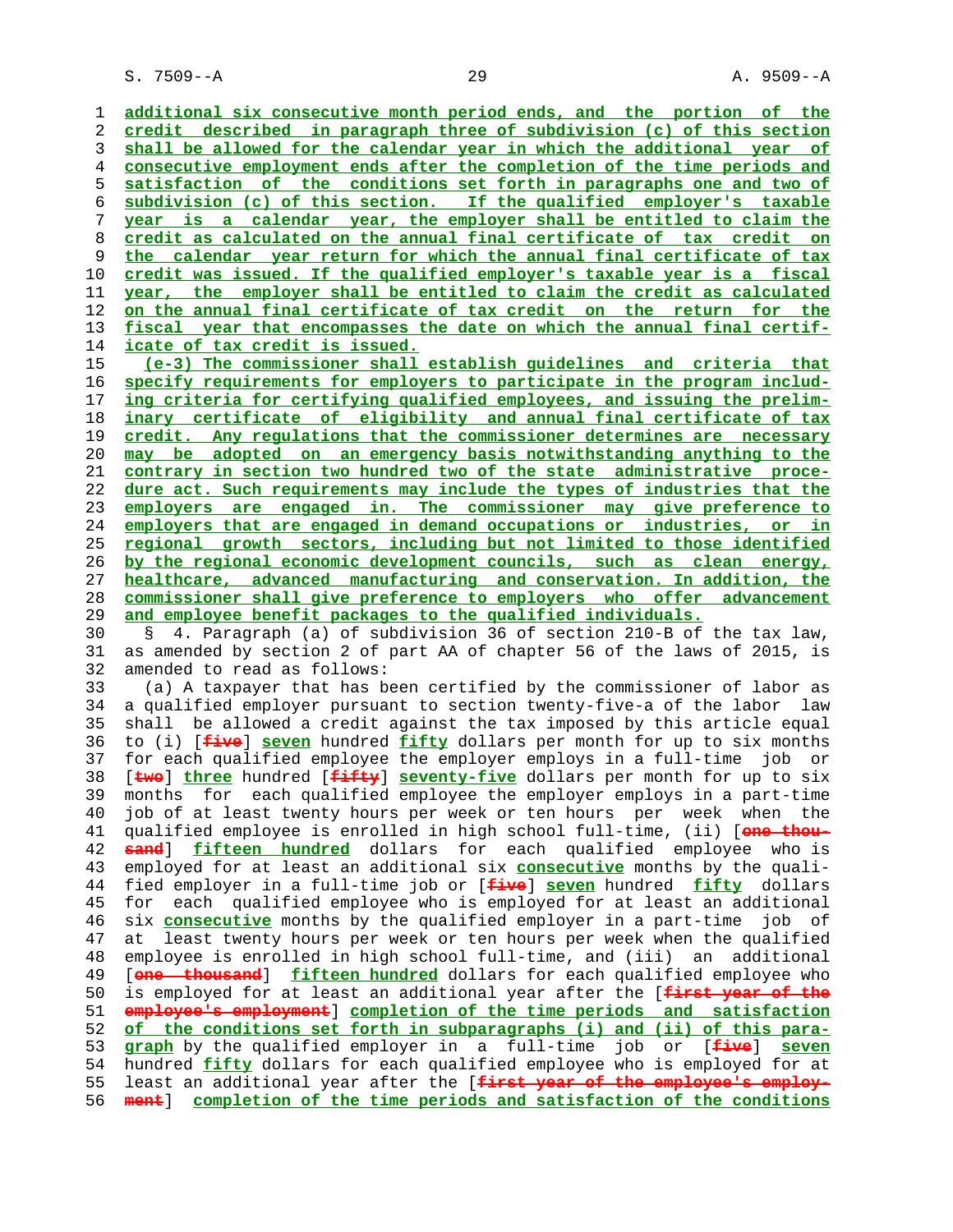**set forth in subparagraphs (i) and (ii) of this paragraph** by the quali- 2 fied employer in a part-time job of at least twenty hours per week or 3 ten hours per week when the qualified employee is enrolled in high 4 school full-time. For purposes of this subdivision, the term "qualified 5 employee" shall have the same meaning as set forth in subdivision (b) of 6 section twenty-five-a of the labor law. The portion of the credit 7 described in subparagraph (i) of this paragraph shall be allowed for the 8 taxable year in which the wages are paid to the qualified employee, the 9 portion of the credit described in subparagraph (ii) of this paragraph 10 shall be allowed in the taxable year in which the additional six month 11 period ends, and the portion of the credit described in subparagraph 12 (iii) of this paragraph shall be allowed in the taxable year in which 13 the additional year after the first year of employment ends. 14 § 5. Paragraph (a) of subdivision 36 of section 210-B of the tax law, 15 as amended by section 4 of this act, is amended to read as follows: 16 (a) A taxpayer that has been certified by the commissioner of labor as 17 a qualified employer pursuant to section twenty-five-a of the labor law **and received an annual final certificate of tax credit from such commis- sioner** shall be allowed a credit against the tax imposed by this article 20 equal to [**(i) seven hundred fifty dollars per month for up to six months for each qualified employee the employer employs in a full-time job or three hundred seventy-five dollars per month for up to six months for each qualified employee the employer employs in a part-time job of at least twenty hours per week or ten hours per week when the qualified employee is enrolled in high school full-time, (ii) fifteen hundred dollars for each qualified employee who is employed for at least an additional six consecutive months by the qualified employer in a full- time job or seven hundred fifty dollars for each qualified employee who is employed for at least an additional six consecutive months by the qualified employer in a part-time job of at least twenty hours per week or ten hours per week when the qualified employee is enrolled in high school full-time, and (iii) an additional fifteen hundred dollars for each qualified employee who is employed for at least an additional year after the completion of the time periods and satisfaction of the condi- tions set forth in subparagraphs (i) and (ii) of this paragraph by the qualified employer in a full-time job or seven hundred fifty dollars for each qualified employee who is employed for at least an additional year after the completion of the time periods and satisfaction of the condi- tions set forth in subparagraphs (i) and (ii) of this paragraph by the qualified employer in a part-time job of at least twenty hours per week or ten hours per week when the qualified employee is enrolled in high school full-time. For purposes of this subdivision, the term "qualified employee" shall have the same meaning as set forth in subdivision (b) of section twenty-five-a of the labor law. The portion of the credit described in subparagraph (i) of this paragraph shall be allowed for the taxable year in which the wages are paid to the qualified employee, the portion of the credit described in subparagraph (ii) of this paragraph shall be allowed in the taxable year in which the additional six month period ends, and the portion of the credit described in subparagraph (iii) of this paragraph shall be allowed in the taxable year in which the additional year after the first year of employment ends**] **the amount listed on the annual final certificate of tax credit issued by the** 53 <u>commissioner of labor pursuant to section twenty-five-a of the labor</u><br>54 <u>law. If the qualified employer's taxable year is a calendar year, the</u> **law.** If the qualified employer's taxable year is a calendar year, the **employer shall be entitled to claim the credit as calculated on the annual final certificate of tax credit on the calendar year return for**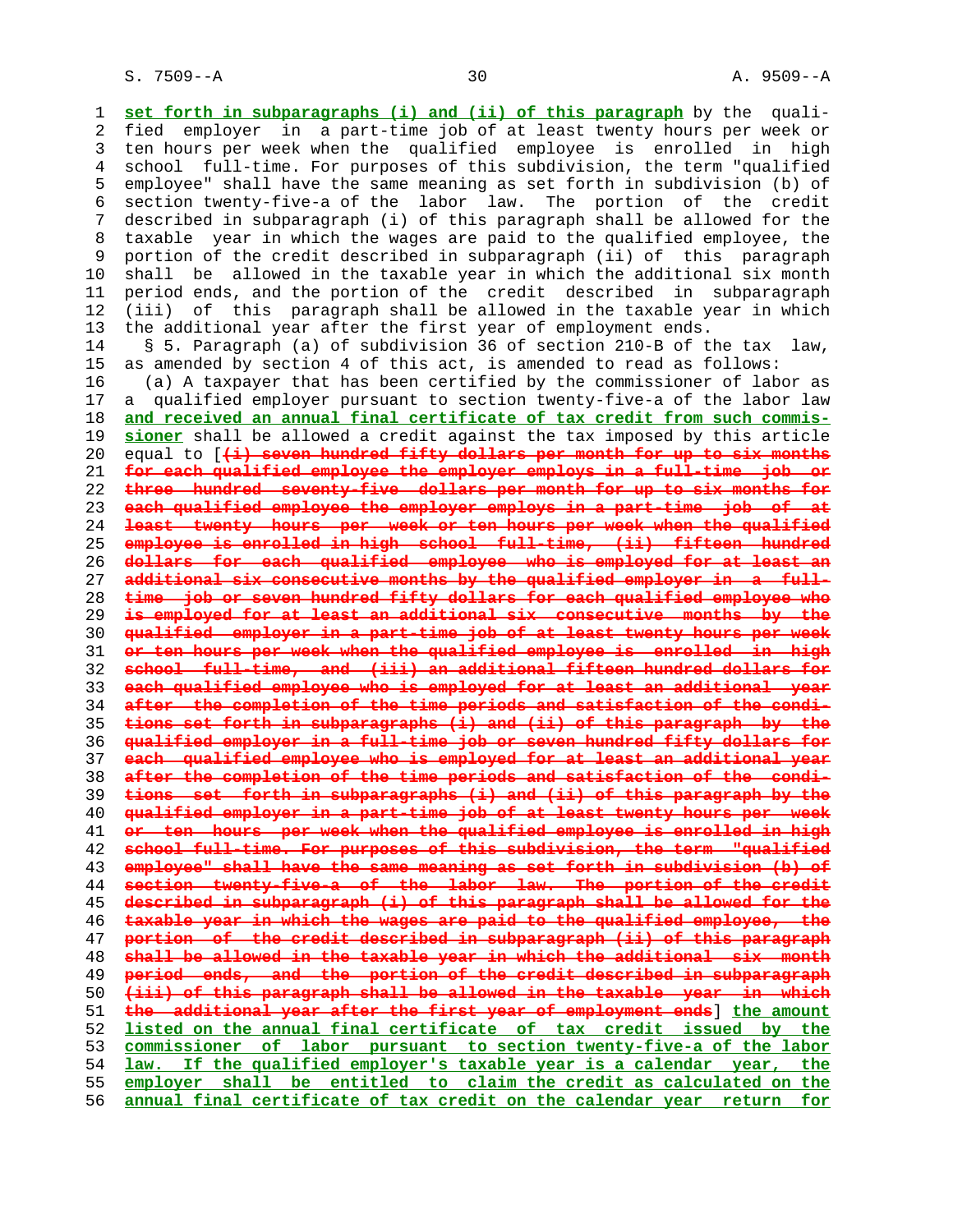S. 7509--A 31 A. 9509--A

 1 **which the annual final certificate of tax credit was issued. If the** 2 **qualified employer's taxable year is a fiscal year, the employer shall** 3 **be entitled to claim the credit as calculated on the annual final** 4 **certificate of tax credit on the return for the fiscal year that encom-** 5 **passes the date on which the annual final certificate of tax credit is** 6 **issued. For the purposes of this subdivision, the term "qualified** 7 **employee" shall have the same meaning as set forth in subdivision (b) of** 8 **section twenty-five-a of the labor law**. 9 § 6. Paragraph (c) of subdivision 36 of section 210-B of the tax law, 10 as added by section 17 of part A of chapter 59 of the laws of 2014, is 11 amended to read as follows: 12 (c) The taxpayer [**may**] **shall** be required to attach to its tax return 13 its **annual final** certificate of [**eligibility**] **tax credit** issued by the 14 commissioner of labor pursuant to section twenty-five-a of the labor 15 law. In no event shall the taxpayer be allowed a credit greater than the 16 amount of the credit listed on the **annual final** certificate of [**eligi-** 17 **bility**] **tax credit**. Notwithstanding any provision of this chapter to 18 the contrary, the commissioner and the commissioner's designees may 19 release the names and addresses of any taxpayer claiming this credit and 20 the amount of the credit earned by the taxpayer. Provided, however, if 21 a taxpayer claims this credit because it is a member of a limited 22 liability company or a partner in a partnership, only the amount of 23 credit earned by the entity and not the amount of credit claimed by the 24 taxpayer may be released. 25 § 7. Paragraph 1 of subsection (tt) of section 606 of the tax law, as 26 amended by section 3 of part AA of chapter 56 of the laws of 2015, is 27 amended to read as follows: 28 (1) A taxpayer that has been certified by the commissioner of labor as 29 a qualified employer pursuant to section twenty-five-a of the labor law 30 shall be allowed a credit against the tax imposed by this article equal 31 to (A) [**five**] **seven** hundred **fifty** dollars per month for up to six months 32 for each qualified employee the employer employs in a full-time job or 33 [**two**] **three** hundred [**fifty**] **seventy-five** dollars per month for up to six 34 months for each qualified employee the employer employs in a part-time 35 job of at least twenty hours per week or ten hours per week when the 36 qualified employee is enrolled in high school full-time, and (B) [**one** 37 **thousand**] **fifteen hundred** dollars for each qualified employee who is 38 employed for at least an additional six **consecutive** months by the quali- 39 fied employer in a full-time job or [**five**] **seven** hundred **fifty** dollars 40 for each qualified employee who is employed for at least an additional 41 six **consecutive** months by the qualified employer in a part-time job of 42 at least twenty hours per week or ten hours per week when the qualified 43 employee is enrolled in high school full-time, and (C) an additional 44 [**one thousand**] **fifteen hundred** dollars for each qualified employee who 45 is employed for at least an additional year after the [**first year of the** 46 **employee's employment**] **completion of the time periods and satisfaction** 47 **of the conditions set forth in subparagraphs A and B of this subsection** 48 by the qualified employer in a full-time job or [**five**] **seven** hundred 49 **fifty** dollars for each qualified employee who is employed for at least 50 an additional year after the [**first year of the employee's employment**] 51 **completion of the time periods and satisfaction of the conditions set** 52 **forth in subparagraphs A and B of this subsection** by the qualified 53 employer in a part-time job of at least twenty hours per week or ten 54 hours per week when the qualified employee is enrolled in high school 55 full-time. A taxpayer that is a partner in a partnership, member of a 56 limited liability company or shareholder in an S corporation that has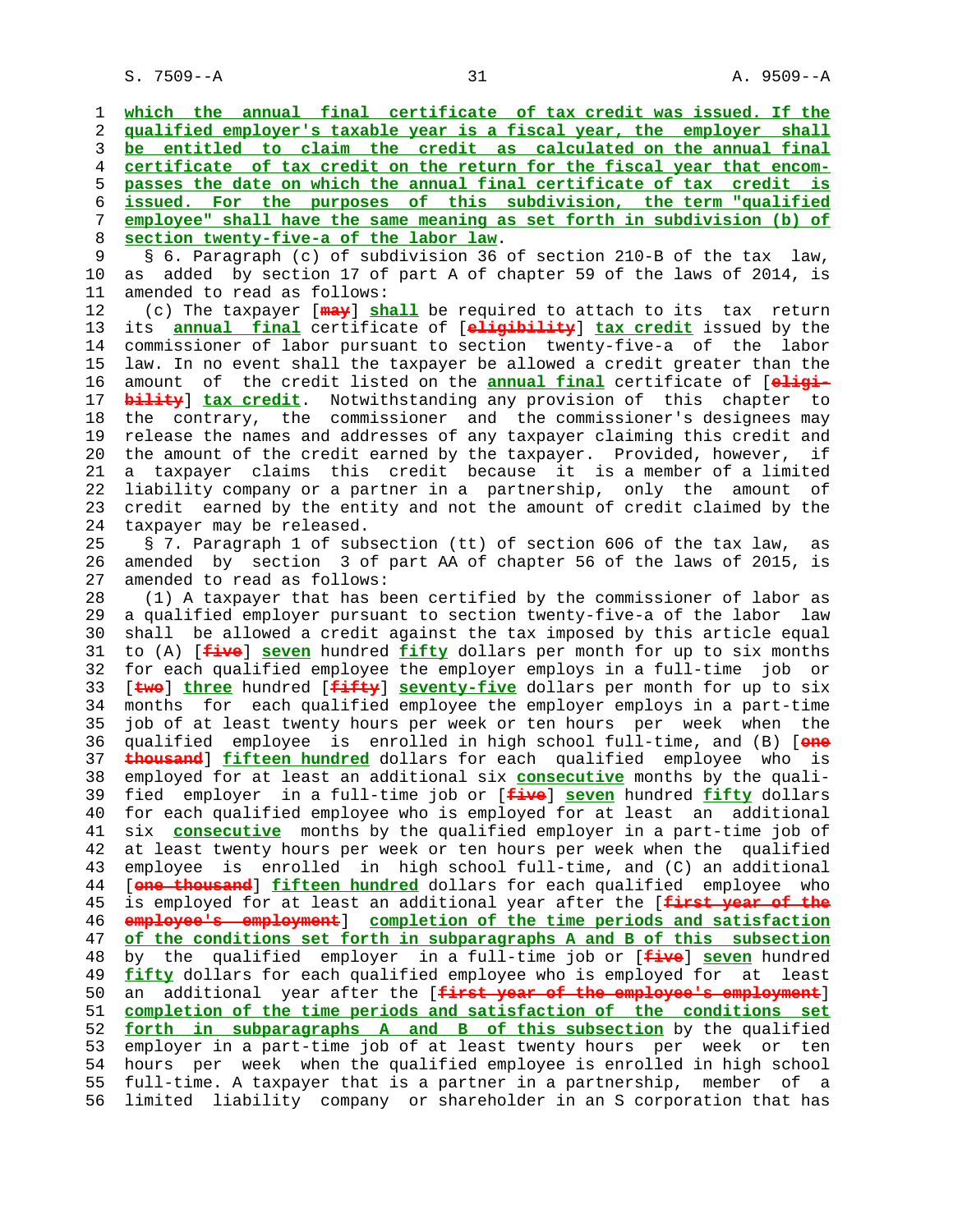1 been certified by the commissioner of labor as a qualified employer 2 pursuant to section twenty-five-a of the labor law shall be allowed its 3 pro rata share of the credit earned by the partnership, limited liabil- 4 ity company or S corporation. For purposes of this subsection, the term 5 "qualified employee" shall have the same meaning as set forth in subdi- 6 vision (b) of section twenty-five-a of the labor law. The portion of the 7 credit described in subparagraph (A) of this paragraph shall be allowed 8 for the taxable year in which the wages are paid to the qualified 9 employee, the portion of the credit described in subparagraph (B) of 10 this paragraph shall be allowed in the taxable year in which the addi- 11 tional six month period ends, and the portion of the credit described in 12 subparagraph (C) of this paragraph shall be allowed in the taxable year 13 in which the additional year after the first year of employment ends. 14 § 8. Paragraph 1 of subsection (tt) of section 606 of the tax law, as 15 amended by section 7 of this act, is amended to read as follows: 16 (1) A taxpayer that has been certified by the commissioner of labor as 17 a qualified employer pursuant to section twenty-five-a of the labor law 18 **and received an annual final certificate of tax credit from such commis-** 19 **sioner** shall be allowed a credit against the tax imposed by this article 20 equal to [**(A) seven hundred fifty dollars per month for up to six months** 21 **for each qualified employee the employer employs in a full-time job or** 22 **three hundred seventy-five dollars per month for up to six months for** 23 **each qualified employee the employer employs in a part-time job of at** 24 **least twenty hours per week or ten hours per week when the qualified** 25 **employee is enrolled in high school full-time, and (B) fifteen hundred** 26 **dollars for each qualified employee who is employed for at least an** 27 **additional six consecutive months by the qualified employer in a full-** 28 **time job or seven hundred fifty dollars for each qualified employee who** 29 **is employed for at least an additional six consecutive months by the** 30 **qualified employer in a part-time job of at least twenty hours per week** 31 **or ten hours per week when the qualified employee is enrolled in high** 32 **school full-time, and (C) an additional fifteen hundred dollars for each** 33 **qualified employee who is employed for at least an additional year after** 34 **the completion of the time periods and satisfaction of the conditions** 35 **set forth in subparagraphs A and B of this subsection by the qualified** 36 **employer in a full-time job or seven hundred fifty dollars for each** 37 **qualified employee who is employed for at least an additional year after** 38 **the completion of the time periods and satisfaction of the conditions** 39 **set forth in subparagraphs A and B of this subsection by the qualified** 40 **employer in a part-time job of at least twenty hours per week or ten** 41 **hours per week when the qualified employee is enrolled in high school** 42 **full-time**] **the amount listed on the annual final certificate of tax** 43 **credit issued by the commissioner of labor pursuant to section twenty-** 44 **five-a of the labor law**. A taxpayer that is a partner in a partnership, 45 member of a limited liability company or shareholder in an S corporation 46 that has [**been certified by**] **received its annual final certificate of** 47 **tax credit from** the commissioner of labor as a qualified employer pursu- 48 ant to section twenty-five-a of the labor law shall be allowed its pro 49 rata share of the credit earned by the partnership, limited liability 50 company or S corporation. [**For purposes of this subsection, the term** 51 **"qualified employee" shall have the same meaning as set forth in subdi-** 52 **vision (b) of section twenty-five-a of the labor law. The portion of the** 53 **credit described in subparagraph (A) of this paragraph shall be allowed** 54 **for the taxable year in which the wages are paid to the qualified** 55 **employee, the portion of the credit described in subparagraph (B) of** 56 **this paragraph shall be allowed in the taxable year in which the addi-**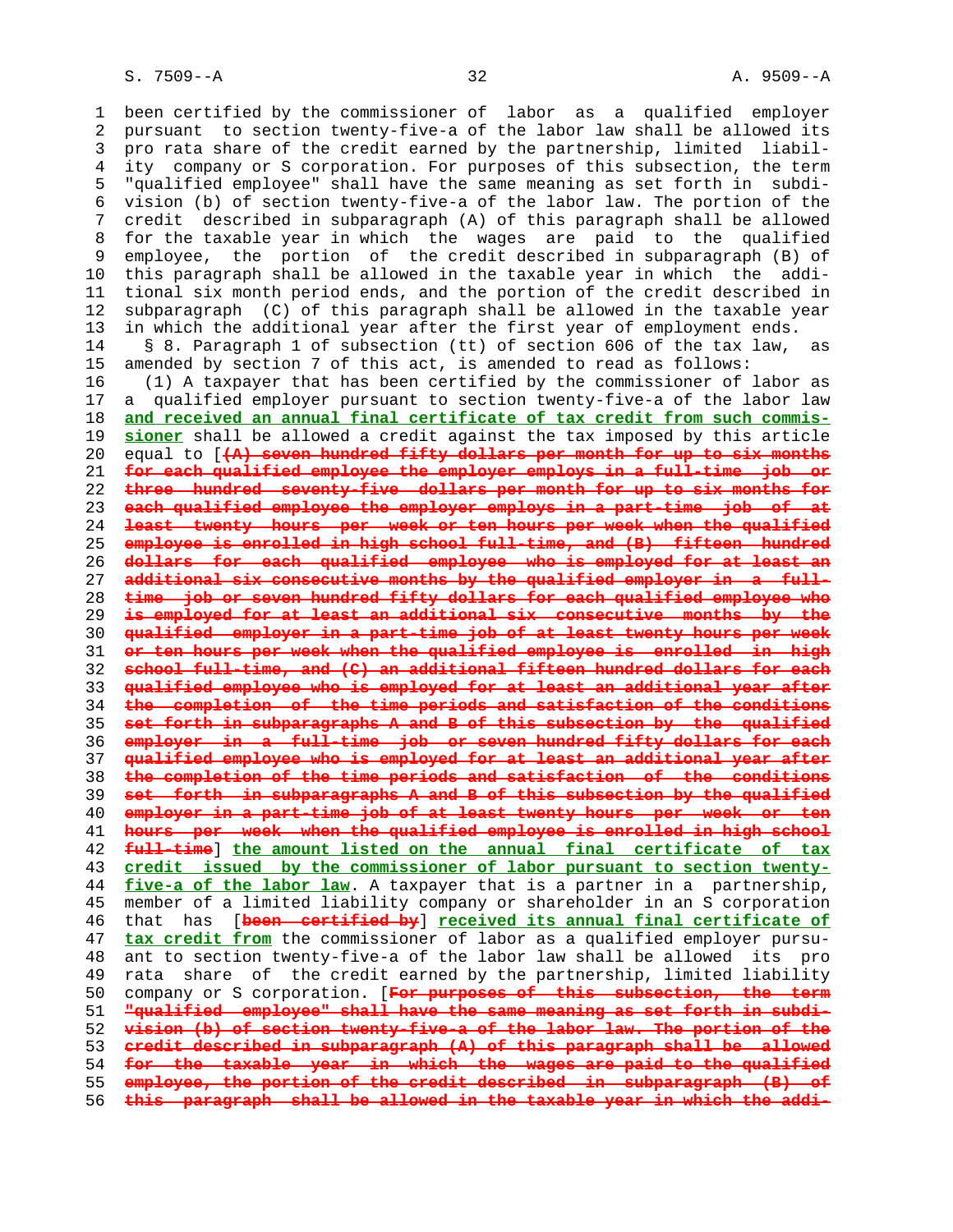S. 7509--A 33 A. 9509--A

**tional six month period ends, and the portion of the credit described in subparagraph (C) of this paragraph shall be allowed in the taxable year in which the additional year after the first year of employment ends.**] **If the qualified employer's taxable year is a calendar year, the employ- er shall be entitled to claim the credit as calculated on the annual final certificate of tax credit on the calendar year return for which the annual final certificate of tax credit was issued. If the qualified employer's taxable year is a fiscal year, the employer shall be entitled to claim the credit as calculated on the annual final certificate of tax credit on the return for the fiscal year that encompasses the date on which the annual final certificate of tax credit is issued. For the purposes of this subsection, the term "qualified employee" shall have the same meaning as set forth in subdivision (b) of section twenty-five-a of the labor law.**

 15 § 9. Paragraph 3 of subsection (tt) of section 606 of the tax law, as 16 added by section 3 of part D of chapter 56 of the laws of 2011, is 17 amended to read as follows:

 18 (3) The taxpayer [**may**] **shall** be required to attach to its tax return 19 its **annual final** certificate of [**eligibility**] **tax credit** issued by the 20 commissioner of labor pursuant to section twenty-five-a of the labor 21 law. In no event shall the taxpayer be allowed a credit greater than the 22 amount of the credit listed on the **annual final** certificate of [**eligi-** 23 **bility**] **tax credit**. Notwithstanding any provision of this chapter to the 24 contrary, the commissioner and the commissioner's designees may release 25 the names and addresses of any taxpayer claiming this credit and the 26 amount of the credit earned by the taxpayer. Provided, however, if a 27 taxpayer claims this credit because it is a member of a limited liabil- 28 ity company, a partner in a partnership, or a shareholder in a subchap- 29 ter S corporation, only the amount of credit earned by the entity and 30 not the amount of credit claimed by the taxpayer may be released.

 31 § 10. This act shall take effect immediately, provided however that 32 (i) section one of this act shall apply to tax years beginning on or 33 after January 1, 2018; (ii) sections four and seven of this act shall 34 apply to tax years beginning on or after January 1, 2018 and before 35 January 1, 2019; and (iii) sections two, three, five, six, eight, and 36 nine of this act shall take effect January 1, 2019 and shall apply to 37 tax years beginning on or after January 1, 2019.

#### 38 PART S

 39 Section 1. Section 33 of the tax law, as added by section 1 of part Y 40 of chapter 57 of the laws of 2010, is amended to read as follows:

 41 § 33. Temporary deferral of certain tax credits. 1. (a) For taxable 42 years beginning on or after January first, two thousand [**ten**] **eighteen** 43 and before January first, two thousand [**thirteen**] **twenty-one**, the excess 44 over two million dollars of the total amount of the tax credits speci- 45 fied in subdivision three of this section that in each of those taxable 46 years would otherwise be used to reduce the taxpayer's tax liability to 47 the amount otherwise specified in this chapter or be refunded or credit- 48 ed as an overpayment will be deferred to and used or refunded in taxable 49 years beginning on or after January first, two thousand [**thirteen**] **twen-** 50 **ty-one** in accordance with the provisions of section thirty-four of this 51 article. Interest shall not be paid on the amounts of credit deferred. 52 (b) To determine the amount of each tax credit allowed for the taxable 53 year to be used, refunded or credited as an overpayment the taxpayer 54 shall multiply the amount of each credit subject to deferral that would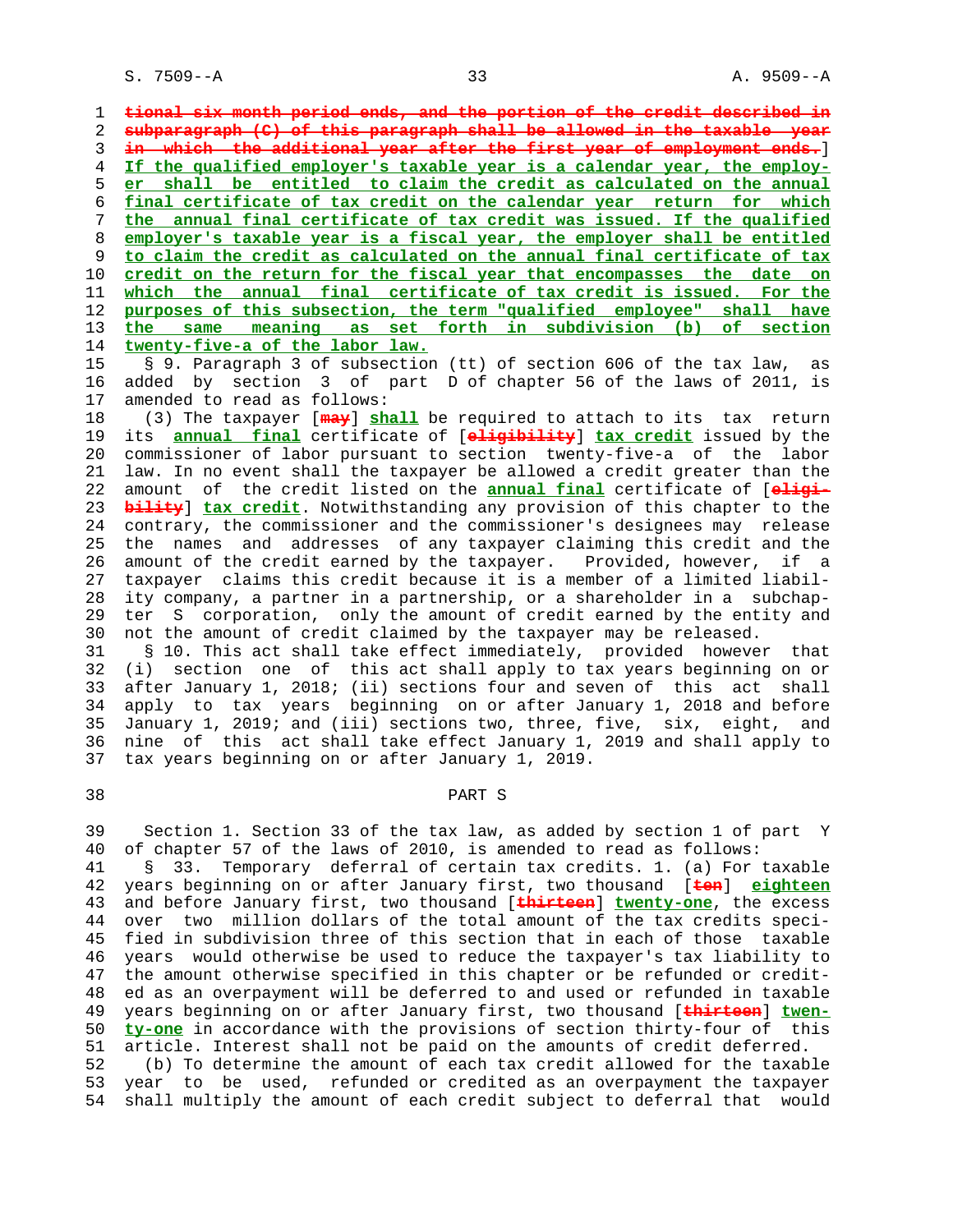1 have been used, refunded or credited as an overpayment in the absence of 2 this section by a fraction, the numerator of which is two million 3 dollars, and the denominator of which is the total amount of the taxpay- 4 er's credits subject to deferral pursuant to subdivision three of this 5 section that would have been used, refunded or credited as an overpay- 6 ment for the taxable year in the absence of this section. The product is 7 the amount of such credit that is not subject to deferral and thus 8 allowed to be used, refunded or credited as an overpayment for the taxa-<br>9 ble year. ble year.

 10 2. Taxpayers shall calculate and make any estimated tax payments 11 required to be made by taking into account the deferral of credits 12 required by this section. Taxpayers shall calculate any mandatory first 13 installment payments made on or after the effective date of this section 14 as if the deferral of credits required by this section had been in 15 effect for the taxable year upon which that installment is based. In 16 addition, for taxable years beginning on or after January first, two 17 thousand [**ten**] **eighteen** and before January first, two thousand [**eleven**] 18 **nineteen**, (a) no addition to tax under subsection (c) of section six 19 hundred eighty-five of this chapter or subsection (c) of section one 20 thousand eighty-five of this chapter shall be imposed with respect to 21 any underpayment attributable to the deferral required by this section 22 of any estimated taxes that are required to be paid prior to the enact- 23 ment of this section, provided that the taxpayer timely made those 24 payments; and (b) the required installment of estimated tax described in 25 clause (ii) of subparagraph (B) of paragraph three of subsection (c) of 26 section six hundred eighty-five of this chapter, and the exception to 27 addition for underpayment of estimated tax described in paragraph one or 28 two of subsection (d) of section one thousand eighty-five of this chap- 29 ter, in relation to the preceding year's return, shall be calculated as 30 if the deferral required by this section had been in effect for that 31 entire preceding year.

 32 3. (a) This section shall apply to the credits allowed under the 33 following provisions in article nine-a of this chapter and any applica- 34 ble counterpart provisions in articles nine, twenty-two, [**thirty-two**] 35 and thirty-three of this chapter:

```
 36 Section [210(12)] 210-B(1) investment tax credit
```
37 Section [**210(12-B)**] **210-B(3)** empire zone investment tax credit

```
 38 Section [210(12-C)] 210-B(4) empire zone employment incentive credit
```

```
 39 Section [210(12-D)] 210-B(2) employment incentive credit
```

```
 40 Section [210(12-E)] 210-B(7) QETC employment credit
```
41 Section [**210(12-F)**] **210-B(8)** QETC capital tax credit

```
 42 [Section 210(12-G) QETC facilities, operations, and training credit]
```
 43 Section [**210(17)**] **210-B(9)** special additional mortgage recording tax 44 credit

```
 45 [Section 210(19) empire zone wage tax credit
```

```
 46 Section 210(20) empire zone capital tax credit]
```

```
 47 Section [210(21-a)] 210-B(10) credit for servicing certain mortgages
```
 48 Section [**210(23)**] **210-B(12)** credit for employment of persons with disabilities

```
 50 Section [210(24)] 210-B(30) alternative fuels and electric vehicle
 51 recharging property credit
```
 52 Section [**210(25)**] **210-B(13)** credit for purchase of an automated 53 external defibrillator

```
 54 Section [210(27)] 210-B(5) QEZE credit for real property taxes
```

```
 55 Section [210(28)] 210-B(6) QEZE tax reduction credit
```

```
 56 Section [210(30)] 210-B(15) low income housing credit
```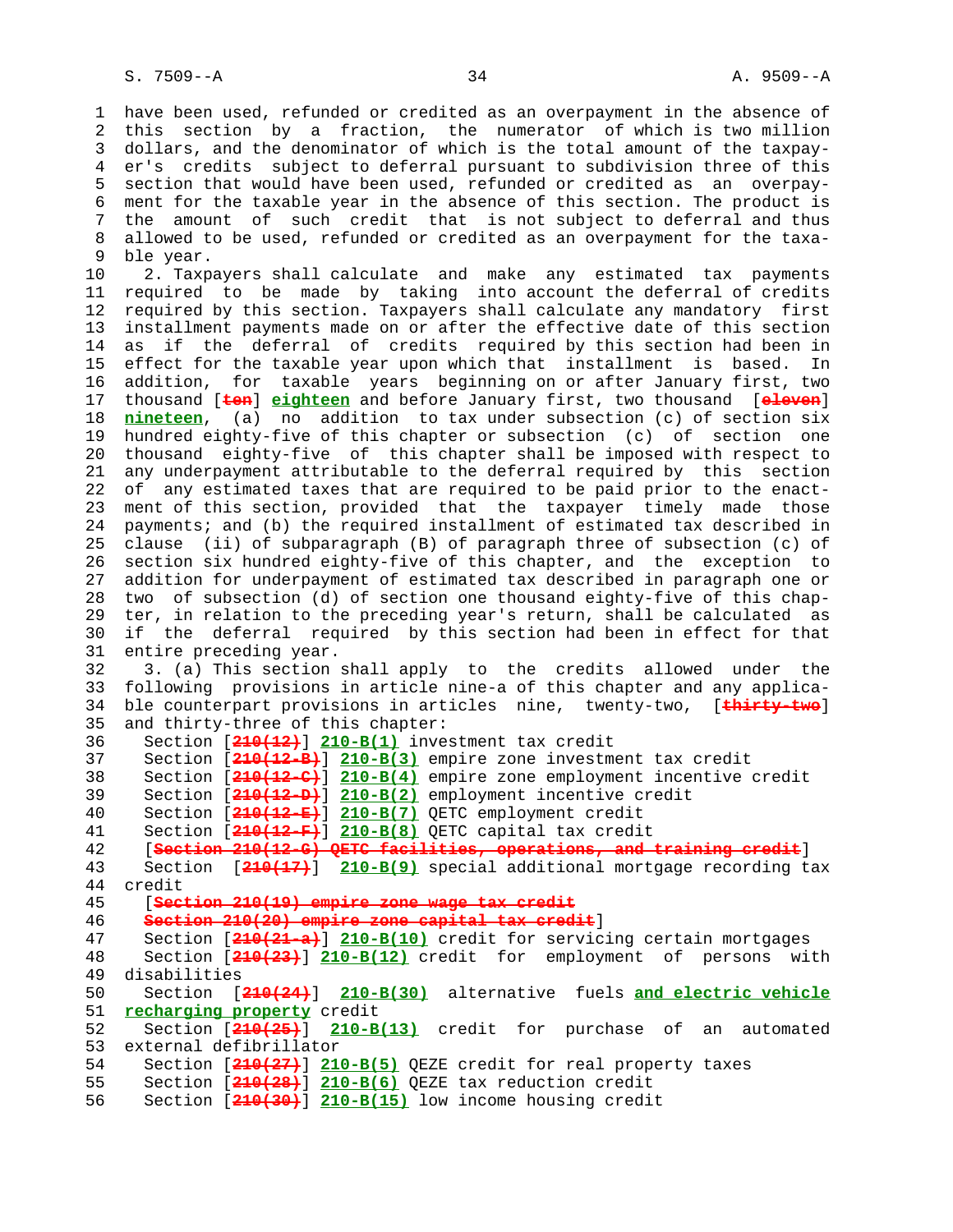```
 1 Section [210(31)] 210-B(16) green building credit
  2 Section [210(33)] 210-B(17) brownfield redevelopment tax credit
  3 Section [210(34)] 210-B(18) remediated brownfield credit for real
  4 property taxes for qualified sites
  5 Section [210(35)] 210-B(19) environmental remediation insurance credit
 6 Section [210(37)] 210-B(21) security training tax credit
       7 [Section 210(37) credit for fuel cell electric generating equipment
8 expenditures]<br>9 Section [21
      9 Section [210(38)] 210-B(22) conservation easement tax credit
 10 [Section 210(38) empire state commercial production credit]
 11 Section [210(38)] 210-B(24) biofuel production credit
 12 Section [210(39)] 210-B(25) clean heating fuel credit
 13 Section [210(40)] 210-B(26) credit for rehabilitation of historic
 14 properties
 15 Section [210(40)] 210-B(38) credit for companies who provide transpor-
 16 tation to individuals with disabilities
 17 Section 210-B(11) agricultural property tax credit
 18 Section 210-B(35) economic transformation and facility redevelopment
 19 credit
 20 Section 210-B(39) alcoholic beverage production credit
 21 Section 210-B(40) minimum wage reimbursement credit
 22 Section 210-B(41) the tax-free NY area tax elimination credit
 23 Section 210-B(43) real property tax credit for manufacturers
 24 Section 210-B(44) the tax-free NY area excise tax on telecommunication
 25 services credit
 26 Section 210-B(47) musical and theatrical production credit
 27 Section 210-B(48) workers with disabilities tax credit
 28 Section 210-B(51) farm workforce retention credit
 29 (b) This section shall also apply to the credits allowed by the
 30 following sections:
 31 [Section 186-a(9) power for jobs credit]
 32 Section 606(g-1) solar energy system equipment credit
 33 Section 606(pp) historic homeownership rehabilitation credit
 34 Section 1511(k) credit for certain investments in certified capital
 35 companies
 36 § 2. Subdivisions 1 and 2 of section 34 of the tax law, as added by
 37 section 2 of part Y of chapter 57 of the laws of 2010, are amended to
 38 read as follows:
 39 1. The amounts of nonrefundable credits that are deferred pursuant to
 40 section thirty-three of this article in taxable years beginning on or
 41 after January first, two thousand [ten] eighteen and before January
 42 first, two thousand [thirteen] twenty-one shall be accumulated and
 43 constitute the taxpayer's temporary deferral nonrefundable payout cred-
 44 it. The taxpayer may first claim this credit in the taxable year begin-
 45 ning on or after January first, two thousand [thirteen] twenty-one and
 46 before January first, two thousand [fourteen] twenty-two. The taxpayer
 47 shall be allowed to claim this credit until the accumulated amounts are
 48 exhausted. The credit shall be allowed against the taxpayer's tax as
 49 provided in the provisions referenced in paragraph (a) of subdivision
 50 three of this section.
 51 2. The amounts of refundable credits that are deferred pursuant to
 52 section thirty-three of this article in taxable years beginning on or
 53 after January first, two thousand [ten] eighteen and before January
 54 first, two thousand [thirteen] twenty-one shall be accumulated and
 55 constitute the taxpayer's temporary deferral refundable payout credit.
 56 In the taxable year beginning on or after January first, two thousand
```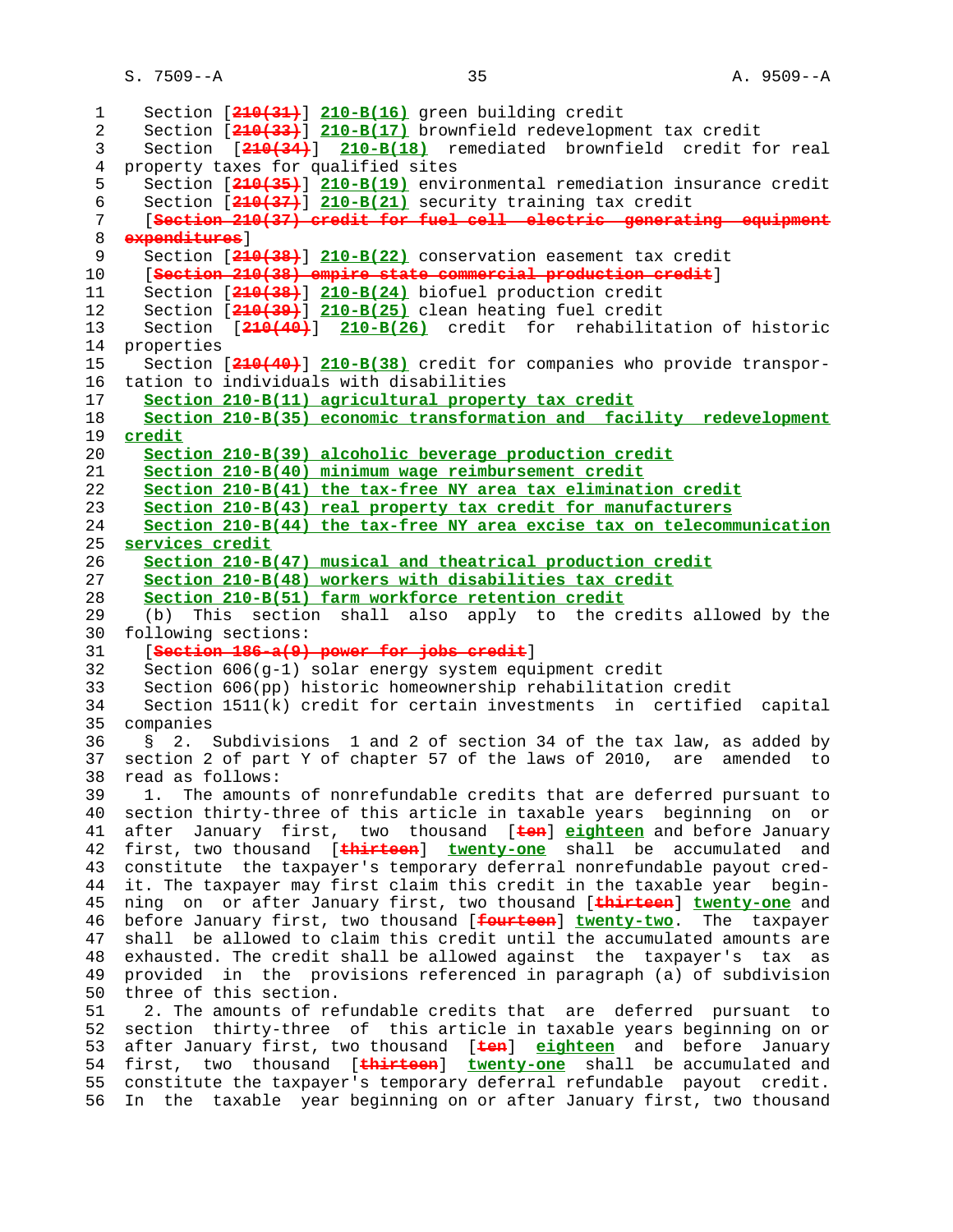1 [**thirteen**] **twenty-one** and before January first, two thousand [**fourteen**] 2 **twenty-two**, the taxpayer shall be allowed to claim a credit equal to 3 fifty percent of the amount accumulated. In the taxable year beginning 4 on or after January first, two thousand [**fourteen**] **twenty-two** and before 5 January first, two thousand [**fifteen**] **twenty-three**, the taxpayer shall 6 be allowed to claim a credit equal to seventy-five percent of the 7 balance of the amount accumulated. In the taxable year beginning on or 8 after January first, two thousand [**fifteen**] **twenty-three** and before 9 January first, two thousand [**sixteen**] **twenty-four**, the taxpayer shall be 10 allowed to claim a credit equal to the remaining balance of the amount 11 accumulated. The credit shall be allowed against the taxpayer's tax as 12 provided in the provisions referenced in paragraph (b) of subdivision 13 three of this section.

14 § 3. This act shall take effect immediately.

### 15 PART T

 16 Section 1. Subdivision (a) of section 1412 of the tax law, as added by 17 chapter 61 of the laws of 1989, is amended to read as follows:

 18 (a) A grantor or grantee claiming to have erroneously paid the tax 19 imposed by this article or some other person designated by such grantor 20 or grantee may file an application for refund within [**two**] **three** years 21 from the date of payment. Such application shall be filed with the 22 commissioner [**of taxation and finance**] on a form which he shall 23 prescribe.

 24 § 2. Subdivision (b) of section 1402-a of the tax law, as added by 25 chapter 61 of the laws of 1989, is amended to read as follows:

 26 (b) Notwithstanding the provisions of subdivision (a) of section four- 27 teen hundred four of this article, the additional tax imposed by this 28 section shall be paid by the grantee. If the grantee [**is exempt from such tax, the grantor shall have the duty to pay the tax**] **has failed to pay the tax imposed by this article at the time required by section fourteen hundred ten of this article or if the grantee is exempt from such tax, the grantor shall have the duty to pay the tax. Where the grantor has the duty to pay the tax because the grantee has failed to pay, such tax shall be the joint and several liability of the grantor and the grantee**.

 36 § 3. This act shall take effect immediately; provided, however, that 37 section two of this act shall apply to conveyances occurring on or after 38 the fifteenth day after this act shall have become a law.

### 39 PART U

 40 Section 1. Subdivision 6 of section 470 of the tax law, as added by 41 chapter 61 of the laws of 1989, is amended to read as follows:

 42 6. "Wholesale price." The [**established**] **invoice** price for which a 43 manufacturer **or other person** sells tobacco products to a distributor, 44 **including the federal excise taxes paid by the manufacturer or other** 45 **person,** before the allowance of any discount, trade allowance, rebate or 46 other reduction.

 47 [**In the absence of such an established price, a manufacturer's invoice price of any tobacco product shall be presumptive evidence of the whole- sale price of such tobacco product, and in its absence the price at which such tobacco products were purchased shall be presumed to be the wholesale price, unless evidence of a lower wholesale price shall be**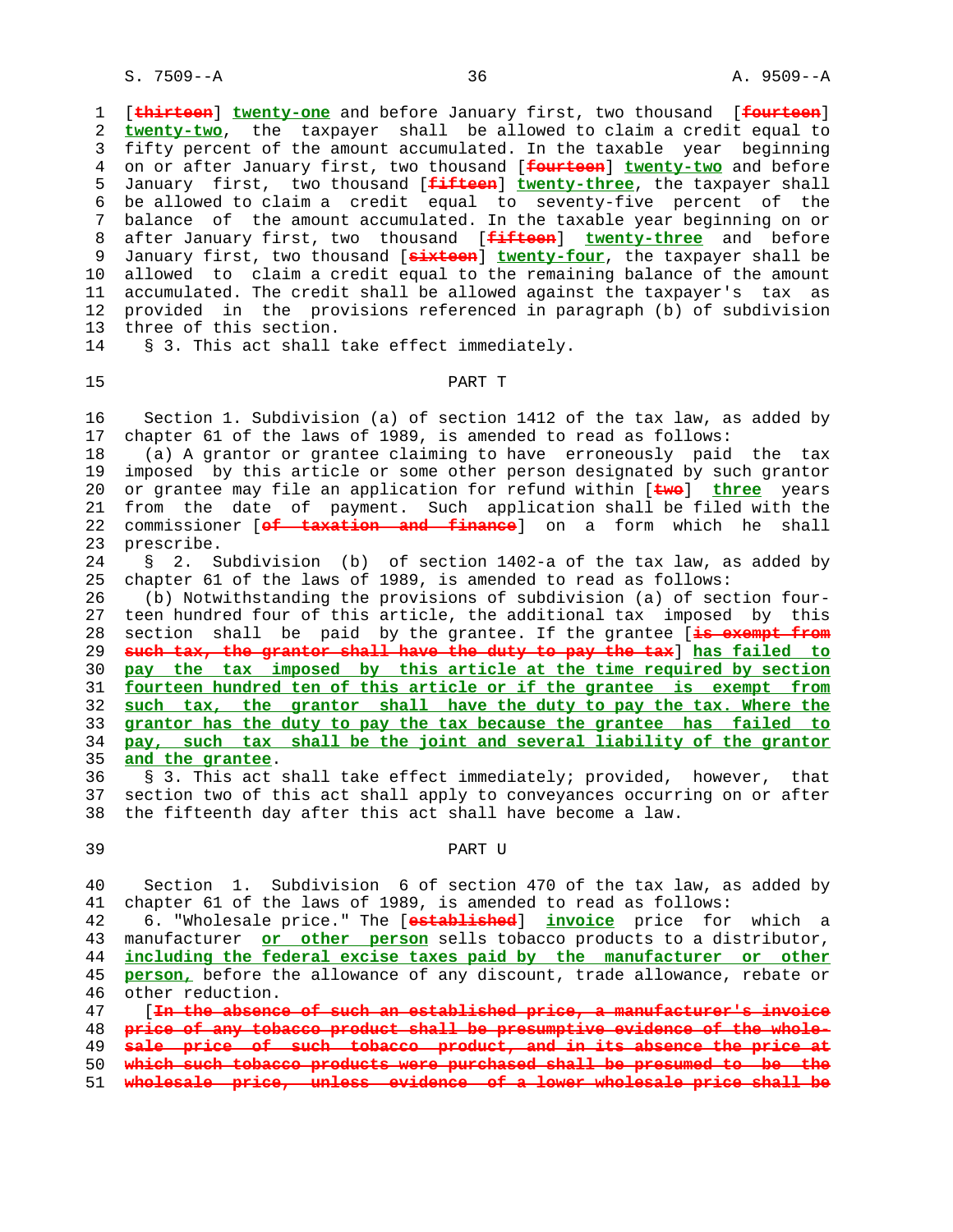| 1        | established or any industry standard of markups relating to the purchase                               |
|----------|--------------------------------------------------------------------------------------------------------|
| 2        | price in relation to the wholesale price shall be established. [                                       |
| 3        | This act shall take effect on September 1, 2018 and shall apply<br>$\begin{matrix}8 & 2. \end{matrix}$ |
| 4        | to all tobacco products possessed in this state for sale on or after                                   |
| 5        | such date.                                                                                             |
|          |                                                                                                        |
| 6        | PART V                                                                                                 |
| 7        | Section 1. Subparagraph (A) of paragraph 1 of subdivision (b) of                                       |
| 8        | section 1105 of the tax law, as amended by section 9 of part S of chap-                                |
| 9        | ter 85 of the laws of 2002, is amended to read as follows:                                             |
| 10       | (A) gas, electricity, refrigeration and steam, and gas, electric,                                      |
| 11       | refrigeration and steam service of whatever nature, including the trans-                               |
| 12       | portation, transmission or distribution of gas or electricity, even if                                 |
| 13       | sold separately;                                                                                       |
| 14       | § 2. Section 1105-C of the tax law is REPEALED.                                                        |
| 15       | Subparagraph (xi) of paragraph 4 of subdivision (a) of section<br>$\mathbb{S}$<br>3.                   |
| 16       | 1210 of the tax law, as amended by section 2 of part WW of chapter 60 of                               |
| 17       | the laws of 2016, is amended to read as follows:                                                       |
| 18       | (xi) [shall provide that section eleven hundred five-C of this chapter                                 |
| 19       | does not apply to such taxes, and shall tax receipts from every sale,                                  |
| 20       | other than sales for resale, of gas service or electric service of what-                               |
| 21       | ever nature, including the transportation, transmission or distribution                                |
| 22       | of gas or electricity, even if sold separately, at the rate set forth in                               |
| 23       | clause one of subparagraph (i) of the opening paragraph of this section;                               |
| 24       | § 4. Paragraph 8 of subdivision (b) of section 11-2001 of the adminis-                                 |
| 25       | trative code of the city of New York, as amended by chapter 200 of the                                 |
| 26       | laws of 2009, is amended to read as follows:                                                           |
| 27       | (8) [makes inapplicable section eleven hundred five-C of the tax law,                                  |
| 28       | and] imposes tax on receipts from every sale, other than sales for                                     |
| 29       | resale, of gas service or electric service of whatever nature, including                               |
| 30       | the transportation, transmission or distribution of gas or electricity,                                |
| 31       | even if sold separately, at the rate set forth in subdivision (a) of                                   |
| 32       | this section.                                                                                          |
| 33       | This act shall take effect immediately; provided however that<br>5.<br>Š                               |
| 34       | this act shall apply to sales made and services rendered on and after                                  |
| 35<br>36 | June 1, 2018 whether or not such sales and services are rendered under a<br>prior contract.            |
|          |                                                                                                        |

# 37 PART W

 38 Section 1. Subdivision (f) of section 1115 of the tax law, as amended 39 by chapter 205 of the laws of 1968, is amended to read as follows:

 40 (f) **(1)** Services rendered by a veterinarian licensed and registered as 41 required by the education law which constitute the practice of veteri- 42 nary medicine as defined in said law, including hospitalization for 43 which no separate boarding charge is made, shall not be subject to tax 44 under paragraph (3) of subdivision (c) of section eleven hundred five, 45 but the exemption allowed by this subdivision shall not apply to other 46 services provided by a veterinarian to pets and other animals, includ- 47 ing, but not limited to, boarding, grooming and clipping. Articles of 48 tangible personal property designed for use in some manner relating to 49 domestic animals or poultry, when sold by such a veterinarian, shall not 50 be subject to tax under subdivision (a) of section eleven hundred five 51 or under section eleven hundred ten. However, the sale of any such arti- 52 cles of tangible personal property to a veterinarian shall not be deemed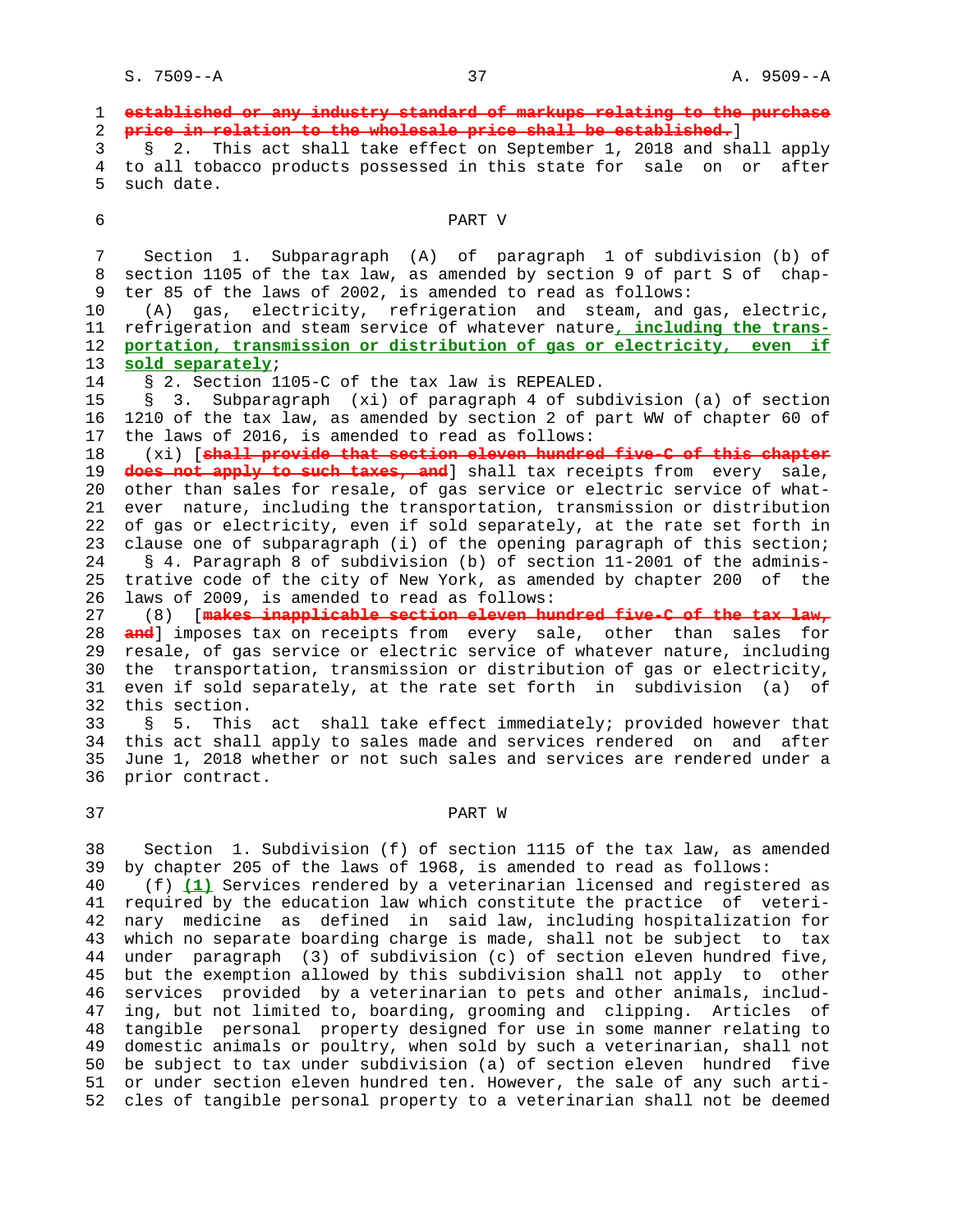1 a sale for resale within the meaning of [**pargraph**] **paragraph** (4) of 2 subdivision (b) of section eleven hundred one and shall not be exempt 3 from retail sales tax. 4 **(2) Drugs or medicine sold to or used by a veterinarian for use in** 5 **rendering services that are exempt pursuant to paragraph one of this** 6 **subdivision to livestock or poultry used in the production for sale of** 7 **tangible personal property by farming, or sold to a person qualifying** 8 **for the exemption provided for in paragraph six of subdivision (a) of** 9 **this section for use by such person on such livestock or poultry.** 10 § 2. Subdivision (a) of section 1119 of the tax law, as amended by 11 chapter 686 of the laws of 1986 and as further amended by section 15 of 12 part GG of chapter 63 of the laws of 2000, is amended to read as 13 follows: 14 (a) Subject to the conditions and limitations provided for herein, a 15 refund or credit shall be allowed for a tax paid pursuant to subdivision 16 (a) of section eleven hundred five or section eleven hundred ten (1) on 17 the sale or use of tangible personal property if the purchaser or user, 18 in the performance of a contract, later incorporates that tangible 19 personal property into real property located outside this state, (2) on 20 the sale or use of tangible personal property purchased in bulk, or any 21 portion thereof, which is stored and not used by the purchaser or user 22 within this state if that property is subsequently reshipped by such 23 purchaser or user to a point outside this state for use outside this 24 state, (3) on the sale to or use by a contractor or subcontractor of 25 tangible personal property if that property is used by him solely in the 26 performance of a pre-existing lump sum or unit price construction 27 contract, (4) on the sale or use within this state of tangible personal 28 property, not purchased for resale, if the use of such property in this 29 state is restricted to fabricating such property (including incorporat- 30 ing it into or assembling it with other tangible personal property), 31 processing, printing or imprinting such property and such property is 32 then shipped to a point outside this state for use outside this state, 33 [**(5) on the sale to or use by a veterinarian of drugs or medicine if** 34 **such drugs or medicine are used by such veterinarian in rendering** 35 **services, which are exempt pursuant to subdivision (f) of section eleven** 36 **hundred fifteen of this chapter, to livestock or poultry used in the** 37 **production for sale of tangible personal property by farming or if such** 38 **drugs or medicine are sold to a person qualifying for the exemption** 39 **provided for in paragraph (6) of subdivision (a) of section eleven** 40 **hundred fifteen of this chapter for use by such person on such livestock** 41 **or poultry,**] or (6) on the sale of tangible personal property purchased 42 for use in constructing, expanding or rehabilitating industrial or 43 commercial real property (other than property used or to be used exclu- 44 sively by one or more registered vendors primarily engaged in the retail 45 sale of tangible personal property) located in an area designated as an 46 empire zone pursuant to article eighteen-B of the general municipal law, 47 but only to the extent that such property becomes an integral component 48 part of the real property. (For the purpose of clause (3) of the preced- 49 ing sentence, the term "pre-existing lump sum or unit price construction 50 contract" shall mean a contract for the construction of improvements to 51 real property under which the amount payable to the contractor or 52 subcontractor is fixed without regard to the costs incurred by him in 53 the performance thereof, and which (i) was irrevocably entered into 54 prior to the date of the enactment of this article or the enactment of a 55 law increasing the rate of tax imposed under this article, or (ii) 56 resulted from the acceptance by a governmental agency of a bid accompa-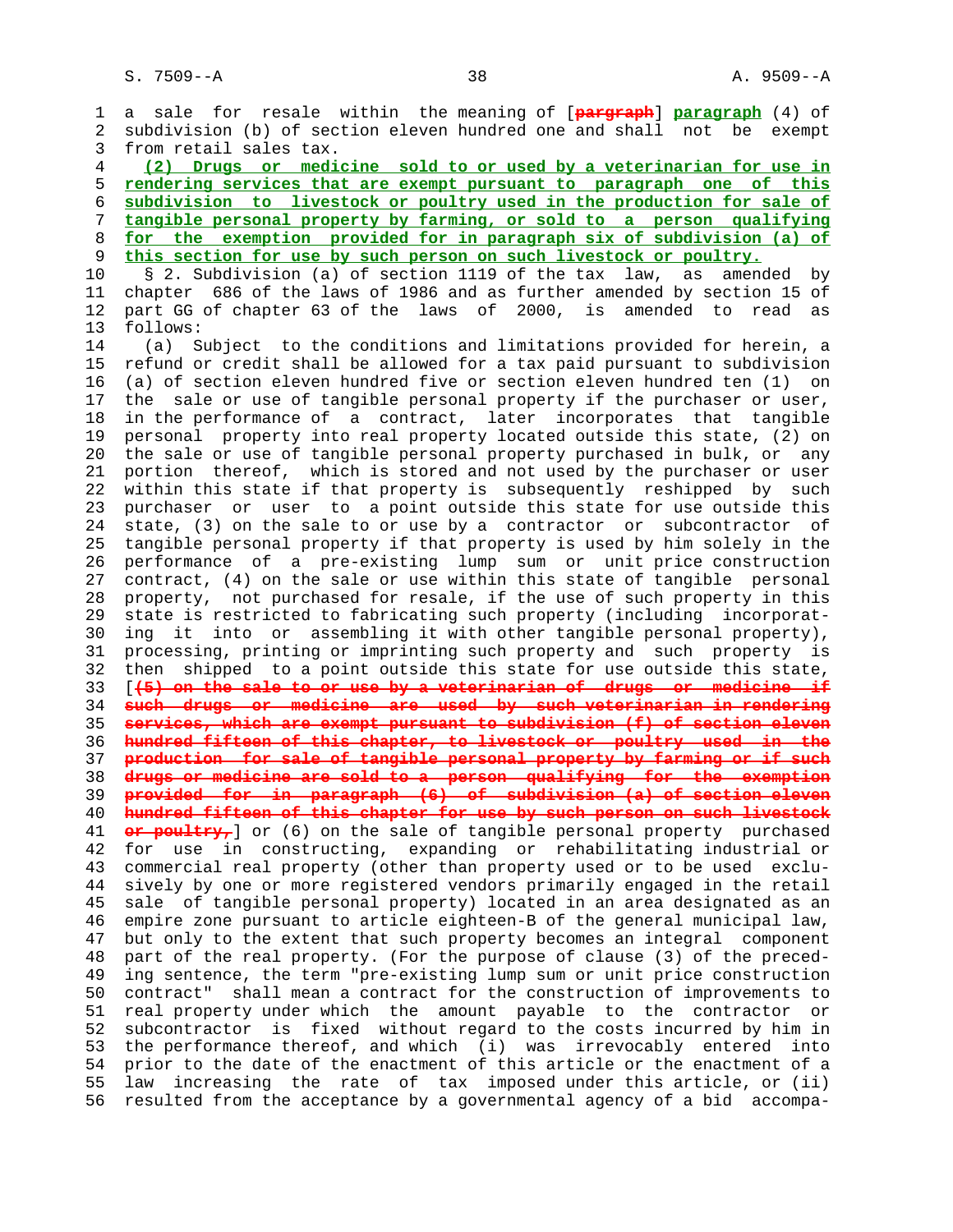1 nied by a bond or other performance guaranty which was irrevocably 2 submitted prior to such date.) Where the tax on the sale or use of such 3 tangible personal property has been paid to the vendor, to qualify for 4 such refund or credit, such tangible personal property must be incorpo- 5 rated into real property as required in clause (1) above, reshipped as 6 required in clause (2) above, used in the manner described in clauses 7 (3),  $(4)$ [ $\rightarrow$  (5)] and (6) above within three years after the date such tax 8 was payable to the tax commission by the vendor pursuant to section eleven hundred thirty-seven. Where the tax on the sale or use of such 10 tangible personal property was paid by the applicant for the credit or 11 refund directly to the tax commission, to qualify for such refund or 12 credit, such tangible personal property must be incorporated into real 13 property as required in clause (1) above, reshipped as required in 14 clause (2) above, used in the manner described in clauses (3),  $(4)[\mathbf{r}]$  15 **(5)**] and (6) above within three years after the date such tax was paya- 16 ble to the tax commission by such applicant pursuant to this article. An 17 application for a refund or credit pursuant to this section must be 18 filed with such commission within the time provided by subdivision (a) 19 of section eleven hundred thirty-nine. Such application shall be in such 20 form as the tax commission may prescribe. Where an application for cred- 21 it has been filed, the applicant may immediately take such credit on the 22 return which is due coincident with or immediately subsequent to the 23 time that he files his application for credit. However, the taking of 24 the credit on the return shall be deemed to be part of the application 25 for credit and shall be subject to the provisions in respect to applica- 26 tions for credit in section eleven hundred thirty-nine as provided in 27 subdivision (e) of such section. With respect to a sale or use described 28 in clause (3) above where a pre-existing lump sum or unit price 29 construction contract was irrevocably entered into prior to the date of 30 the enactment of this article or the bid accompanied by the performance 31 guaranty was irrevocably submitted to the governmental agency prior to 32 such date, the purchaser or user shall be entitled to a refund or credit 33 only of the amount by which the tax on such sale or use imposed under 34 this article plus any tax imposed under the authority of article twen- 35 ty-nine exceeds the amount computed by applying against such sale or use 36 the local rate of tax, if any, in effect at the time such contract was 37 entered into or such bid was submitted.

 38 In the case of the enactment of a law increasing the rate of tax 39 imposed by this article, the purchaser or user shall be entitled only to 40 a refund or credit of the amount by which the increased tax on such sale 41 or use imposed under this article plus any tax imposed under the author- 42 ity of article twenty-nine exceeds the amount computed by applying 43 against such sale or use the state and local rates of tax in effect at 44 the time such contract was entered into or such bid was submitted.

 45 § 3. This act shall take effect June 1, 2018, and shall apply to sales 46 made and uses occurring on and after such date.

# 47 PART X

 48 Section 1. Subdivision 1 of section 1131 of the tax law, as amended by 49 chapter 576 of the laws of 1994, is amended to read as follows:

 50 (1) "Persons required to collect tax" or "person required to collect 51 any tax imposed by this article" shall include: every vendor of tangible 52 personal property or services; every recipient of amusement charges; and 53 every operator of a hotel. Said terms shall also include any officer, 54 director or employee of a corporation or of a dissolved corporation, any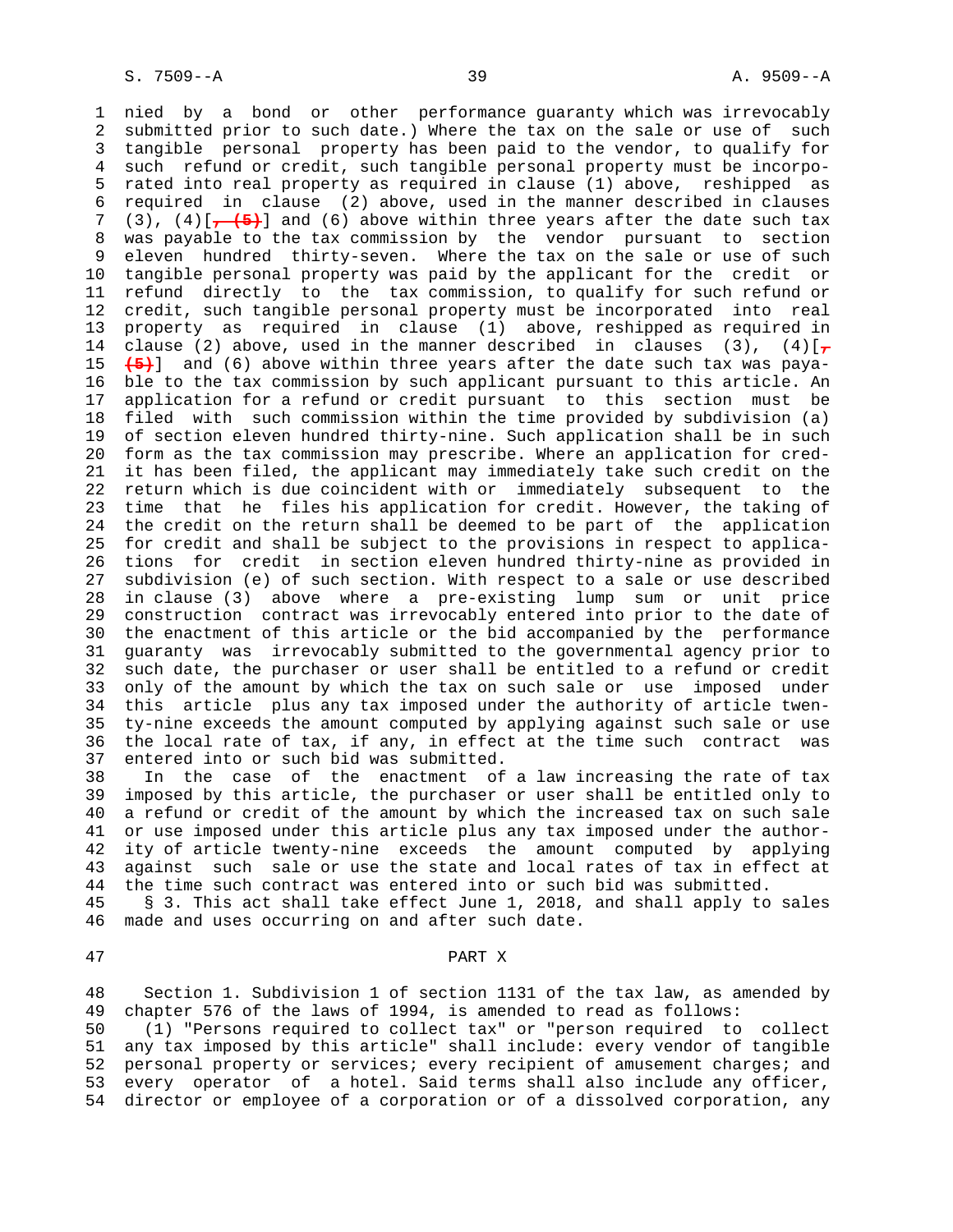1 employee of a partnership, any employee or manager of a limited liabil- 2 ity company, or any employee of an individual proprietorship who as such 3 officer, director, employee or manager is under a duty to act for such 4 corporation, partnership, limited liability company or individual 5 proprietorship in complying with any requirement of this article**, or has** 6 **so acted**; and any member of a partnership or limited liability company. 7 Provided, however, that any person who is a vendor solely by reason of 8 clause (D) or (E) of subparagraph (i) of paragraph (8) of subdivision 9 (b) of section eleven hundred one **of this article** shall not be a "person 10 required to collect any tax imposed by this article" until twenty days 11 after the date by which such person is required to file a certificate of 12 registration pursuant to section eleven hundred thirty-four **of this** 13 **part**. 14 § 2. Subdivision (a) of section 1133 of the tax law, as amended by 15 chapter 621 of the laws of 1967, is amended to read as follows: 16 (a) **(1)** Except as otherwise provided in **paragraph two of this subdivi-** 17 **sion and in** section eleven hundred thirty-seven **of this part**, every 18 person required to collect any tax imposed by this article shall be 19 personally liable for the tax imposed, collected or required to be 20 collected under this article. Any such person shall have the same right 21 in respect to collecting the tax from his customer or in respect to 22 nonpayment of the tax by the customer as if the tax were a part of the 23 purchase price of the property or service, amusement charge or rent, as 24 the case may be, and payable at the same time; provided, however, that 25 the tax commission shall be joined as a party in any action or proceed- 26 ing brought to collect the tax. 27 **(2) Notwithstanding any other provision of this article: (i) The** 28 **commissioner shall grant the relief described in subparagraph (iii) of** 29 **this paragraph to a limited partner of a limited partnership (but not a** 30 **partner of a limited liability partnership) or a member of a limited** 31 **liability company if such limited partner or member demonstrates to the** 32 **satisfaction of the commissioner that such limited partner's or member's** 33 **ownership interest and the percentage of the distributive share of the** 34 **profits and losses of such limited partnership or limited liability** 35 **company are each less than fifty percent, and such limited partner or** 36 **member was not under a duty to act for such limited partnership or** 37 **limited liability company in complying with any requirement of this** 38 **article. Provided, however, the commissioner may deny an application for** 39 **relief to any such limited partner or member who the commissioner finds** 40 **has acted on behalf of such limited partnership or limited liability** 41 **company in complying with any requirement of this article or has been** 42 **convicted of a crime provided in this chapter or who has a past-due** 43 **liability, as such term is defined in section one hundred seventy-one-v** 44 **of this chapter.** 45 **(ii) Such limited partner or member must submit an application for** 46 **relief, on a form prescribed by the commissioner, and the information** 47 **provided in such application must be true and complete in all material** 48 **respects. Providing materially false or fraudulent information on such** 49 **application shall disqualify such limited partner or member for the** 50 **relief described in subparagraph (iii) of this paragraph, shall void any** 51 **agreement with the commissioner with respect to such relief, and shall** 52 **result in such limited partner or member bearing strict liability for** 53 **the total amount of tax, interest and penalty owed by their respective**

54 **limited partnership or limited liability company pursuant to this subdi-**

55 **vision.**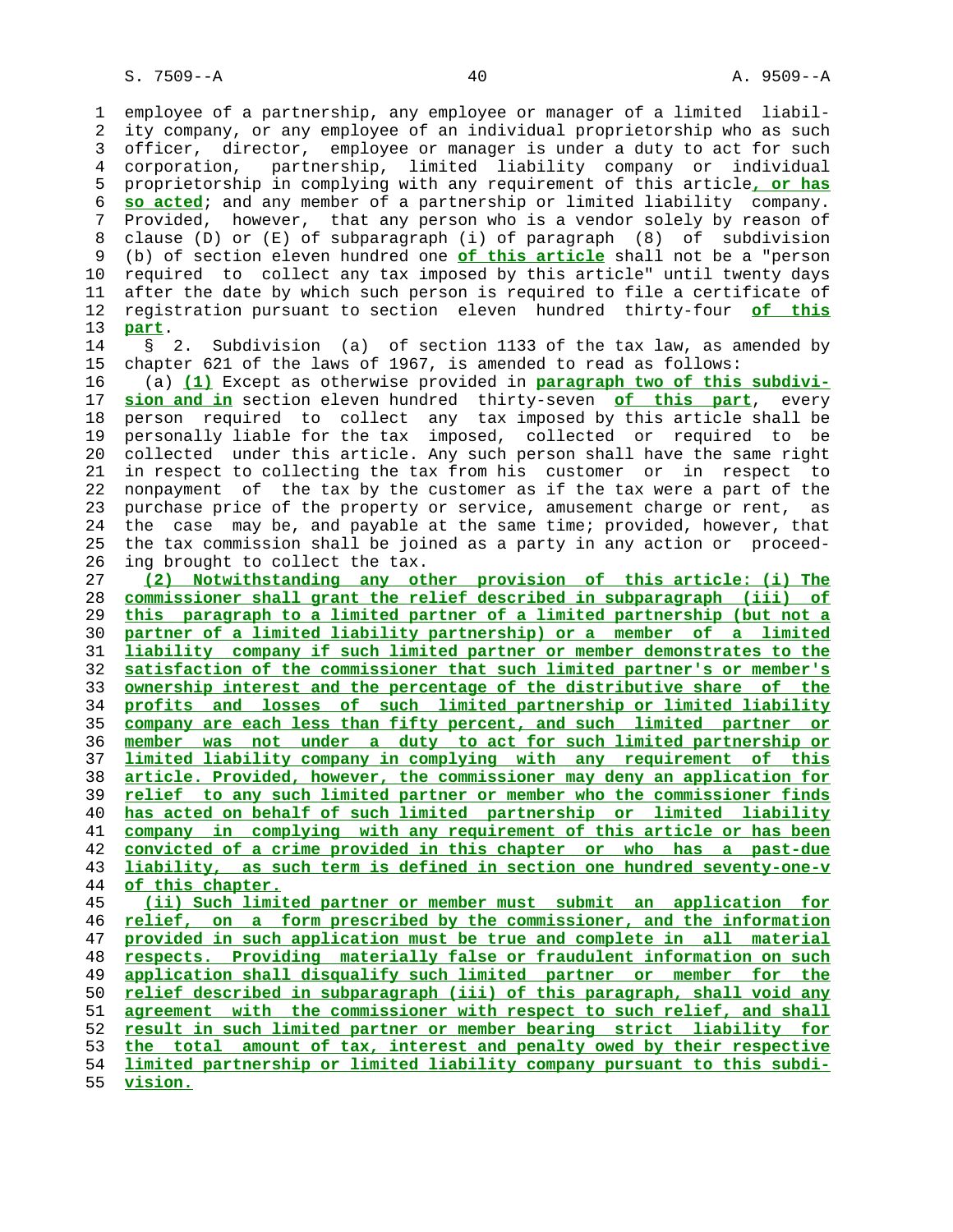**(iii) A limited partner of a limited partnership or member of a limit- ed liability company, who meets the requirements set forth in this para- graph and whose application for relief is approved by the commissioner, shall be liable for the percentage of the original sales and use tax liability of their respective limited partnership or limited liability company that reflects such limited partner's or member's ownership interest of distributive share of the profits and losses of such limited partnership or limited liability company, whichever is higher. Such original liability shall include any interest accrued thereon up to and including the date of payment by such limited partner or member at the underpayment rate set by the commissioner pursuant to section eleven hundred forty-two of this part, and shall be reduced by the sum of any payments made by (A) the limited partnership or limited liability compa- ny; (B) any person required to collect tax not eligible for relief; and (C) any person required to collect tax who was eligible for relief but had not been approved for relief by the commissioner at the time such payment was made. Provided, however, such limited partner or member shall not be liable for any penalty owed by such limited partnership or limited liability company or any other partner or member of such limited partnership or limited liability company. Any payment made by a limited partner or member pursuant to the provisions of this paragraph shall not be credited against the liability of other limited partners or members of their respective limited partnership or limited liability company who are eligible for the same relief; provided, however that the sum of the amounts owed by all of the persons required to collect tax of a limited partnership or limited liability company shall not exceed the total liability of such limited partnership or limited liability company.**

28 § 3. This act shall take effect immediately.

# 29 PART Y

 30 Section 1. Paragraph 1 of subdivision (a) of section 1115 of the tax 31 law, as amended by section 1 of part II of chapter 59 of the laws of 32 2014, is amended to read as follows:

 33 (1) **(A)** Food, food products, beverages, dietary foods and health 34 supplements, sold for human consumption but not including (i) candy and 35 confectionery, (ii) fruit drinks which contain less than seventy percent 36 of natural fruit juice, (iii) soft drinks, sodas and beverages such as 37 are ordinarily dispensed at soda fountains or in connection therewith 38 (other than coffee, tea and cocoa) and (iv) beer, wine or other alcohol- 39 ic beverages, all of which shall be subject to the retail sales and 40 compensating use taxes, whether or not the item is sold in liquid form. **Nothing in this subparagraph shall be construed as exempting food or drink from the tax imposed under subdivision (d) of section eleven hundred five of this article.** 44 [**The**] **(B) Until May thirty first, two thousand twenty, the** food and 45 drink excluded from the exemption provided by [**this paragraph under subparagraphs**] **clauses** (i), (ii) and (iii) **of subparagraph (A)** of this 47 paragraph**, and bottled water,** shall be exempt under this [**paragraph**] **subparagraph** when sold for one dollar and fifty cents or less through 49 any vending machine [**activated by the use of**] **that accepts** coin[**,**] **or** 50 currency[**, credit card or debit card**] **only or when sold for two dollars or less through any vending machine that accepts any form of payment other than coin or currency, whether or not it also accepts coin or currency**. [**With the exception of the provision in this paragraph provid-**

**ing for an exemption for certain food or drink sold for one dollar and**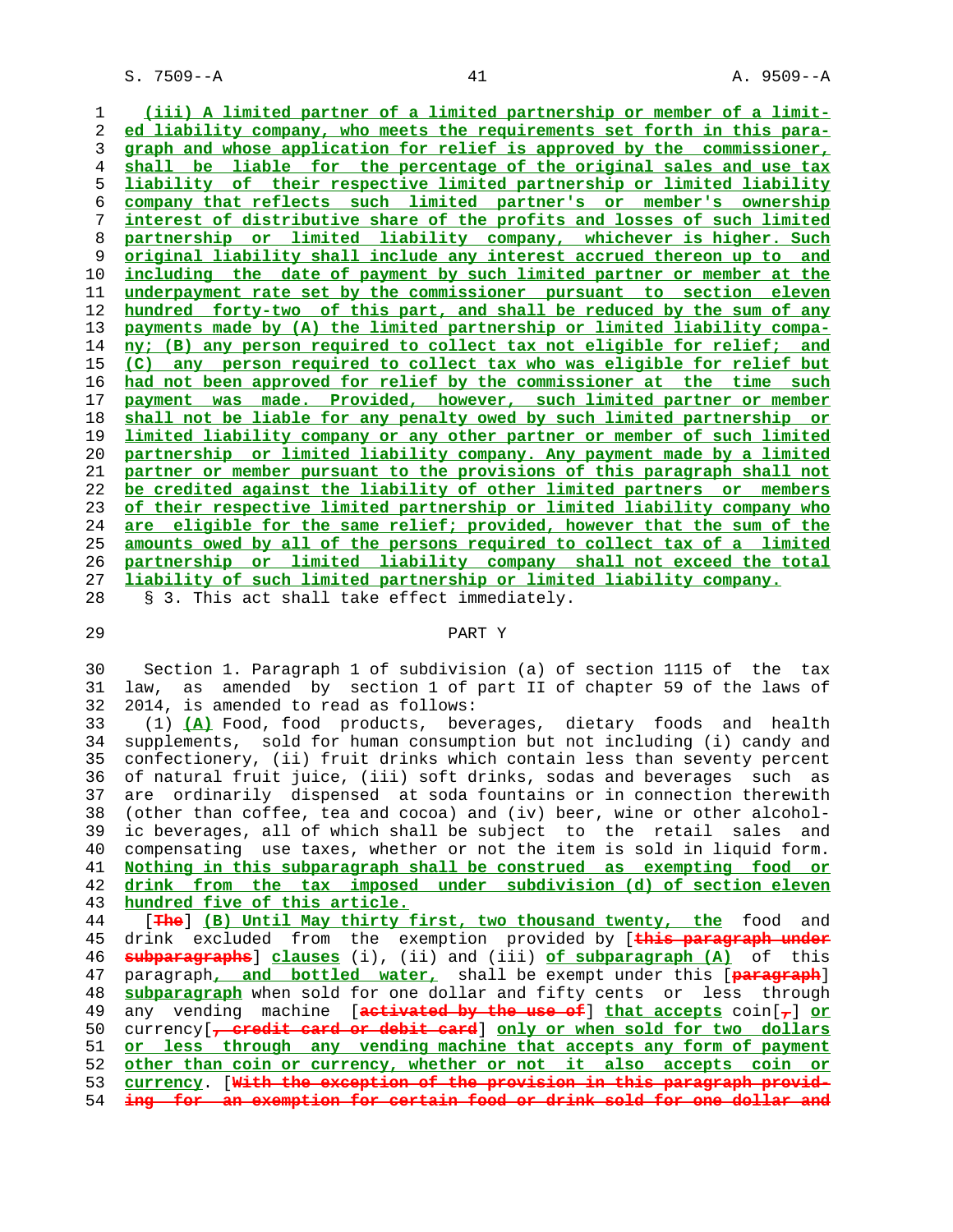| 2  | construed as exempting food or drink from the tax imposed under subdi-      |
|----|-----------------------------------------------------------------------------|
| 3  | sion (d) of section eleven hundred five of this article.                    |
| 4  | § 2. This act shall take effect June 1, 2018, and shall apply to sales      |
|    | made and uses occurring on and after such date.                             |
|    | PART Z                                                                      |
| 7  | Section 1. Section 2 of subpart R of part A of chapter 61 of the laws       |
|    | of 2017, amending the tax law relating to extending the expiration of       |
| 9  | the authorization to the county of Genesee to impose an additional one      |
| 10 | percent of sales and compensating use taxes, is amended to read<br>as       |
| 11 | follows:                                                                    |
| 12 | Notwithstanding any other provision of law to the contrary, the<br>2.<br>S. |
| 13 | one percent increase in sales and compensating use taxes authorized<br>for  |
| 14 | county of Genesee until November 30, [2019] 2020 pursuant to clause<br>the  |
| 15 | (20) of subparagraph (i) of the opening paragraph of section 1210 of the    |
| 16 | tax law, as amended by section one of this act, shall be divided in the     |
| 17 | and proportion as the existing three percent sales and<br>manner<br>same    |
| 18 | compensating use taxes in such county are divided.                          |
| 19 | § 2. Section 2 of subpart Z of part A of chapter 61 of the<br>laws          |
| 20 | amending the tax law relating to the imposition of sales and<br>2017,       |
| 21 | compensating use taxes by the county of Monroe, is amended to<br>read       |
| 22 | follows:                                                                    |
| 23 | 2.<br>Notwithstanding the provisions of subdivisions (b) and (c) of<br>Š.   |
| 24 | section 1262 and section 1262-g of the tax law, net collections, as such    |
| 25 | term is defined in section 1262 of the tax law, derived from the imposi-    |
| 26 | tion of sales and compensating use taxes by the county of Monroe at the     |
| 27 | additional rate of one percent as authorized pursuant to clause (25) of     |
| 28 | subparagraph (i) of the opening paragraph of section 1210 of the tax        |
| 29 | law, as amended by section one of this act, which are in addition to the    |
| 30 | current net collections derived from the imposition of such taxes at the    |
| 31 | three percent rate authorized by the opening paragraph of section 1210      |
| 32 | of the tax law, shall be distributed and allocated as follows: for the      |
| 33 | period of December 1, 2017 through November 30, [2019] 2020 in cash,        |
| 34 | five percent to the school districts in the area of the county outside      |
| 35 | the city of Rochester, three percent to the towns located within the        |
| 36 | county, one and one-quarter percent to the villages located within the      |
| 37 | county, and ninety and three-quarters percent to the city of Rochester      |
| 38 | and county of Monroe. The amount of the ninety and three-quarters           |
| 39 | percent to be distributed and allocated to the city of Rochester and        |
| 40 | county of Monroe shall be distributed and allocated to each so that<br>the  |
| 41 | combined total distribution and allocation to each from the sales tax       |
| 42 | revenues pursuant to sections 1262 and 1262-g of the tax law<br>and this    |
| 43 | section<br>shall result in the same total amount being distributed and      |
| 44 | allocated to the city of Rochester and county of Monroe. The<br>amount      |
| 45 | distributed and allocated to the county shall be used for county            |
| 46 | purposes. The foregoing cash payments to the school districts<br>shall be   |
| 47 | allocated on the basis of the enrolled public school pupils, thereof, as    |
| 48 | such term is used in subdivision (b) of section 1262 of the tax law,        |
| 49 | residing in the county of Monroe. The cash payments to the towns located    |
| 50 | within the county of Monroe shall be allocated on the basis of the ratio    |
| 51 | which the population of each town, exclusive of the population of any       |
| 52 | village or portion thereof located within a town, bears to the total        |

 53 population of the towns, exclusive of the population of the villages 54 located within such towns. The cash payments to the villages located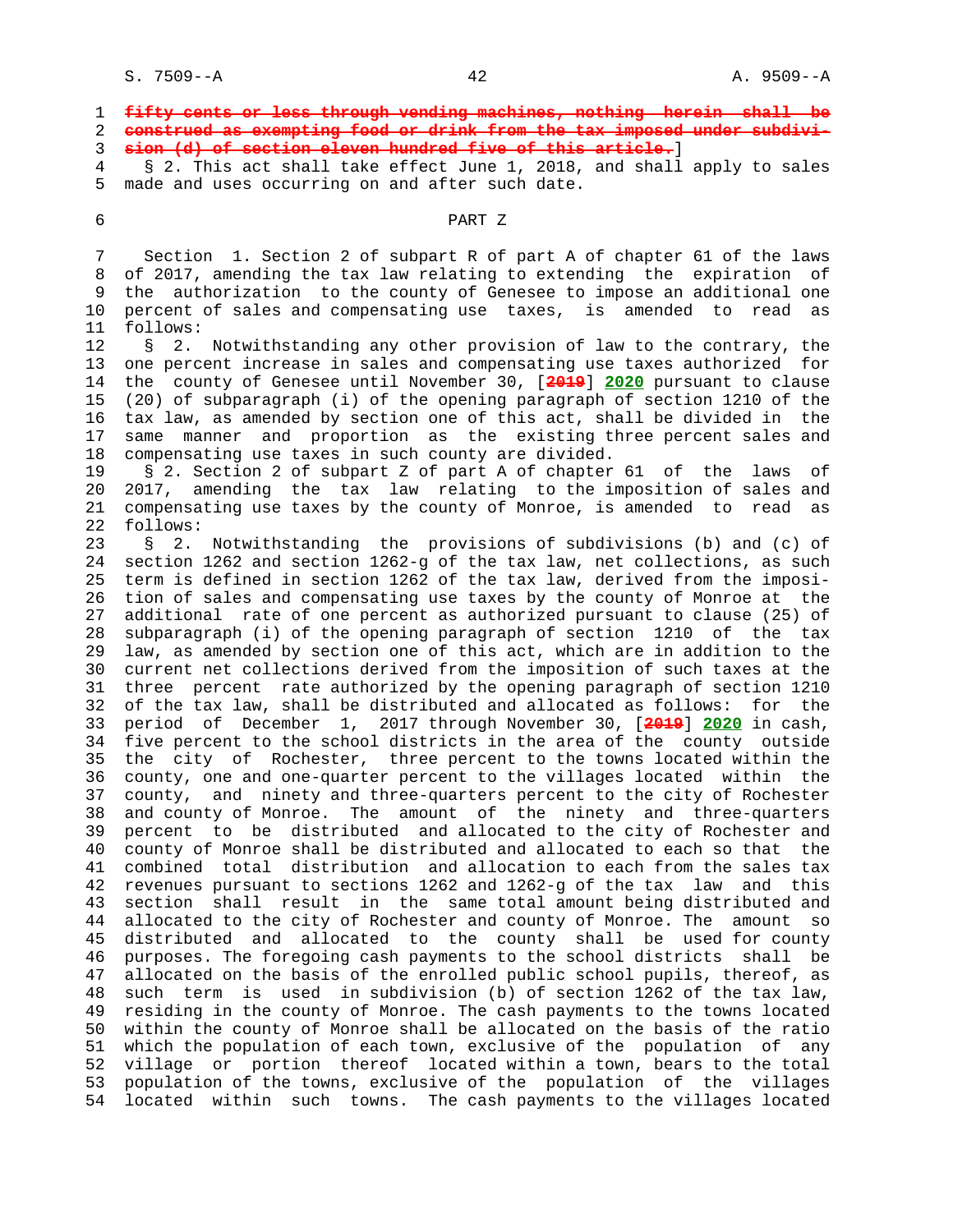1 within the county shall be allocated on the basis of the ratio which the 2 population of each village bears to the total population of the villages 3 located within the county. The term population as used in this section 4 shall have the same meaning as used in subdivision (b) of section 1262 5 of the tax law.

 6 § 3. Section 3 of subpart EE of part A of chapter 61 of the laws of 7 2017, amending the tax law relating to extending the authorization of 8 the county of Onondaga to impose an additional rate of sales and compen-<br>9 sating use taxes, is amended to read as follows: sating use taxes, is amended to read as follows:

 10 § 3. Notwithstanding any contrary provision of law, net collections 11 from the additional one percent rate of sales and compensating use taxes 12 which may be imposed by the county of Onondaga during the period 13 commencing December 1, 2018 and ending November 30, [**2019**] **2020**, pursu- 14 ant to the authority of section 1210 of the tax law, shall not be 15 subject to any revenue distribution agreement entered into under subdi- 16 vision (c) of section 1262 of the tax law, but shall be allocated and 17 distributed or paid, at least quarterly, as follows: (i) 1.58% to the 18 county of Onondaga for any county purpose; (ii) 97.79% to the city of 19 Syracuse; and (iii) .63% to the school districts in accordance with 20 subdivision (a) of section 1262 of the tax law.

 21 § 4. Section 2 of subpart GG of part A of chapter 61 of the laws of 22 2017, amending the tax law relating to extending the authority of the 23 county of Orange to impose an additional rate of sales and compensating 24 use taxes, is amended to read as follows:

 25 § 2. Notwithstanding subdivision (c) of section 1262 of the tax law, 26 net collections from any additional rate of sales and compensating use 27 taxes which may be imposed by the county of Orange during the period 28 commencing December 1, 2017, and ending November 30, [**2019**] **2020**, pursu- 29 ant to the authority of section 1210 of the tax law, shall be paid to 30 the county of Orange and shall be used by such county solely for county 31 purposes and shall not be subject to any revenue distribution agreement 32 entered into pursuant to the authority of subdivision (c) of section 33 1262 of the tax law.

 34 § 5. This act shall take effect immediately and shall be deemed to 35 have been in full force and effect on June 29, 2017.

## 36 PART AA

 37 Section 1. Section 1101 of the tax law is amended by adding a new 38 subdivision (e) to read as follows:

| 39 | in this article for the purposes of the taxes imposed<br>used<br>When<br>(e)                |
|----|---------------------------------------------------------------------------------------------|
| 40 | five<br>(a) of section eleven hundred<br>under subdivision<br>and<br>bv<br>section          |
| 41 | eleven hundred ten of this article, the following terms shall mean:                         |
| 42 | Marketplace provider. A person who, pursuant to an agreement with                           |
| 43 | a marketplace seller, facilitates sales of tangible personal property by                    |
| 44 | such marketplace seller or sellers. A person<br>"facilitates<br>sale of<br>$\mathbf{a}$     |
| 45 | of this paragraph when the<br>tangible<br>personal property" for<br>purposes                |
| 46 | person meets both of the following conditions: (i) such person<br>provides                  |
| 47 | which, or by means of which, the sale takes place or the<br>the<br>in<br>forum              |
| 48 | offer of sale is accepted, including a shop, store, booth, catalog, an                      |
| 49 | internet website, or similar forum; and (ii) such person or an affiliate                    |
| 50 | of such person collects the receipts paid by a customer to a marketplace                    |
| 51 | of tangible personal property, or contracts with a<br>seller<br>for<br>sale<br>$\mathbf{a}$ |
| 52 | third party to collect such receipts. For purposes<br>this<br>of<br>paragraph,              |
| 53 | are affiliated if one person has an ownership interest of<br>two<br>persons                 |
| 54 | more than five percent, whether direct or indirect,<br>in.<br>the<br>other,<br>or           |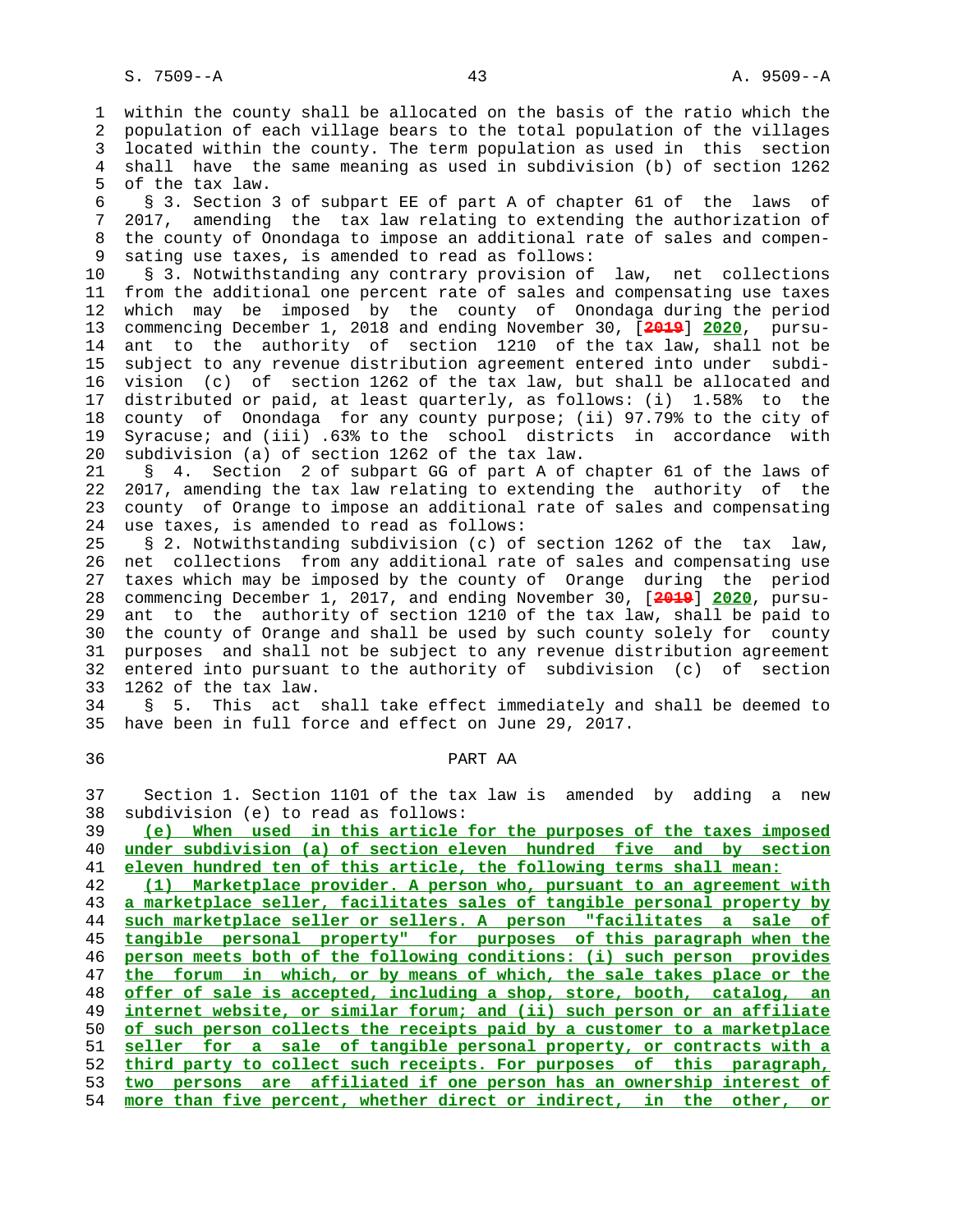S. 7509--A 44 A. 9509--A

**where an ownership interest of more than five percent, whether direct or indirect, is held in each of such persons by another person or by a group of other persons that are affiliated persons with respect to each other. Notwithstanding anything in this paragraph, a person who facili- tates sales exclusively by means of the internet is not a marketplace provider for a sales tax quarter when such person can show that it has facilitated less than one hundred million dollars of sales annually for every calendar year after two thousand sixteen. (2) Marketplace seller. Any person, whether or not such person is required to obtain a certificate of authority under section eleven hundred thirty-four of this article, who has an agreement with a market- place provider under which the marketplace provider will facilitate sales of tangible personal property by such person within the meaning of paragraph one of this subdivision.** 15 § 2. Subdivision 1 of section 1131 of the tax law, as amended by chap- 16 ter 576 of the laws of 1994, is amended to read as follows: 17 (1) "Persons required to collect tax" or "person required to collect 18 any tax imposed by this article" shall include: every vendor of tangible 19 personal property or services; every recipient of amusement charges; 20 [**and**] every operator of a hotel**, and every marketplace provider with respect to sales of tangible personal property it facilitates as described in paragraph one of subdivision (e) of section eleven hundred one of this article**. Said terms shall also include any officer, director 24 or employee of a corporation or of a dissolved corporation, any employee 25 of a partnership, any employee or manager of a limited liability compa- 26 ny, or any employee of an individual proprietorship who as such officer, 27 director, employee or manager is under a duty to act for such corpo- 28 ration, partnership, limited liability company or individual proprietor- 29 ship in complying with any requirement of this article; and any member 30 of a partnership or limited liability company. Provided, however, that 31 any person who is a vendor solely by reason of clause (D) or (E) of 32 subparagraph (i) of paragraph (8) of subdivision (b) of section eleven 33 hundred one shall not be a "person required to collect any tax imposed 34 by this article" until twenty days after the date by which such person 35 is required to file a certificate of registration pursuant to section 36 eleven hundred thirty-four **of this part**. 37 § 3. Section 1132 of the tax law is amended by adding a new subdivi- 38 sion (l) to read as follows: **(l)(1) A marketplace provider with respect to a sale of tangible personal property it facilitates: (i) shall have all the obligations and rights of a vendor under this article and article twenty-nine of this chapter and under any regulations adopted pursuant thereto, including, but not limited to, the duty to obtain a certificate of authority, to collect tax, file returns, remit tax, and the right to accept a certif- icate or other documentation from a customer substantiating an exemption or exclusion from tax, the right to receive the refund authorized by subdivision (e) of this section and the credit allowed by subdivision (f) of section eleven hundred thirty-seven of this part subject to the provisions of such subdivisions; and (ii) shall keep such records and information and cooperate with the commissioner to ensure the proper collection and remittance of tax imposed, collected or required to be collected under this article and article twenty-nine of this chapter. (2) A marketplace seller who is a vendor is relieved from the duty to collect tax in regard to a particular sale of tangible personal property subject to tax under subdivision (a) of section eleven hundred five of this article and shall not include the receipts from such sale in its**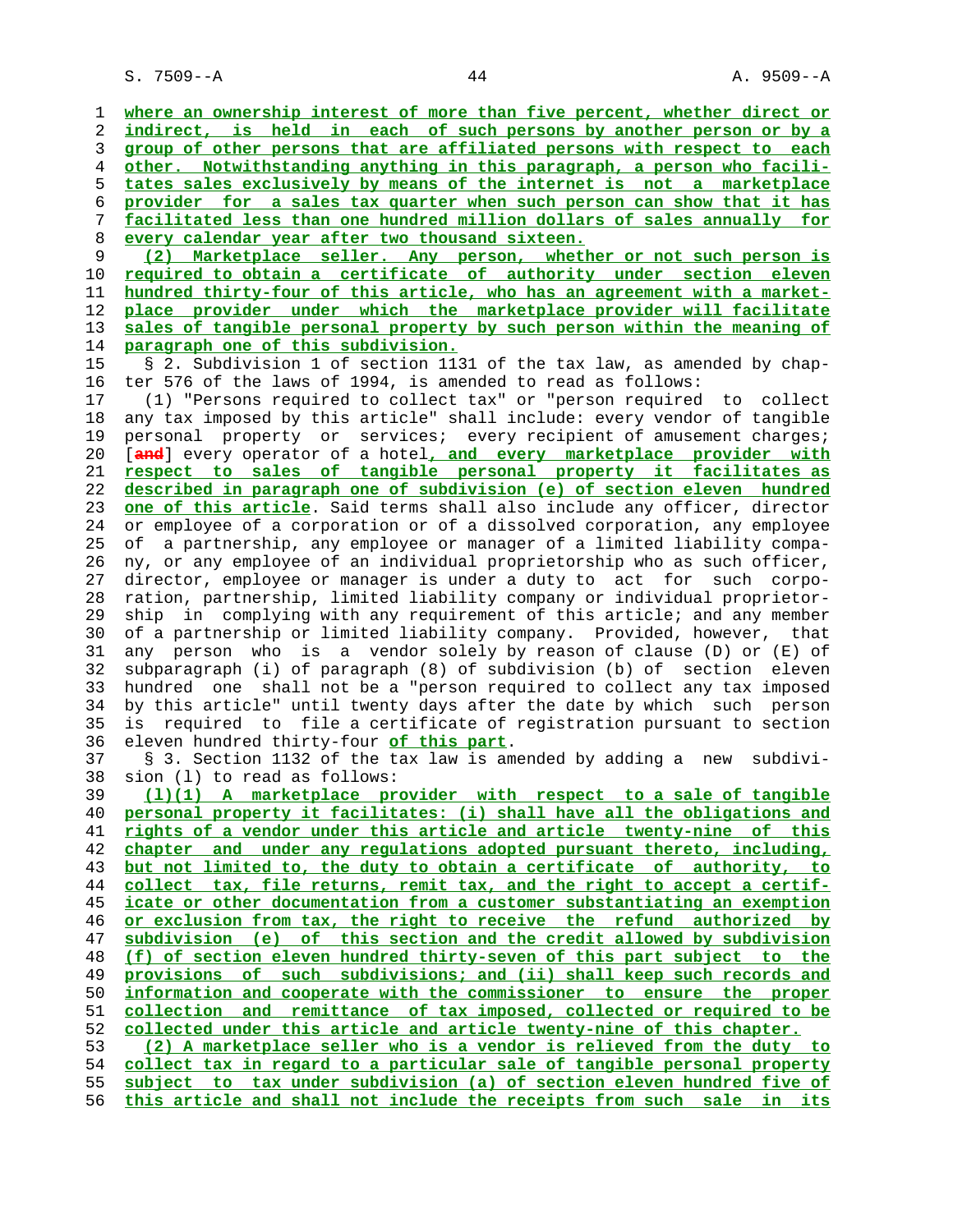S. 7509--A 45 A. 9509--A

**taxable receipts for purposes of section eleven hundred thirty-six of this part if, in regard to such sale: (i) the marketplace seller can show that such sale was facilitated by a marketplace provider from whom such seller has received in good faith a properly completed certificate of collection in a form prescribed by the commissioner, certifying that the marketplace provider is registered to collect sales tax and will collect sales tax on all taxable sales of tangible personal property by the marketplace seller facilitated by such marketplace provider, and** with such other information as the commissioner may prescribe; and (ii) **any failure of the marketplace provider to collect the proper amount of tax in regard to such sale was not the result of such marketplace seller providing the marketplace provider with incorrect information. This provision shall be administered in a manner consistent with subparagraph (i) of paragraph one of subdivision (c) of this section as if a certif- icate of collection were a resale or exemption certificate for purposes of such subparagraph, including with regard to the completeness of such certificate of collection and the timing of its acceptance by the marketplace seller. Provided that, with regard to any sales of tangible personal property by a marketplace seller that are facilitated by a marketplace provider who is affiliated with such marketplace seller within the meaning of paragraph one of subdivision (e) of section eleven hundred one of this article, the marketplace seller shall be deemed liable as a person under a duty to act for such marketplace provider for purposes of subdivision one of section eleven hundred thirty-one of this part. (3) The commissioner may, in his or her discretion: (i) develop a standard provision, or approve a provision developed by a marketplace provider, in which the marketplace provider obligates itself to collect the tax on behalf of all the marketplace sellers for whom such market- place provider facilitates sales of tangible personal property, with respect to all sales that it facilitates for such sellers where delivery occurs in the state; and (ii) provide by regulation or otherwise that the inclusion of such provision in the publicly-available agreement between the marketplace provider and marketplace seller will have the same effect as a marketplace seller's acceptance of a certificate of collection from such marketplace provider under paragraph two of this subdivision.** 38 § 4. Section 1133 of the tax law is amended by adding a new subdivi- 39 sion (f) to read as follows: **(f) A marketplace provider is relieved of liability under this section for failure to collect the correct amount of tax to the extent that the marketplace provider can show that the error was due to incorrect infor- mation given to the marketplace provider by the marketplace seller. Provided, however, this subdivision shall not apply if the marketplace seller and the marketplace provider are affiliated within the meaning of paragraph one of subdivision (e) of section eleven hundred one of this article.** 48 § 5. Paragraph 4 of subdivision (a) of section 1136 of the tax law, as amended by section 46 of part K of chapter 61 of the laws of 2011, is 50 amended to read as follows:

 51 (4) The return of a vendor of tangible personal property or services 52 shall show such vendor's receipts from sales and the number of gallons 53 of any motor fuel or diesel motor fuel sold and also the aggregate value 54 of tangible personal property and services and number of gallons of such 55 fuels sold by the vendor, the use of which is subject to tax under this 56 article, and the amount of tax payable thereon pursuant to the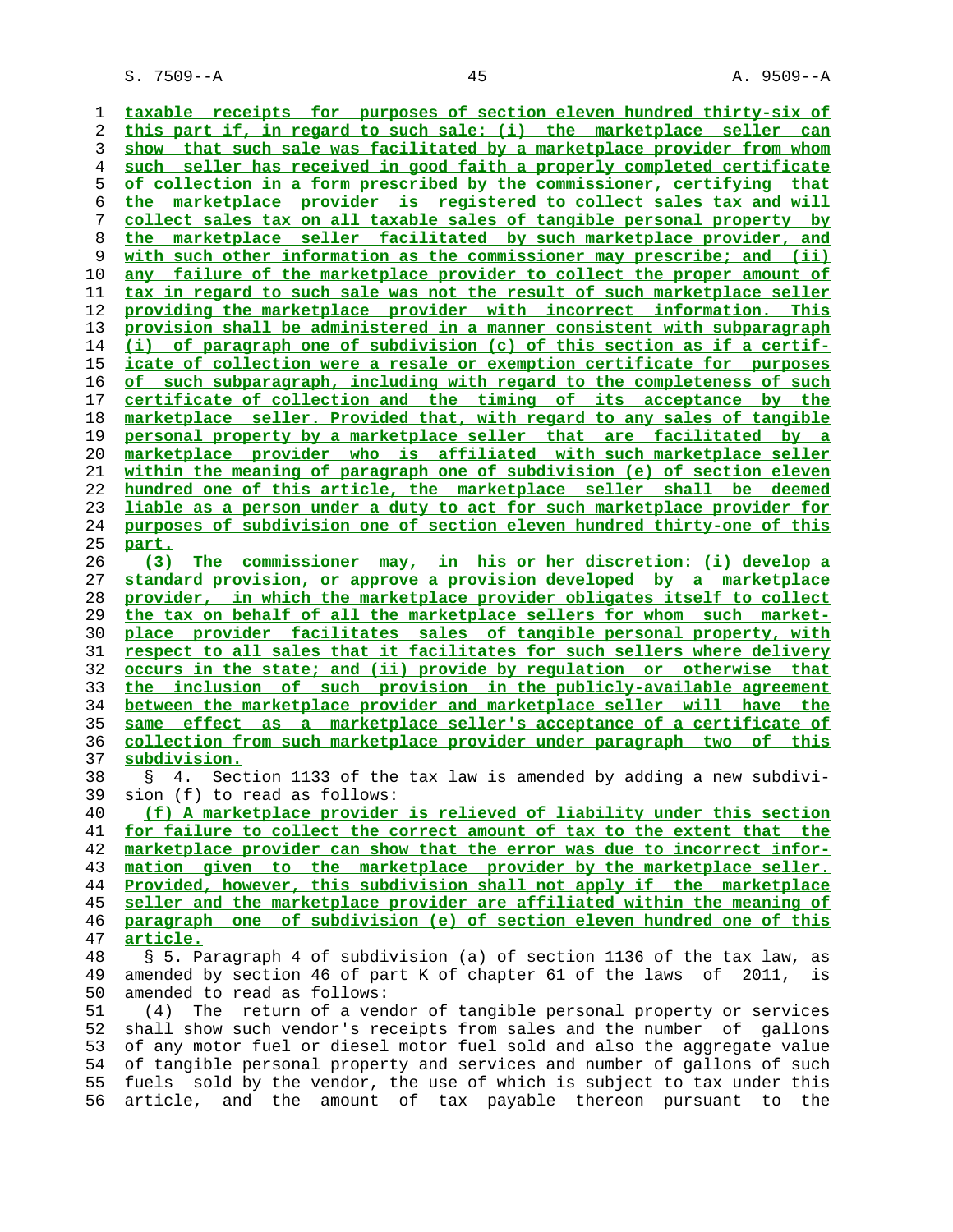1 provisions of section eleven hundred thirty-seven of this part. The 2 return of a recipient of amusement charges shall show all such charges 3 and the amount of tax thereon, and the return of an operator required to 4 collect tax on rents shall show all rents received or charged and the 5 amount of tax thereon. **The return of a marketplace seller shall exclude the receipts from a sale of tangible personal property facilitated by a marketplace provider if, in regard to such sale: (A) the marketplace seller has timely received in good faith a properly completed certif- icate of collection from the marketplace provider or the marketplace provider has included a provision approved by the commissioner in the publicly-available agreement between themselves and such marketplace seller as described in subdivision (l) of section eleven hundred thir- ty-two of this part, and (B) the information provided by the marketplace seller to the marketplace provider about such tangible personal property is accurate.** 16 § 6. Section 1142 of the tax law is amended by adding two new subdivi- 17 sions 15 and 16 to read as follows: **15. To publish a list on the department's website of marketplace providers whose certificates of authority has been revoked and, if necessary to protect sales tax revenue, provide by regulation or other- wise that a marketplace seller who is a vendor will be relieved of the duty to collect tax for sales of tangible personal property facilitated by a marketplace provider only if, in addition to the conditions prescribed by paragraph two of subdivision (l) of section eleven hundred thirty-two of this part being met, such marketplace provider is not on such list at the commencement of the quarterly period covered thereby. 16. To enforce the penalties imposed on non-collecting sellers and non-collecting marketplace providers provided by subdivision (i) of section eleven hundred forty-five of this part by commencing a proceed- ing under article seventy-two of the civil practice law and rules. This means enforcing such penalties is in addition to any other lawful means the commissioner may use to enforce such penalties. The venue for such proceeding shall be Albany county.** 34 § 7. The tax law is amended by adding a new section 1135-a to read as 35 follows: **§ 1135-a. Reporting requirements. (a) (1) The following definitions apply to the taxes imposed by this article and pursuant to the authority of article twenty-nine of this chapter: (A) Non-collecting seller means a person who makes sales of tangible personal property, the use of which is taxed by this article, but who is not required to obtain a certificate of authority under section eleven hundred thirty-four of this part and who does not collect tax or money purportedly as tax imposed by this article in regard to tangible personal property delivered to a location in this state. (B) Non-collecting marketplace provider means a marketplace provider, as defined by section eleven hundred one of this article, who is not required to obtain a certificate of authority under section eleven hundred thirty-four of this part and who does not collect tax or money purportedly as tax imposed by this article in regard to tangible personal property delivered to a location in this state. (C) New York purchaser means any person who purchases tangible personal property for delivery to a location in this state. (D) Last known address of a New York purchaser means, for purposes of this subdivision, subdivision sixteen of section eleven hundred forty- two, and subdivision (i) of section eleven hundred forty-five of this part, the purchaser's billing address or, if unknown, the purchaser's**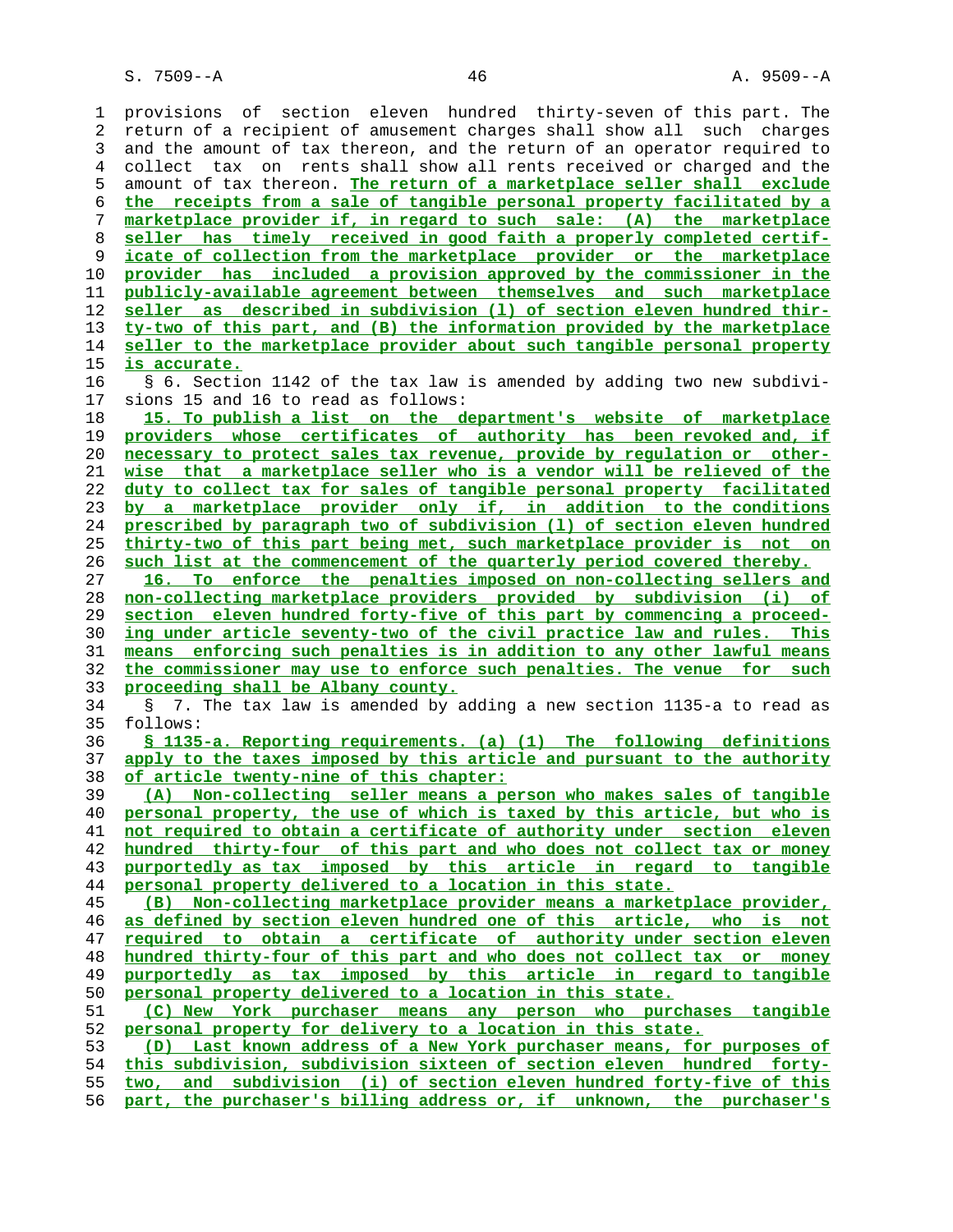S. 7509--A 27 2009-01 2009 12:00 17

**shipping address. If no billing or shipping address is known, this term shall mean the purchaser's last known e-mail address. (2) The following requirements apply to a non-collecting seller: (A) A non-collecting seller's records shall be made available to the commissioner upon request. These records shall include, but are not limited to, each New York purchaser's name and last known address as defined by subparagraph (D) of paragraph one of this subdivision, and the total of the non-collecting seller's receipts from the purchases of the New York purchaser. (B) Except as provided in paragraphs four and five of this subdivi- sion, a non-collecting seller shall file an annual information return with the commissioner. Such return shall include the total of the non- collecting seller's receipts from purchases of tangible personal proper- ty that was delivered to a location in this state for the calendar year covered by the return, together with such other information the commis- sioner may prescribe. Such return shall be filed on or before January thirty-first of each year and shall cover the prior calendar year, with the first such return due on January thirty-first, two thousand twenty for the calendar year two thousand nineteen. (C) Except as provided in paragraphs four and five of this subdivi- sion, a non-collecting seller shall provide an annual statement of purchases to each New York purchaser for purchases of tangible personal property delivered to a location in this state from such seller during the calendar year covered by the statement. Such annual statement shall include: (i) a statement that sales or use tax was not collected on the purchaser's transactions in the prior calendar year and that the purchaser may be required to remit such tax directly to the commission- er; (ii) a list of transactions entered into during the prior calendar year by such purchaser for delivery to a location into this state show- ing, the date of each purchase, a general description of each item purchased, and the amount paid for each item, including any shipping or delivery charges; (iii) instructions for obtaining additional informa- tion regarding whether and how to remit the sales or use tax to the commissioner; and (iv) a statement that such sellers may be required to annually report the aggregate dollar value of the purchaser's purchases to the commissioner. Such statement shall be sent to each New York purchaser on or before January thirty-first of each year, starting in the year two thousand twenty, covering sales made in the prior calendar year. Such statement shall be sent by mail in an envelope bearing the statement "important tax information" to the New York purchaser's last known address as defined by subparagraph (D) of paragraph one of this subdivision, unless the purchaser's last known address is an e-mail address, in which case the statement is to be sent by e-mail, the subject line of which shall state "important tax information". (D) Except as provided in paragraphs four and five of this subdivi- sion, a non-collecting seller shall prominently display a notice on all order forms, and upon each sales receipt or other memorandum of the price, whether electronic or on paper, provided to a New York purchaser making a purchase of tangible personal property to be delivered to a location in this state, including any screen that summarizes the trans- action prior to the completion of the sale. Such notice shall indicate that neither New York state and local sales nor use tax is being collected or remitted upon the transaction, and that the purchaser may be required to remit such tax directly to the commissioner. (3) A non-collecting seller shall keep records of the information described in subparagraphs (A), (B) and (C) of paragraph two of this**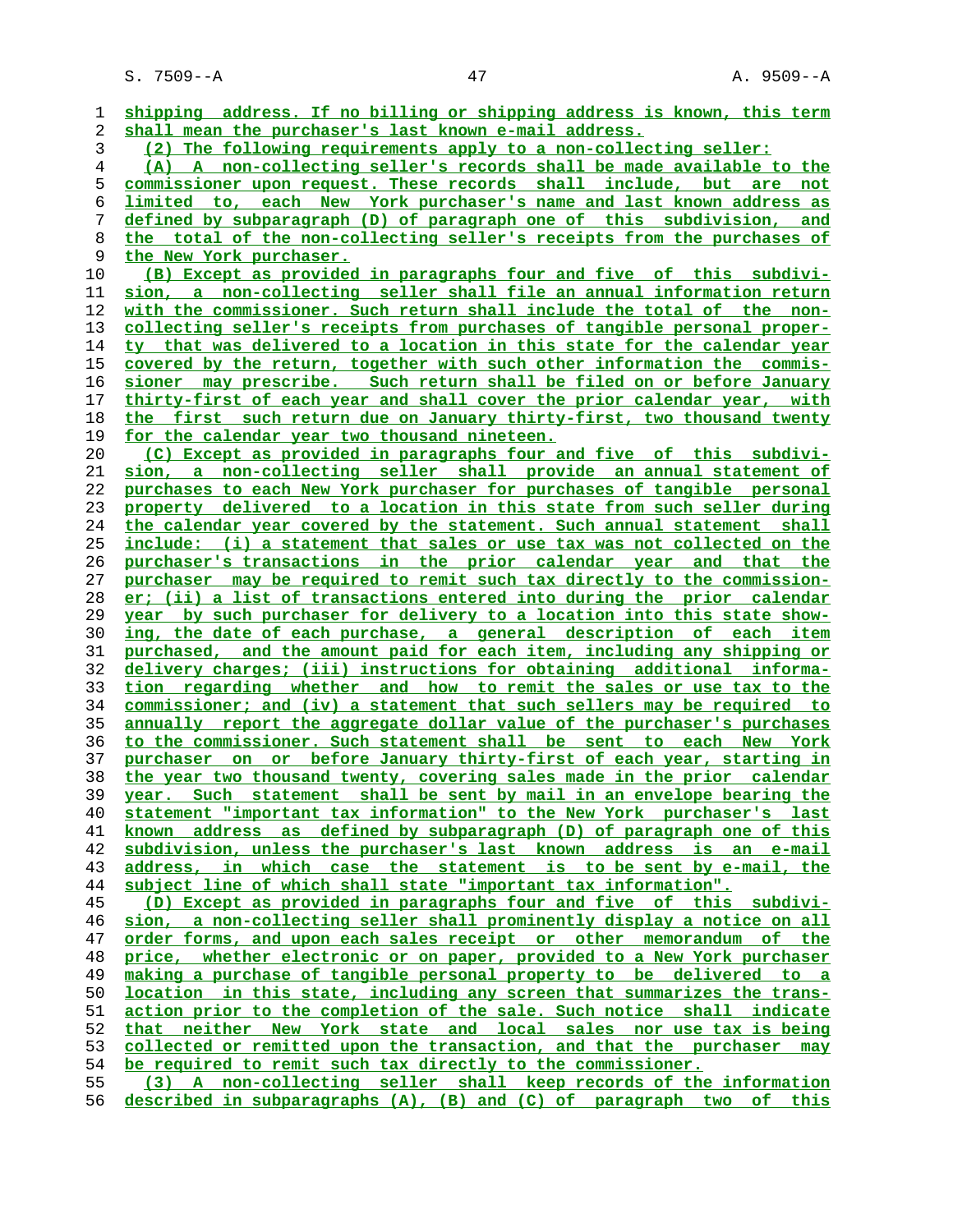S. 7509--A 48 A. 9509--A

**subdivision, along with proof that it has provided purchasers with any per-purchase notices or annual statements of purchases required. The non-collecting seller shall keep such records for such periods and in such manner as prescribed for records required to be maintained under subdivisions (a) and (g) of section eleven hundred thirty-five of this part, or as the commissioner may otherwise require by regulation. The non-collecting seller shall make those records available for inspection and examination at any time upon demand by the commissioner. (4) The requirements in subparagraphs (B), (C) and (D) of paragraph two of this subdivision do not apply to a non-collecting seller for any calendar year in which the non-collecting seller's receipts from all New York purchasers are less than five million dollars during the prior calendar year. (5) The requirements in subparagraphs (B), (C) and (D) of paragraph two of this subdivision do not apply to a non-collecting seller in regard to a particular sale of tangible personal property subject to tax under subdivision (a) of section eleven hundred five of this article if, the non-collecting seller can show that such sale was facilitated by: (A) a marketplace provider from whom such non-collecting seller has received in good faith a properly completed certificate of collection as described in paragraph two of subdivision (l) of section eleven hundred thirty-two of this part; or (B) a non-collecting marketplace provider who fulfilled the requirements of subparagraphs (B), (C) and (D) of paragraph two of this subdivision on its behalf. (b) (1) A non-collecting marketplace provider shall perform the requirements in paragraph two of subdivision (a) of this section on behalf of a non-collecting seller for all sales it facilitates for such non-collecting seller. (2) Non-collecting marketplace providers shall also provide notice to all non-collecting sellers for whom they facilitate sales of tangible personal property that is delivered to a location in this state, such notice shall include the following information: (A) such sellers may be required to obtain a certificate of authority under section eleven hundred thirty-four of this part and collect the taxes imposed by this article and pursuant to the authority of article twenty-nine of this chapter, or, where such sellers are not required to obtain a certificate and collect tax, that such sellers are required to comply with the requirements of this paragraph; (B) the non-collecting marketplace provider will provide each seller's name, address and aggregate amount of sales delivered to a location in this state to the commissioner upon request; and (C) the non-collecting marketplace provider is reporting the informa- tion and sending the notices required by subparagraphs (B), (C) and (D) of paragraph two of subdivision (a) of this section on behalf of the non-collecting seller for such sale if it was facilitated by such non- collecting marketplace provider. (c) The commissioner may, in their discretion, modify, without adding to, the information otherwise required to be included in the information return, annual statement of purchases, or per-purchase notice required by this subdivision if other states impose similar requirements, in order to facilitate the compliance of non-collecting sellers.** 52 § 8. Subdivision (i) of section 1145 of the tax law, as added by 53 section 2 of subpart G of part V-1 of chapter 57 of the laws of 2009, is 54 amended to read as follows: 55 (i)(1) Every person required to file an information return by **section eleven hundred thirty-five-a or** subdivision (i) of section eleven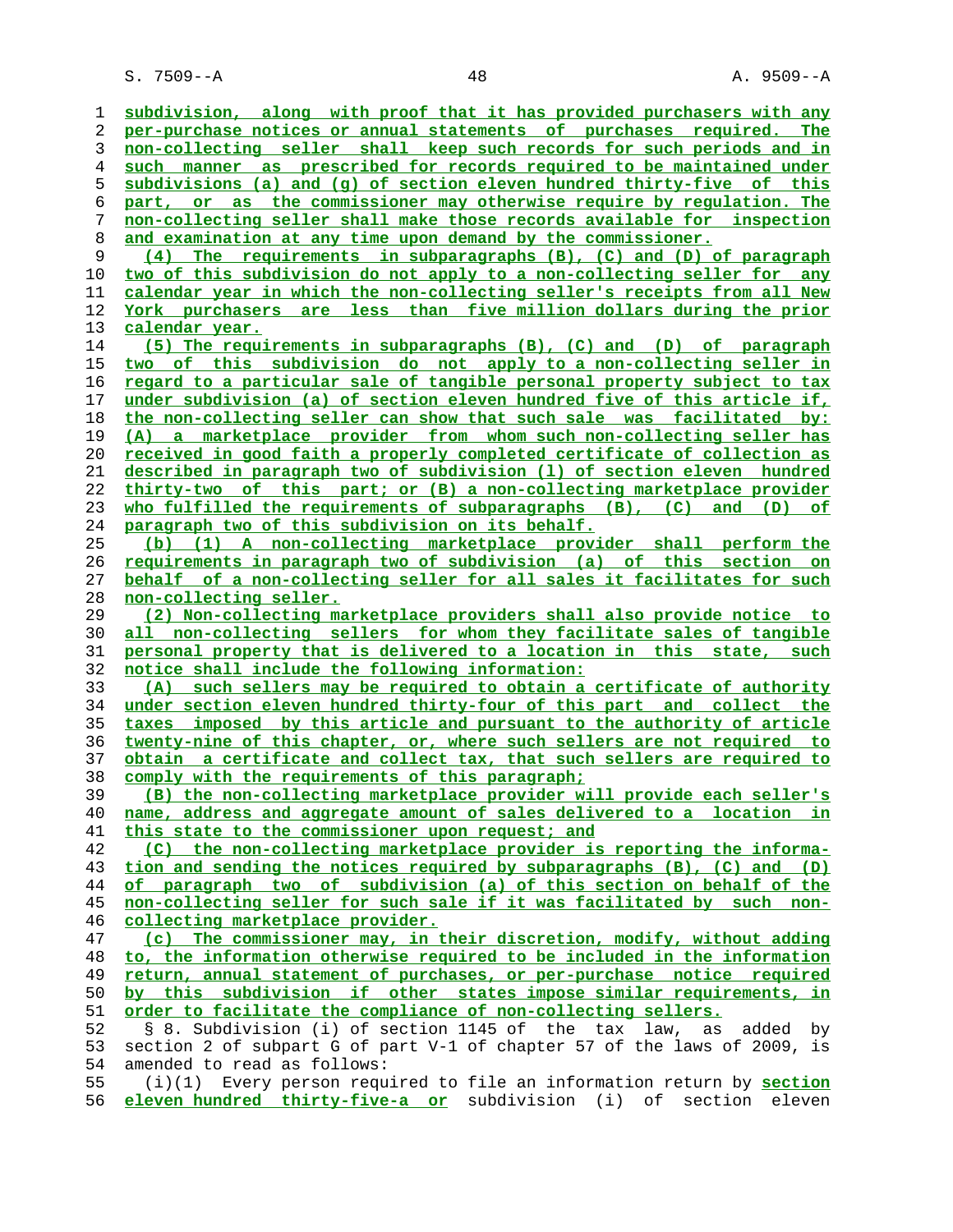S. 7509--A 49 A. 9509--A

 1 hundred thirty-six of this part**, or an annual statement or notice** 2 **required by section eleven hundred thirty-five-a of this part** who [**(A)**] 3 fails to provide any of the information required [**by paragraph one or** 4 **two of subdivision (i) of section eleven hundred thirty-six of this part** 5 **for a vendor, operator, or recipient**] **to be provided in such information** 6 **return or notice, or who fails to perform the requirements of paragraph** 7 **two of subdivision (b) of section eleven hundred thirty-five-a of this** 8 **part**, or who fails to include any such information that is true and<br>9 correct (twhether or not such a report is filed) for a vendor, operator, correct [ (whether or not such a report is filed) for a vendor, operator, 10 **or recipient, or (B) fails to provide the information required by para-** 11 **graph four of subdivision (i) of section eleven hundred thirty-six of** 12 **this part to a vendor, operator, or recipient specified in paragraph** 13 **four of subdivision (i) of section eleven hundred thirty-six of this** 14 **part**], will, in addition to any other penalty provided in this article 15 or otherwise imposed by law, be subject to a penalty of five hundred 16 dollars for ten or fewer failures, and up to fifty dollars for each 17 additional failure. 18 (2) Every person failing to file an information return required by 19 **section eleven hundred thirty-five-a or** subdivision (i) of section elev- 20 en hundred thirty-six **of this part or an annual statement or notice by** 21 **section eleven hundred thirty-five-a** of this part within the time 22 required [**by subdivision (i) of section eleven hundred thirty-six of** 23 **this part**]**,** will, in addition to any other penalty provided for in this 24 article or otherwise imposed by law, be subject to a penalty in an 25 amount not to exceed two thousand dollars for each such failure, 26 provided that the minimum penalty under this paragraph is five hundred 27 dollars. 28 (3) In no event will the penalty imposed by paragraph one of this 29 subdivision, or the aggregate of the penalties imposed under paragraphs 30 one and two of this subdivision, exceed ten thousand dollars for any 31 annual filing period [**as described by paragraph three of subdivision (i)** 32 **of section eleven hundred thirty-six of this part**]. 33 (4) If the commissioner determines that any of the failures that are 34 subject to penalty under this subdivision was entirely due to reasonable 35 cause and not due to willful neglect, the commissioner must remit the 36 penalty imposed under this subdivision. These penalties will be deter- 37 mined, assessed, collected, paid, disposed of and enforced in the same 38 manner as taxes imposed by this article and all the provisions of this 39 article relating thereto will be deemed also to refer to these penal- 40 ties. 41 § 9. Severability clause. If any clause, sentence, paragraph, subdivi- 42 sion, section, or part of this act shall be adjudged by any court of 43 competent jurisdiction to be invalid, such judgment shall not affect, 44 impair, or invalidate the remainder thereof, but shall be confined in 45 its operation to the clause, sentence, paragraph, subdivision, section, 46 or part thereof directly involved in the controversy in which such judg- 47 ment shall have been rendered. It is hereby declared to be the intent of 48 the legislature that this act would have been enacted even if such 49 invalid provision had not been included herein. 50 § 10. This act shall take effect immediately and shall apply to sales 51 made on or after September 1, 2018; provided, however, that the require- 52 ments in subparagraphs (B) and (C) of paragraph 2 of subdivision (a) of 53 section 1135-a as added by section two of this act shall apply to sales 54 made on or after January 1, 2019.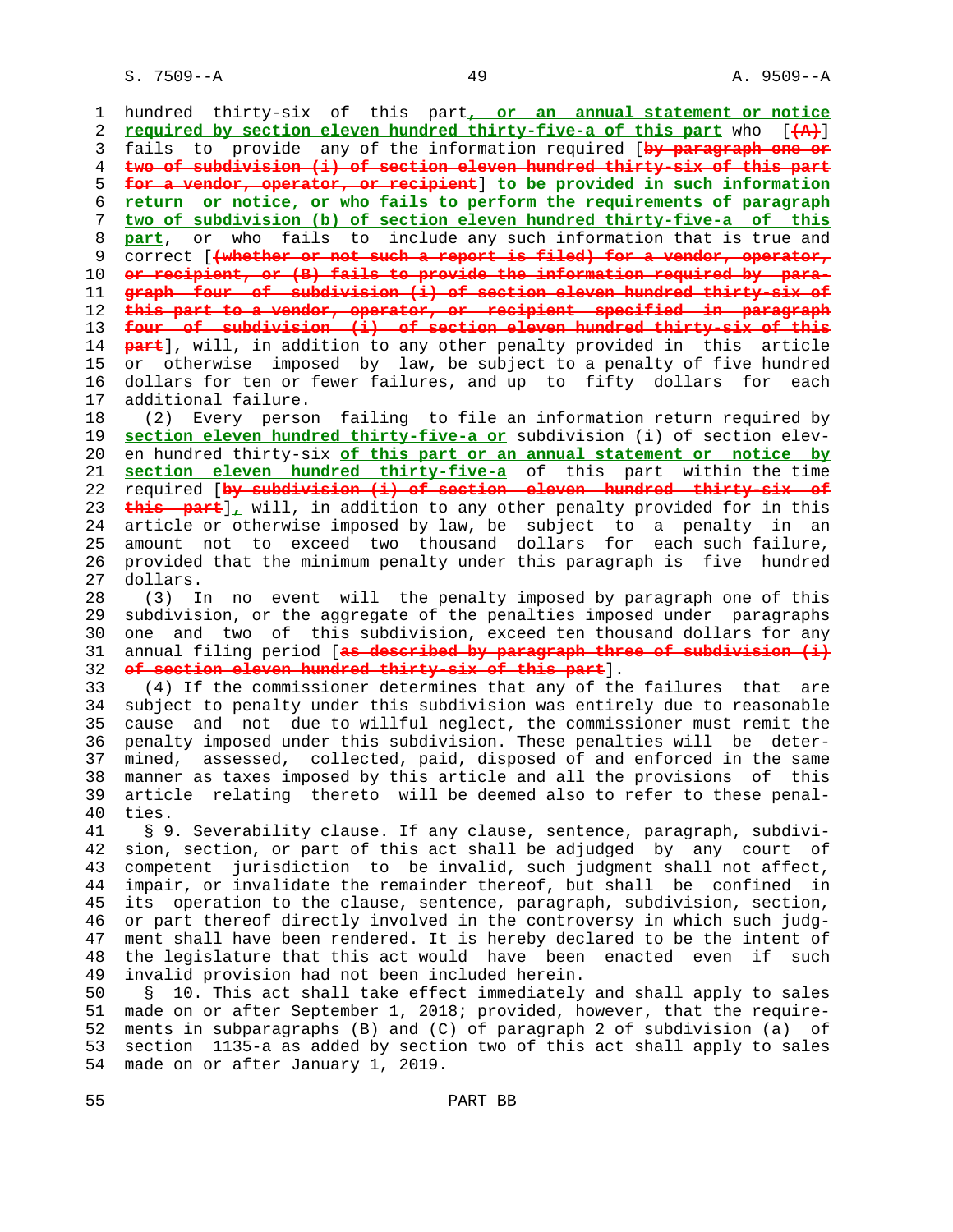1 Section 1. Subdivision 2 of section 470 of the tax law, as amended by 2 section 15 of part D of chapter 134 of the laws of 2010, is amended to 3 read as follows: 4 2. "Tobacco products." Any cigar, including [**a**] little [**cigar**] **cigars**, 5 **vapor products,** or tobacco, other than cigarettes, intended for consump- 6 tion by smoking, chewing, **inhaling vapors** or as snuff. 7 § 2. Subdivision 12 of section 470 of the tax law, as added by chapter 8 61 of the laws of 1989, is amended to read as follows: 12. "Distributor." Any person who imports or causes to be imported 10 into this state any tobacco product (in excess of fifty cigars [**or**]**,** one 11 pound of tobacco **or one hundred milliliters of vapor product**) for sale, 12 or who manufactures any tobacco product in this state, and any person 13 within or without the state who is authorized by the commissioner of 14 taxation and finance to make returns and pay the tax on tobacco products 15 sold, shipped or delivered by him to any person in the state. 16 § 3. Section 470 of the tax law is amended by adding a new subdivision 17 20 to read as follows: 18 **20. "Vapor product." Any noncombustible liquid or gel, regardless of** 19 **the presence of nicotine therein, that is manufactured into a finished** 20 **product for use in an electronic cigarette, electronic cigar, electronic** 21 **cigarillo, electronic pipe, vaping pen, hookah pen or other similar** 22 **device. "Vapor product" shall not include any product approved by the** 23 **United States food and drug administration as a drug or medical device,** 24 **or approved for use pursuant to section three thirty-three hundred** 25 **sixty-two of the public health law.** 26 § 4. Paragraph (a) of subdivision 1 of section 471-b of the tax law, 27 as amended by section 18 of part D of chapter 134 of the laws of 2010, 28 is amended to read as follows: 29 (a) Such tax on tobacco products other than snuff [**and**]**,** little cigars 30 **and vapor products** shall be at the rate of seventy-five percent of the 31 wholesale price, and is intended to be imposed only once upon the sale 32 of any tobacco products other than snuff [**and**]**,** little cigars **and vapor** 33 **products**. 34 § 5. Subdivision 1 of section 471-b of the tax law is amended by 35 adding a new paragraph (d) to read as follows: 36 **(d) Such tax on vapor products shall be at a rate of ten cents per** 37 **fluid milliliter, or part thereof, of the vapor product. All invoices** 38 **for vapor products issued by distributors and wholesalers must state the** 39 **amount of vapor product in milliliters.** 40 § 6. Subdivision (a) of section 471-c of the tax law, as amended by 41 section 2 of part I-1 of chapter 57 of the laws of 2009, paragraphs (i) 42 and (ii) as amended by section 20 and paragraph (iii) as added by 43 section 21 of part D of chapter 134 of the laws of 2010, is amended to 44 read as follows: 45 (a) There is hereby imposed and shall be paid a tax on all tobacco 46 products used in the state by any person, except that no such tax shall 47 be imposed (1) if the tax provided in section four hundred seventy-one-b 48 of this article is paid, or (2) on the use of tobacco products which are 49 exempt from the tax imposed by said section, or (3) on the use of two 50 hundred fifty cigars or less, [**or**] five pounds or less of tobacco other 51 than roll-your-own tobacco, [**or**] thirty-six ounces or less of roll-your- 52 own tobacco **or five hundred milliliters or less of vapor product** brought 53 into the state on, or in the possession of, any person. 54 (i) Such tax on tobacco products other than snuff [**and**]**,** little cigars 55 **and vapor products** shall be at the rate of seventy-five percent of the 56 wholesale price.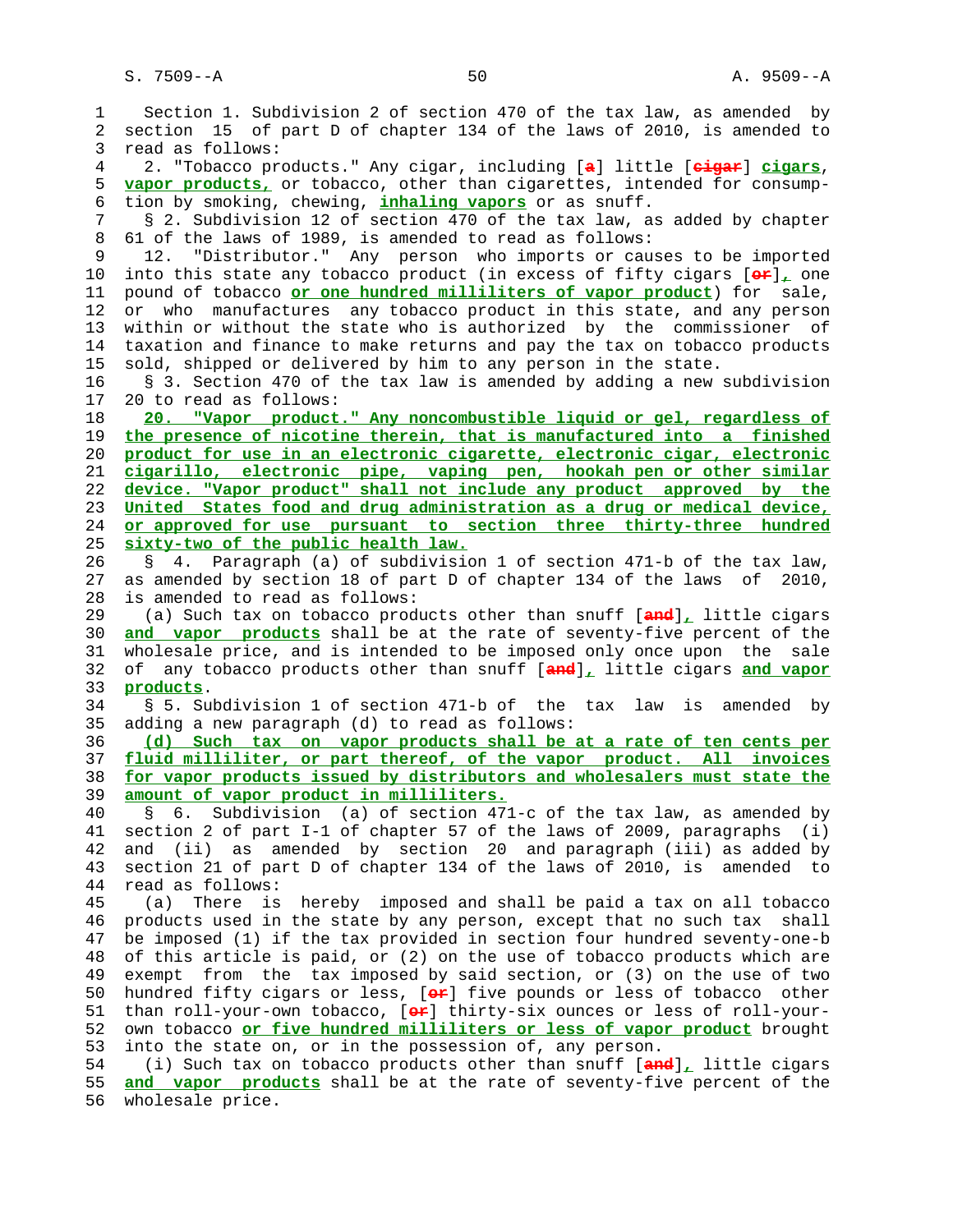1 (ii) Such tax on snuff shall be at the rate of two dollars per ounce 2 and a proportionate rate on any fractional parts of an ounce, provided 3 that cans or packages of snuff with a net weight of less than one ounce 4 shall be taxed at the equivalent rate of cans or packages weighing one 5 ounce. Such tax shall be computed based on the net weight as listed by 6 the manufacturer. 7 (iii) Such tax on little cigars shall be at the same rate imposed on 8 cigarettes under this article and is intended to be imposed only once<br>9 upon the sale of any little cigars. upon the sale of any little cigars. 10 **(iv) Such tax on vapor products shall be at a rate of ten cents per** 11 **fluid milliliter of the vapor product. All invoices for vapor products** 12 **issued by distributors and wholesalers must state the amount of vapor** 13 **product in milliliters.** 14 § 7. Subdivision 2 of section 474 of the tax law, as amended by chap- 15 ter 552 of the laws of 2008, is amended to read as follows: 16 2. Every person who shall possess or transport more than two hundred 17 fifty cigars, [**or**] more than five pounds of tobacco other than roll- 18 your-own tobacco, [**or**] more than thirty-six ounces of roll-your-own 19 tobacco **or more than five hundred milliliters of vapor product** upon the 20 public highways, roads or streets of the state, shall be required to 21 have in his actual possession invoices or delivery tickets for such 22 tobacco products. Such invoices or delivery tickets shall show the name 23 and address of the consignor or seller, the name and address of the 24 consignee or purchaser, the quantity and brands of the tobacco products 25 transported, and the name and address of the person who has or shall 26 assume the payment of the tax and the wholesale price or the tax paid or 27 payable. The absence of such invoices or delivery tickets shall be prima 28 facie evidence that such person is a dealer in tobacco products in this 29 state and subject to the requirements of this article. 30 § 8. Subdivision 3 of section 474 of the tax law, as added by chapter 31 61 of the laws of 1989, is amended to read as follows: 32 3. Every dealer or distributor or employee thereof, or other person 33 acting on behalf of a dealer or distributor, who shall possess or trans- 34 port more than fifty cigars [**or**]**,** more than one pound of tobacco **or more** 35 **than one hundred milliliters of vapor product** upon the public highways, 36 roads or streets of the state, shall be required to have in his actual 37 possession invoices or delivery tickets for such tobacco products. Such 38 invoices or delivery tickets shall show the name and address of the 39 consignor or seller, the name and address of the consignee or purchaser, 40 the quantity and brands of the tobacco products transported, and the 41 name and address of the person who has or shall assume the payment of 42 the tax and the wholesale price or the tax paid or payable. The absence 43 of such invoices or delivery tickets shall be prima facie evidence that 44 the tax imposed by this article on tobacco products has not been paid 45 and is due and owing. 46 § 9. Subparagraph (i) of paragraph (b) of subdivision 1 of section 481 47 of the tax law, as amended by section 1 of part O of chapter 59 of the 48 laws of 2013, is amended to read as follows: 49 (i) In addition to any other penalty imposed by this article, the 50 commissioner may (A) impose a penalty of not more than six hundred 51 dollars for each two hundred cigarettes, or fraction thereof, in excess 52 of one thousand cigarettes in unstamped or unlawfully stamped packages 53 in the possession or under the control of any person or (B) impose a 54 penalty of not more than two hundred dollars for each ten unaffixed 55 false, altered or counterfeit cigarette tax stamps, imprints or 56 impressions, or fraction thereof, in the possession or under the control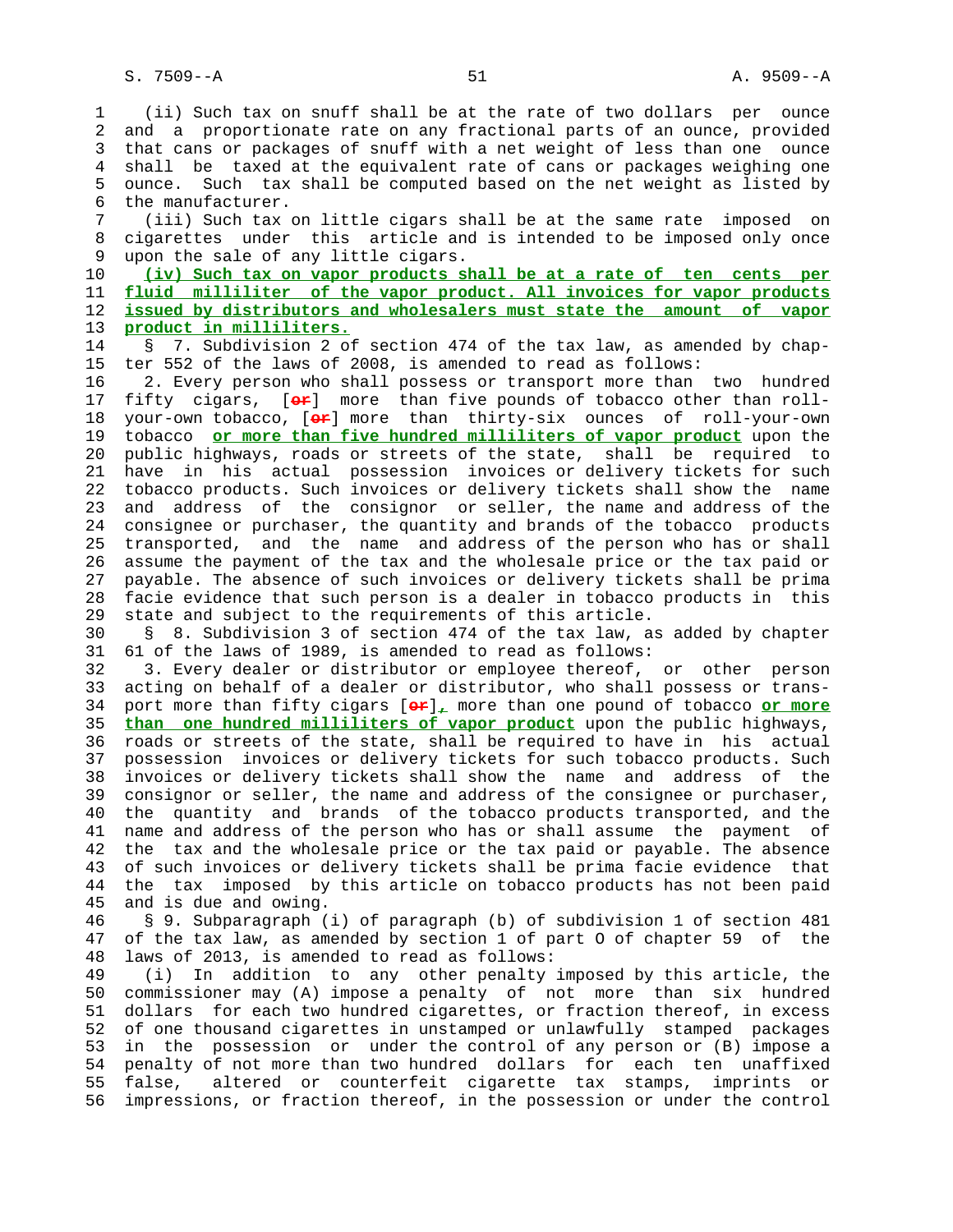1 of any person. In addition, the commissioner may impose a penalty of not 2 more than seventy-five dollars for each fifty cigars [**or**] one pound of 3 tobacco[**,**] **or one hundred milliliters of vapor product,** or fraction 4 thereof, in excess of two hundred fifty cigars [**or**]**,** five pounds of 5 tobacco **or five hundred milliliters of vapor product** in the possession 6 or under the control of any person and a penalty of not more than one 7 hundred fifty dollars for each fifty cigars [**or**]**,** pound of tobacco **or** 8 **one hundred milliliters of vapor product**, or fraction thereof, in excess 9 of five hundred cigars [**or**]**,** ten pounds of tobacco **or one thousand** 10 **milliliters of vapor product** in the possession or under the control of 11 any person, with respect to which the tobacco products tax has not been 12 paid or assumed by a distributor or tobacco products dealer; provided, 13 however, that any such penalty imposed shall not exceed seven thousand 14 five hundred dollars in the aggregate. The commissioner may impose a 15 penalty of not more than seventy-five dollars for each fifty cigars 16 [**or**]**,** one pound of tobacco **or one hundred milliliters of vapor product**, 17 or fraction thereof, in excess of fifty cigars [**or**]**,** one pound of tobac- 18 co **or one hundred milliliters of vapor product** in the possession or 19 under the control of any tobacco products dealer or distributor 20 appointed by the commissioner, and a penalty of not more than one 21 hundred fifty dollars for each fifty cigars [**or**]**,** pound of tobacco, **or** 22 **one hundred milliliters of vapor product,** or fraction thereof, in excess 23 of two hundred fifty cigars [**or**]**,** five pounds of tobacco **or five hundred** 24 **milliliters of vapor product** in the possession or under the control of 25 any such dealer or distributor, with respect to which the tobacco 26 products tax has not been paid or assumed by a distributor or a tobacco 27 products dealer; provided, however, that any such penalty imposed shall 28 not exceed fifteen thousand dollars in the aggregate. 29 § 10. Items (I) and (II) of clause (B) and items (I) and (II) of 30 clause (C) of subparagraph (ii) of paragraph (b) of subdivision 1 of 31 section 481 of the tax law, as added by chapter 262 of the laws of 2000, 32 are amended to read as follows: 33 (I) not less than twenty-five dollars but not more than one hundred 34 dollars for each fifty cigars [**or**]**,** one pound of tobacco **or one hundred** 35 **milliliters of vapor product**, or fraction thereof, in excess of two 36 hundred fifty cigars [**or**]**,** five pounds of tobacco **or five hundred milli-** 37 **liters of vapor product** knowingly in the possession or knowingly under 38 the control of any person, with respect to which the tobacco products 39 tax has not been paid or assumed by a distributor or tobacco products 40 dealer; and (II) not less than fifty dollars but not more than two 41 hundred dollars for each fifty cigars [**or**]**,** pound of tobacco **or one** 42 **hundred milliliters of vapor product**, or fraction thereof, in excess of 43 five hundred cigars [**or**]**,** ten pounds of tobacco **or one thousand millili-** 44 **ters of vapor product** knowingly in the possession or knowingly under the 45 control of any person, with respect to which the tobacco products tax 46 has not been paid or assumed by a distributor or tobacco products deal- 47 er; provided, however, that any such penalty imposed under this clause 48 shall not exceed ten thousand dollars in the aggregate. 49 (I) not less than twenty-five dollars but not more than one hundred 50 dollars for each fifty cigars [**or**]**,** one pound of tobacco **or one hundred** 51 **milliliters of vapor product**, or fraction thereof, in excess of fifty 52 cigars [**or**]**,** one pound of tobacco **or one hundred milliliters of vapor** 53 **product** knowingly in the possession or knowingly under the control of 54 any person, with respect to which the tobacco products tax has not been 55 paid or assumed by a distributor or tobacco products dealer; and (II) 56 not less than fifty dollars but not more than two hundred dollars for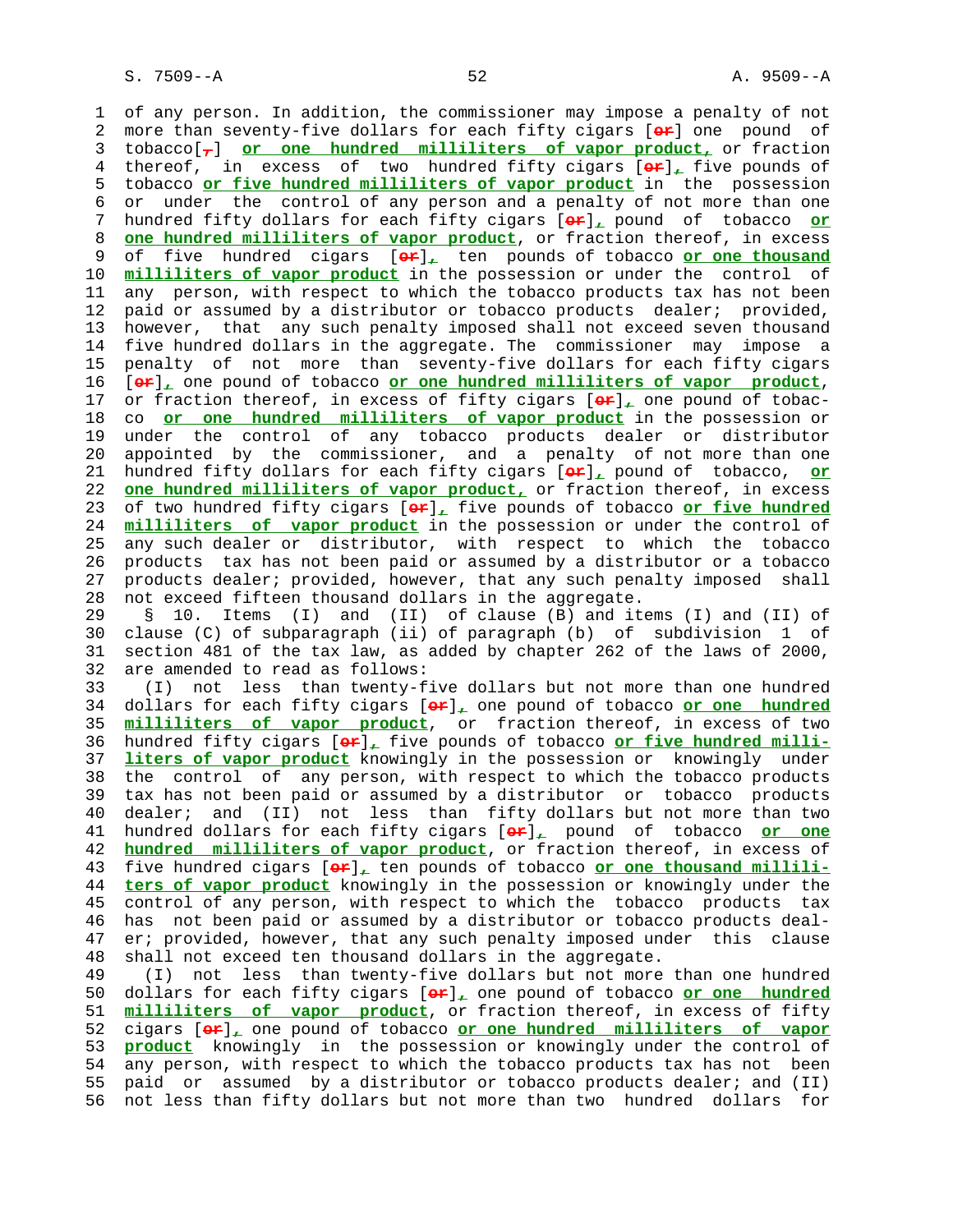1 each fifty cigars [**or**]**,** pound of tobacco **or one hundred milliliters of** 2 **vapor product**, or fraction thereof, in excess of two hundred fifty 3 cigars [**or**]**,** five pounds of tobacco **or five hundred milliliters of vapor** 4 **product** knowingly in the possession or knowingly under the control of 5 any person, with respect to which the tobacco products tax has not been 6 paid or assumed by a distributor or a tobacco products dealer; provided, 7 however, that any such penalty imposed under this clause shall not 8 exceed twenty thousand dollars in the aggregate.<br>9 \$ 11. Paragraph (a) of subdivision 2 of sectio § 11. Paragraph (a) of subdivision 2 of section 481 of the tax law, as 10 amended by chapter 552 of the laws of 2008, is amended to read as 11 follows: 12 (a) The possession within this state of more than four hundred ciga- 13 rettes in unstamped or unlawfully stamped packages [**or**]**,** more than two 14 hundred fifty cigars, [**or**] more than five pounds of tobacco other than 15 roll-your-own tobacco, [**or**] more than thirty-six ounces of roll-your-own 16 tobacco by any person other than an agent or distributor, as the case 17 may be, **or five hundred milliliters or more of vapor product** at any one 18 time shall be presumptive evidence that such cigarettes or tobacco 19 products are subject to tax as provided by this article. 20 § 12. Subdivisions (a) and (h) of section 1814 of the tax law, as 21 amended by section 28 of subpart I of part V-1 of chapter 57 of the laws 22 of 2009, are amended to read as follows: 23 (a) Any person who willfully attempts in any manner to evade or defeat 24 the taxes imposed by article twenty of this chapter or payment thereof 25 on (i) ten thousand cigarettes or more**,** (ii) twenty-two thousand cigars 26 or more, [**or**] (iii) four hundred forty pounds of tobacco or more**, (iv)** 27 **forty-four thousand milliliters of vapor product or more** or has previ- 28 ously been convicted two or more times of a violation of paragraph one 29 of this subdivision shall be guilty of a class E felony. 30 (h) (1) Any dealer, other than a distributor appointed by the commis- 31 sioner [**of taxation and finance**] under article twenty of this chapter, 32 who shall knowingly transport or have in his custody, possession or 33 under his control more than ten pounds of tobacco [**or**]**,** more than five 34 hundred cigars **or more than one thousand milliliters of vapor product** 35 upon which the taxes imposed by article twenty of this chapter have not 36 been assumed or paid by a distributor appointed by the commissioner [**of** 37 **taxation and finance**] under article twenty of this chapter, or other 38 person treated as a distributor pursuant to section four hundred seven- 39 ty-one-d of this chapter, shall be guilty of a misdemeanor punishable by 40 a fine of not more than five thousand dollars or by a term of imprison- 41 ment not to exceed thirty days. 42 (2) Any person, other than a dealer or a distributor appointed by the 43 commissioner under article twenty of this chapter, who shall knowingly 44 transport or have in his custody, possession or under his control more 45 than fifteen pounds of tobacco [**or**]**,** more than seven hundred fifty 46 cigars **or more than fifteen hundred milliliters or more of vapor product** 47 upon which the taxes imposed by article twenty of this chapter have not 48 been assumed or paid by a distributor appointed by the commissioner 49 under article twenty of this chapter, or other person treated as a 50 distributor pursuant to section four hundred seventy-one-d of this chap- 51 ter shall be guilty of a misdemeanor punishable by a fine of not more 52 than five thousand dollars or by a term of imprisonment not to exceed 53 thirty days. 54 (3) Any person, other than a distributor appointed by the commissioner

 55 under article twenty of this chapter, who shall knowingly transport or 56 have in his custody, possession or under his control twenty-five hundred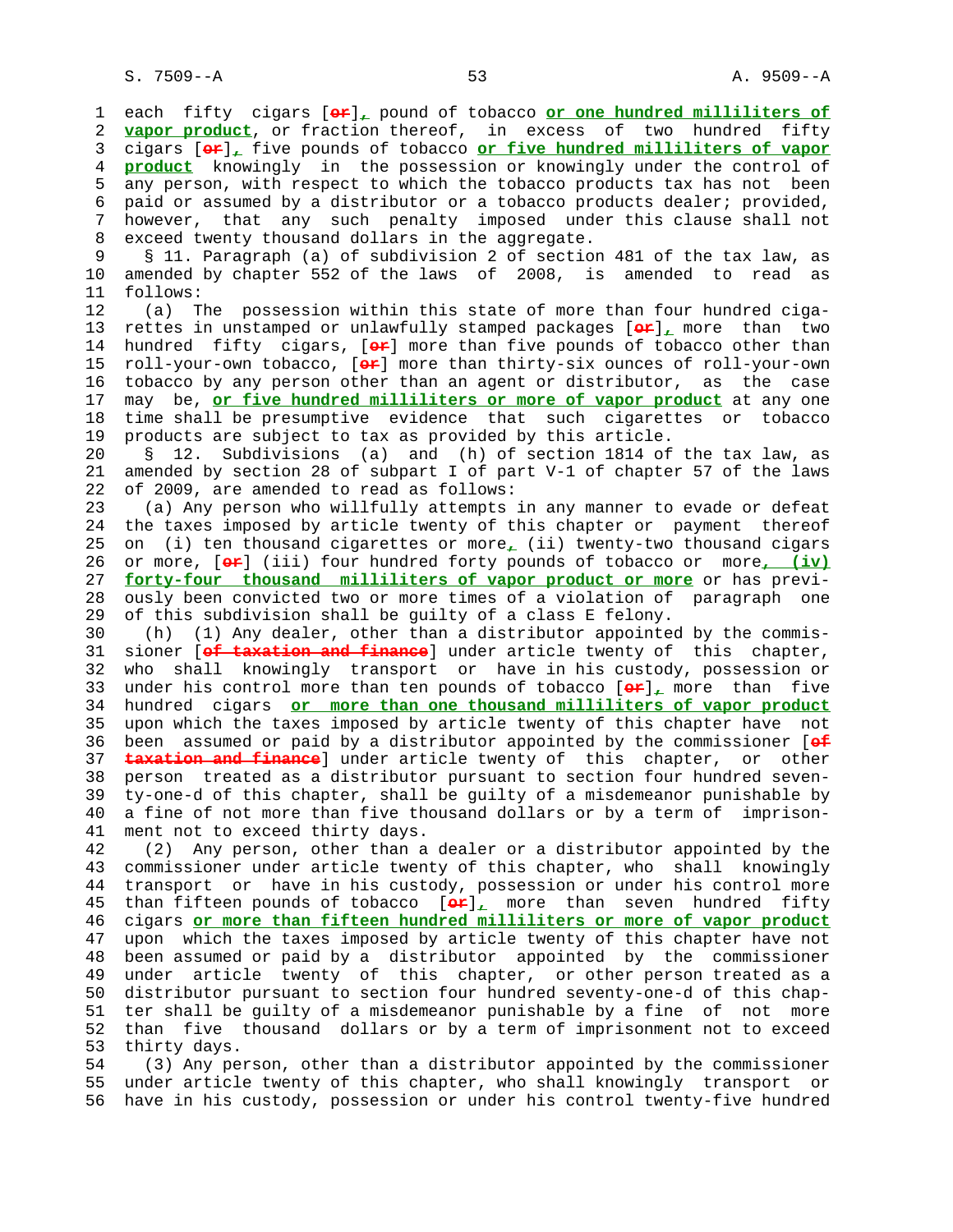1 or more cigars [**or**]**,**fifty or more pounds of tobacco **or five thousand** 2 **milliliters or more of vapor product** upon which the taxes imposed by 3 article twenty of this chapter have not been assumed or paid by a 4 distributor appointed by the commissioner under article twenty of this 5 chapter, or other person treated as a distributor pursuant to section 6 four hundred seventy-one-d of this chapter shall be guilty of a misde- 7 meanor. Provided further, that any person who has twice been convicted 8 under this subdivision shall be guilty of a class E felony for any<br>9 subsequent violation of this section, regardless of the amount of tobacsubsequent violation of this section, regardless of the amount of tobac-10 co products involved in such violation.

 11 (4) For purposes of this subdivision, such person shall knowingly 12 transport or have in his custody, possession or under his control tobac- 13 co  $[\Theta \biguplus]_L$  cigars or vapor products on which such taxes have not been 14 assumed paid by a distributor appointed by the commissioner where such 15 person has knowledge of the requirement of the tax on tobacco products 16 and, where to his knowledge, such taxes have not been assumed or paid on 17 such tobacco products by a distributor appointed by the commissioner of 18 taxation and finance.

 19 § 13. Subdivisions (a) and (b) of section 1814-a of the tax law, as 20 added by chapter 61 of the laws of 1989, are amended to read as follows: 21 (a) Any person who, while not appointed as a distributor of tobacco 22 products pursuant to the provisions of article twenty of this chapter, 23 imports or causes to be imported into the state more than fifty cigars 24 [**or**]**,** more than one pound of tobacco[**,**] **or more than one hundred milli-** 25 **liters of vapor product** for sale within the state, or produces, manufac- 26 tures or compounds tobacco products within the state shall be guilty of 27 a misdemeanor punishable by a fine of not more than five thousand 28 dollars or by a term of imprisonment not to exceed thirty days. If, 29 within any ninety day period, one thousand or more cigars [**or five** 30 **hundred**]**, twenty** pounds or more of tobacco **or two thousand milliliters** 31 **or more of vapor product** are imported or caused to be imported into the 32 state for sale within the state or are produced, manufactured or 33 compounded within the state by any person while not appointed as a 34 distributor of tobacco products, such person shall be guilty of a misde- 35 meanor. Provided further, that any person who has twice been convicted 36 under this section shall be guilty of a class E felony for any subse- 37 quent violation of this section, regardless of the amount of tobacco 38 products involved in such violation.

 39 (b) For purposes of this section, the possession or transportation 40 within this state by any person, other than a tobacco products distribu- 41 tor appointed by the commissioner of taxation and finance, at any one 42 time of seven hundred fifty or more cigars [**or**]**,** fifteen pounds or more 43 of tobacco **or fifteen hundred milliliters or more of vapor product** shall 44 be presumptive evidence that such tobacco products are possessed or 45 transported for the purpose of sale and are subject to the tax imposed 46 by section four hundred seventy-one-b of this chapter. With respect to 47 such possession or transportation, any provisions of article twenty of 48 this chapter providing for a time period during which the tax imposed by 49 such article may be paid shall not apply.

 50 § 14. Subdivision (a) of section 1846-a of the tax law, as amended by 51 chapter 556 of the laws of 2011, is amended to read as follows:

 52 (a) Whenever a police officer designated in section 1.20 of the crimi- 53 nal procedure law or a peace officer designated in subdivision four of<br>54 section 2.10 of such law, acting pursuant to his special duties, shall section 2.10 of such law, acting pursuant to his special duties, shall 55 discover any tobacco products in excess of five hundred cigars [**or**]**,** ten 56 pounds of tobacco **or one thousand milliliters of vapor product** which are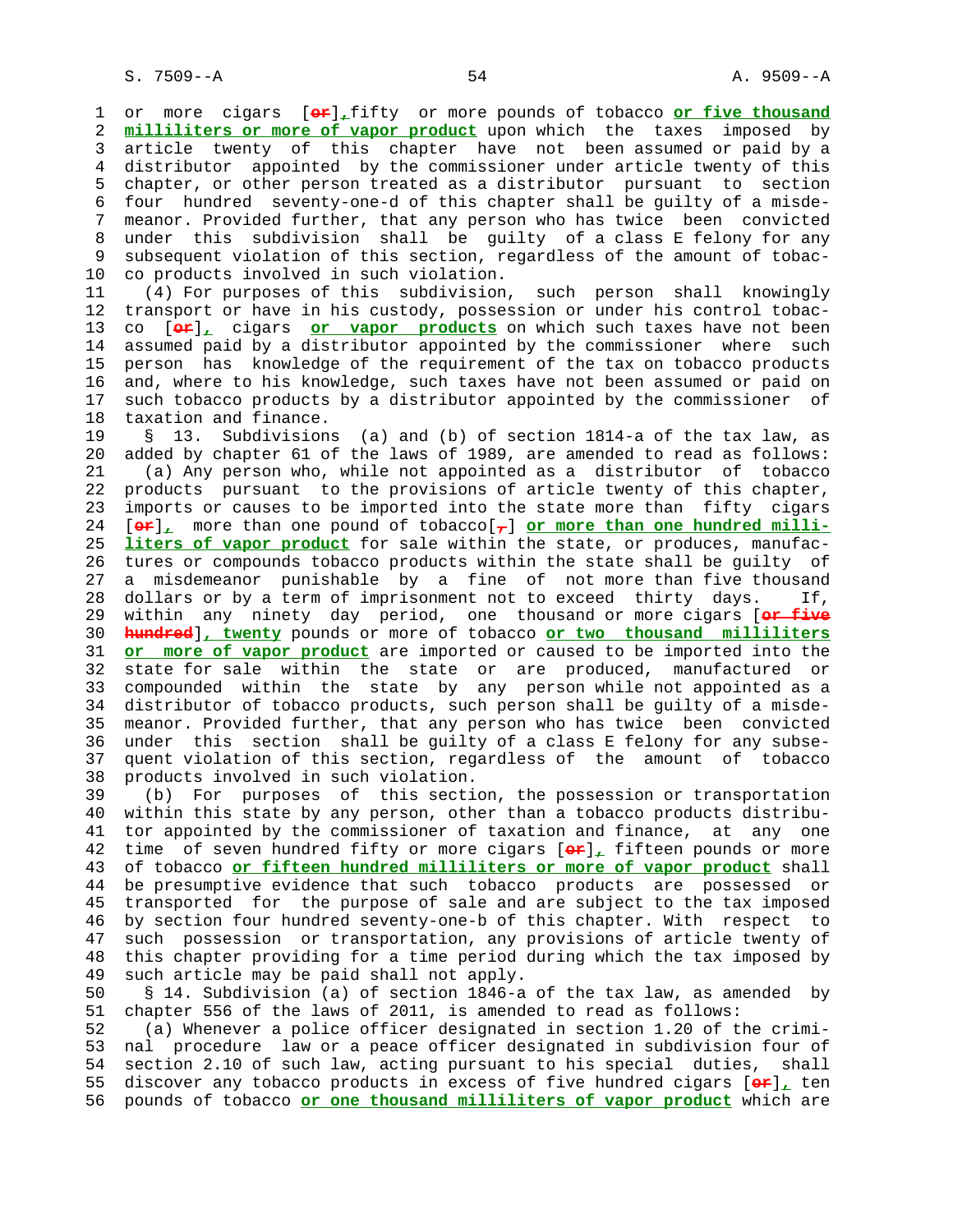1 being imported for sale in the state where the person importing or caus- 2 ing such tobacco products to be imported has not been appointed as a 3 distributor pursuant to section four hundred seventy-two of this chap- 4 ter, such police officer or peace officer is hereby authorized and 5 empowered forthwith to seize and take possession of such tobacco 6 products. Such tobacco products seized by a police officer or peace 7 officer shall be turned over to the commissioner. Such seized tobacco 8 products shall be forfeited to the state. All tobacco products forfeited 9 to the state shall be destroyed or used for law enforcement purposes, 10 except that tobacco products that violate, or are suspected of violat- 11 ing, federal trademark laws or import laws shall not be used for law 12 enforcement purposes. If the commissioner determines the tobacco 13 products may not be used for law enforcement purposes, the commissioner 14 must, within a reasonable time thereafter, upon publication in the state 15 registry of a notice to such effect before the day of destruction, 16 destroy such forfeited tobacco products. The commissioner may, prior to 17 any destruction of tobacco products, permit the true holder of the 18 trademark rights in the tobacco products to inspect such forfeited 19 products in order to assist in any investigation regarding such tobacco 20 products.

 21 § 15. Subdivision (b) of section 1847 of the tax law, as added by 22 chapter 61 of the laws of 1989, is amended to read as follows:

 23 (b) Any peace officer designated in subdivision four of section 2.10 24 of the criminal procedure law, acting pursuant to his special duties, or 25 any police officer designated in section 1.20 of the criminal procedure 26 law may seize any vehicle or other means of transportation used to 27 import tobacco products in excess of five hundred cigars [**or**]**,** ten 28 pounds of tobacco **or one thousand milliliters of vapor product** for sale 29 where the person importing or causing such tobacco products to be 30 imported has not been appointed a distributor pursuant to section four 31 hundred seventy-two of this chapter, other than a vehicle or other means 32 of transportation used by any person as a common carrier in transaction 33 of business as such common carrier, and such vehicle or other means of 34 transportation shall be subject to forfeiture as hereinafter in this 35 section provided.

 36 § 16. This act shall take effect on the one hundred eightieth day 37 after it shall have become a law, and shall apply to vapor products that 38 first become subject to taxation under article 20 of the tax law on or 39 after such date.

# 40 PART CC

 41 Section 1. The tax law is amended by adding a new article 20-C to read 42 as follows:

| 43 | <b>ARTICLE 20-C</b>                                                          |
|----|------------------------------------------------------------------------------|
| 44 | OPIOID EPIDEMIC SURCHARGE                                                    |
| 45 | Section 492. Definitions.                                                    |
| 46 | 493. Imposition of surcharge.                                                |
| 47 | 494. Returns to be secret.                                                   |
| 48 | § 492. Definitions. When used in this article, the following terms           |
| 49 | shall have the following meanings:                                           |
| 50 | 1. "Opioid" shall mean an "opiate" as defined by subdivision twenty-         |
| 51 | three of section thirty-three hundred two of the public health law, and      |
| 52 | natural, synthetic, or semisynthetic "narcotic drug" as defined by<br>any    |
| 53 | subdivision twenty-two of such section, that has agonist, partial agon-      |
| 54 | agonist/antagonist morphine-like activities or effects similar<br>or<br>ist. |
|    |                                                                              |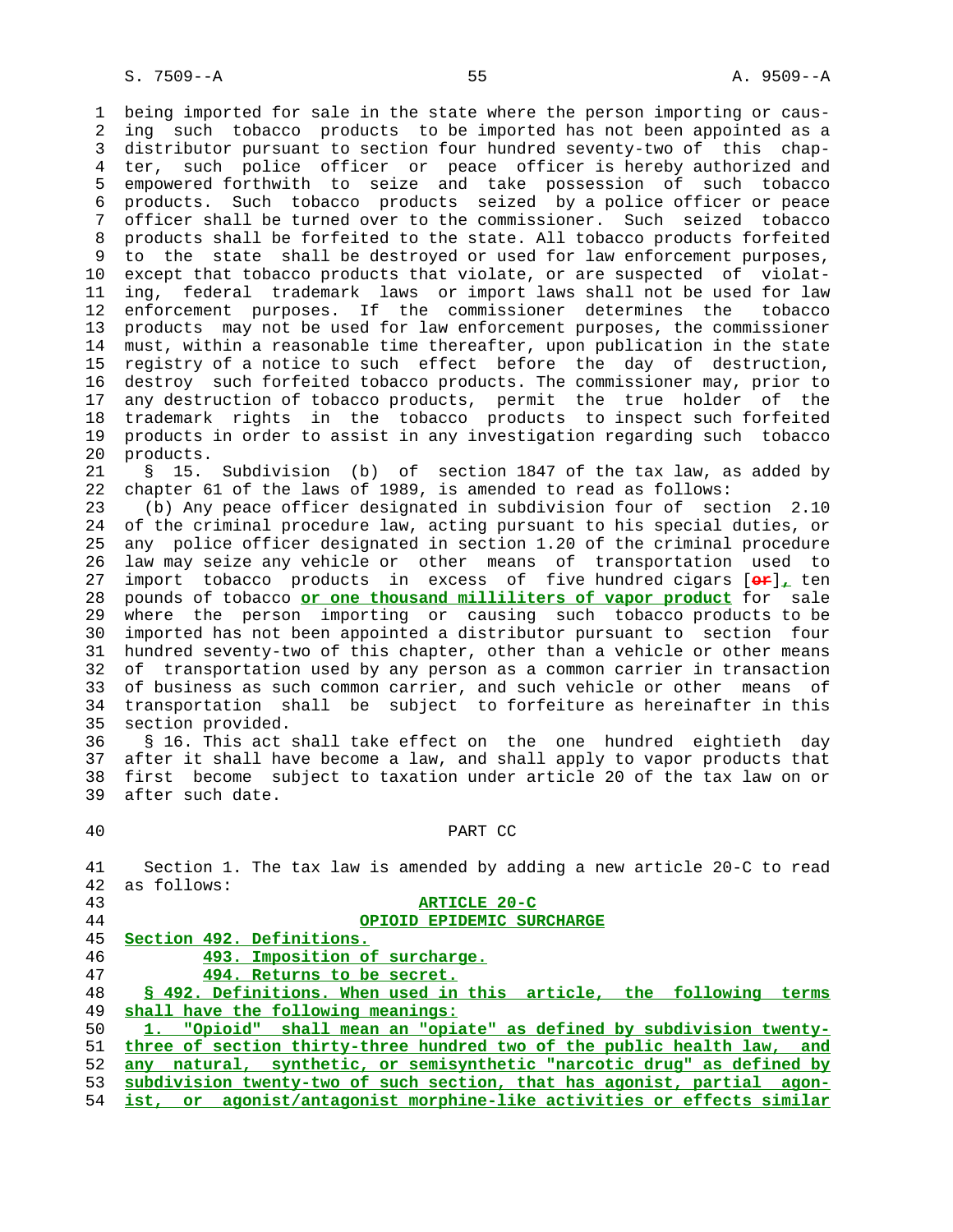S. 7509--A 56 A. 9509--A

**to natural opium alkaloids and any derivative, congener, or combination thereof, listed in schedules II-IV of section thirty-three hundred six of the public health law. 2. "Unit" shall mean the dosage form of an opioid-containing drug including, but not limited to, tablets, capsules, suppositories, topical (transdermal), buccal or any other dosage form, such as weight or volume. 3. "Unit strength" shall mean the amount of opioid in a unit, as meas- ured by weight, volume, concentration or other metric. 4. "Morphine milligram equivalent conversion factor" shall mean that reference standard of a particular opioid as it relates in potency to morphine as determined by the commissioner of health. 5. "Morphine milligram equivalent" shall mean a unit multiplied by its unit strength multiplied by the morphine milligram equivalent conversion factor of the opioid contained in such unit. 6. "Establishment" shall mean any person, firm, corporation or associ- ation required to be registered with the education department pursuant to section sixty-eight hundred eight or section sixty-eight hundred eight-b of the education law, as well as any person, firm, corporation or association that would be required to be registered with the educa- tion department pursuant to such section sixty-eight hundred eight-b but for the exception in subdivision two of such section. 7. "Invoice" shall mean the invoice, sales slip, memorandum of sale, or other document evidencing a sale of an opioid. § 493. Imposition of surcharge. 1. There is hereby imposed a surcharge on the sale of any opioid of two cents per morphine milligram equivalent sold. Such surcharge shall be imposed on the first sale of such opioid in the state, except that such surcharge shall not apply when such sale is to any program operated pursuant to article thirty-two of the mental hygiene law. This surcharge shall be charged against, and be paid by, the establishment making the first sale of such opioid in the state, and shall not be added as a separate charge or line item on any invoice given to the customer or otherwise passed down to the customer. However, an establishment liable for the surcharge imposed by this article shall clearly note on the invoice for the first sale of an opioid in the state its liability for the surcharge, along with its name, address, and taxpayer identification number. All sales of an opioid in this state shall be presumed to be the first sale of such, and shall also be presumed to be subject to the surcharge imposed by this article, unless the contrary is established by the seller. 2. Every establishment liable for the surcharge imposed by this arti- cle shall file with the commissioner a return, on forms prescribed by the commissioner, indicating the total morphine milligram equivalent of opioids it sold in the state, the total morphine milligram equivalent of such opioids that are subject to the surcharge imposed by this article, the amount of surcharge due thereon, and such further information as the commissioner may require. Such returns shall be due on or before the twentieth day of each month, and shall cover all opioid sales in the state made in the month prior, except that the first return required to be filed pursuant to this section shall be due on or before January twentieth, two thousand nineteen and shall cover all opioid sales occur- ring in the period between the effective date of this article and Decem- ber thirty-first, two thousand eighteen. Every establishment required to file a return under this section shall, at the time of filing such return, pay to the commissioner the total amount of surcharge due for the period covered by such return. If a return is not filed when due,**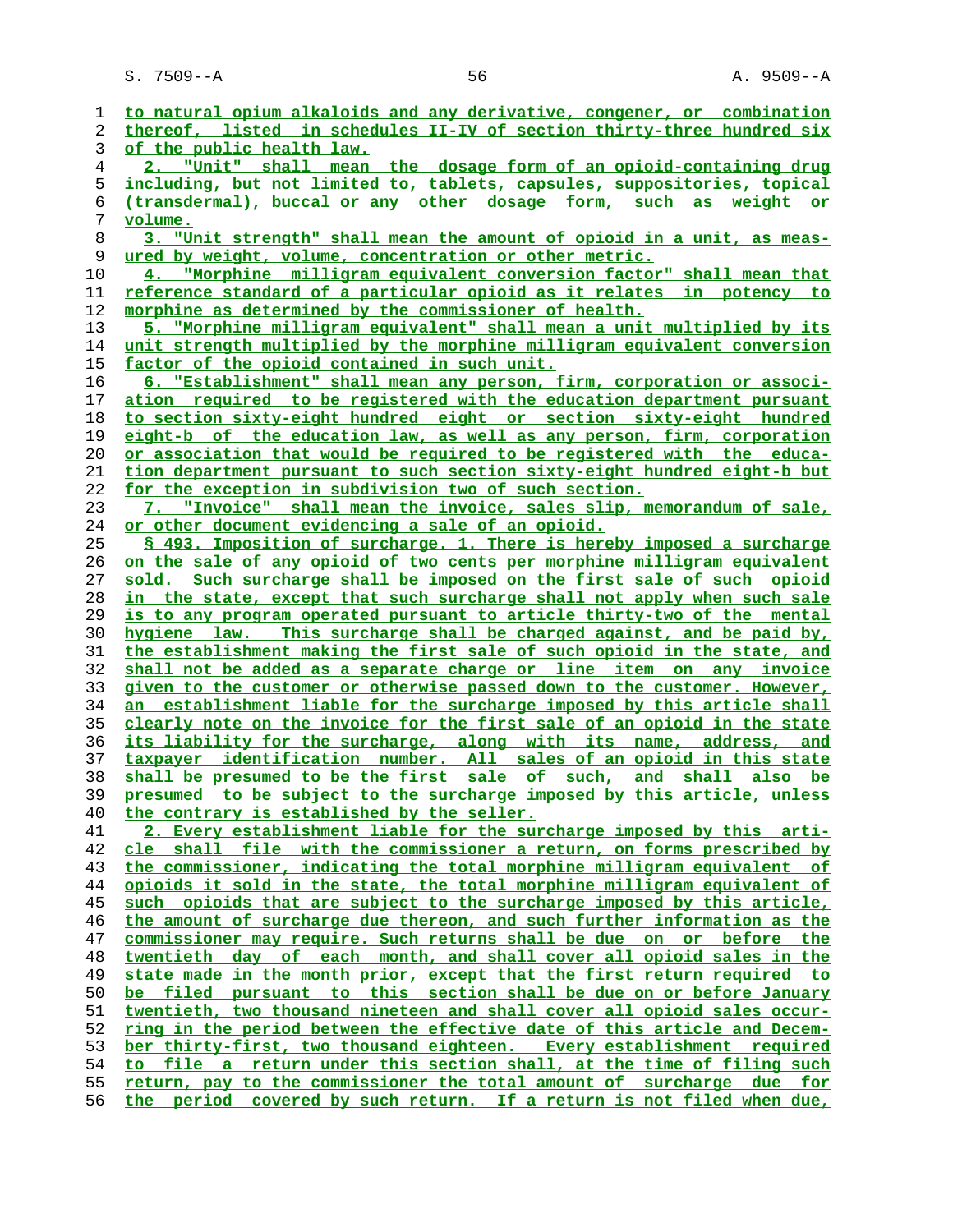S. 7509--A 57 A. 9509--A

**the surcharge shall be due on the day on which the return is required to be filed. The commissioner may require that the returns and payments required by this article be filed or paid electronically. 3. Establishments making sales of opioids in this state shall maintain all invoices pertaining to such sales for six years after the return reporting such sales is filed with the commissioner, unless the commis- sioner provides for a different retention period by rule or regulation. The establishment shall produce such records upon demand by the commis- sioner. 4. Whenever the commissioner shall determine that any moneys received under the provisions of this article were paid in error, he or she may cause the same to be refunded, with interest, except that no interest shall be allowed or paid if the amount thereof would be less than one dollar. Such interest shall be at the overpayment rate set by the commissioner pursuant to subdivision twenty-sixth of section one hundred seventy-one of this chapter, or if no rate is set, at the rate of six percent per annum, from the date when the surcharge, penalty or interest to be refunded was paid to a date preceding the date of the refund check by not more than thirty days. Provided, however, that for the purposes of this subdivision, any surcharge paid before the last day prescribed for its payment shall be deemed to have been paid on such last day. Such moneys received under the provisions of this article that the commis- sioner shall determine were paid in error, may be refunded out of funds in the custody of the comptroller to the credit of such surcharges provided an application therefor is filed with the commissioner within two years from the time the erroneous payment was made. 5. The provisions of article twenty-seven of this chapter shall apply to the surcharge imposed by this article in the same manner and with the same force and effect as if the language of such article had been incor- porated in full into this section and had expressly referred to the surcharge imposed by this article, except to the extent that any provision of such article is either inconsistent with a provision of this article or is not relevant to this article. 6. (a) The surcharges, interest, and penalties imposed by this article and collected or received by the commissioner shall be deposited daily with such responsible banks, banking houses or trust companies, as may be designated by the state comptroller, to the credit of the opioid prevention, treatment and recovery account established pursuant to section ninety-seven-aaaaa of the state finance law. An account may be established in one or more of such depositories. Such deposits will be kept separate and apart from all other money in the possession of the state comptroller. The state comptroller shall require adequate security from all such depositories. Of the total revenue collected or received under this article, the state comptroller shall retain such amount as the commissioner may determine to be necessary for refunds under this article. The commissioner is authorized and directed to deduct from the amounts it receives under this article, before deposit into the trust accounts designated by the state comptroller, a reasonable amount neces- sary to effectuate refunds of appropriations of the department to reim- burse the department for the costs incurred to administer, collect and distribute the surcharge imposed by this article. (b) On or before the twelfth and twenty-sixth day of each succeeding month, after reserving such amount for such refunds and deducting such amounts for such costs, as provided for in paragraph (a) of this subdi- vision, the commissioner shall certify to the state comptroller the amount of all revenues so received during the prior month because of the**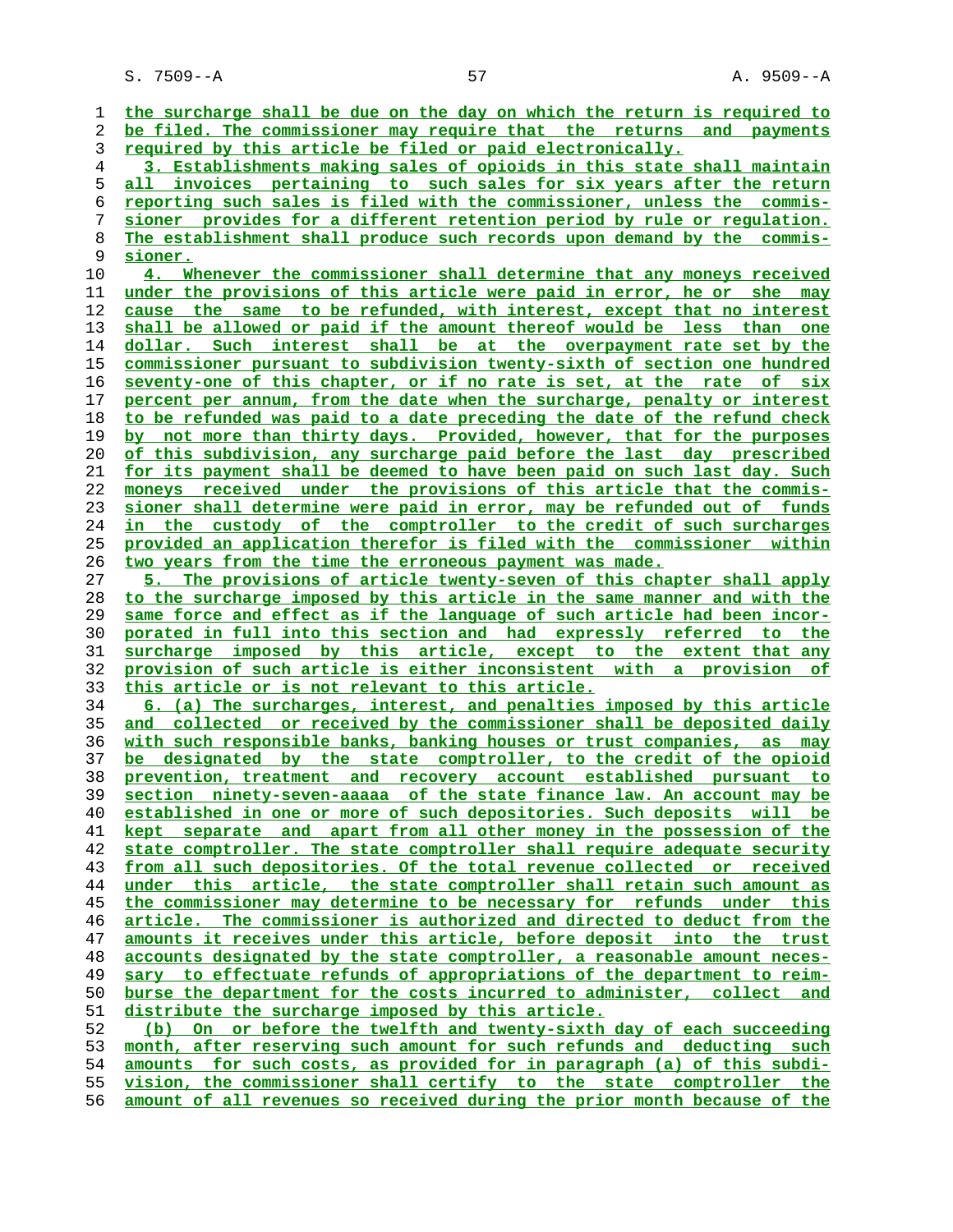S. 7509--A 58 A. 9509--A

**surcharges, interest and penalties so imposed. The amount of revenues so certified shall be paid over by the fifteenth and the final business day of each succeeding month from such account into the opioid prevention, treatment and recovery account established pursuant to section ninety- seven-aaaaa of the state finance law. 7. The commissioners of education and health shall cooperate with the commissioner in administering this surcharge, including sharing with the commissioner pertinent information about establishments upon the request of the commissioner. § 494. Returns to be secret. 1. Except in accordance with proper judi- cial order or as in this section or otherwise provided by law, it shall be unlawful for the commissioner, any officer or employee of the depart- ment, or any officer or person who, pursuant to this section, is permit- ted to inspect any return or report or to whom a copy, an abstract or a portion of any return or report is furnished, or to whom any information contained in any return or report is furnished, or any person engaged or retained by such department on an independent contract basis or any person who in any manner may acquire knowledge of the contents of a return or report filed pursuant to this article to divulge or make known in any manner the contents or any other information relating to the business of an establishment contained in any return or report required under this article. The officers charged with the custody of such returns or reports shall not be required to produce any of them or evidence of anything contained in them in any action or proceeding in any court, except on behalf of the state, the state department of health, the state department of education or the commissioner in an action or proceeding under the provisions of this chapter or on behalf of the state or the commissioner in any other action or proceeding involving the collection of a tax due under this chapter to which the state or the commissioner is a party or a claimant or on behalf of any party to any action or proceeding under the provisions of this article, when the returns or the reports or the facts shown thereby are directly involved in such action or proceeding, in any of which events the court may require the production of, and may admit in evidence so much of said returns or reports or of the facts shown thereby as are pertinent to the action or proceeding and no more. Nothing herein shall be construed to prohibit the commissioner, in his or her discretion, from allowing the inspection or delivery of a certified copy of any return or report filed under this article, or from providing any information contained in any such return or report, by or to a duly authorized officer or employee of the state department of health or the state department of education; nor to prohibit the inspection or delivery of a certified copy of any return or report filed under this article, or the provision of any information contained therein, by or to the attorney general or other legal repre- sentatives of the state when an action shall have been recommended or commenced pursuant to this chapter in which such returns or reports or the facts shown thereby are directly involved; nor to prohibit the commissioner from providing or certifying to the division of budget or the comptroller the total number of returns or reports filed under this article in any reporting period and the total collections received ther- efrom; nor to prohibit the inspection of the returns or reports required under this article by the comptroller or duly designated officer or employee of the state department of audit and control, for purposes of the audit of a refund of any surcharge paid by an establishment or other person under this article; nor to prohibit the delivery to an establish- ment, or a duly authorized representative of such establishment, a**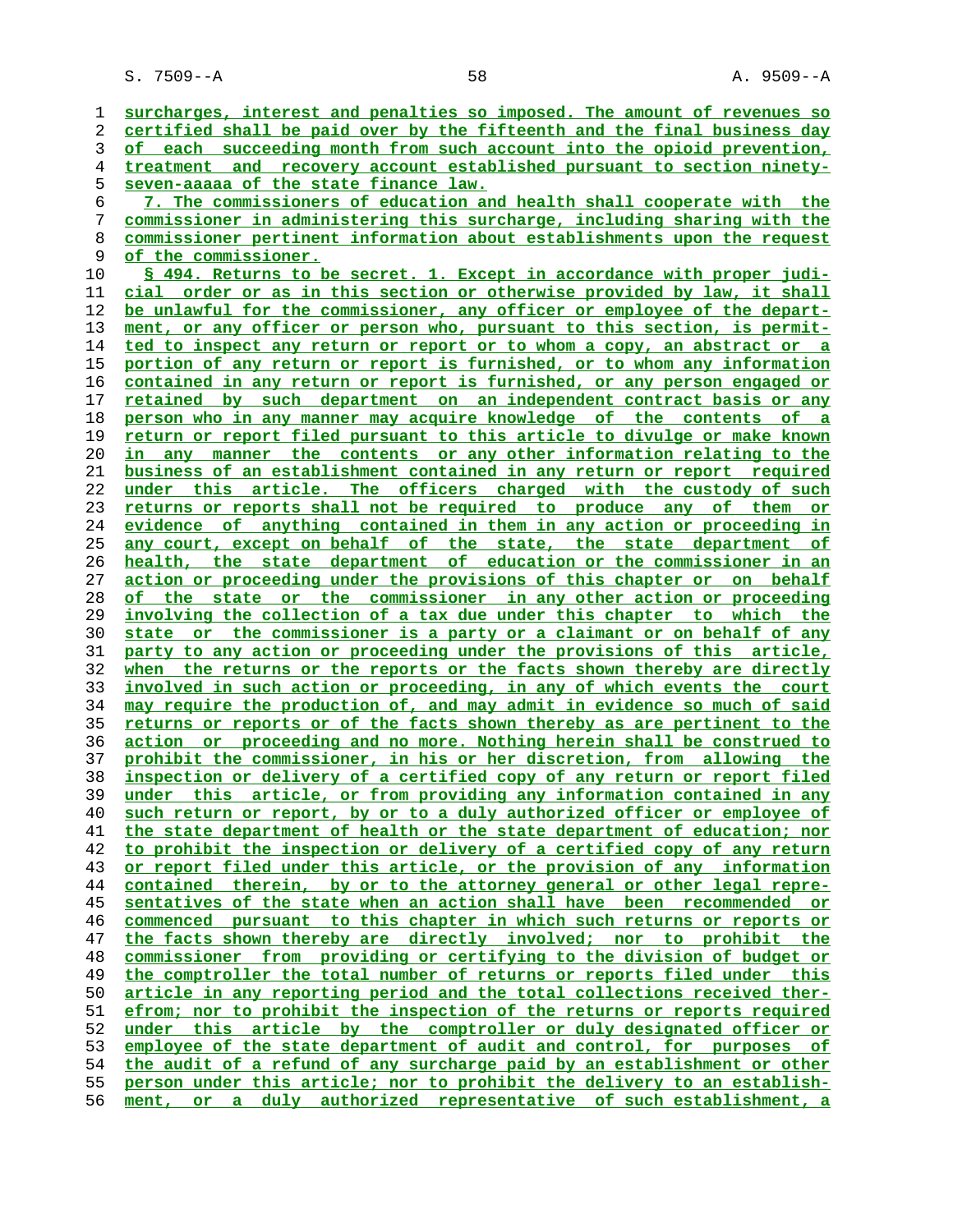S. 7509--A 59 A. 9509--A

**certified copy of any return or report filed by such establishment pursuant to this article, nor to prohibit the publication of statistics so classified as to prevent the identification of particular returns or reports and the items thereof. 2. (a) Any officer or employee of the state who willfully violates the provisions of subdivision one of this section shall be dismissed from office and be incapable of holding any public office in this state for a period of five years thereafter. (b) A violation of this article shall be considered a violation of secrecy provisions under article thirty-seven of this chapter.** 11 § 2. Section 1825 of the tax law, as amended by section 20 of part AAA 12 of chapter 59 of the laws of 2017, is amended to read as follows: 13 § 1825. Violation of secrecy provisions of the tax law.--Any person 14 who violates the provisions of [**subdivision (b) of section twenty-one,**] 15 subdivision one of section two hundred two, subdivision eight of section 16 two hundred eleven, subdivision (a) of section three hundred fourteen, 17 subdivision one or two of section four hundred thirty-seven, section 18 four hundred eighty-seven, **section four hundred ninety-four,** subdivision 19 one or two of section five hundred fourteen, subsection (e) of section 20 six hundred ninety-seven, subsection (a) of section nine hundred nine- 21 ty-four, subdivision (a) of section eleven hundred forty-six, section 22 twelve hundred eighty-seven, section twelve hundred ninety-six, subdivi- 23 sion (a) of section fourteen hundred eighteen, subdivision (a) of 24 section fifteen hundred eighteen, subdivision (a) of section fifteen 25 hundred fifty-five of this chapter, and subdivision (e) of section 26 11-1797 of the administrative code of the city of New York shall be 27 guilty of a misdemeanor. 28 § 3. The state finance law is amended by adding a new section 97-aaaaa 29 to read as follows: **§ 97-aaaaa. Opioid prevention, treatment and recovery account. 1. There is hereby established in the joint custody of the state comp- troller and the commissioner of taxation and finance an account of the miscellaneous special revenue account to be known as the "opioid prevention, treatment and recovery account". 2. Moneys in the opioid prevention, treatment and recovery account shall be kept separate and shall not be commingled with any other moneys in the custody of the state comptroller and the commissioner of taxation and finance. 3. The opioid prevention, treatment and recovery account shall consist of moneys appropriated for the purpose of such account, moneys trans- ferred to such account pursuant to law, contributions consisting of promises or grants of any money or property of any kind or value, or any other thing of value, including grants or other financial assistance from any agency of government and moneys required by the provisions of this section or any other law to be paid into or credited to this account. The account shall also consist of moneys received from any litigation or enforcement actions initiated against opioid pharmaceu- tical manufacturers, distributors and wholesalers. 4. Moneys of the opioid prevention, treatment and recovery account, when allocated, shall be available, subject to the approval of the director of the budget, to support programs operated by the New York state office of alcoholism and substance abuse services or agencies certified, authorized, approved or otherwise funded by the New York state office of alcoholism and substance abuse services to provide opioid treatment, recovery and prevention and education services; and to**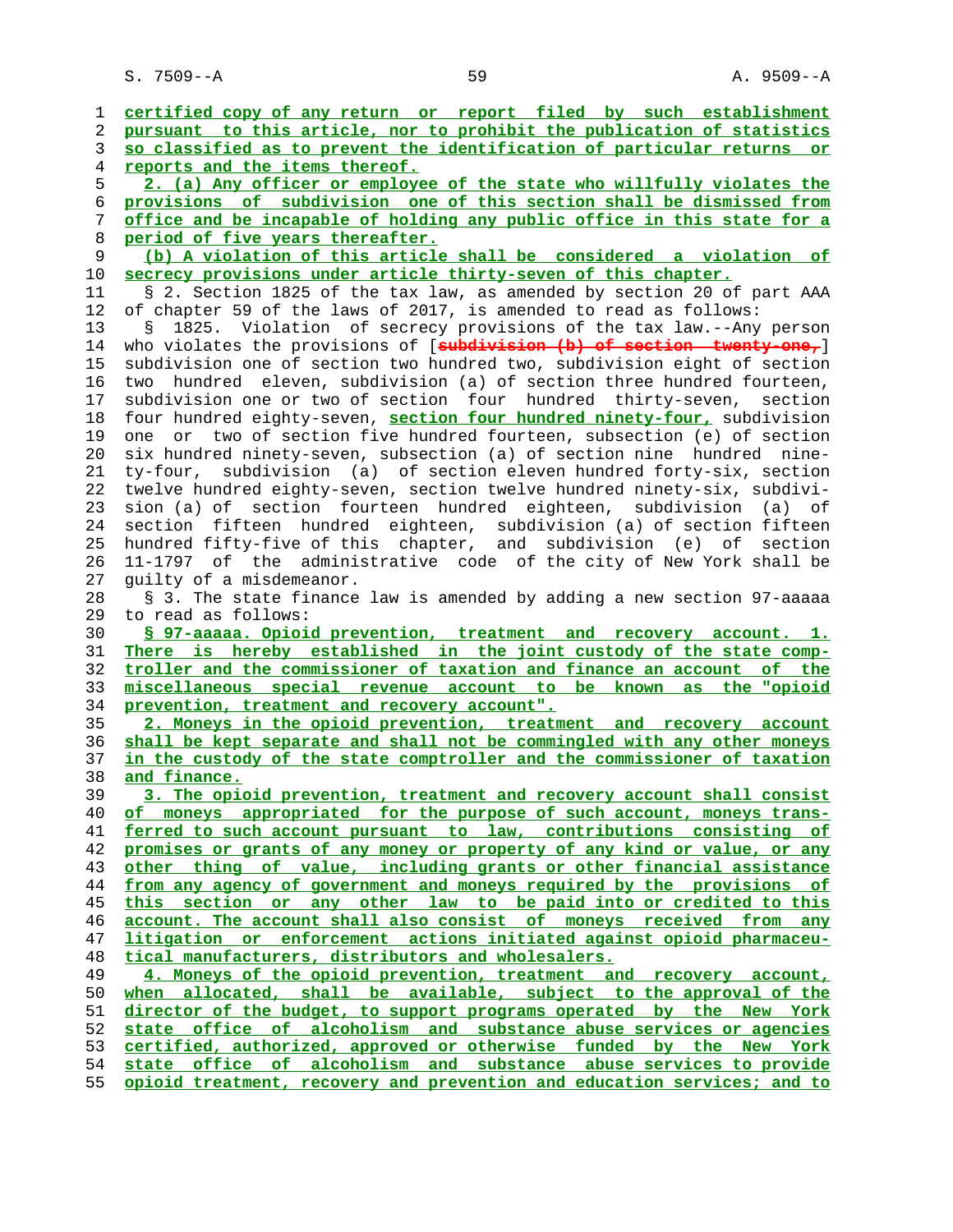| 1  | provide support for the prescription monitoring program registry if                                                                         |
|----|---------------------------------------------------------------------------------------------------------------------------------------------|
| 2  | established.                                                                                                                                |
| 3  | At the request of the budget director, the state comptroller shall<br>5.                                                                    |
| 4  | transfer moneys to support the costs of opioid treatment, recovery,                                                                         |
|    |                                                                                                                                             |
| 5  | prevention, education services, and other related programs, from the                                                                        |
| 6  | opioid prevention, treatment and recovery account to any other fund of                                                                      |
| 7  | the state.                                                                                                                                  |
| 8  | 6. Notwithstanding the provisions of any general or special law, no                                                                         |
| 9  | moneys shall be available from the opioid prevention, treatment and                                                                         |
| 10 | recovery account until a certificate of allocation and a schedule of                                                                        |
|    |                                                                                                                                             |
| 11 | amounts to be available therefor shall have been issued by the director                                                                     |
| 12 | of the budget, upon the recommendation of the commissioner of the office                                                                    |
| 13 | of alcoholism and substance abuse services, and a copy of such certif-                                                                      |
| 14 | <u>icate filed with the comptroller, the chairman of the senate finance</u>                                                                 |
| 15 | committee and the chairman of the assembly ways and means committee.                                                                        |
| 16 | Such certificate may be amended from time to time by the director of the                                                                    |
|    |                                                                                                                                             |
| 17 | budget, upon the recommendation of the commissioner of the office of                                                                        |
| 18 | alcoholism and substance abuse services, and a copy of such amendment                                                                       |
| 19 | shall be filed with the comptroller, the chairman of the senate finance                                                                     |
| 20 | committee and the chairman of the assembly ways and means committee.                                                                        |
| 21 | The moneys, when allocated, shall be paid out of the opioid<br>7.                                                                           |
| 22 | prevention, treatment and recovery account, pursuant to subdivision four                                                                    |
|    |                                                                                                                                             |
| 23 | of this section, and subject to the approval of the director of the                                                                         |
| 24 | budget, on the audit and warrant of the comptroller on vouchers certi-                                                                      |
| 25 | fied or approved by (a) the commissioner of the office of alcoholism and                                                                    |
| 26 | substance abuse services or his or her designee; or (b) the commissioner                                                                    |
| 27 | <u>of the department of health or his or her designee.</u>                                                                                  |
| 28 | § 4. This act shall take effect July 1, 2018.                                                                                               |
|    |                                                                                                                                             |
|    |                                                                                                                                             |
|    |                                                                                                                                             |
| 29 | PART DD                                                                                                                                     |
|    |                                                                                                                                             |
| 30 | Section 1. The tax law is amended by adding a new section 1521 to read                                                                      |
| 31 | as follows:                                                                                                                                 |
| 32 | § 1521. Healthcare insurance windfall profit fee. (a) In addition to                                                                        |
|    |                                                                                                                                             |
| 33 | all taxes, surcharges, and fees imposed under this chapter, the insur-                                                                      |
| 34 | ance law, the financial services law, and the public health law, there                                                                      |
| 35 | is hereby imposed for each taxable year beginning after December thir-                                                                      |
| 36 | ty-first, two thousand seventeen, a fourteen percent surcharge on the                                                                       |
| 37 | net underwriting gain from the sale of health insurance written on risks                                                                    |
| 38 | located or resident within this state and the net underwriting gain from                                                                    |
| 39 | the operation of a Medicaid managed care organization business regulated                                                                    |
|    |                                                                                                                                             |
| 40 | by the department of health of every corporation (1) authorized to tran-                                                                    |
| 41 | sact an insurance business in this state, or (2) that is a health main-                                                                     |
| 42 | tenance organization required to obtain a certificate of authority under                                                                    |
| 43 | article forty-four of the public health law.                                                                                                |
| 44 | (b) For purposes of this section, the term "health insurance" shall                                                                         |
| 45 | mean comprehensive hospital and medical expense insurance including,                                                                        |
| 46 | without limitation, comprehensive coverage issued by a health mainte-                                                                       |
|    |                                                                                                                                             |
| 47 | nance organization, disability income insurance, accident insurance,                                                                        |
| 48 | medicare supplement insurance, specified disease insurance, dental                                                                          |
| 49 | insurance, vision insurance, stop-loss insurance, fixed indemnity insur-                                                                    |
| 50 | ance, and hospital indemnity insurance.                                                                                                     |
| 51 | $(c)(1)$ For each taxable year, the "net underwriting gain from the sale                                                                    |
| 52 | of health insurance written on risks located or resident within this                                                                        |
| 53 |                                                                                                                                             |
| 54 | state" shall equal a corporation's gross receipts from the sale of<br>health insurance written on risks located or resident within New York |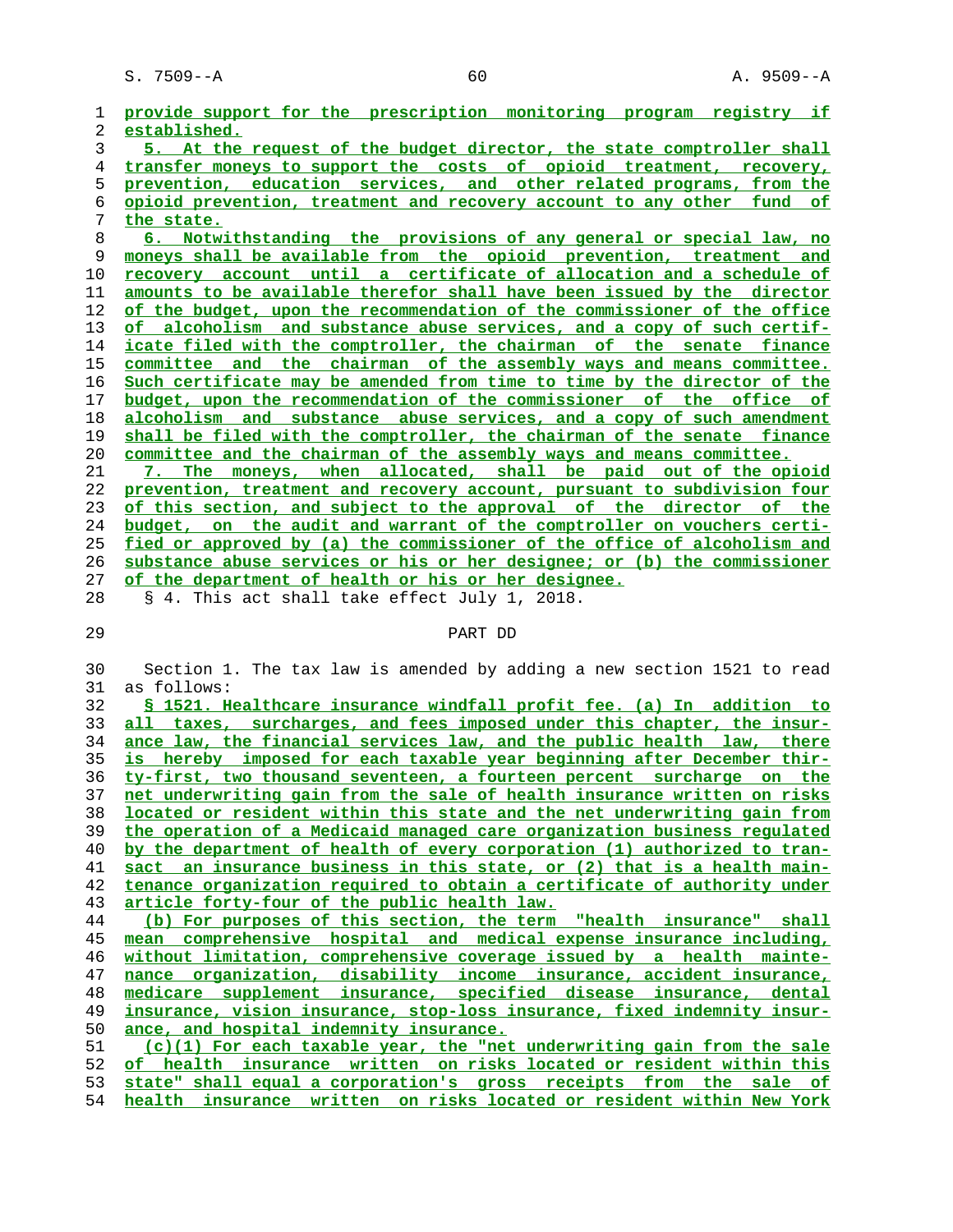S. 7509--A 61 A. 9509--A

**less the corporation's claims and administrative expenses related to the gross receipts. The computation of "gross receipts from the sale of health insurance written on risks located or resident within New York" and "claims and administrative expenses related to gross receipts" shall be made pursuant to the rules set forth in regulations to be promulgated by the superintendent of financial services. (2) For each taxable year, the "net underwriting gain from the opera- tion of a managed care organization business regulated by the department of health" shall equal a corporation's gross receipts from the operation of a managed care organization business regulated by the department of health less the corporation's claims and administrative expenses related to such gross receipts. The computation of "gross receipts from the operation of a managed care organization business regulated by the department of health" and "claims and administrative expenses related to gross receipts" shall be made pursuant to the rules set forth in regu- lations to be promulgated by the superintendent of financial services. (d) Notwithstanding any law to the contrary, the surcharge imposed by this section shall not be deductible by a corporation in determining its liability for any other tax, surcharge, or fee imposed under any law. (e) Notwithstanding any law to the contrary, the surcharge imposed by this section shall not be considered by any corporation, and shall not be deemed to be an expense, cost, or liability, for purposes of estab- lishing or setting the rate to be charged for any health insurance poli- cy. (f) The surcharge imposed by this section shall be calculated by each corporation on an annual basis without regard to the items of gain or loss from any other period. (g) (1) The superintendent of financial services shall, on behalf of the commissioner, have the power, duty and responsibility to examine returns of a corporation filed with him or her pursuant to this section and, together with any other information within his or her possession or that may come into his or her possession, to ascertain the correct amount of surcharge imposed under this section of any corporation. For the purpose of ascertaining the correctness of any such surcharge imposed under this section or for the purpose of making an estimate of the surcharge liability under this section of any corporation, the superintendent of financial services shall have the power to examine or cause to have examined by any agent or representative designated by him or her for that purpose, any books, papers, records or memoranda bearing upon the matters required to be included in the return. (2) If the superintendent of financial services ascertains that the amount of surcharge imposed under this section as shown on the return of any corporation is less than the amount of surcharge disclosed by his or her examination, he or she shall propose, in writing, to the commission- er the issuance of a notice of deficiency for the amount due. If a corporation fails to file a return with the superintendent of financial services within the time required for the filing of such return (with regard to any extension of time for the filing thereof), the superinten- dent of financial services shall make an estimate of the amount of surcharge due for the period in respect to which such corporation failed to file the return. The estimate shall be made from any available infor- mation which is in the possession or may come into the possession of the superintendent of financial services and he or she shall propose, in writing, to the commissioner the issuance of a notice of deficiency for**

**the amount of such estimated surcharge. Any proposal pursuant to this**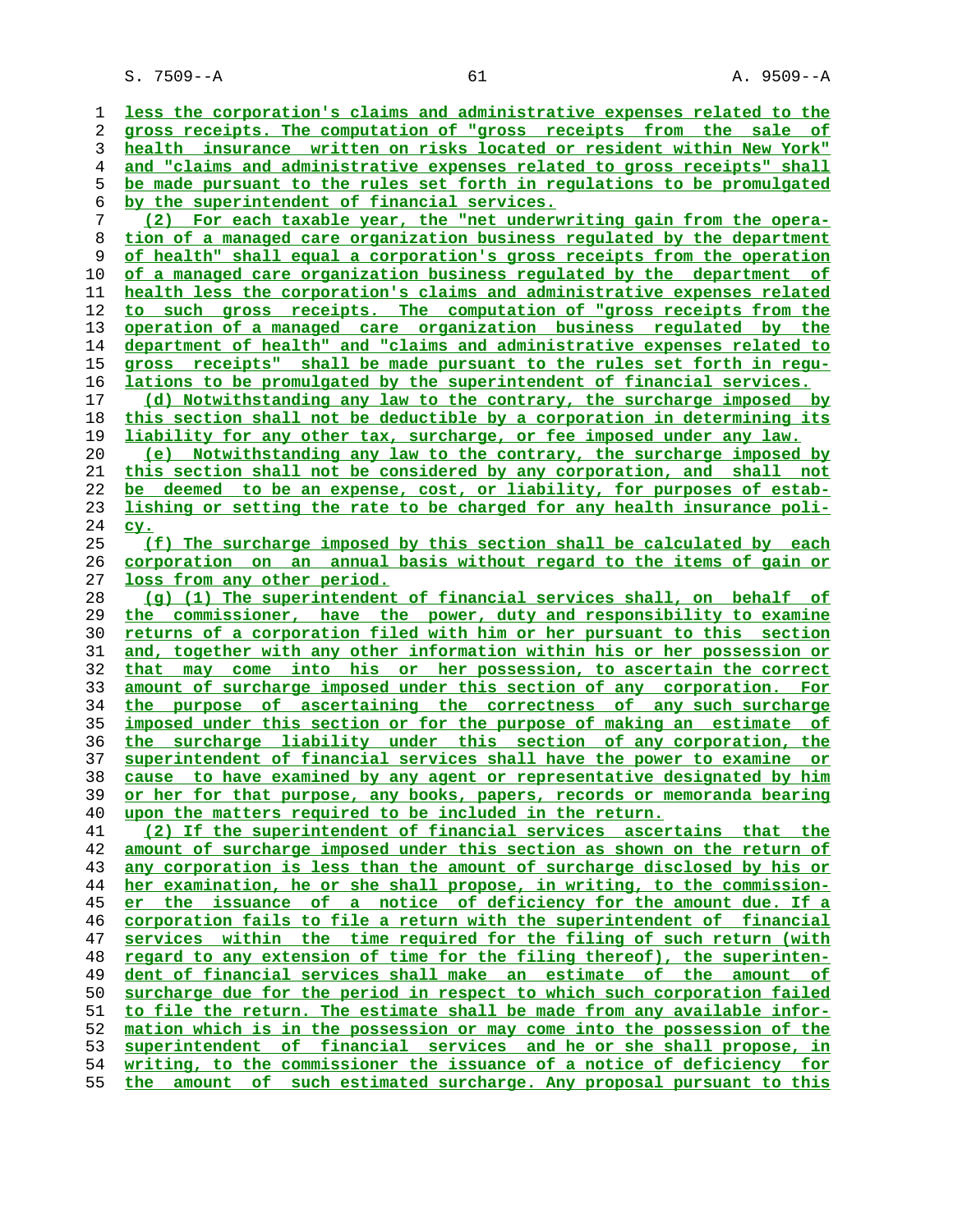**paragraph shall set forth the basis thereof and the details of its computation. (3) The commissioner shall, on receipt of a proposal from the super- intendent of financial services pursuant to paragraph two of this subdi- vision, take appropriate action under this chapter for the assessment and collection of the amount of surcharge, together with interest and penalties, shown by such proposal to be due. The superintendent of financial services shall be required to assist the commissioner in defending the correctness of the amount assessed at any conference at the bureau of conciliation and mediation services and at the division of tax appeals. (4) Subject to the consent of the superintendent of financial services and notwithstanding any other provisions of law to the contrary, the commissioner may delegate such other of his or her powers and duties with respect to the administration and collection of the surcharge imposed under this section to the superintendent of financial services, as the commissioner finds necessary in order to facilitate such adminis- tration and collection. (5) The superintendent of financial services and the commissioner shall each have the authority to issue such rules and regulations that are necessary to implement the provisions of this section. (6) The provisions of this subdivision shall not in any way be deemed to limit the power of the commissioner to conduct an examination or investigation as he or she deems necessary in order to carry out his or her duties with respect to the surcharge imposed under this section. (h) (1) Every corporation subject to the surcharge in subdivision (a) of this section, shall annually, on or before the fifteenth day of the third month following the close of its taxable year, transmit to the commissioner a return in a form prescribed by the commissioner setting forth such information as the commissioner may prescribe and every corporation which ceases to be subject to the surcharge imposed by this section shall transmit to the commissioner a return on the date of such cessation or at such other time as the commissioner may require covering each year or period for which no return was theretofore filed. A copy of each return required under this subdivision shall also be transmitted to the superintendent of financial services at or before the times speci- fied for filing such returns with the commissioner. (2) Every corporation shall also transmit such other returns and such facts and information as the commissioner may require in the adminis- tration of this section. (3) The commissioner may grant a reasonable extension of time for filing returns whenever good cause exists. An automatic extension of four months for the filing of its return shall be allowed any corpo- ration, if within the time prescribed by paragraph one of this subdivi- sion, such corporation files with the commissioner an application for extension in such form as the commissioner may prescribe and pays on or before the date of such filing the amount properly estimated as its surcharge. (4) Every return shall have annexed thereto a certification by the president, vice president, treasurer, assistant treasurer, chief accounting officer or any other officer of the corporation duly author- ized so to act to the effect that the statements contained therein are true. The fact that an individual's name is signed on a certification of the return shall be prima facie evidence that such individual is author-**

**ized to sign and certify the return on behalf of the corporation.**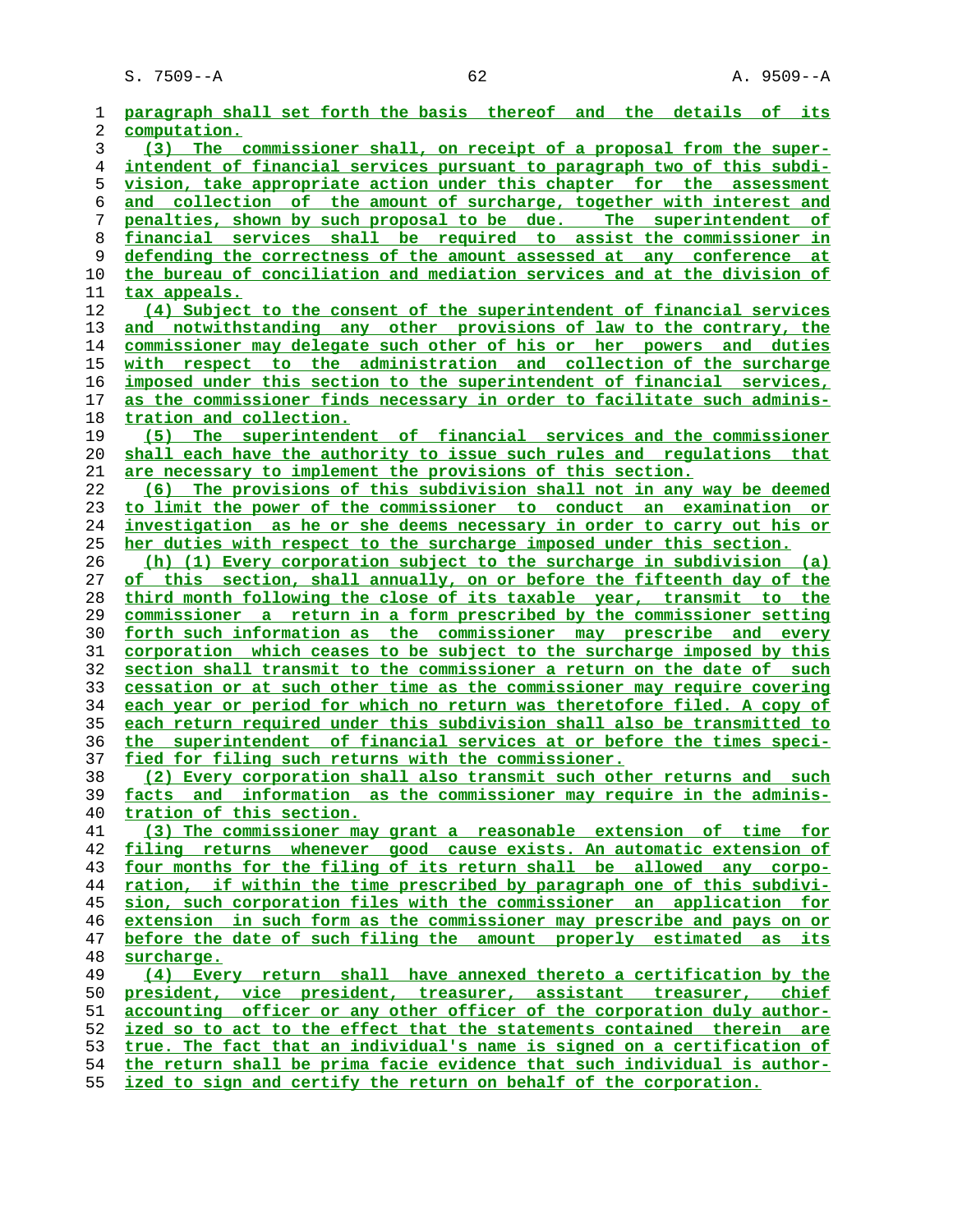**(5) Each corporation subject to the surcharge in subdivision (a) of this section shall file a separate return for each year such corporation is subject to the surcharge. (6) In case it shall appear to the commissioner that any agreement, understanding or arrangement exists between the corporation and any other entity, person or firm whereby the activity, business, income or capital of the corporation is improperly or inaccurately reflected, the commissioner is authorized and empowered in his or her discretion and in such manner as he or she may determine, to adjust items of income, deductions and capital so as equitably to determine the surcharge. Where (A) any corporation conducts its activity or business under any agree- ment, arrangement or understanding in such manner as either directly or indirectly to benefit its members or stockholders, or any of them, or any person or persons directly or indirectly interested in such activity or business, by entering into any transaction at more or less than a fair price which, but for such agreement, arrangement or understanding, might have been paid or received therefor, or (B) any corporation, a substantial portion of whose capital stock is owned either directly or indirectly by another corporation, enters into any transaction with such other corporation on such terms as to create an improper gain or loss amount, the commissioner may include in the corporation's gain subject to the surcharge the fair amounts, which, but for such agreement, arrangement or understanding, the corporation might have derived from such transaction. (i) (1) To the extent the surcharge imposed by this section shall not have been previously paid, the surcharge, or the balance thereof, shall be payable to the commissioner in full at the time the corporation's return is required to be filed. (2) If the corporation, within the time prescribed by subdivision (f) of this section, shall have applied for an automatic extension of time to file its annual return and shall have paid to the superintendent of financial services on or before the date such application is filed an amount properly estimated as provided by said subdivision, the only amount payable in addition to the surcharge shall be interest at the underpayment rate set by the commissioner pursuant to subsection (e) of section one thousand ninety-six of this chapter or, if no rate is set, at the rate of six percent per annum upon the amount by which the surcharge, or portion thereof payable on or before the date the return was required to be filed, exceeds the amount so paid. For the purposes of the preceding sentence: (A) an amount so paid shall be deemed properly estimated if it is either (i) not less than ninety percent of the surcharge as finally determined, or (ii) not less than the surcharge shown on the corpo- ration's return for the preceding taxable year, if such preceding year was a taxable year of twelve months; and (B) the time when a return is required to be filed shall be determined without regard to any extension of time for filing such return. (3) The commissioner may grant a reasonable extension of time for payment of any surcharge imposed by this section under such conditions as he or she deems just and proper. (j) All surcharges, interest and penalties collected or received by the commissioner under this section shall be deposited into the health care reform act (HCRA) resources fund pursuant to section ninety-two-dd of the state finance law. (k) The provisions of article twenty-seven of this chapter shall apply to the provisions of this section in the same manner and with the same**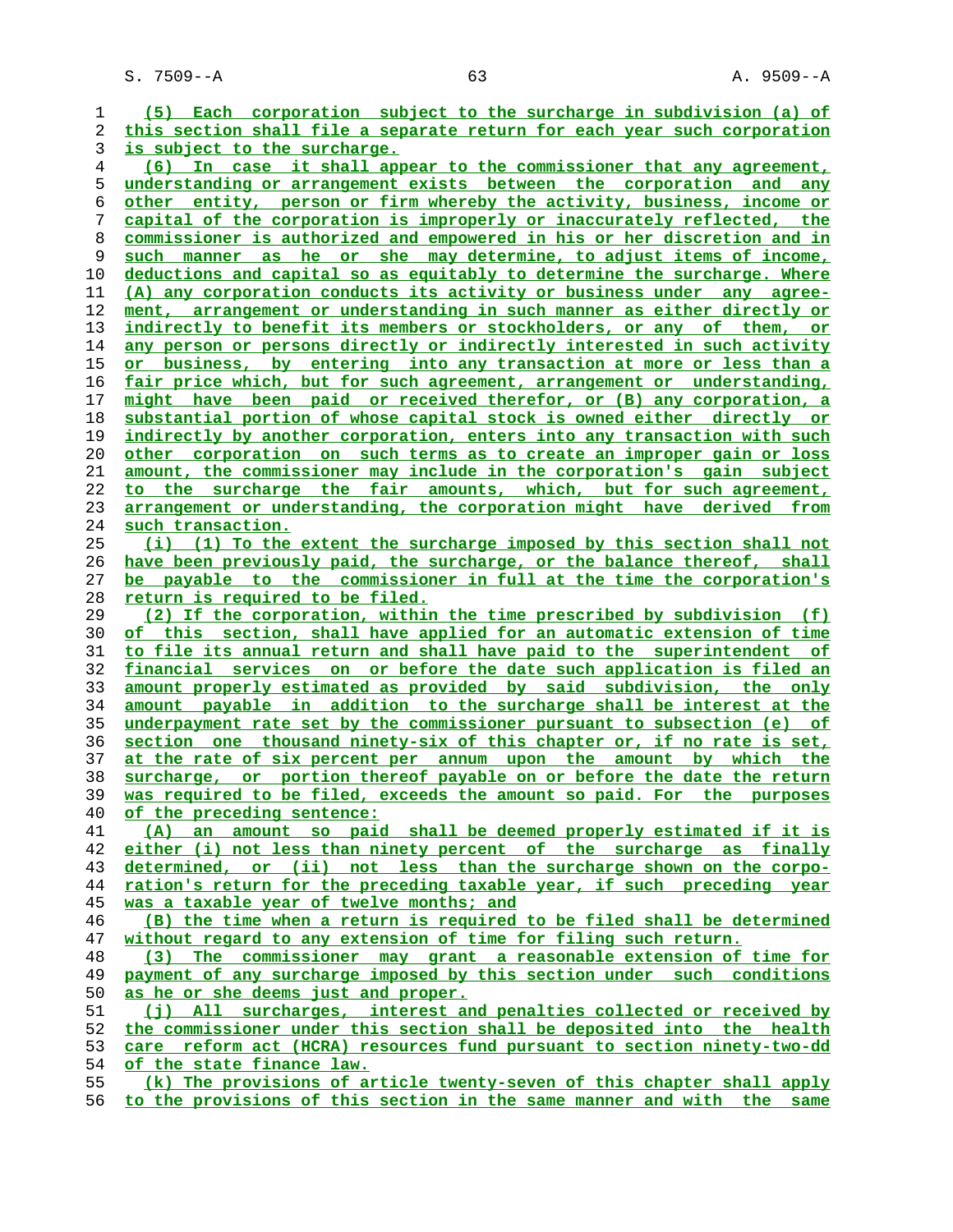| 3              | to the surcharge under this section, except to the extent that any such                                                                          |
|----------------|--------------------------------------------------------------------------------------------------------------------------------------------------|
| $\overline{4}$ | provision is either inconsistent with a provision of this section or is                                                                          |
|                | not relevant to this section.                                                                                                                    |
|                | § 2. This act shall take effect immediately.                                                                                                     |
|                | PART EE                                                                                                                                          |
|                |                                                                                                                                                  |
|                | Section 1. Subdivision 1 of Section 208 of the racing, pari-mutuel                                                                               |
|                | wagering and breeding law, as amended by chapter 140 of the laws of                                                                              |
|                | 2008, is amended to read as follows:                                                                                                             |
|                | 1. In consideration of the franchise and in accordance with its fran-                                                                            |
|                | agreement, the franchised corporation shall remit to the state,<br>chise                                                                         |
|                | each year, no later than April fifth, a franchise fee payment. The fran-                                                                         |
|                | chise fee shall be calculated and equal to the lesser of paragraph (a)                                                                           |
|                | or (b) of this subdivision as follows: (a) adjusted net income, includ-                                                                          |
|                | ing all sources of audited generally accepted accounting principles net                                                                          |
|                | as of December thirty-first (i) plus the amount of depreciation<br>income                                                                        |
|                | and amortization for such year as set forth on the statement of cash                                                                             |
|                | flows (ii) less the amount received by the franchised corporation for                                                                            |
|                | capital expenditures and (iii) less principal payments made for the                                                                              |
|                | repayment of debt; or (b) operating cash which is defined as cash avail-                                                                         |
|                | on December thirty-first (i) which excludes all restricted cash<br>able                                                                          |
|                | accounts, segregated accounts as per audited financial statements and<br>cash on hand needed to fund the on-track pari-mutuel operations through |
|                | the vault, (ii) less [forty-five] ninety days of operating expenses                                                                              |
|                | pursuant to generally accepted accounting principles which shall be an                                                                           |
|                | average calculated by dividing the current year's annual budget by the                                                                           |
|                | number of days in such year and multiplying that number by [forty-five]                                                                          |
|                | ninety.                                                                                                                                          |
|                | § 2. Section 203 of the racing, pari-mutuel wagering and breeding law,                                                                           |
|                | as amended by chapter 18 of the laws of 2008, is amended to read as                                                                              |
|                | follows:                                                                                                                                         |
|                | 203. Right to hold race meetings and races. $1.$ Any corporation<br>Ş.                                                                           |
|                | formed under the provisions of this article,<br>if<br>so claimed<br>in<br>its                                                                    |
|                | certificate of organization, and if it shall comply with all the                                                                                 |
|                | provisions of this article, and any other corporation entitled to<br>the                                                                         |
|                | benefits and privileges of this article as hereinafter provided, shall                                                                           |
|                | have the power and the right to hold one or more running race meetings                                                                           |
|                | each year, and to hold, maintain and conduct running races at such<br>in                                                                         |
|                | meetings. At such running race meetings the corporation, or the owners                                                                           |
|                | engaged in such races, or others who are not participants in<br>оf<br>horses<br>the race, may contribute purses, prizes, premiums or             |
|                | stakes to be<br>contested for, but no person or persons other than the owner or owners                                                           |
|                | of a horse or horses contesting in a race shall have any pecuniary                                                                               |
|                | interest in a purse, prize, premium or stake contested for in such race,                                                                         |
|                | be entitled to or receive any portion thereof after such race is<br>or                                                                           |
|                | finished, and the whole of such purse, prize, premium or stake shall be                                                                          |
|                | allotted in accordance with the terms and conditions of such race. Races                                                                         |
|                | conducted by a franchised corporation shall be permitted only between                                                                            |
|                | sunrise and sunset.                                                                                                                              |
|                | 2. Notwithstanding any other provision of law to the contrary, a fran-                                                                           |
|                | chised corporation shall be permitted to conduct races after sunset at                                                                           |
|                | the Belmont Park racetrack, only on the main track in its current                                                                                |

54 **configuration, only if such races conclude before half past ten o' clock**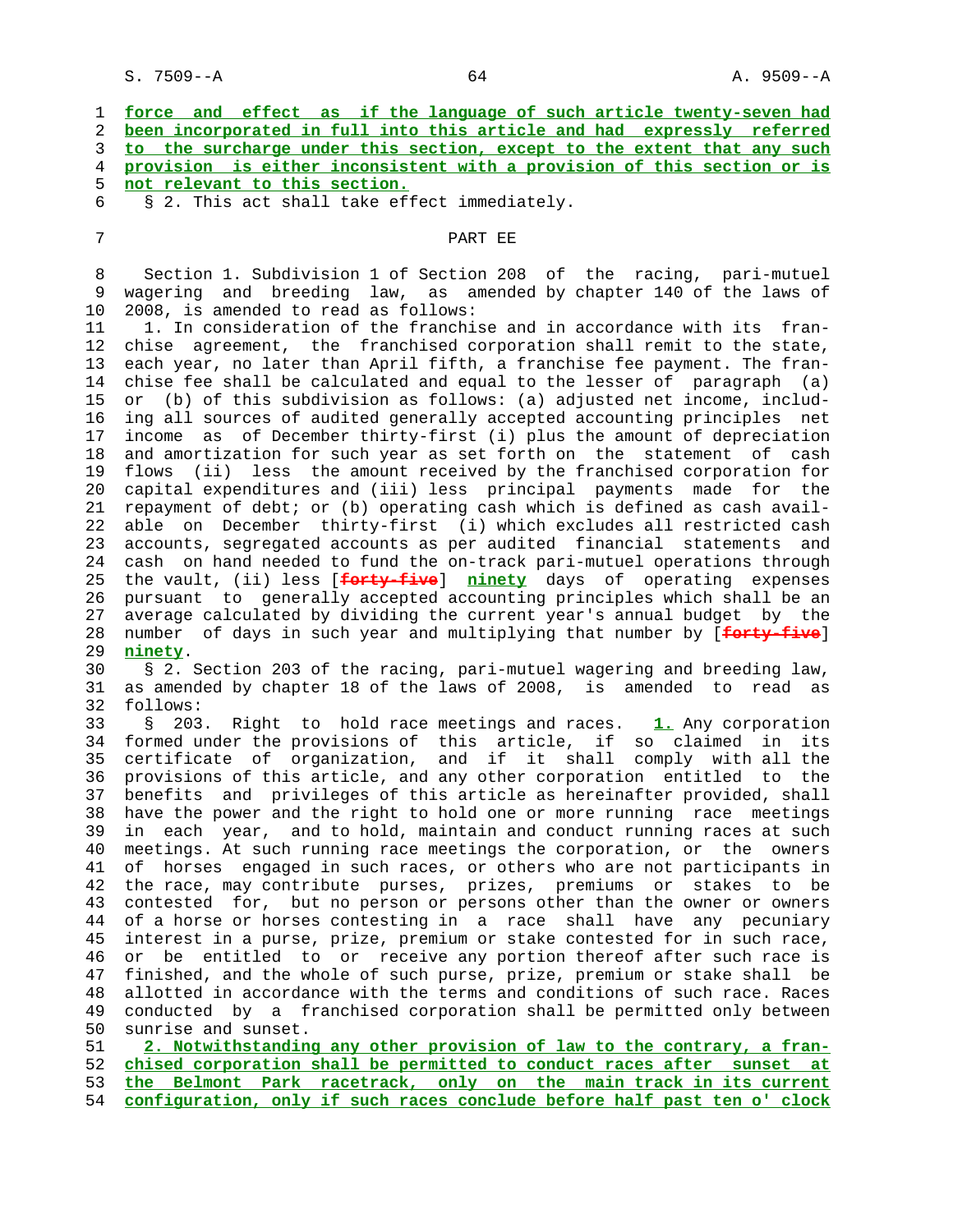1 **post meridian, and only if such races occur on Thursdays, Fridays or** 2 **Saturdays. The franchised corporation shall coordinate with a harness** 3 **racing association or corporation authorized to operate in Westchester** 4 **county to ensure that the starting times of all such races are stag-** 5 **gered.** 6 **3.** A track first licensed after January first, nineteen hundred nine- 7 ty, shall not conduct the simulcasting of thoroughbred races within 8 district one, in accordance with article ten of this chapter on days 9 that a franchised corporation is not conducting a race meeting. In no 10 event shall thoroughbred races conducted by a track first licensed after 11 January first, nineteen hundred ninety be conducted after eight o'clock 12 post meridian. 13 § 3. An advisory committee shall be established by the governor 14 comprised of individuals with demonstrated interest in the performance 15 of thoroughbred and standardbred race horses to review the present 16 structure, operations and funding of equine drug testing and research 17 conducted pursuant to article nine of the racing, pari-mutuel wagering 18 and breeding law. Recommendations shall be delivered to the temporary 19 president of the Senate, speaker of the Assembly and Governor by Decem- 20 ber 1, 2018 regarding the future of such research, testing and funding. 21 Members of the board shall not be considered policymakers. 22 § 4. This act shall take effect immediately; provided, however, that 23 the amendments to section 203 of the racing, pari-mutuel wagering and 24 breeding law made by section two of this act shall expire and be deemed 25 repealed 4 years after the first night of racing conducted after sunset 26 pursuant to this act; provided that the New York Racing Association 27 shall notify the legislative bill drafting commission of the date of 28 such night of racing in order that the commission may maintain an accu- 29 rate and timely effective data base of the official text of the laws of

 30 the state of New York in furtherance of effectuating the provisions of 31 section 44 of the legislative law and section 70-b of the public offi- 32 cers law.

# 33 PART FF

 34 Section 1. Subdivision 2 of section 254 of the racing, pari-mutuel 35 wagering and breeding law is amended by adding a new paragraph h to read 36 as follows:

 37 **h. An amount as shall be determined by the fund to support and promote** 38 **the ongoing care of retired horses, provided, however, that the fund** 39 **shall not be required to make any allocation for such purposes.**

 40 § 2. Subdivision 1 of section 332 of the racing, pari-mutuel wagering 41 and breeding law is amended by adding a new paragraph j to read as 42 follows:

 43 **j. An amount as shall be determined by the fund to support and promote** 44 **the ongoing care of retired horses, provided, however, that the fund** 45 **shall not be required to make any allocation for such purposes.**

46 § 3. This act shall take effect immediately.

## 47 PART GG

 48 Section 1. Paragraph (a) of subdivision 1 of section 1003 of the 49 racing, pari-mutuel wagering and breeding law, as amended by section 1 50 of part OO of chapter 59 of the laws of 2017, is amended to read as 51 follows: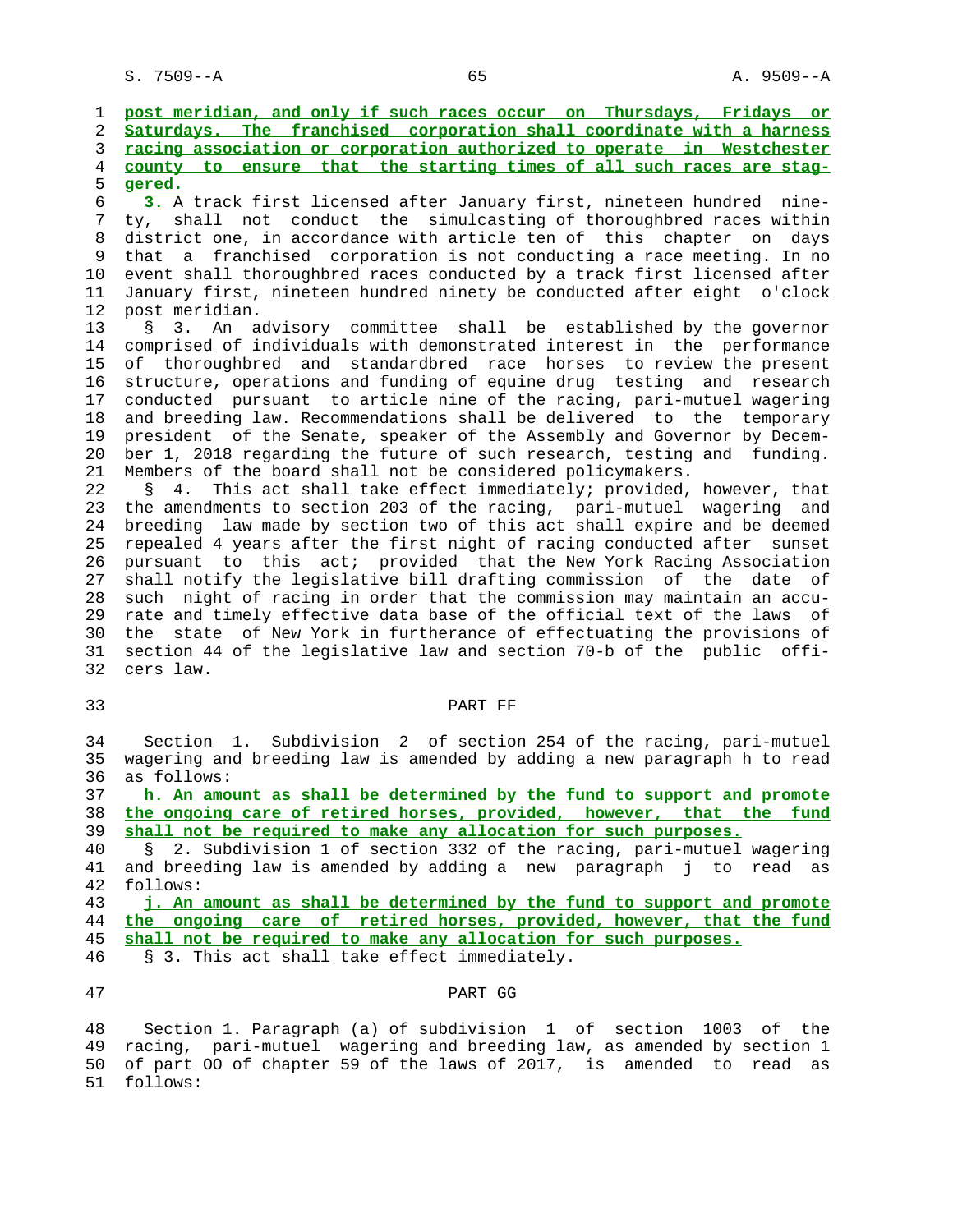1 (a) Any racing association or corporation or regional off-track 2 betting corporation, authorized to conduct pari-mutuel wagering under 3 this chapter, desiring to display the simulcast of horse races on which 4 pari-mutuel betting shall be permitted in the manner and subject to the 5 conditions provided for in this article may apply to the commission for 6 a license so to do. Applications for licenses shall be in such form as 7 may be prescribed by the commission and shall contain such information 8 or other material or evidence as the commission may require. No license<br>9 shall be issued by the commission authorizing the simulcast transmission shall be issued by the commission authorizing the simulcast transmission 10 of thoroughbred races from a track located in Suffolk county. The fee 11 for such licenses shall be five hundred dollars per simulcast facility 12 and for account wagering licensees that do not operate either a simul- 13 cast facility that is open to the public within the state of New York or 14 a licensed racetrack within the state, twenty thousand dollars per year 15 payable by the licensee to the commission for deposit into the general 16 fund. Except as provided in this section, the commission shall not 17 approve any application to conduct simulcasting into individual or group 18 residences, homes or other areas for the purposes of or in connection 19 with pari-mutuel wagering. The commission may approve simulcasting into 20 residences, homes or other areas to be conducted jointly by one or more 21 regional off-track betting corporations and one or more of the follow- 22 ing: a franchised corporation, thoroughbred racing corporation or a 23 harness racing corporation or association; provided (i) the simulcasting 24 consists only of those races on which pari-mutuel betting is authorized 25 by this chapter at one or more simulcast facilities for each of the 26 contracting off-track betting corporations which shall include wagers 27 made in accordance with section one thousand fifteen, one thousand 28 sixteen and one thousand seventeen of this article; provided further 29 that the contract provisions or other simulcast arrangements for such 30 simulcast facility shall be no less favorable than those in effect on 31 January first, two thousand five; (ii) that each off-track betting 32 corporation having within its geographic boundaries such residences, 33 homes or other areas technically capable of receiving the simulcast 34 signal shall be a contracting party; (iii) the distribution of revenues 35 shall be subject to contractual agreement of the parties except that 36 statutory payments to non-contracting parties, if any, may not be 37 reduced; provided, however, that nothing herein to the contrary shall 38 prevent a track from televising its races on an irregular basis primari- 39 ly for promotional or marketing purposes as found by the commission. For 40 purposes of this paragraph, the provisions of section one thousand thir- 41 teen of this article shall not apply. Any agreement authorizing an 42 in-home simulcasting experiment commencing prior to May fifteenth, nine- 43 teen hundred ninety-five, may, and all its terms, be extended until June 44 thirtieth, two thousand [**eighteen**] **nineteen**; provided, however, that any 45 party to such agreement may elect to terminate such agreement upon 46 conveying written notice to all other parties of such agreement at least 47 forty-five days prior to the effective date of the termination, via 48 registered mail. Any party to an agreement receiving such notice of an 49 intent to terminate, may request the commission to mediate between the 50 parties new terms and conditions in a replacement agreement between the 51 parties as will permit continuation of an in-home experiment until June 52 thirtieth, two thousand [**eighteen**] **nineteen**; and (iv) no in-home simul- 53 casting in the thoroughbred special betting district shall occur without 54 the approval of the regional thoroughbred track.

 55 § 2. Subparagraph (iii) of paragraph d of subdivision 3 of section 56 1007 of the racing, pari-mutuel wagering and breeding law, as amended by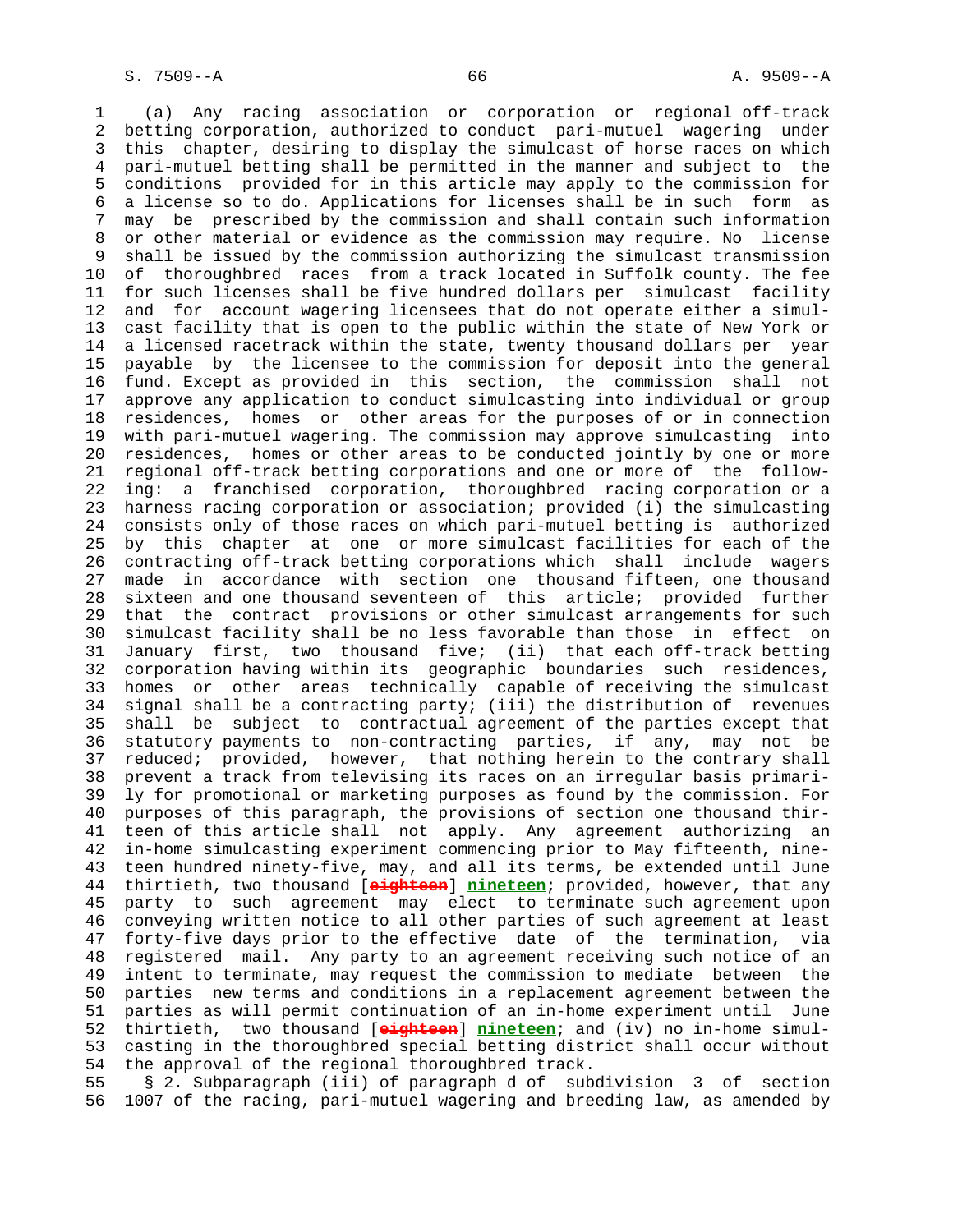1 section 2 of part OO of chapter 59 of the laws of 2017, is amended to 2 read as follows: 3 (iii) Of the sums retained by a receiving track located in Westchester 4 county on races received from a franchised corporation, for the period 5 commencing January first, two thousand eight and continuing through June 6 thirtieth, two thousand [**eighteen**] **nineteen**, the amount used exclusively 7 for purses to be awarded at races conducted by such receiving track 8 shall be computed as follows: of the sums so retained, two and one-half 9 percent of the total pools. Such amount shall be increased or decreased 10 in the amount of fifty percent of the difference in total commissions 11 determined by comparing the total commissions available after July twen- 12 ty-first, nineteen hundred ninety-five to the total commissions that 13 would have been available to such track prior to July twenty-first, 14 nineteen hundred ninety-five. 15 § 3. The opening paragraph of subdivision 1 of section 1014 of the 16 racing, pari-mutuel wagering and breeding law, as amended by section 3 17 of part OO of chapter 59 of the laws of 2017, is amended to read as 18 follows: 19 The provisions of this section shall govern the simulcasting of races 20 conducted at thoroughbred tracks located in another state or country on 21 any day during which a franchised corporation is conducting a race meet- 22 ing in Saratoga county at Saratoga thoroughbred racetrack until June 23 thirtieth, two thousand [**eighteen**] **nineteen** and on any day regardless of 24 whether or not a franchised corporation is conducting a race meeting in 25 Saratoga county at Saratoga thoroughbred racetrack after June thirtieth, 26 two thousand [**eighteen**] **nineteen**. On any day on which a franchised 27 corporation has not scheduled a racing program but a thoroughbred racing 28 corporation located within the state is conducting racing, every off- 29 track betting corporation branch office and every simulcasting facility 30 licensed in accordance with section one thousand seven (that have 31 entered into a written agreement with such facility's representative 32 horsemen's organization, as approved by the commission), one thousand 33 eight, or one thousand nine of this article shall be authorized to 34 accept wagers and display the live simulcast signal from thoroughbred tracks located in another state or foreign country subject to the 36 following provisions: 37 § 4. Subdivision 1 of section 1015 of the racing, pari-mutuel wagering 38 and breeding law, as amended by section 4 of part OO of chapter 59 of

 39 the laws of 2017, is amended to read as follows: 40 1. The provisions of this section shall govern the simulcasting of 41 races conducted at harness tracks located in another state or country 42 during the period July first, nineteen hundred ninety-four through June 43 thirtieth, two thousand [**eighteen**] **nineteen**. This section shall super- 44 sede all inconsistent provisions of this chapter.

 45 § 5. The opening paragraph of subdivision 1 of section 1016 of the 46 racing, pari-mutuel wagering and breeding law, as amended by section 5 47 of part OO of chapter 59 of the laws of 2017, is amended to read as 48 follows:

 49 The provisions of this section shall govern the simulcasting of races 50 conducted at thoroughbred tracks located in another state or country on 51 any day during which a franchised corporation is not conducting a race 52 meeting in Saratoga county at Saratoga thoroughbred racetrack until June 53 thirtieth, two thousand [**eighteen**] **nineteen**. Every off-track betting 54 corporation branch office and every simulcasting facility licensed in 55 accordance with section one thousand seven that have entered into a 56 written agreement with such facility's representative horsemen's organ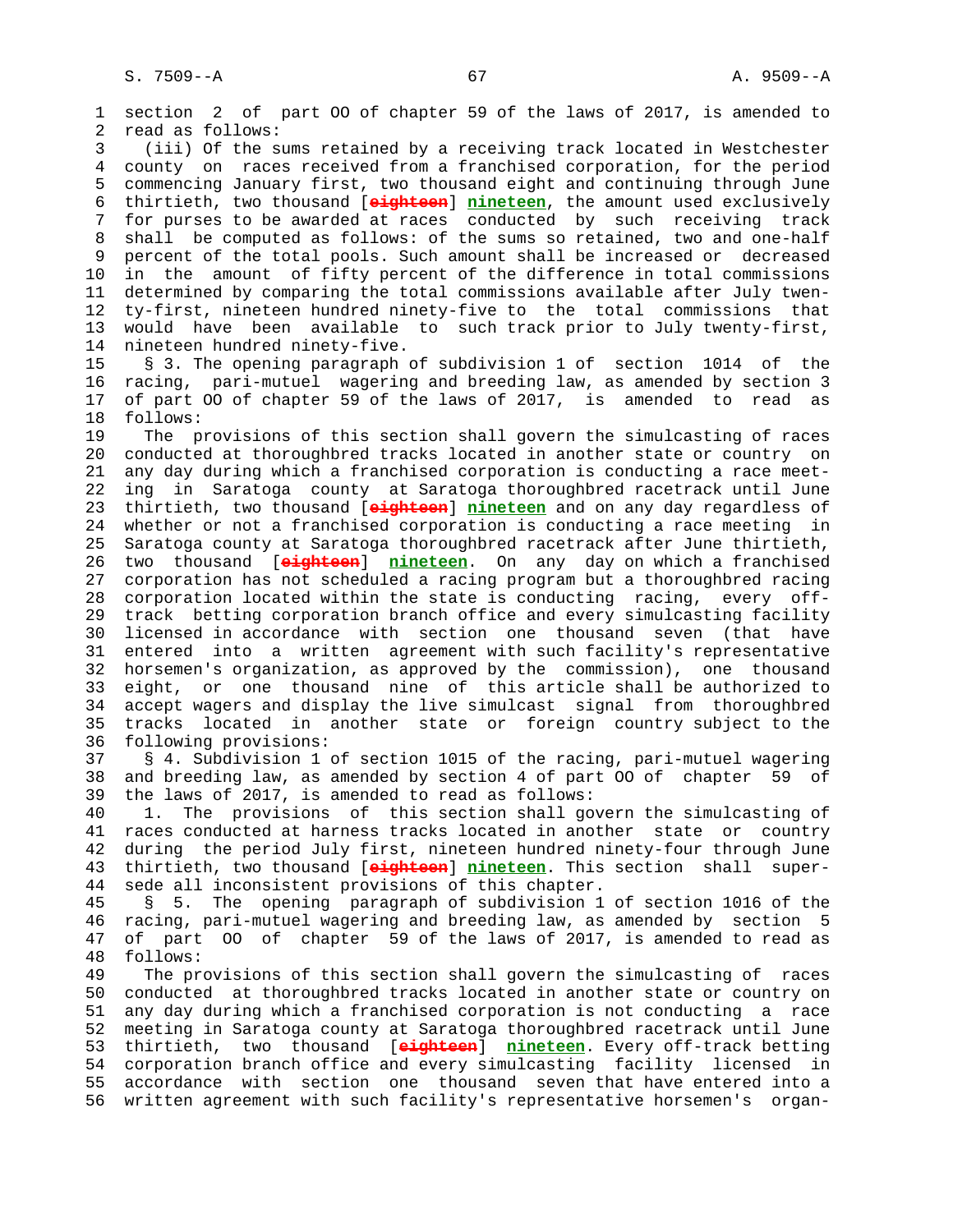1 ization as approved by the commission, one thousand eight or one thou- 2 sand nine of this article shall be authorized to accept wagers and 3 display the live full-card simulcast signal of thoroughbred tracks 4 (which may include quarter horse or mixed meetings provided that all 5 such wagering on such races shall be construed to be thoroughbred races) 6 located in another state or foreign country, subject to the following 7 provisions; provided, however, no such written agreement shall be 8 required of a franchised corporation licensed in accordance with section<br>9 one thousand seven of this article: one thousand seven of this article:

 10 § 6. The opening paragraph of section 1018 of the racing, pari-mutuel 11 wagering and breeding law, as amended by section 6 of part OO of chapter 12 59 of the laws of 2017, is amended to read as follows:

 13 Notwithstanding any other provision of this chapter, for the period 14 July twenty-fifth, two thousand one through September eighth, two thou- 15 sand [**seventeen**] **eighteen**, when a franchised corporation is conducting a 16 race meeting within the state at Saratoga Race Course, every off-track 17 betting corporation branch office and every simulcasting facility 18 licensed in accordance with section one thousand seven (that has entered 19 into a written agreement with such facility's representative horsemen's 20 organization as approved by the commission), one thousand eight or one 21 thousand nine of this article shall be authorized to accept wagers and 22 display the live simulcast signal from thoroughbred tracks located in 23 another state, provided that such facility shall accept wagers on races 24 run at all in-state thoroughbred tracks which are conducting racing 25 programs subject to the following provisions; provided, however, no such 26 written agreement shall be required of a franchised corporation licensed 27 in accordance with section one thousand seven of this article.

 28 § 7. Section 32 of chapter 281 of the laws of 1994, amending the 29 racing, pari-mutuel wagering and breeding law and other laws relating to 30 simulcasting, as amended by section 7 of part OO of chapter 59 of the 31 laws of 2017, is amended to read as follows:

 32 § 32. This act shall take effect immediately and the pari-mutuel tax 33 reductions in section six of this act shall expire and be deemed 34 repealed on July 1, [**2018**] **2019**; provided, however, that nothing 35 contained herein shall be deemed to affect the application, qualifica- 36 tion, expiration, or repeal of any provision of law amended by any 37 section of this act, and such provisions shall be applied or qualified 38 or shall expire or be deemed repealed in the same manner, to the same 39 extent and on the same date as the case may be as otherwise provided by 40 law; provided further, however, that sections twenty-three and twenty- 41 five of this act shall remain in full force and effect only until May 1, 42 1997 and at such time shall be deemed to be repealed.

 43 § 8. Section 54 of chapter 346 of the laws of 1990, amending the 44 racing, pari-mutuel wagering and breeding law and other laws relating to 45 simulcasting and the imposition of certain taxes, as amended by section 46 8 of part OO of chapter 59 of the laws of 2017, is amended to read as 47 follows:

 48 § 54. This act shall take effect immediately; provided, however, 49 sections three through twelve of this act shall take effect on January 50 1, 1991, and section 1013 of the racing, pari-mutuel wagering and breed- 51 ing law, as added by section thirty-eight of this act, shall expire and 52 be deemed repealed on July 1, [**2018**] **2019**; and section eighteen of this 53 act shall take effect on July 1, 2008 and sections fifty-one and fifty- 54 two of this act shall take effect as of the same date as chapter 772 of 55 the laws of 1989 took effect.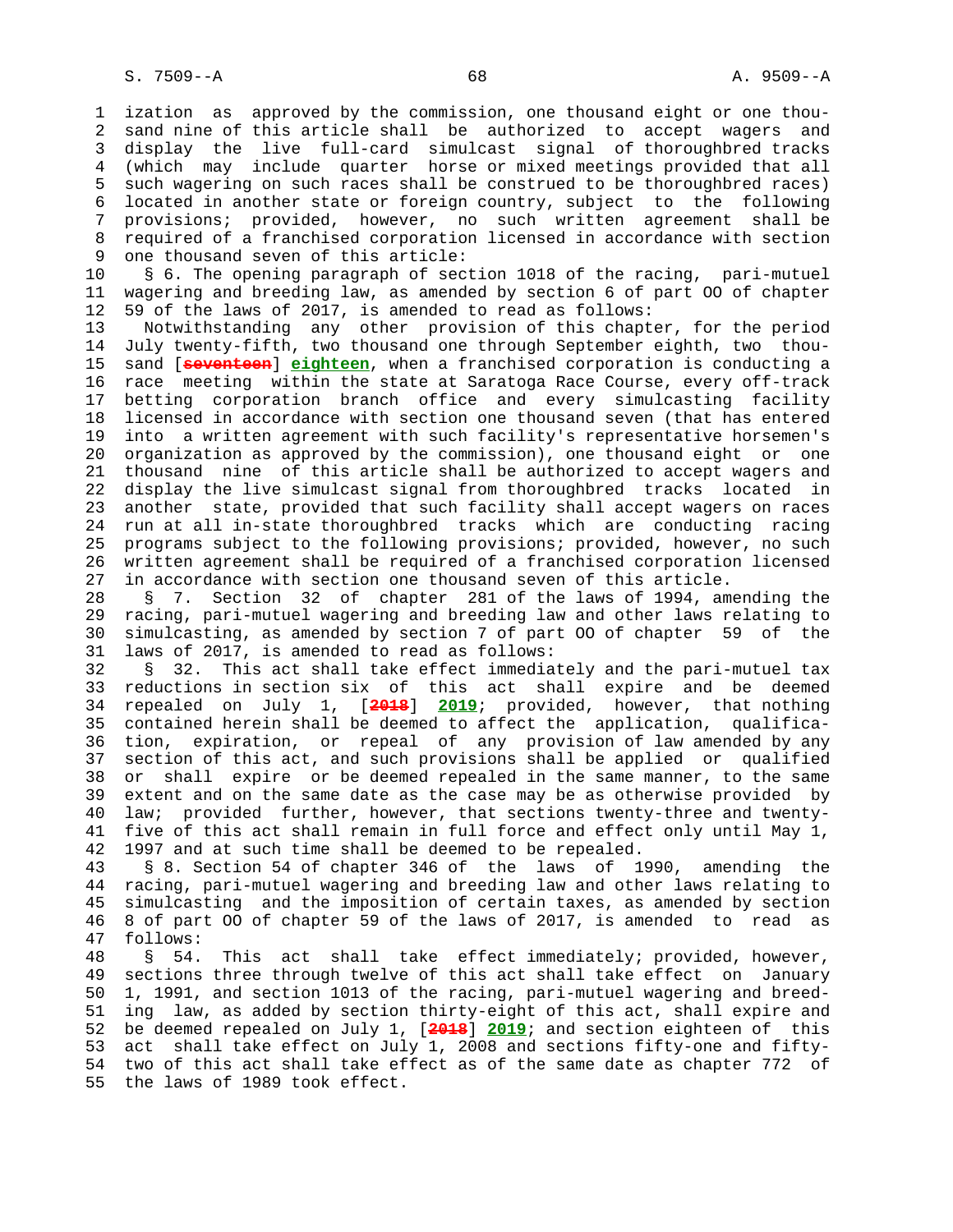1 § 9. Paragraph (a) of subdivision 1 of section 238 of the racing, 2 pari-mutuel wagering and breeding law, as amended by section 9 of part 3 OO of chapter 59 of the laws of 2017, is amended to read as follows: 4 (a) The franchised corporation authorized under this chapter to 5 conduct pari-mutuel betting at a race meeting or races run thereat shall 6 distribute all sums deposited in any pari-mutuel pool to the holders of 7 winning tickets therein, provided such tickets be presented for payment 8 before April first of the year following the year of their purchase,<br>9 less an amount which shall be established and retained by such franless an amount which shall be established and retained by such fran- 10 chised corporation of between twelve to seventeen per centum of the 11 total deposits in pools resulting from on-track regular bets, and four- 12 teen to twenty-one per centum of the total deposits in pools resulting 13 from on-track multiple bets and fifteen to twenty-five per centum of the 14 total deposits in pools resulting from on-track exotic bets and fifteen 15 to thirty-six per centum of the total deposits in pools resulting from 16 on-track super exotic bets, plus the breaks. The retention rate to be 17 established is subject to the prior approval of the gaming commission. 18 Such rate may not be changed more than once per calendar quarter to be 19 effective on the first day of the calendar quarter. "Exotic bets" and 20 "multiple bets" shall have the meanings set forth in section five 21 hundred nineteen of this chapter. "Super exotic bets" shall have the 22 meaning set forth in section three hundred one of this chapter. For 23 purposes of this section, a "pick six bet" shall mean a single bet or 24 wager on the outcomes of six races. The breaks are hereby defined as the 25 odd cents over any multiple of five for payoffs greater than one dollar 26 five cents but less than five dollars, over any multiple of ten for 27 payoffs greater than five dollars but less than twenty-five dollars, 28 over any multiple of twenty-five for payoffs greater than twenty-five 29 dollars but less than two hundred fifty dollars, or over any multiple of 30 fifty for payoffs over two hundred fifty dollars. Out of the amount so 31 retained there shall be paid by such franchised corporation to the 32 commissioner of taxation and finance, as a reasonable tax by the state 33 for the privilege of conducting pari-mutuel betting on the races run at 34 the race meetings held by such franchised corporation, the following 35 percentages of the total pool for regular and multiple bets five per 36 centum of regular bets and four per centum of multiple bets plus twenty 37 per centum of the breaks; for exotic wagers seven and one-half per 38 centum plus twenty per centum of the breaks, and for super exotic bets 39 seven and one-half per centum plus fifty per centum of the breaks. For 40 the period June first, nineteen hundred ninety-five through September 41 ninth, nineteen hundred ninety-nine, such tax on regular wagers shall be 42 three per centum and such tax on multiple wagers shall be two and one- 43 half per centum, plus twenty per centum of the breaks. For the period 44 September tenth, nineteen hundred ninety-nine through March thirty- 45 first, two thousand one, such tax on all wagers shall be two and six- 46 tenths per centum and for the period April first, two thousand one 47 through December thirty-first, two thousand [**eighteen**] **nineteen**, such 48 tax on all wagers shall be one and six-tenths per centum, plus, in each 49 such period, twenty per centum of the breaks. Payment to the New York 50 state thoroughbred breeding and development fund by such franchised 51 corporation shall be one-half of one per centum of total daily on-track 52 pari-mutuel pools resulting from regular, multiple and exotic bets and 53 three per centum of super exotic bets provided, however, that for the 54 period September tenth, nineteen hundred ninety-nine through March thir- 55 ty-first, two thousand one, such payment shall be six-tenths of one per 56 centum of regular, multiple and exotic pools and for the period April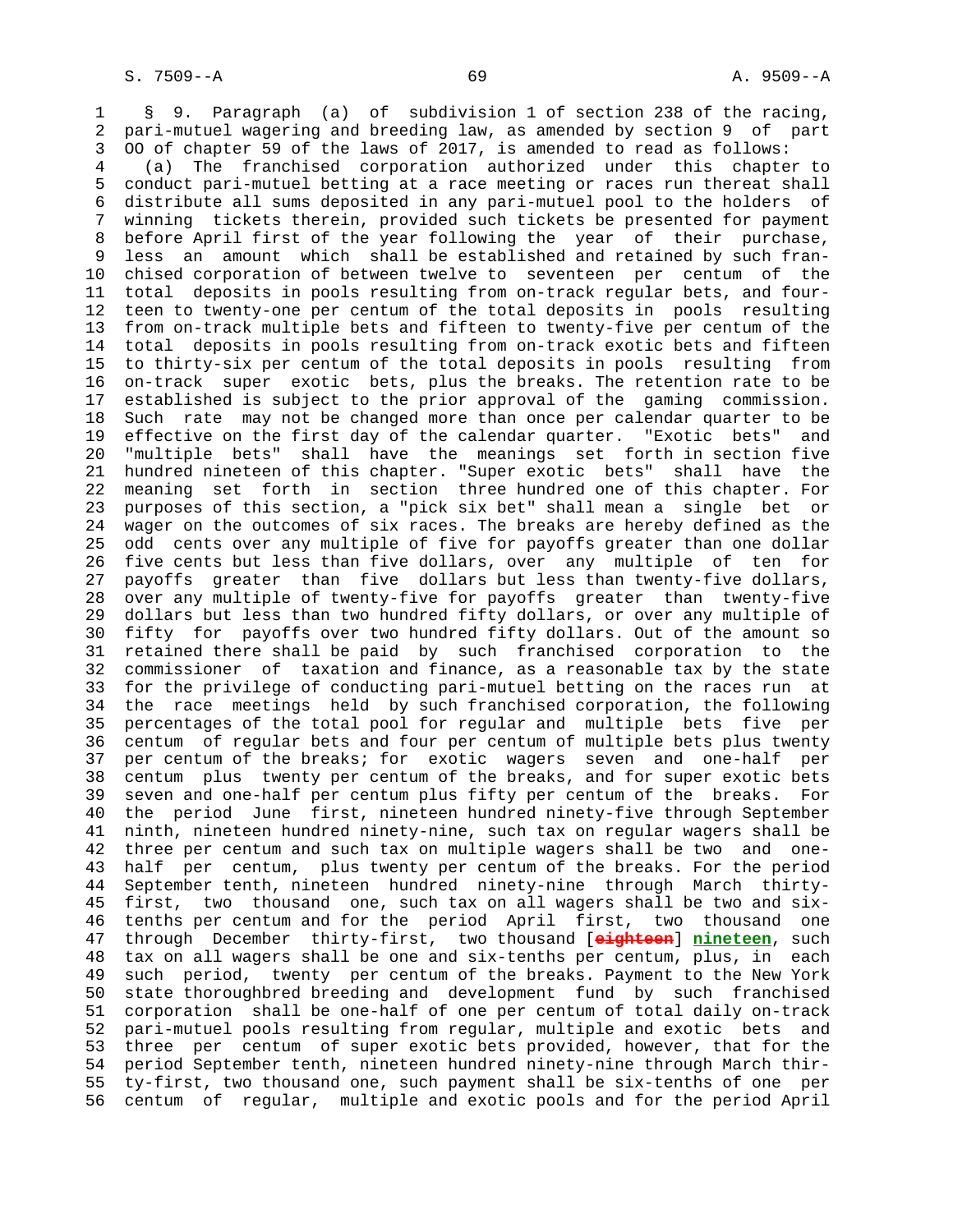S. 7509--A 70 A. 9509--A

 1 first, two thousand one through December thirty-first, two thousand 2 [**eighteen**] **nineteen**, such payment shall be seven-tenths of one per 3 centum of such pools. 4 § 10. This act shall take effect immediately. 5 PART HH 6 Section 1. Subdivision 4 of section 97-nnnn of the state finance law<br>7 is REPEALED. is REPEALED. 8 § 2. Subdivisions 5 and 6 of section 97-nnnn of the state finance law 9 are renumbered subdivisions 4 and 5. 10 § 3. This act shall take effect April 1, 2018. 11 PART II 12 Section 1. Subparagraphs (ii) and (iii) of paragraph 1 of subdivision 13 b of section 1612 of the tax law are REPEALED and a new subparagraph 14 (ii) is added to read as follows: **(ii) less a vendor's fee the amount of which is to be paid for serving as a lottery agent to the track operator of a vendor track or the opera- tor of any other video lottery gaming facility authorized pursuant to section sixteen hundred seventeen-a of this article: (A) when a vendor track is located within development zone one as defined by section thirteen hundred ten of the racing, pari-mutuel wagering and breeding law, at a rate of thirty-nine and one-half percent of the total revenue wagered at the vendor track after payout for prizes pursuant to this chapter; (B) when a vendor track is located within development zone two as defined by section thirteen hundred ten of the racing, pari-mutuel wagering and breeding law, at a rate of forty-three and one-half percent of the total revenue wagered at the vendor track after payout for prizes pursuant to this chapter; provided, however, at a vendor track located within fifteen miles of a destination resort gaming facility authorized pursuant to article thirteen of the racing, pari-mutuel wagering and breeding law or that is located more than fifteen miles but within fifty miles of a Native American class III gaming facility as defined in 25 U.S.C. § 2703 (8) shall receive a vendor fee at a rate of fifty-one percent of the total revenue wagered at the vendor track after payout for prizes pursuant to this chapter; and that at a vendor track located within fifteen miles of a Native American class III gaming facility as defined in 25 U.S.C. § 2703 (8) shall receive a vendor fee at a rate of fifty-six percent of the total revenue wagered at the vendor track after payout for prizes pursuant to this chapter; (C) when a video lottery facility is operated at Aqueduct racetrack, at a rate of forty-seven percent of the total revenue wagered at the video lottery gaming facility after payout for prizes pursuant to this chapter; provided, however, upon the earlier of the designation of one thousand video lottery devices as hosted pursuant to paragraph four of subdivision a of section sixteen hundred seventeen-a of this article or April first, two thousand nineteen, such rate shall be fifty percent of the total revenue wagered at the video lottery gaming facility after payout for prizes pursuant to this chapter; (D) when a video lottery gaming facility is located in either Nassau or Suffolk counties and is operated by a corporation established pursu- ant to section five hundred two of the racing, pari-mutuel wagering and breeding law, at a rate of forty-five percent of the total revenue**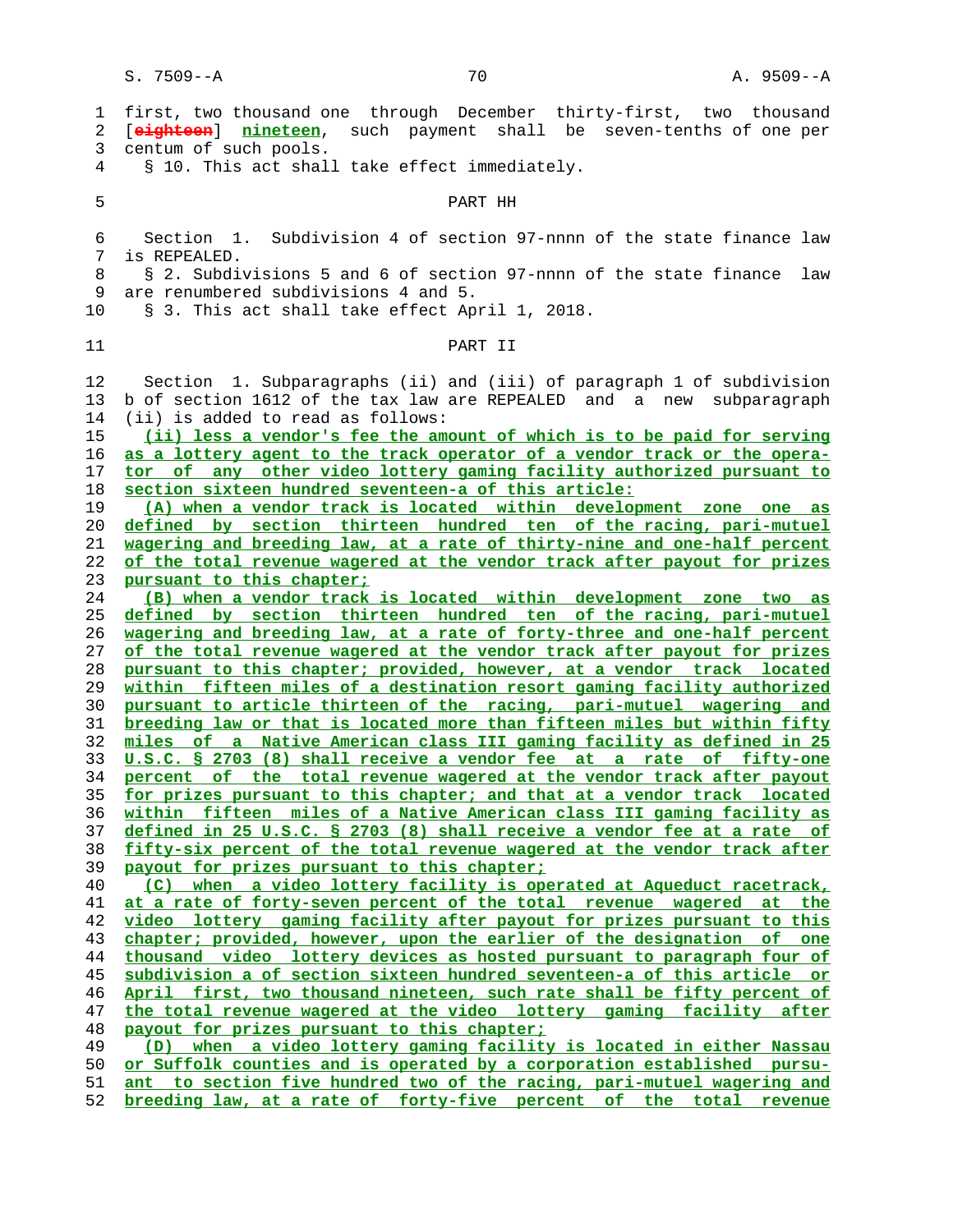**wagered at the video lottery gaming facility after payout for prizes pursuant to this chapter; (E) notwithstanding any provision of law to the contrary, when a vendor track is located within region one or two of development zone two, as such zone is defined in section thirteen hundred ten of the racing, pari-mutuel wagering and breeding law, or is located within region six of such development zone two and is located within Ontario county, such vendor track shall be entitled to receive an additional commission. The additional commission received by the vendor track shall be the adjusted commission calculated pursuant to subclause (II) of this clause; provided, however, the additional commission shall not exceed an amount calculated pursuant to subclause (I) of this clause. (I) The maximum additional commission payable for any fiscal year shall be an amount equal to the base vendor fee less the adjusted current vendor fee. The adjusted current vendor fee is calculated as the vendor fee that the facility would have received during the current fiscal year under the payment schedule established by this paragraph as it existed on March thirty-first, two thousand seventeen. The base vendor fee is calculated as the vendor fee that the facility received during the twelve-month period immediately preceding the opening of a gaming facility in the same region as the vendor track. For the purposes of this calculation, a vendor fee shall exclude any distributions required by paragraph two of this subdivision. For the purposes of this clause, Seneca and Wayne counties shall be deemed to be located within region six of development zone two. (II) The adjusted commission is a percentage of the total revenue wagered at the vendor track after payout for prizes pursuant to this chapter. That percentage is calculated by subtracting the effective tax rate on all gross gaming revenue paid by a gaming facility within the same region as the vendor track from the education percentage. The education percentage is ninety percent less the percentage of the vendor track's vendor fee. For purposes of this clause, Seneca and Wayne coun- ties shall be deemed to be located within region six of development zone two. (III) The additional commission paid pursuant to this subparagraph shall commence with the state fiscal year ending on March thirty-first, two thousand eighteen and shall be paid to a vendor track no later than sixty days after the close of the fiscal year. The additional commission authorized by this clause shall only be applied to revenue wagered at a vendor track while a gaming facility in the same region as that vendor track is open and operating pursuant to an operation certificate issued pursuant to section thirteen hundred thirty-one of the racing, pari-mu- tuel wagering and breeding law. (F) Notwithstanding any provision of law to the contrary, any opera- tors of a vendor track or the operators of any other video lottery gaming facility eligible to receive a capital award as of December thir- ty-first, two thousand seventeen shall deposit from their vendor fee into a segregated account an amount equal to four percent of the first sixty-two million five hundred thousand dollars of revenue wagered at the vendor track after payout for prizes pursuant to this chapter to be used exclusively for capital investments, except for Aqueduct, which shall deposit into a segregated account an amount equal to one percent of all revenue wagered at the video lottery gaming facility after payout for prizes pursuant to this chapter until the earlier of the designation of one thousand video lottery devices as hosted pursuant to paragraph four of subdivision a of section sixteen hundred seventeen-a of this**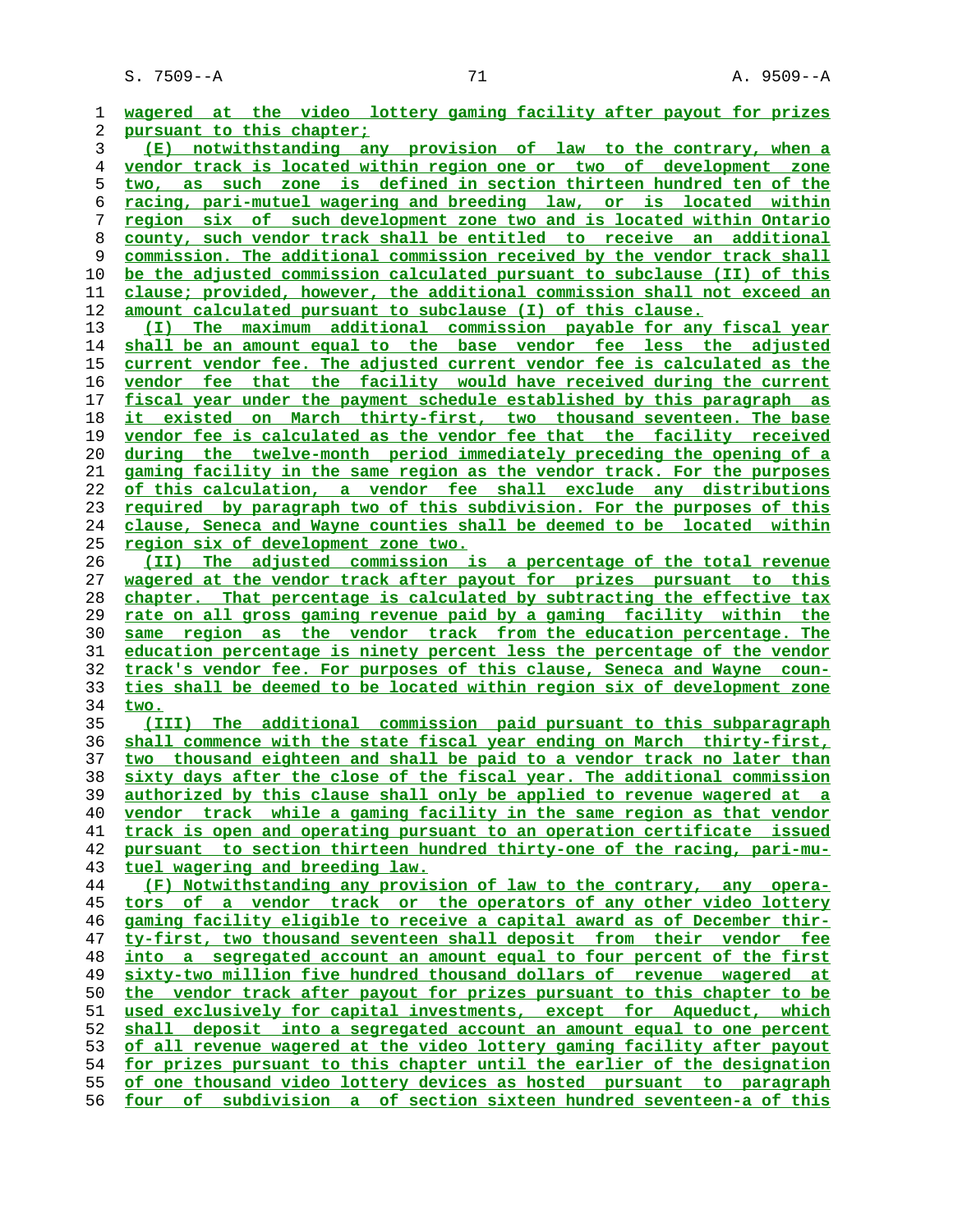S. 7509--A 72 A. 9509--A

**article or April first, two thousand nineteen, when at such time four percent of all revenue wagered at the video lottery gaming facility after payout for prizes pursuant to this chapter shall be deposited into a segregated account for capital investments. Vendor tracks and video lottery gaming facilities shall be permitted to withdraw funds for projects approved by the commission to improve the facilities of the vendor track or video lottery gaming facility which enhance or maintain the video lottery gaming facility including, but not limited to hotels, other lodging facilities, entertainment facilities, retail facilities, dining facilities, events arenas, parking garages and other improvements and amenities customary to a gaming facility, provided, however, the vendor tracks and video lottery gaming facilities shall be permitted to withdraw funds for unreimbursed capital awards approved prior to the effective date of this subparagraph. Any proceeds from the divestiture of any assets acquired through these capital funds or any prior capital award must be deposited into this segregated account, provided that if the vendor track or video lottery gaming facility ceases use of such asset for gaming purposes or transfers the asset to a related party, such vendor track or video lottery gaming facility shall deposit an amount equal to the fair market value of that asset into the account. In the event a vendor track or video lottery gaming facility ceases gaming operations, any balance in the account along with an amount equal to the value of all remaining assets acquired through this fund or prior capi- tal awards shall be returned to the state for deposit into the state lottery fund for education aid, except for Aqueduct, which shall return to the state for deposit into the state lottery fund for education aid all amounts in excess of the amount needed to fund a project pursuant to an agreement with the operator to construct an expansion of the facili- ty, hotel, and convention and exhibition space requiring a minimum capi- tal investment of three hundred million dollars and any subsequent amendments to such agreement. The comptroller or his legally authorized representative is authorized to audit any and all expenditures made out of these segregated capital accounts. Notwithstanding the preceding, a vendor track located in Ontario county may withdraw up to two million dollars from this account for the purpose of constructing a turf course at the vendor track. (G) Notwithstanding any provision of law to the contrary, free play allowance credits authorized by the division pursuant to subdivision f of section sixteen hundred seventeen-a of this article shall not be included in the calculation of the total amount wagered on video lottery games, the total amount wagered after payout of prizes, the vendor fees payable to the operators of video lottery gaming facilities, fees paya- ble to the division's video lottery gaming equipment contractors, or racing support payments. (H) Notwithstanding any provision of law to the contrary, the operator of a vendor track or the operator of any other video lottery gaming facility shall fund a marketing and promotion program out of the vendor's fee. Each operator shall submit an annual marketing plan for the review and approval of the commission and any other required docu- ments detailing promotional activities as prescribed by the commission. The commission shall have the right to reject any advertisement or promotion that does not properly represent the mission or interests of the lottery or its programs. (I) Notwithstanding clause (F) of this subparagraph, the commission shall be able to authorize a vendor track located within Oneida county, within fifteen miles of a Native American class III gaming facility, and**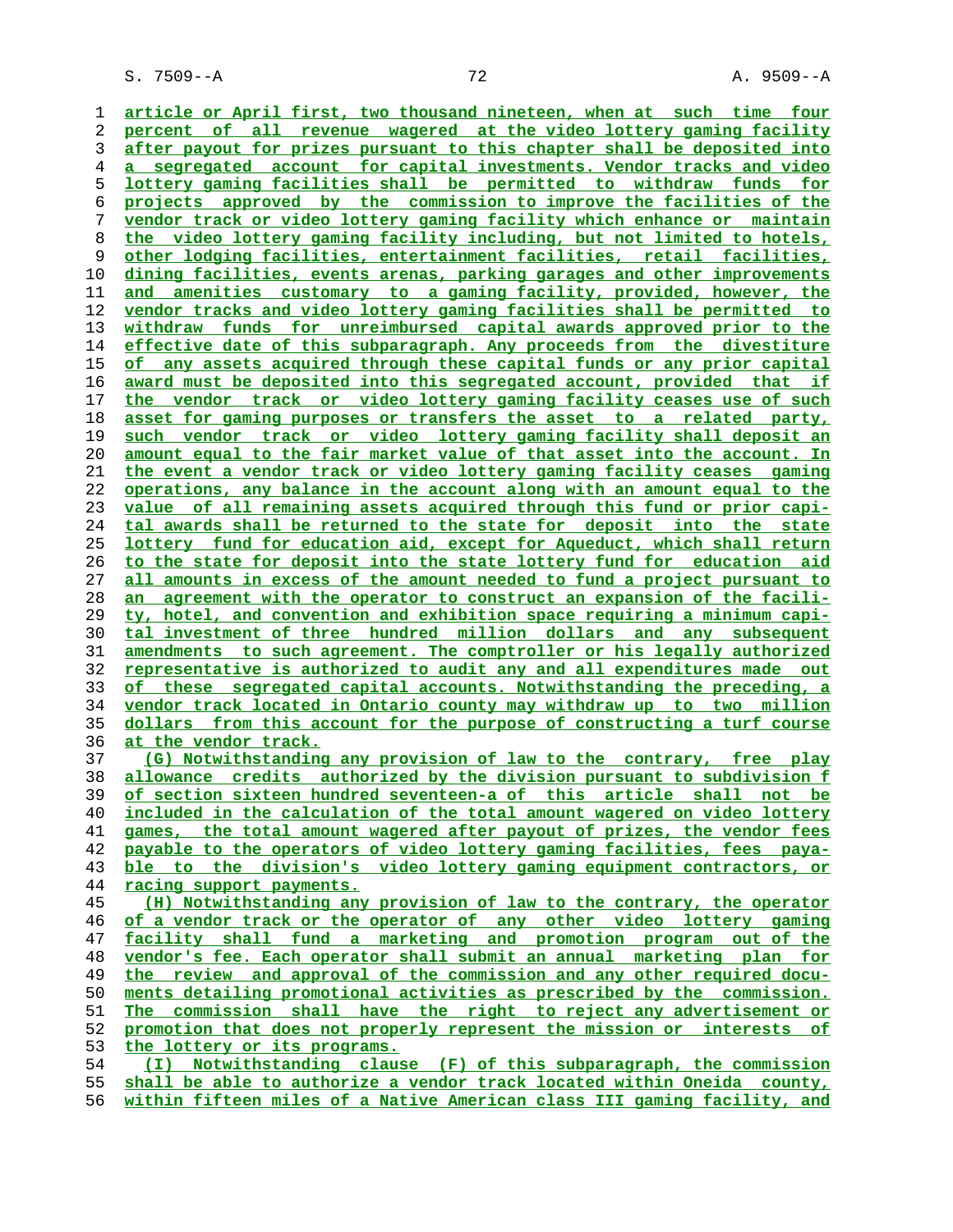S. 7509--A 73 73 A. 9509--A

| ı       | who has maintained at least ninety percent of full-time equivalent                                                                             |
|---------|------------------------------------------------------------------------------------------------------------------------------------------------|
| 2       | employees as they employed in the year two thousand sixteen, to withdraw                                                                       |
| 3<br>4  | funds from the segregated account established in clause (F) of this<br>subparagraph up to an amount equal to four percent of the total revenue |
|         |                                                                                                                                                |
| 5       | wagered at the vendor track after payout for prizes pursuant to this                                                                           |
| б       | chapter each year, for operations.                                                                                                             |
| 7       | § 2. This act shall take effect immediately; provided, however, clause                                                                         |
| 8       | (I) of subparagraph (ii) of paragraph 1 of subdivision b of section 1612                                                                       |
| 9       | of the tax law as added by section one of this act shall expire and be                                                                         |
| 10      | deemed repealed June 29, 2019.                                                                                                                 |
| 11      | PART JJ                                                                                                                                        |
|         |                                                                                                                                                |
| 12      | Section 1. Subsection (a) of section 614 of the tax law, as amended by                                                                         |
| 13      | chapter 170 of the laws of 1994, is amended to read as follows:                                                                                |
| 14      | (a) Unmarried individual. For taxable years beginning after nineteen                                                                           |
| 15      | hundred ninety-six, the New York standard deduction of a resident indi-                                                                        |
| 16      | vidual who is not married nor the head of a household nor a surviving                                                                          |
| 17      | spouse nor an individual [whose federal exemption amount is zero] who is                                                                       |
| 18      | claimed as a dependent by another New York state taxpayer shall be seven                                                                       |
| 19      | thousand five hundred dollars; for taxable years beginning in nineteen                                                                         |
| $20 \,$ | hundred ninety-six, such standard deduction shall be seven thousand four                                                                       |
| 21      | hundred dollars; for taxable years beginning in nineteen hundred nine-                                                                         |
| 22      | ty-five, such standard deduction shall be six thousand six hundred                                                                             |
| 23      | dollars; and for taxable years beginning after nineteen hundred eighty-                                                                        |
| 24      | nine and before nineteen hundred ninety-five, such standard deduction                                                                          |
| 25      | shall be six thousand dollars.                                                                                                                 |
| 26      | § 2. Section 612 of the tax law is amended by adding two<br>new                                                                                |
| 27      | subsections (w) and (x) to read as follows:                                                                                                    |
| 28      | (w) Alimony modifications. (1) In the case of applicable alimony or                                                                            |
| 29      | separate maintenance payments, the following modifications shall apply:                                                                        |
| 30      | (A) There shall be subtracted from federal adjusted gross income any                                                                           |
| 31      | applicable alimony or separate maintenance payments made by the taxpayer                                                                       |
| 32      | during the taxable year.                                                                                                                       |
| 33      | (B) There shall be added to federal adjusted gross income any applica-                                                                         |
| 34      | ble alimony or separate maintenance payments received by the taxpayer                                                                          |
| 35      | during the taxable year.                                                                                                                       |
| 36      | (2) (A) The term "alimony or separate maintenance payments"<br>means                                                                           |
| 37      | payments as defined under section seventy-one of the internal revenue                                                                          |
| 38      | code in effect immediately prior to the enactment of Public Law 115-97.                                                                        |
| 39      | (B) The term "applicable alimony or separate maintenance payments"                                                                             |
| 40      | means payments made under an alimony or separation instrument (as                                                                              |
| 41      | defined in section seventy-one of the internal revenue code in effect                                                                          |
| 42      | immediately prior to the enactment of Public Law 115-97) that was                                                                              |
| 43      | executed after December thirty-first, two thousand eighteen, and any                                                                           |
| 44      | divorce or separation instrument executed on or before such date and                                                                           |
| 45      | modified after such date if the modification expressly provides that the                                                                       |
| 46      | amendments made by this section apply to such modification.                                                                                    |
| 47      | (x) Qualified moving expense reimbursement and moving expenses. (1) In                                                                         |
| 48      | the case of applicable qualified moving expense reimbursement and moving                                                                       |
| 49      | expenses, the following modifications shall apply:                                                                                             |
| 50      | (A) There shall be subtracted from federal adjusted gross income<br>any                                                                        |
| 51      | applicable qualified moving expense reimbursement received by<br>the                                                                           |
| 52      | taxpayer during the taxable year.                                                                                                              |
| 53      | (B) There shall be subtracted from federal adjusted gross income<br>any                                                                        |
|         |                                                                                                                                                |

 <sup>54</sup> **applicable moving expenses paid by the taxpayer during the taxable year.**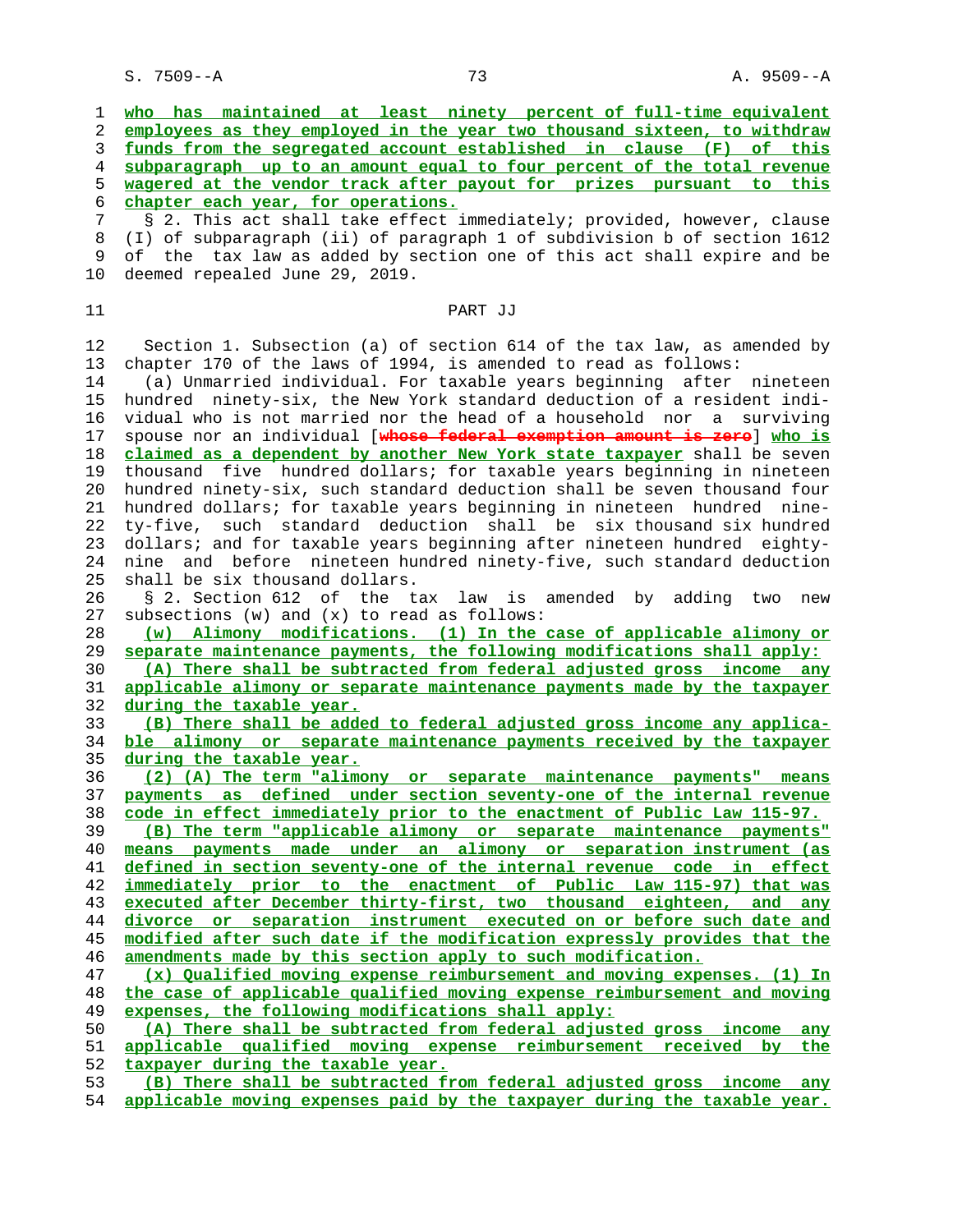1 **(2) Applicable qualified moving expense reimbursement and moving** 2 **expenses are those deductions as allowed by paragraph (g) of sections** 3 **one hundred thirty-two and section two hundred seventeen, respectfully,** 4 **of the internal revenue code immediately prior to the enactment of** 5 **Public Law 115-97.** 6 § 3. Subsection (a) of section 615 of the tax law, as amended by 7 section 1 of part HH of chapter 57 of the laws of 2010, is amended to 8 read as follows:<br>9 (a) General. 9 (a) General. If federal taxable income of a resident individual is 10 determined by itemizing deductions **or claiming the federal standard** 11 **deduction** from his **or her** federal adjusted gross income, he **or she** may 12 elect to deduct his **or her** New York itemized deduction [**in lieu of**] **or** 13 **claim** his **or her** New York standard deduction. The New York itemized 14 deduction of a resident individual means the total amount of his **or her** 15 deductions from federal adjusted gross income **allowed**, other than feder- 16 al deductions for personal exemptions, as provided in the laws of the 17 United States for the taxable year, **as such deductions existed imme-** 18 **diately prior to the enactment of Public Law 115-97** with the modifica- 19 tions specified in this section, except as provided for under 20 subsections (f) and (g) of this section. 21 § 4. Subdivision (a) of section 11-1714 of the administrative code of 22 the city of New York, as amended by chapter 170 of the laws of 1994, is 23 amended to read as follows: 24 (a) Unmarried individual. For taxable years beginning after nineteen 25 hundred ninety-six, the city standard deduction of a city resident indi- 26 vidual who is not married nor the head of a household nor a surviving 27 spouse nor an individual [**whose federal exemption amount is zero**] **who is** 28 **claimed as a dependent by another New York state taxpayer** shall be seven 29 thousand five hundred dollars; for taxable years beginning in nineteen 30 hundred ninety-six, such standard deduction shall be seven thousand four 31 hundred dollars; for taxable years beginning in nineteen hundred nine- 32 ty-five, such standard deduction shall be six thousand six hundred 33 dollars; and for taxable years beginning after nineteen hundred eighty- 34 nine and before nineteen hundred ninety-five, such standard deduction 35 shall be six thousand dollars. 36 § 5. Section 11-1712 of the administrative code of the city of New 37 York is amended by adding two new subdivisions (u) and (v) to read as 38 follows: 39 **(u) Alimony modifications. (1) In the case of applicable alimony or** 40 **separate maintenance payments, the following modifications shall apply:** 41 **(A) There shall be subtracted from federal adjusted gross income any** 42 **applicable alimony or separate maintenance payments made by the taxpayer** 43 **during the taxable year.** 44 **(B) There shall be added to federal adjusted gross income any applica-** 45 **ble alimony or separate maintenance payments received by the taxpayer** 46 **during the taxable year.** 47 **(2) (A) The term "alimony or separate maintenance payments" means** 48 **payments as defined under section seventy-one of the internal revenue** 49 **code in effect immediately prior to the enactment of Public Law 115-97.** 50 **(B) The term "applicable alimony or separate maintenance payments"** 51 **means payments made under an alimony or separation instrument (as** 52 **defined in section seventy-one of the internal revenue code in effect** 53 **immediately prior to the enactment of Public Law 115-97) that was** 54 **executed after December thirty-first, two thousand eighteen, and any** 55 **divorce or separation instrument executed on or before such date and**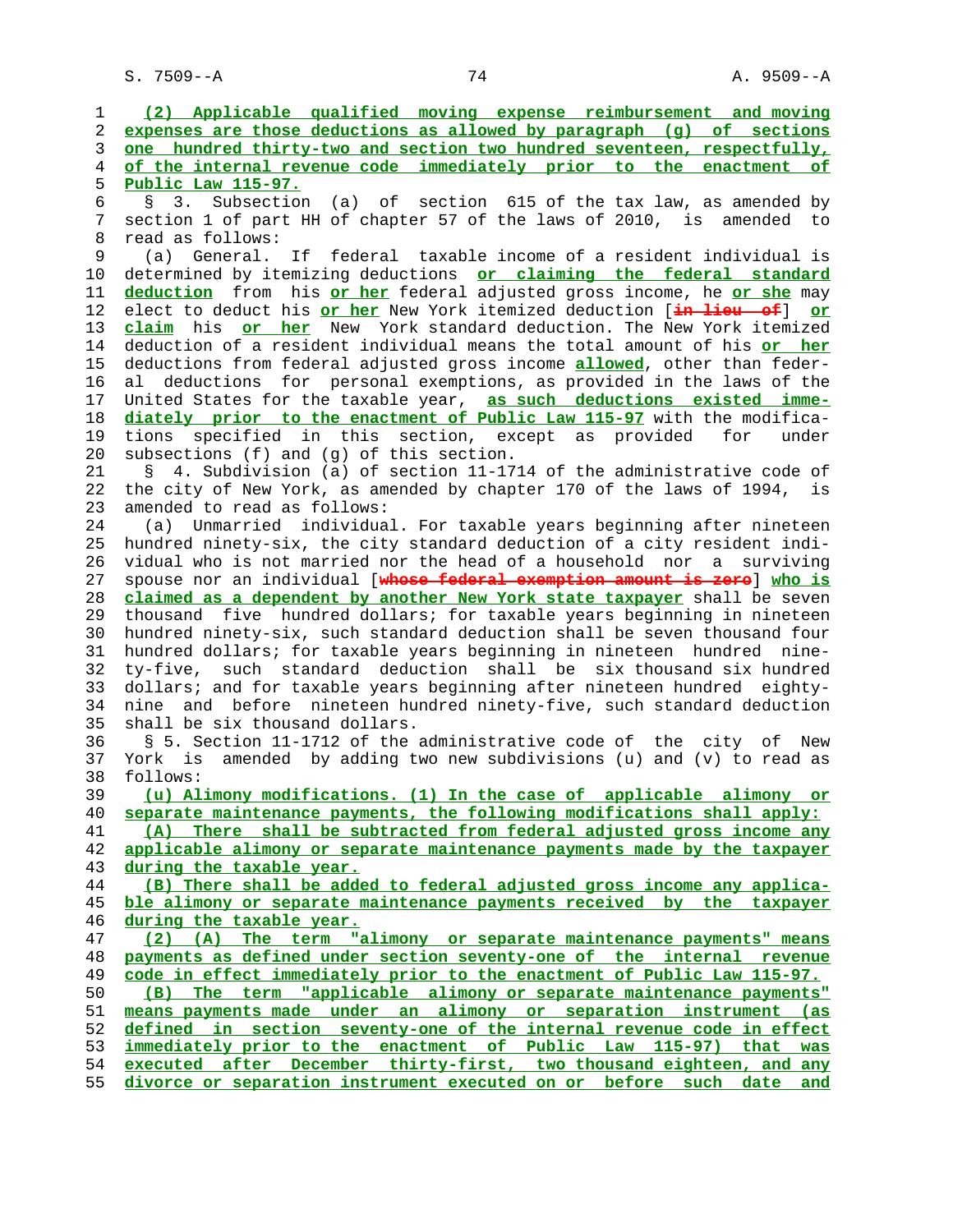S. 7509--A 75 75 A. 9509--A

**modified after such date if the modification expressly provides that the amendments made by this section apply to such modification. (v) Qualified moving expense reimbursement and moving expenses. (1) In the case of applicable qualified moving expense reimbursement and moving expenses, the following modifications shall apply: (A) There shall be subtracted from federal adjusted gross income any applicable qualified moving expense reimbursement received by the taxpayer during the taxable year. (B) There shall be subtracted from federal adjusted gross income any applicable moving expenses paid by the taxpayer during the taxable year. (2) Applicable qualified moving expense reimbursement and moving expenses are those deductions as allowed by paragraph (g) of section one hundred thirty-two and section two hundred seventeen, respectfully, of the internal revenue code immediately prior to the enactment of Public Law 115-97.** 16 § 6. Subdivision (a) of section 11-1715 of the administrative code of 17 the city of New York, as amended by section 5 of part HH of chapter 57 18 of the laws of 2010, is amended to read as follows: 19 (a) General. If federal taxable income of a city resident individual 20 is determined by itemizing deductions **or claiming the federal standard deduction** from his **or her** federal adjusted gross income, such resident 22 individual may elect to deduct his **or her** city itemized deduction [**in lieu of**] **or claim** his **or her** city standard deduction. The city itemized 24 deduction of a city resident individual means the total amount of his **or her** deductions from federal adjusted gross income **allowed**, other than 26 federal deductions for personal exemptions, as provided in the laws of 27 the United States for the taxable year, **as such deductions existed imme- diately prior to the enactment of Public Law 115-97** with the modifica- 29 tions specified in this section, except as provided for under subdivi- 30 sions (f) and (g) of this section.

 31 § 7. This act shall take effect immediately and shall apply to taxable 32 years beginning on or after January 1, 2018.

## 33 PART KK

 34 Section 1. Paragraph (b) of subdivision 6-a of section 208 of the tax 35 law, as amended by section 5-a of part T of chapter 59 of the laws of 36 2015, is amended to read as follows:

 37 (b) "Exempt CFC income" means **(i)** the income required to be included 38 in the taxpayer's federal gross income pursuant to subsection (a) of 39 section 951 of the internal revenue code, received from a corporation 40 that is conducting a unitary business with the taxpayer but is not 41 included in a combined report with the taxpayer, **and (ii) to the extent** 42 **not included in subparagraph (i) of this paragraph, such income required** 43 **to be included in the taxpayer's federal gross income pursuant to** 44 **subsection (a) of such section 951 of the internal revenue code by** 45 **reason of subsection (a) of section 965 of the internal revenue code, as** 46 **adjusted by subsection (b) of section 965 of the internal revenue code,** 47 **and without regard to subsection (c) of such section, received from a** 48 **corporation that is not included in a combined report with the taxpayer,** 49 less, **(iii)** in the discretion of the commissioner, any interest 50 deductions directly or indirectly attributable to that income. In lieu 51 of subtracting from its exempt CFC income the amount of those interest 52 deductions, the taxpayer may make a revocable election to reduce its 53 total exempt CFC income by forty percent. If the taxpayer makes this 54 election, the taxpayer must also make the elections provided for in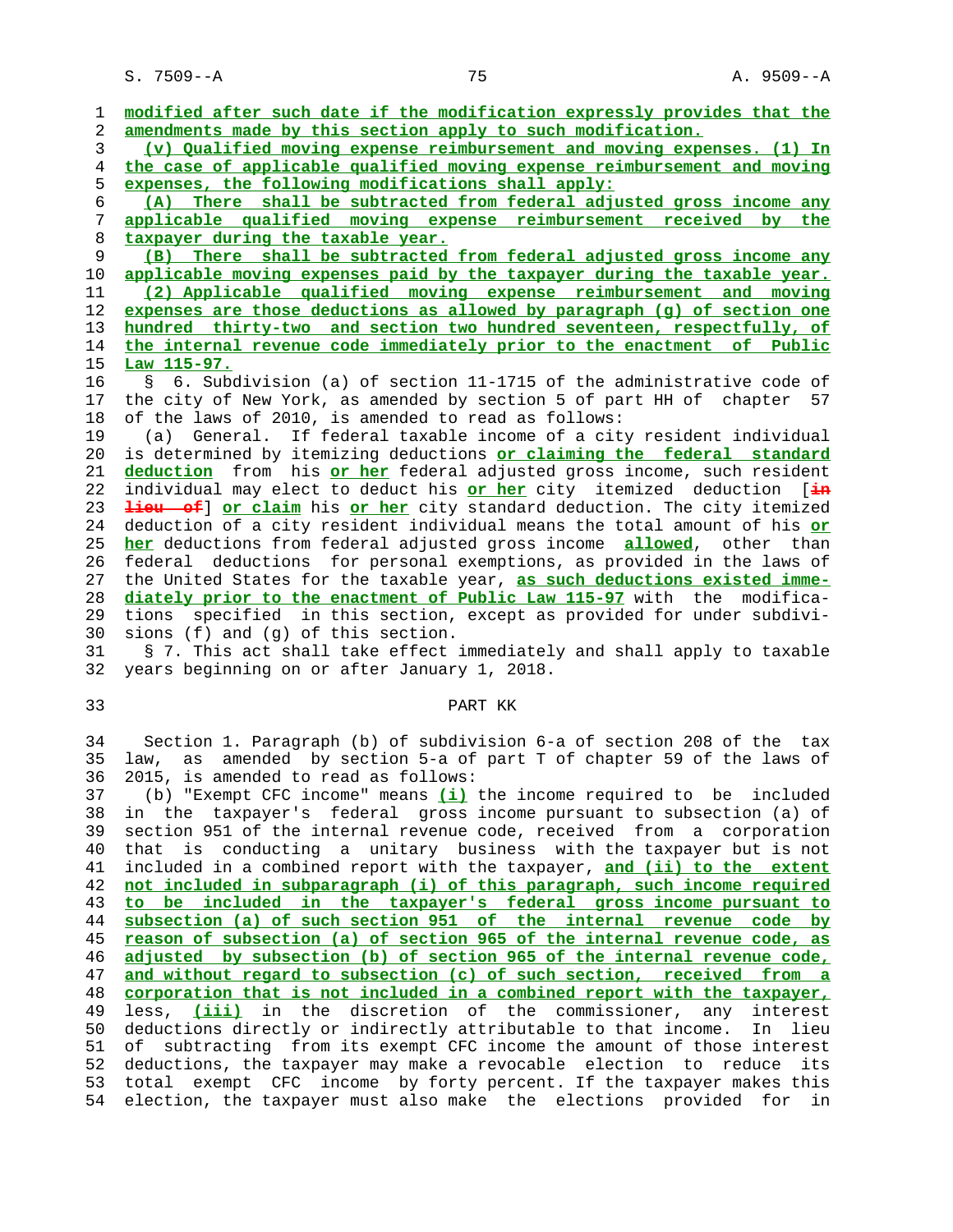1 paragraph (b) of subdivision six of this section and paragraph (c) of 2 this subdivision. If the taxpayer subsequently revokes this election, 3 the taxpayer must revoke the elections provided for in paragraph (b) of 4 subdivision six of this section and paragraph (c) of this subdivision. A 5 taxpayer which does not make this election because it has no exempt CFC 6 income will not be precluded from making those other elections. 7 § 2. Subparagraph 6 of paragraph (a) of subdivision 9 of section 208 8 of the tax law, as amended by section 4 of part A of chapter 59 of the<br>9 laws of 2014, is amended to read as follows: laws of 2014, is amended to read as follows: 10 (6) any amount treated as dividends pursuant to section seventy-eight 11 of the internal revenue code **to the extent that such dividends are not** 12 **included in the computation of the deduction allowed under section two** 13 **hundred fifty of such code**; 14 § 3. Paragraph (b) of subdivision 9 of section 208 of the tax law is 15 amended by adding a new subparagraph 23 to read as follow: 16 **(23) The amount of any federal deduction allowed pursuant to** 17 **subsection (c) of section 965 of the internal revenue code.** 18 § 4. Paragraph 1 of subsection (c) of section 1085 of the tax law, as 19 amended by section 13-a of part Q of chapter 60 of the laws of 2016, is 20 amended to read as follows: 21 (1) If any taxpayer fails to file a declaration of estimated tax under 22 article nine-A of this chapter, or fails to pay all or any part of an 23 amount which is applied as an installment against such estimated tax, it 24 shall be deemed to have made an underpayment of estimated tax. There 25 shall be added to the tax for the taxable year an amount at the under- 26 payment rate set by the commissioner pursuant to section one thousand 27 ninety-six of this article, or if no rate is set, at the rate of seven 28 and one-half percent per annum upon the amount of the underpayment for 29 the period of the underpayment but not beyond the fifteenth day of the 30 [**third**] **fourth** month following the close of the taxable year. **Provided,** 31 **however, that, for taxable years beginning on or after January first,** 32 **two thousand seventeen and before January first, two thousand eighteen,** 33 **no amount shall be added to the tax with respect to the portion of such** 34 **tax related to the amount of any interest deductions directly or indi-** 35 **rectly attributable to the amount included in exempt CFC income pursuant** 36 **to subparagraph (ii) of paragraph (b) of subdivision six-a of section** 37 **two hundred eight of this chapter or the forty percent reduction of such** 38 **exempt CFC income in lieu of interest attribution if the election** 39 **described in paragraph (b) of subdivision six-a of such section is made.** 40 The amount of the underpayment shall be, with respect to any installment 41 of estimated tax computed on the basis of either the preceding year's 42 tax or the second preceding year's tax, the excess of the amount 43 required to be paid over the amount, if any, paid on or before the last 44 day prescribed for such payment or, with respect to any other install- 45 ment of estimated tax, the excess of the amount of the installment which 46 would be required to be paid if the estimated tax were equal to ninety- 47 one percent of the tax shown on the return for the taxable year (or if 48 no return was filed, ninety-one percent of the tax for such year) over 49 the amount, if any, of the installment paid on or before the last day 50 prescribed for such payment. In any case in which there would be no 51 underpayment if "eighty percent" were substituted for "ninety-one 52 percent" each place it appears in this subsection, the addition to the 53 tax shall be equal to seventy-five percent of the amount otherwise 54 determined. No underpayment shall be deemed to exist with respect to a 55 declaration or installment otherwise due on or after the termination of 56 existence of the taxpayer.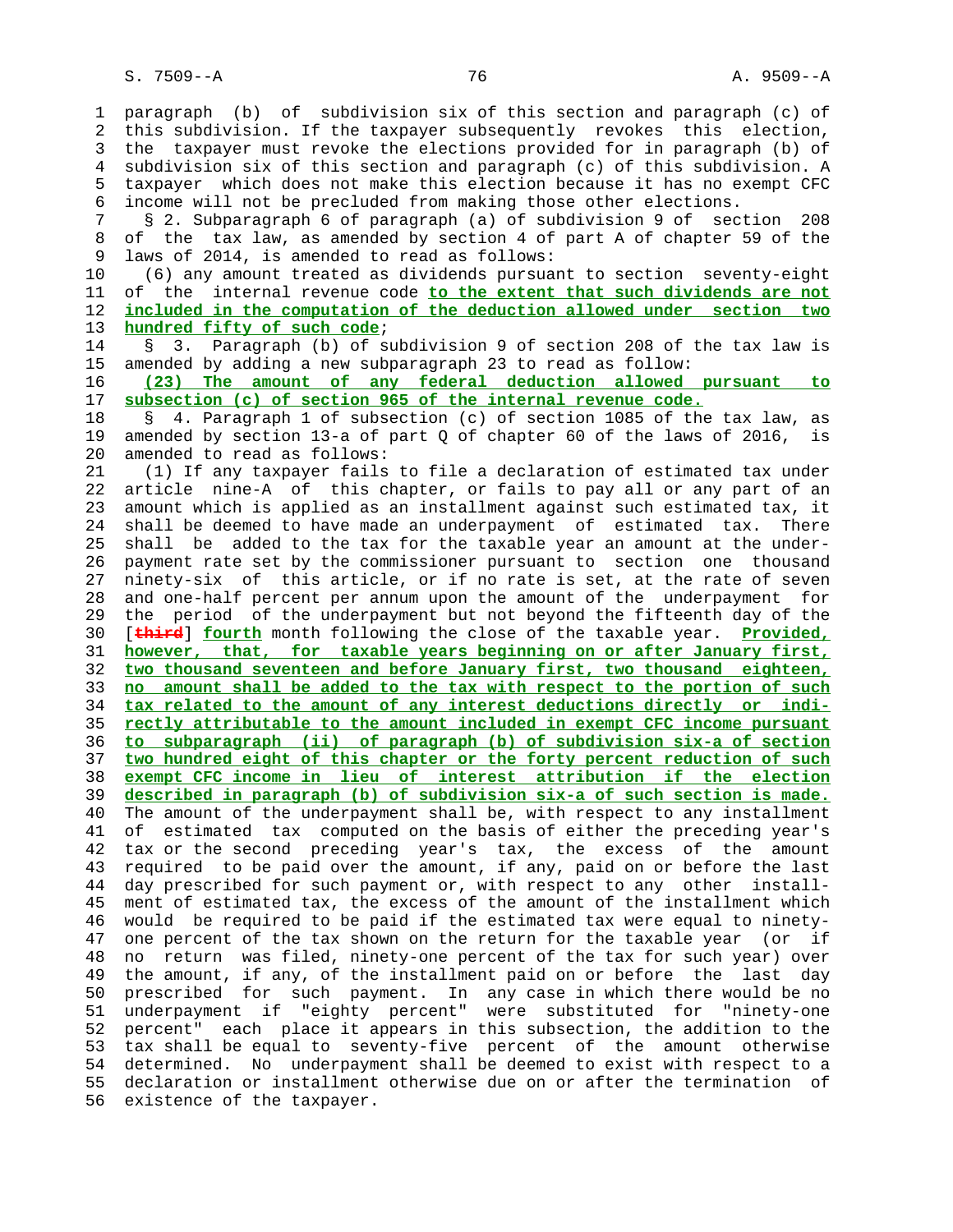1 § 5. This act shall take effect immediately and shall apply to taxable 2 years beginning on or after January 1, 2017.

## 3 PART LL

 4 Section 1. The state finance law is amended by adding a new section 5 92-gg to read as follows:

**§ 92-gg. Charitable gifts trust fund. 1. There is hereby established in the joint custody of the commissioner of taxation and finance and the state comptroller a special fund pursuant to section eleven of this chapter to be known as the "charitable gifts trust fund".**

**2. Moneys in the charitable gifts trust fund shall be kept separate from and shall not be commingled with any other moneys in the custody of the comptroller or the commissioner of taxation and finance. Provided, however that any moneys of the fund not required for immediate use may, at the discretion of the comptroller, in consultation with the director of the budget, be invested by the comptroller in obligations of the United States or the state. The proceeds of any such investment shall be retained by the fund as assets to be used for purposes of the fund.**

**3. Except as set forth in subdivisions two and four of this section, no moneys from the charitable gifts trust fund shall be transferred to any other fund, nor shall moneys from the fund be used to make payments for any purpose other than the purposes set forth in subdivisions two and four of this section.**

**4. The charitable gifts trust fund shall have two separate and distinct accounts, as set forth in paragraphs a and b of this subdivi- sion. Moneys in each of the accounts shall be kept separate from and shall not be commingled with any other moneys of any other account with- in the fund.**

**a. The "health charitable account" shall consist of grants, gifts or bequests received by the state, and all other moneys credited or trans- ferred thereto from any other fund or source. Moneys of such account shall only be expended for the support of services relating to primary, preventive, and inpatient health care, routine dental and vision care, hunger prevention and nutritional assistance, and other services provided to New York state residents with the overall goal of ensuring that New York state residents have access to quality health care and other related services.**

**b. The "elementary and secondary education charitable account" shall consist of grants, gifts or bequests received by the state for the support of elementary and secondary education for children in the state and all other moneys credited or transferred thereto from any other fund or source. Moneys of such account shall only be expended for the provision of elementary and secondary education for children in the state.**

 44 § 2. Section 606 of the tax law is amended by adding a new subsection 45 (iii) to read as follows:

**(iii) Credit for contributions to certain funds. For taxable years beginning on or after January first, two thousand nineteen, an individ- ual taxpayer shall be allowed a credit against the tax imposed under this article for an amount equal to eighty-five percent of the amount contributed by the taxpayer during the immediately preceding taxable year to any or all of the following accounts within the charitable gifts trust fund set forth in section ninety-two-gg of the state finance law: the health charitable account established by paragraph a of subdivision four of section ninety-two-gg of the state finance law, or the elementa-**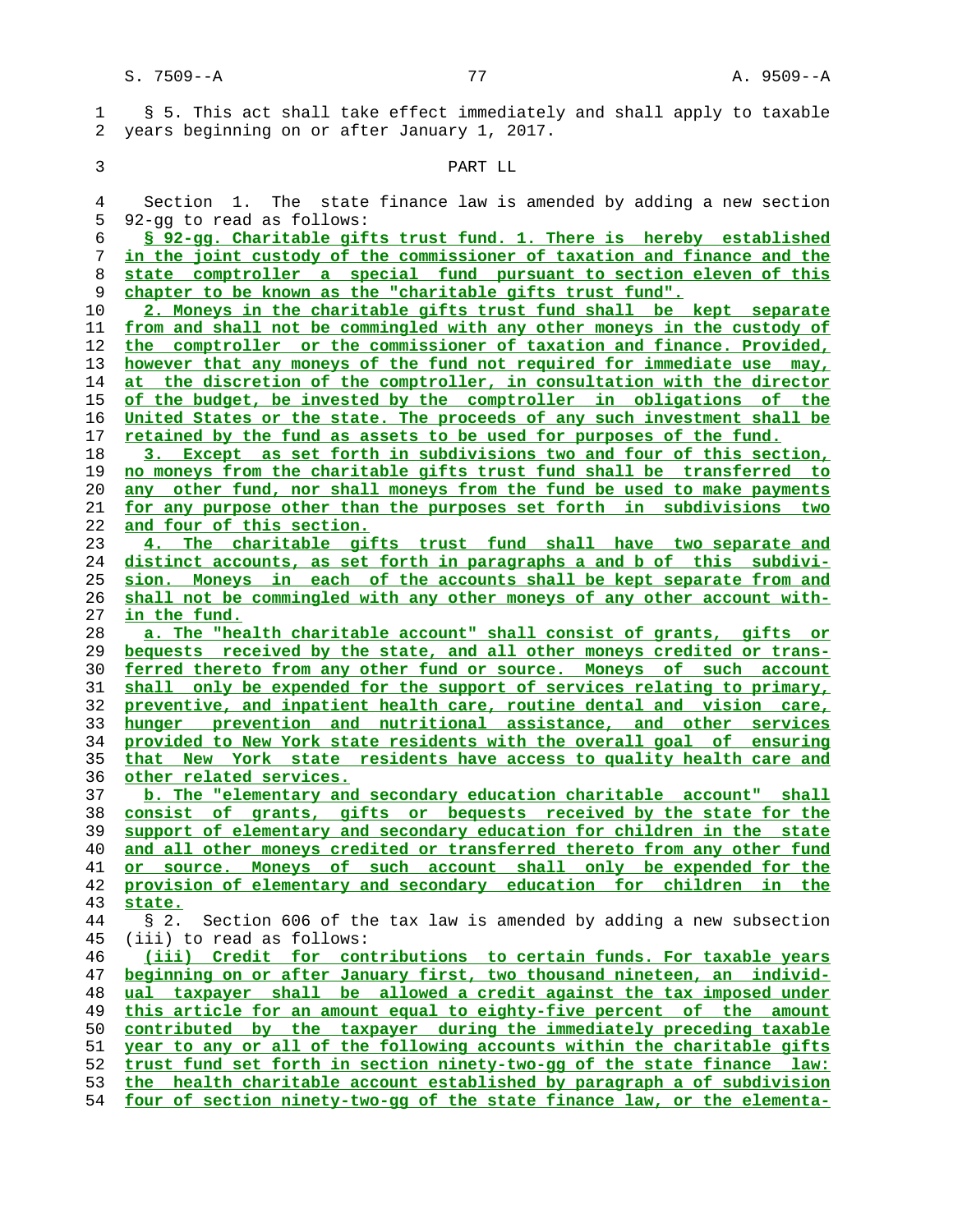**ry and secondary education charitable account established by paragraph b of subdivision four of section ninety-two-gg of the state finance law.** 3 § 3. Section 1604 of the education law is amended by adding a new 4 subdivision 44 to read as follows: **44. To establish a charitable fund, by resolution of the trustees, to receive charitable monetary donations made to such fund for use by the district for general educational purposes. The monies of such charitable fund shall be deposited and secured in the manner provided by section ten of the general municipal law. The monies of such charitable fund may be invested in the manner provided by section eleven of the general municipal law. Any interest earned or capital gain realized on the money so invested shall accrue to and become part of such fund. At such time and in such amounts as determined by the trustees, the monies of such charitable fund shall be transferred to the school district's general fund for expenditure consistent with the charitable purposes of the fund, provided that the amount of taxes to be levied by the school district for any school year shall be determined without regard to any such transfer. The school district shall maintain an accounting of all such deposits, interest or capital gain, transfers, and expenditures.** 20 § 4. Section 1709 of the education law is amended by adding a new 21 subdivision 12-b to read as follows: **12-b. To establish a charitable fund, by resolution of the board, to receive charitable monetary donations made to such fund for use by the district for general educational purposes. The monies of such charitable fund shall be deposited and secured in the manner provided by section ten of the general municipal law. The monies of such charitable fund may be invested in the manner provided by section eleven of the general municipal law. Any interest earned or capital gain realized on the money so invested shall accrue to and become part of such fund. At such time and in such amounts as determined by the board, the monies of such charitable fund shall be transferred to the school district's general fund for expenditure consistent with the charitable purposes of the fund, provided that the amount of taxes to be levied by the school district for any school year shall be determined without regard to any such transfer. The school district shall maintain an accounting of all such deposits, interest or capital gain, transfers, and expenditures.** 37 § 5. Section 2590-h of the education law is amended by adding a new 38 subdivision 54 to read as follows: **54. To establish a charitable fund to receive charitable monetary donations made to such fund for use by the city school district for general educational purposes. The monies of such charitable fund shall be deposited and secured in the manner provided by section ten of the general municipal law. The monies of such charitable fund may be invested in the manner provided by section eleven of the general munici- pal law. Any interest earned or capital gain realized on the money so invested shall accrue to and become part of such fund. At such time and in such amounts as determined by the chancellor, the monies of such charitable fund shall be transferred to the city school district's general fund for expenditure consistent with the charitable purposes of the fund, provided that the amount of taxes to be levied by the city for any school year shall be determined without regard to any such transfer. The city school district shall maintain an accounting of all such depos- its, interest or capital gain, transfers, and expenditures.** 54 § 6. The general municipal law is amended by adding two new sections

55 6-t and 6-u to read as follows: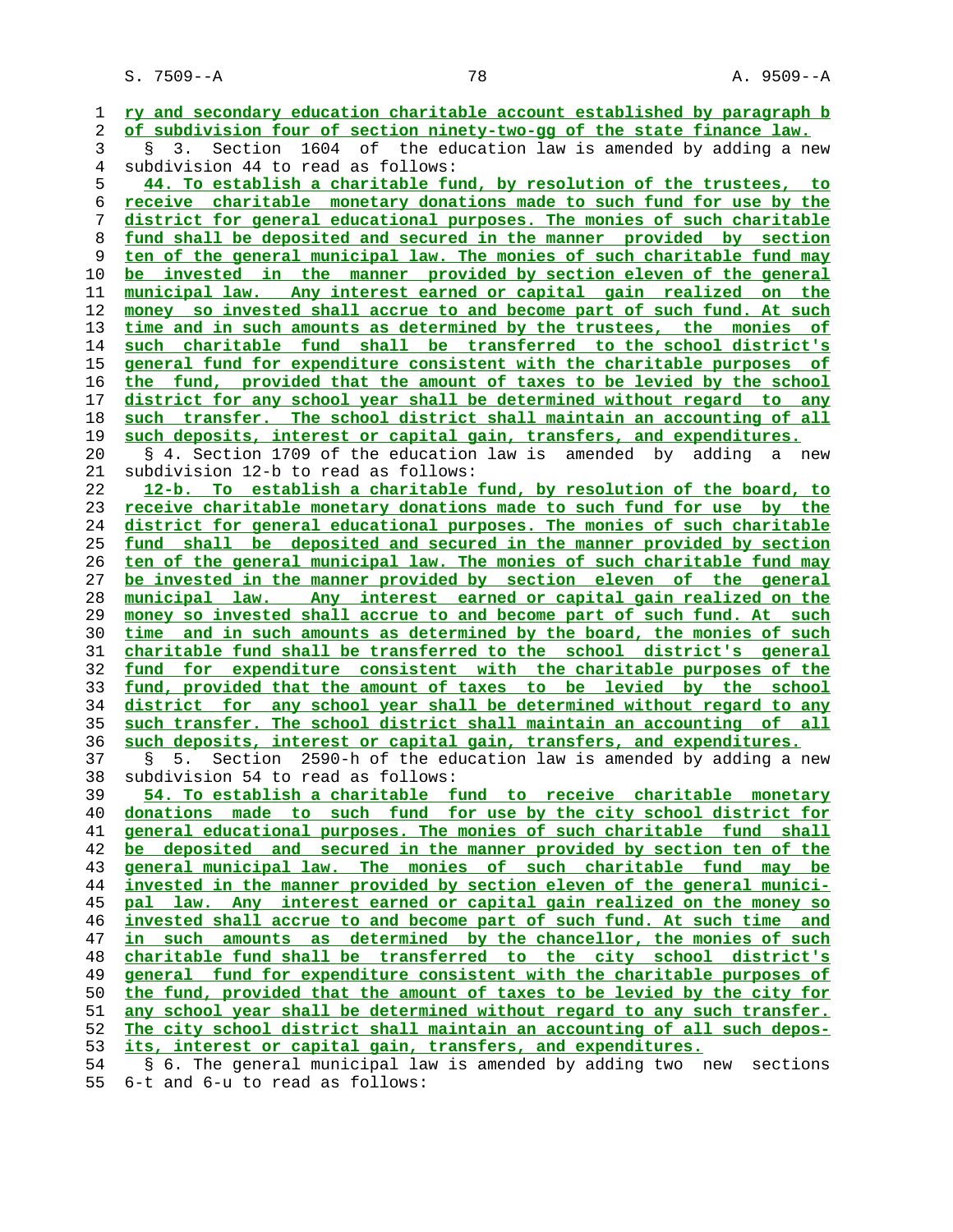S. 7509--A 79 A. 9509--A

**§ 6-t. Charitable gifts reserve fund. 1. The governing board of any county or New York city may establish a reserve fund to be known as a charitable gifts reserve fund, the moneys of which are to be used for the payment of health care expenses and may be used to defray the local social services district's yearly net share of medical assistance expenditures. 2. Such fund may receive charitable contributions from property owners of the county or New York city. 3. The moneys in such fund shall be deposited and secured in the manner provided by section ten of this article. The governing board, or the chief fiscal officer of such county, or New York city, if the governing board shall delegate such duty to him or her, may invest the moneys in such fund in the manner provided by section eleven of this article. Any interest earned or capital gain realized on the money so deposited or invested shall accrue to and become part of such fund. The separate identity of such fund shall be maintained whether its assets consist of cash or investments or both. 4. At the end of the fiscal year, the governing board of the county or New York city, within sixty days of the close of the fiscal year, shall transfer the funds to the general fund or other fund of the municipal corporation for the purpose of paying health care expenses, including the local social services district's yearly net share of medical assist- ance expenditures. 5. The governing board shall establish a procedure for property owners of the county or New York city to make contributions to the charitable gifts reserve fund, which shall include the provision of a written acknowledgment of the gift to the contributor. 6. Nothing in this section shall relieve the local social services district of its ongoing obligation to pay the yearly net share of medical assistance expenditures, nor relieve a local district of social services of its statutory and regulatory functions in the adminis- tration, supervision and operation of the medical assistance program in its locality. § 6-u. Charitable gifts reserve fund. 1. The governing board of any city with a population less than one million, town or village may estab- lish a reserve fund to be known as a charitable gifts reserve fund. 2. Such fund may receive charitable contributions from property owners of the town, village or city. 3. The moneys in such fund shall be deposited and secured in the manner provided by section ten of this article. The governing board, or the chief fiscal officer of such town, village or city, if the governing board shall delegate such duty to him or her, may invest the moneys in such fund in the manner provided by section eleven of this article. Any interest earned or capital gain realized on the money so deposited or invested shall accrue to and become part of such fund. The separate identity of such fund shall be maintained whether its assets consist of cash or investments or both. 4. At the end of the fiscal year, the governing board of the town, village or city, within sixty days of the close of the fiscal year, may transfer the funds to the general fund or other fund of the municipal corporation, so that the funds may be used for charitable purposes. 5. The governing board shall establish a procedure for property owners of the town, village or city to make contributions to the charitable gifts reserve fund, which shall include the provision of a written**

**acknowledgment of the gift to the contributor.**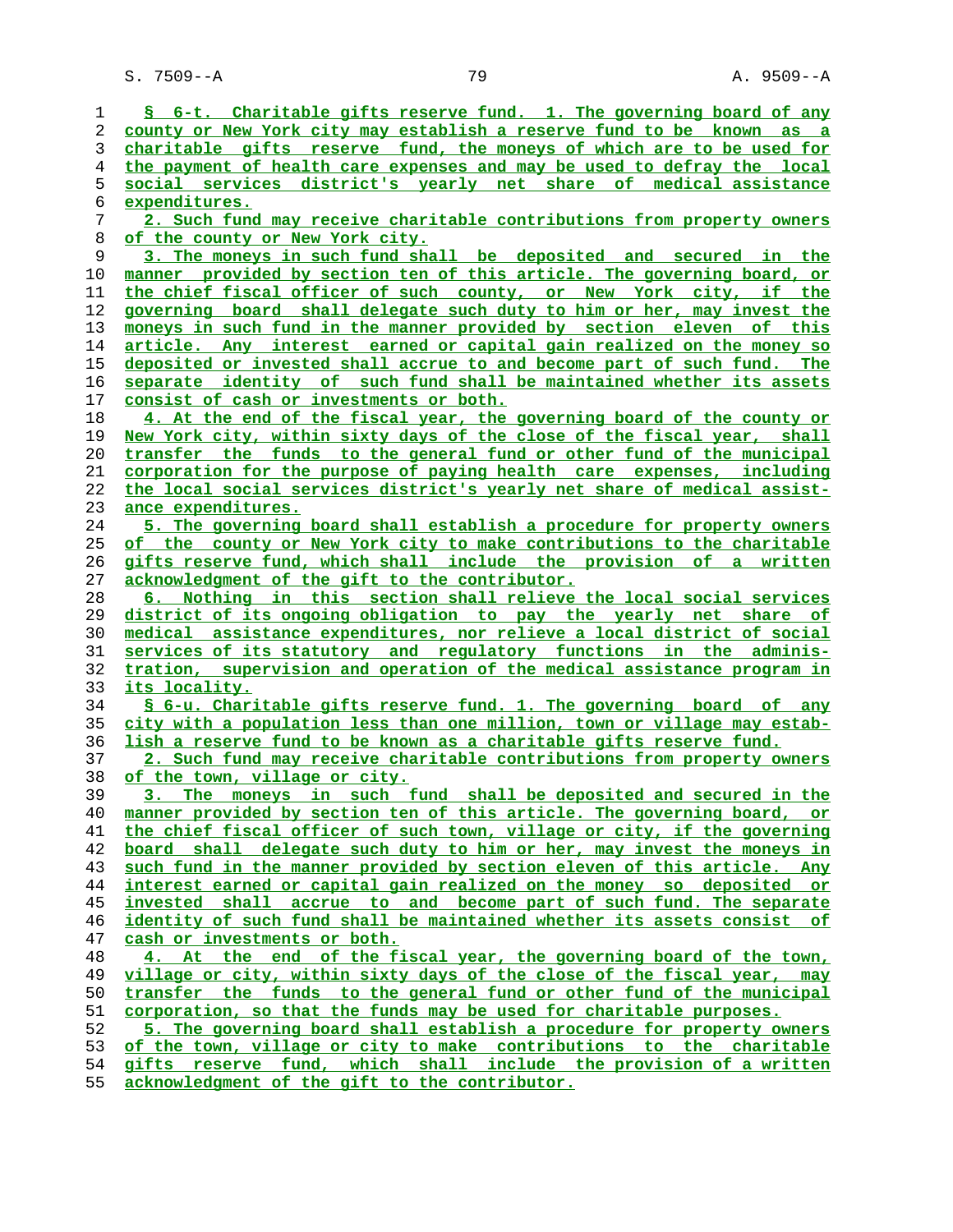1 § 7. The real property tax law is amended by adding a new section 2 980-a to read as follows: **§ 980-a. Tax credits for contributions to certain funds. 1. (a) A municipal corporation that has established a fund pursuant to subdivi- sion forty-four of section sixteen hundred four of the education law, subdivision twelve-b of section seventeen hundred nine of the education law, subdivision fifty-four of section twenty-five hundred ninety-h of the education law, or section six-t or six-u of the general municipal law, may adopt a local law, or in the case of a school district, a resolution, authorizing a tax credit to be provided pursuant to this section for contributions to such fund. For purposes of this section, a municipal corporation that has established such a fund and authorized such a credit shall be referred to as a "participating" municipal corpo- ration. (b) On and after December first, two thousand eighteen, the owner or owners of real property shall be allowed a credit against the real prop- erty taxes of a participating municipal corporation that have been imposed upon such property. The amount of such credit shall equal nine- ty-five percent of the amount contributed by one or more of the owners of such property during the "associated credit year" as defined in this section, to any or all of the funds established by such municipal corpo- ration, subject to the limit established pursuant to paragraph (c) of this subdivision, if any. (c) The participating municipal corporation may establish a limit upon the amount of such credit to be allowed in any given fiscal year, in which case the amount of such credit shall not exceed the limit so established. Any such limit shall be adopted by local law, or in the case of a school district, by resolution, which local law or resolution may either be the same as or separate from the local law or resolution that initially authorized the credit. Once such a limit has been adopted, it may be amended or repealed thereafter by local law, or in the case of a school district, by resolution, provided that any such amendment or repeal shall only apply to taxes of the participating municipal corporation for fiscal years commencing after the adoption of such local law or resolution. A copy of any local law or resolution establishing, amending or repealing such a limit shall be provided to the collecting officer who collects the taxes of the participating municipal corporation. 2. For purposes of this section, the "associated credit year" shall be the twelve-month period during which the owner of the property has made a contribution described in subdivision one of this section that ends on the last day prescribed by law on which the taxes of the participating municipal corporation may be paid without interest or penalties, subject to the following: (a) Where such taxes are payable in installments, such twelve-month period shall end on the last day prescribed by law on which the first installment of such taxes may be paid without interest or penalties. (b) Where a participating municipal corporation is a city school district that is subject to article fifty-two of the education law, such twelve-month period shall end on the last day prescribed by law on which city taxes may be paid without interest or penalties, or if applicable, on the last day prescribed by law on which the first installment of such taxes may be paid without interest or penalties. (c) Each such twelve-month period shall be determined without regard to the possibility that the period prescribed by law for paying such taxes without interest or penalties may be extended due to a delay in**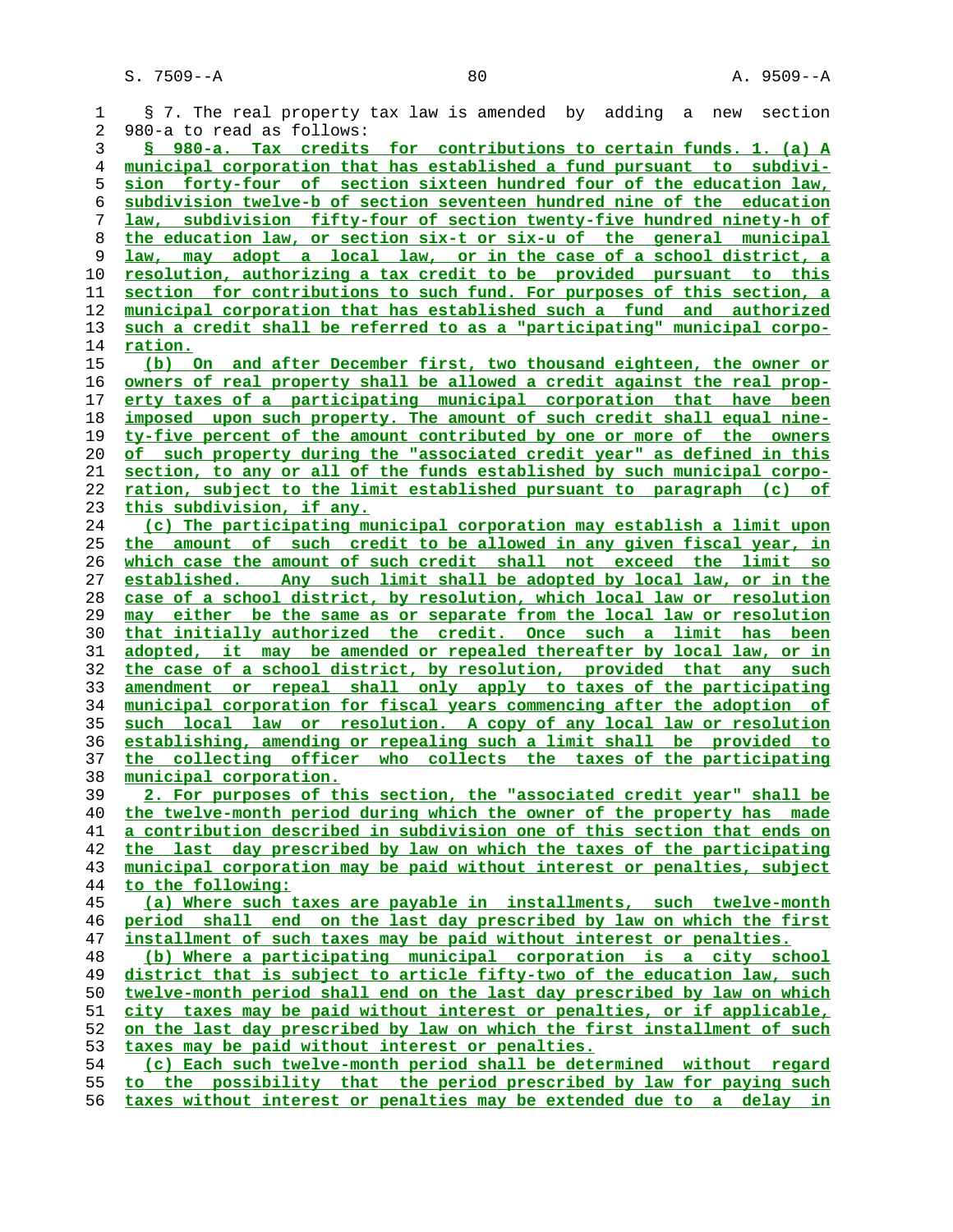S. 7509--A 81 A. 9509--A

**the first publication of the collecting officer's notice as provided by sections thirteen hundred twenty-two or thirteen hundred twenty-four of this chapter or a comparable law, or due to an executive order issued in connection with a state disaster emergency as provided by subdivision two of section nine hundred twenty-five-a of this chapter. 3. The credit authorized by this section shall be administered as follows: (a) The administrator of the account or its designated agent shall, upon receiving a contribution to an account specified in subdivision one of this section during a credit year, furnish the property owner with an acknowledgement in duplicate. Such acknowledgement shall be provided on a form prescribed by the commissioner and shall specify the amount of the contribution, the name and address of the donor, the date the contribution was received, the authorized signature of the administrator or agent, and such other information as the commissioner shall require. (b) After receiving such an acknowledgement, the property owner may present it to the appropriate collecting officer on or before the last day prescribed by law on which taxes may be paid without interest or penalty, together with a credit claim on a form prescribed by the commissioner. Such credit claim form shall contain the name of the property owner or owners, the date and amount of the contributions made to the account during the associated credit year, the address of the property to which the credit claim relates, and such other information as the commissioner shall require. Notwithstanding any provision of law to the contrary, the collecting officer shall thereupon be authorized and directed to grant the property owner a tax credit equal to ninety- five percent of the amount of the contributions made during the associ- ated credit year as specified on the acknowledgement, and to reduce the tax liability on the parcel accordingly, provided that such credit may not exceed the limit established by the participating municipal corpo- ration pursuant to paragraph (c) of subdivision one of this section, if such a limit has been established. Where taxes are payable in install- ments, if the credit exceeds the amount of the first installment, the excess shall be applied to future installments until exhausted. (c) If the property owner fails to present the acknowledgment and credit claim form to the collecting officer on or before the last day prescribed by law on which taxes may be paid without interest or penal- ty, he or she may present the same to the chief fiscal officer or chief financial officer of the participating municipal corporation, or to a member of his or her staff. Such officer shall thereupon be authorized and directed to grant the property owner a refund of school district taxes in the amount of the credit, which amount shall be equal to nine- ty-five percent of the total contributions made during the associated credit year, provided that such refund shall not exceed the school district taxes that have been paid on the property or the limit estab- lished pursuant to paragraph (c) of subdivision one of this section, if any. Provided further, that no interest shall be payable on such refund if paid within forty-five days of the receipt of the acknowledgment and credit claim form. The owner of the property may file such refund claim with the authorized officer at any time during the three year period beginning immediately after the last day such taxes were payable without interest or penalty. 4. The amount of the itemized deduction that may be claimed by a taxpayer under section six hundred fifteen of the tax law with respect to the taxes paid on such property may not exceed the amount of the**

**taxes of a participating municipal corporation that have been imposed**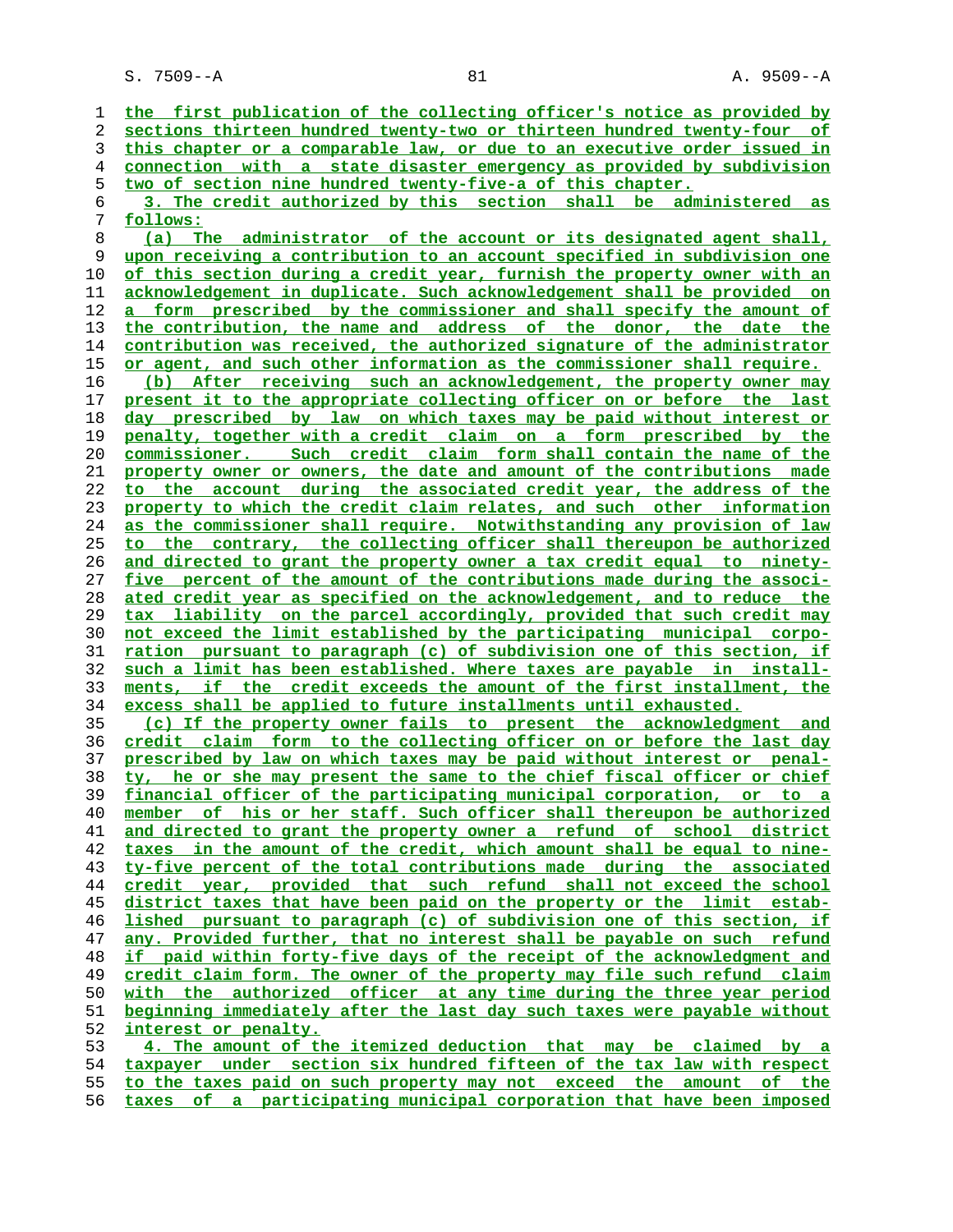| 1        | upon such property minus the amount of the credit provided pursuant to                      |
|----------|---------------------------------------------------------------------------------------------|
| 2        | this section.                                                                               |
| 3        | This act shall take effect immediately; provided, however, that<br>8.<br>Ş.                 |
| 4        | the amendments to section 2590-h of the education law made by section                       |
| 5        | five of this act shall not affect the expiration and reversion of such                      |
| 6        | section and shall expire and be deemed repealed therewith; and provided                     |
| 7        | that if section 2590-h of the education law expires or is<br>further                        |
| 8        | repealed and is reverted prior to the effective date of this<br>act,                        |
| 9        | section five of this act shall not take effect.                                             |
|          |                                                                                             |
| 10       | PART MM                                                                                     |
|          |                                                                                             |
| 11       | Section 1. The tax law is amended by adding a new article 24 to read                        |
| 12       | as follows:                                                                                 |
| 13       | <b>ARTICLE 24</b>                                                                           |
| 14       | EMPLOYER COMPENSATION EXPENSE TAX                                                           |
| 15       | Section 850. Definitions.                                                                   |
| 16       | 851. Employer election.                                                                     |
| 17       | 852. Imposition and rate of tax.                                                            |
| 18       | 853. Pass through of tax.                                                                   |
| 19       | 854. Payment of tax.                                                                        |
| 20       | 855. Employee credit.                                                                       |
| 21       | 856. Deposit and disposition of revenue.                                                    |
| 22       | 857. Procedural provisions.                                                                 |
| 23       | § 850. Definitions. For purposes of this article:                                           |
| 24       | (a) Employer. Employer means an employer that is required by section                        |
| 25       | six hundred seventy-one of this chapter to deduct and withhold tax from                     |
| 26       | wages.                                                                                      |
| 27       | (b) Electing employer. Electing employer is an employer that has made                       |
| 28       | the election provided for in section eight hundred fifty-one of this                        |
| 29       | article.                                                                                    |
| 30       | (c) Payroll expense. Payroll expense means wages and compensation as                        |
| 31       | defined in sections 3121 and 3231 of the internal revenue code (without                     |
| 32       | regard to section $3121(a)(1)$ and section $3231(e)(2)(A)(i)$ , paid to all                 |
| 33       | covered employees.                                                                          |
| 34       | (d) Covered employee. Covered employee means an employee of an elect-                       |
| 35       | ing employer who is required to have amounts withheld under section six                     |
| 36       | hundred seventy-one of this chapter and receives annual wages and                           |
| 37       | compensation from his or her employer of more than forty thousand                           |
|          |                                                                                             |
| 38<br>39 | dollars annually.<br>§ 851. Employer election. (a) Any employer who employs covered employ- |
| 40       | ees in the state shall be allowed to make an election to be taxed under                     |
| 41       | this article.                                                                               |
| 42       | (b) In order to be effective, the election must be made by (1) unani-                       |
| 43       | mous consent of all owners of the employer at the time the election is                      |
| 44       | made if the employer is not a corporation; or (2) if the employer is a                      |
| 45       | for-profit or not-for-profit corporation, by any officer or manager of                      |
|          |                                                                                             |
| 46       | the employer who is authorized under the law of the state where the                         |
| 47       | corporation is incorporated or under the employer's organizational docu-                    |
| 48       | ments to make the election and who represents to having such authori-                       |
| 49       | zation under penalty of perjury; or (3) if the employer is a trust, by                      |
| 50       | the unanimous consent of all trustees; or (4) if the employer is a                          |
| 51       | governmental entity, by the chief executive officer of such governmental                    |
| 52       | entity.                                                                                     |
| 53       | (c) The election must be made by October first of a calendar year and                       |
| 54       | will take effect for the immediately succeeding calendar year. If an                        |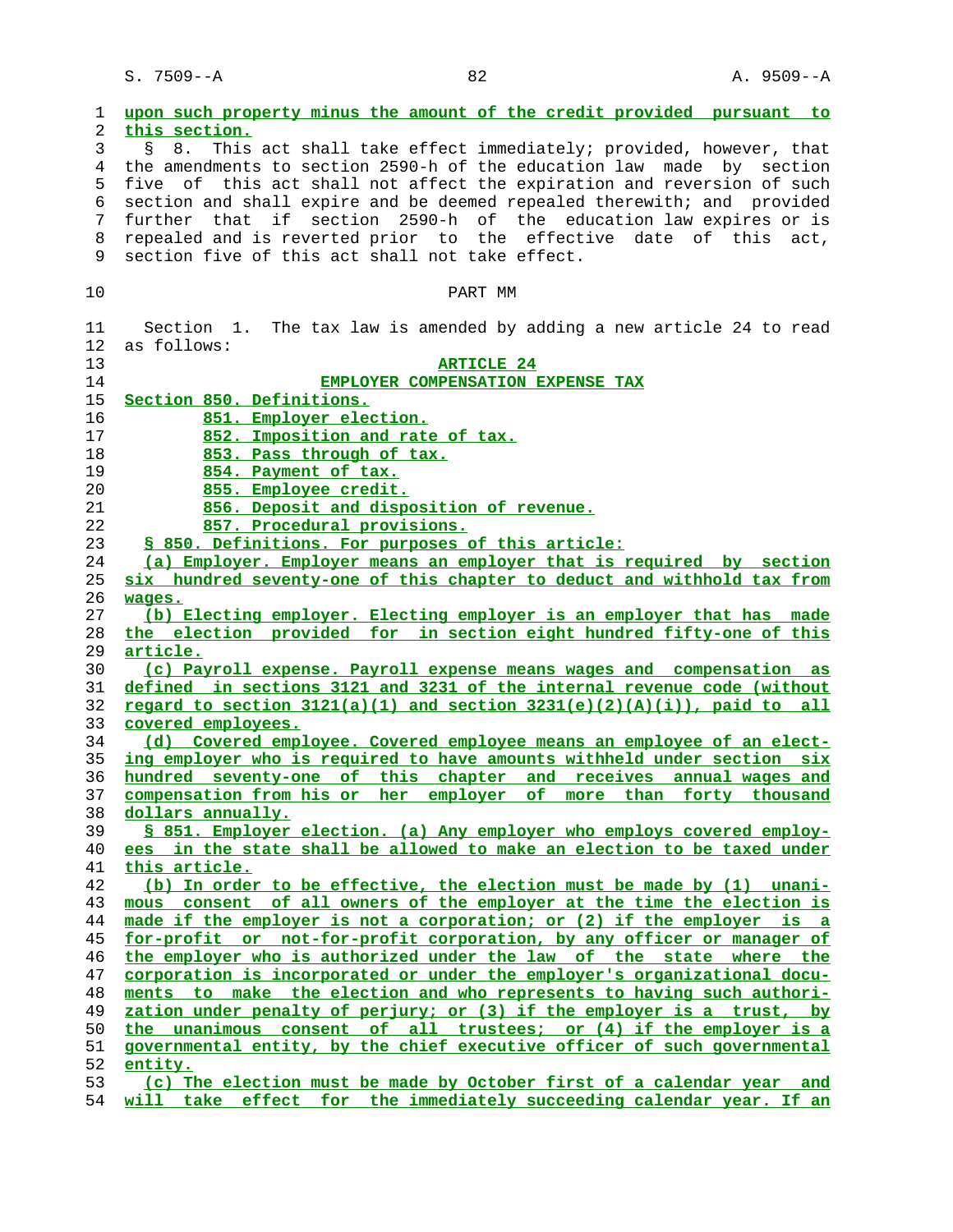S. 7509--A 83 A. 9509--A

**election is made after October first of a calendar year, it will first take effect in the second succeeding calendar year. § 852. Imposition and rate of tax. A tax is hereby imposed on the payroll expense paid by electing employers to covered employees. For two thousand nineteen, the tax shall be equal to one and one-half percent of the payroll expense paid by electing employers to covered employees during the calendar quarter. For two thousand twenty, the tax shall be equal to three percent of the payroll expense paid by electing employers to covered employees during the calendar quarter. For two thousand twen- ty-one and thereafter, the tax shall be equal to five percent of the payroll expense paid by electing employers to covered employees during the calendar quarter. An electing employer shall only be subject to the tax imposed under this article on the payroll expense paid to any covered employee during the calendar year in excess of forty thousand dollars. § 853. Pass through of tax. An employer cannot deduct from the wages or compensation of an employee any amount that represents all or any portion of the tax imposed on the employer under this article. § 854. Payment of tax. (a) Employers with payroll expense. The tax imposed on the payroll expense of electing employers under section eight hundred fifty-two of this article must be paid at the same time the electing employer is required to remit payments under section six hundred seventy-four of this chapter; provided however, that electing employers subject to the provisions in section nine of this chapter must pay the tax on the payroll expense at the same time as the withholding tax remitted under the electronic payment reporting system and the elec- tronic funds transfer system authorized by section nine of this chapter. (b) Responsible person liability. Any officer, director or employee of a corporation or of a dissolved corporation, any employee of a partner- ship, any employee or manager of a limited liability company, any trus- tee of a trust, or any employee of an individual proprietorship, any partner of a partnership or any member of a limited liability company, who as such officer, director, employee, manager, partner or member is under a duty to act for such corporation, partnership, limited liability company or individual proprietorship in complying with any requirement of this article, shall be jointly and severally liable with the electing employer for any tax, penalty or interest owed under this article. § 855. Employee credit. A covered employee shall be allowed a credit against the tax imposed under article twenty-two of this chapter, computed pursuant to the provisions of subsection (aaaa) of section six hundred six of this chapter. § 856. Deposit and disposition of revenue. All taxes, interest, penal- ties, and fees collected or received by the commissioner under this article shall be deposited and disposed of pursuant to the provisions of section one hundred seventy-one-a of this chapter. § 857. Procedural provisions. (a) General. All provisions of article twenty-two of this chapter will apply to the provisions of this article in the same manner and with the same force and effect as if the language of article twenty-two of this chapter had been incorporated in full into this article and had been specifically adjusted for and expressly referred to the tax imposed by this article, except to the extent that any provision is either inconsistent with a provision of this article or is not relevant to this article. Notwithstanding the preceding sentence, no credit against tax in article twenty-two of this chapter**

**can be used to offset the tax due under this article.**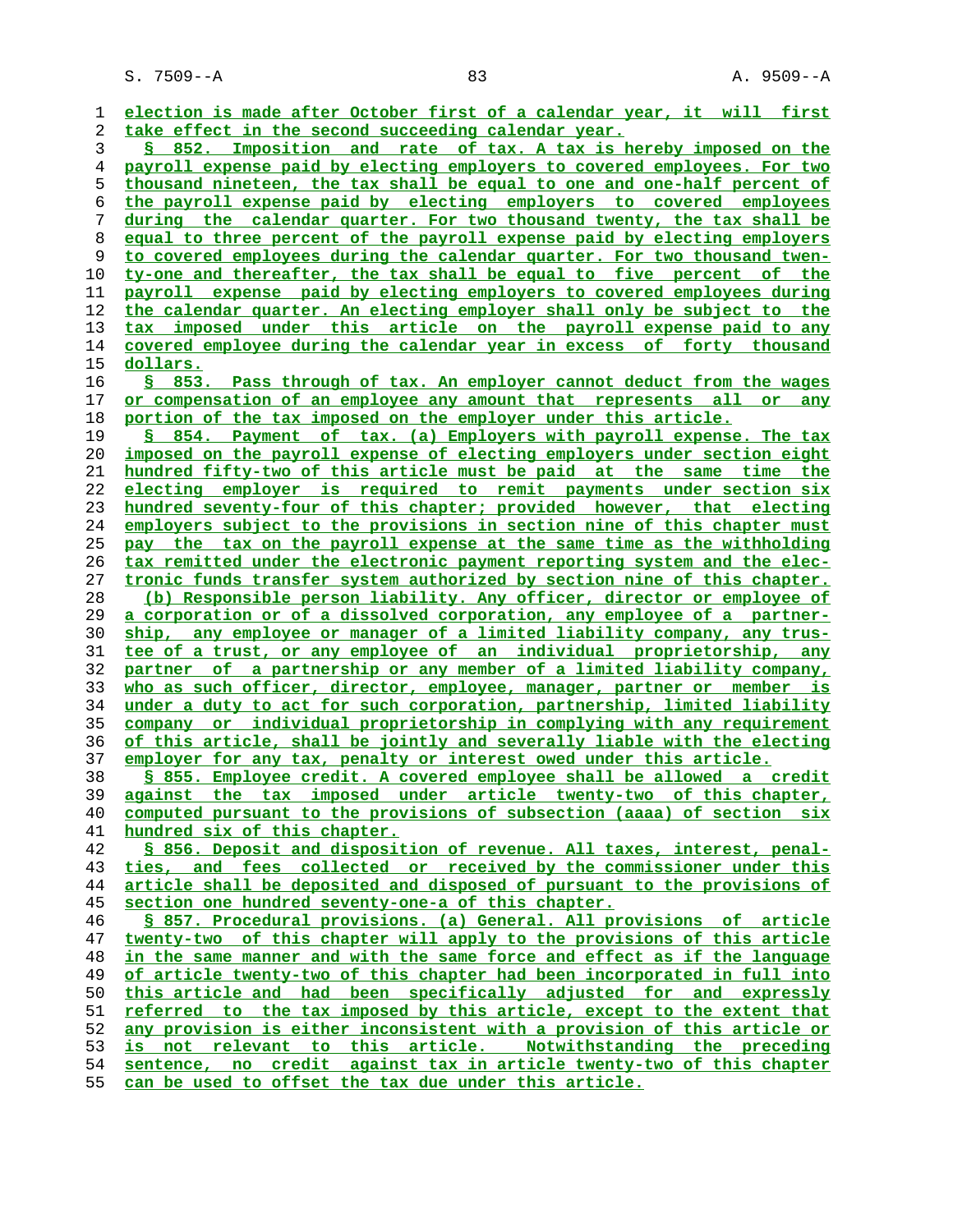**(b) Notwithstanding the provisions of section six hundred ninety-seven of this chapter, if the commissioner determines that a person is liable for any tax, penalty or interest under this article pursuant to subsection (b) of section eight hundred fifty-four of this article, upon request in writing of such person, the commissioner shall disclose in writing to such person (1) the name of any other person the commissioner has determined to be liable for such tax, penalty or interest under this article for the electing employer, and (2) whether the commissioner has attempted to collect such tax, penalty or interest from such other person or electing employer, the general nature of such collection activities, and the amount collected. (c) Notwithstanding any other law to the contrary, the commissioner may require that all filings of forms or returns under this article must be filed electronically and all payments of tax must be paid electron- ically. The commissioner may prescribe the methods for quarterly filings by electing employers, including but not limited to, the inclu- sion of specific employee-level detail.** 18 § 2. Section 606 of the tax law is amended by adding a new subsection 19 (aaaa) to read as follows: **(aaaa) Article twenty-four employee credit. A covered employee of an electing employer shall be entitled to a credit against the tax imposed by this article as provided in this subsection. For purposes of this subsection the terms "covered employee" and "electing employer" shall have the same meanings as under section eight hundred fifty of this chapter. (1) For two thousand nineteen, the credit shall be equal to the product of (i) the covered employee's wages and compensation in excess of forty thousand dollars received during the tax year from the covered employer that are subject to tax under this article and (ii) one and one-half percent and (iii) the result of one minus a fraction, the numerator of which shall be the tax imposed on the covered employee as determined pursuant to section six hundred one of this article before the application of any credits for the applicable tax year and the denominator of which shall be the covered employee's taxable income as determined pursuant to this article for the applicable tax year. (2) For two thousand twenty, the credit shall be equal to the product of (i) the covered employee's wages and compensation in excess of forty thousand dollars received during the tax year from the covered employer that are subject to tax under this article and (ii) three percent and (iii) the result of one minus a fraction, the numerator of which shall be the tax imposed on the covered employee as determined pursuant to section six hundred one of this article before the application of any credits for the applicable tax year and the denominator of which shall be the covered employee's taxable income as determined pursuant to this article for the applicable tax year. (3) For two thousand twenty-one and there- after, the credit shall be equal to the product of (i) the covered employee's wages and compensation in excess of forty thousand dollars received during the tax year from the covered employer that are subject to tax under this article and (ii) five percent and (iii) the result of one minus a fraction, the numerator of which shall be the tax imposed on the covered employee as determined pursuant to section six hundred one of this article before the application of any credits for the applicable tax year and the denominator of which shall be the covered employee's taxable income as determined pursuant to this article for the applicable tax year. If the amount of the credit allowable under this subsection for any taxable year shall exceed the taxpayer's tax for such year, the excess allowed for a taxable year may be carried over to the following**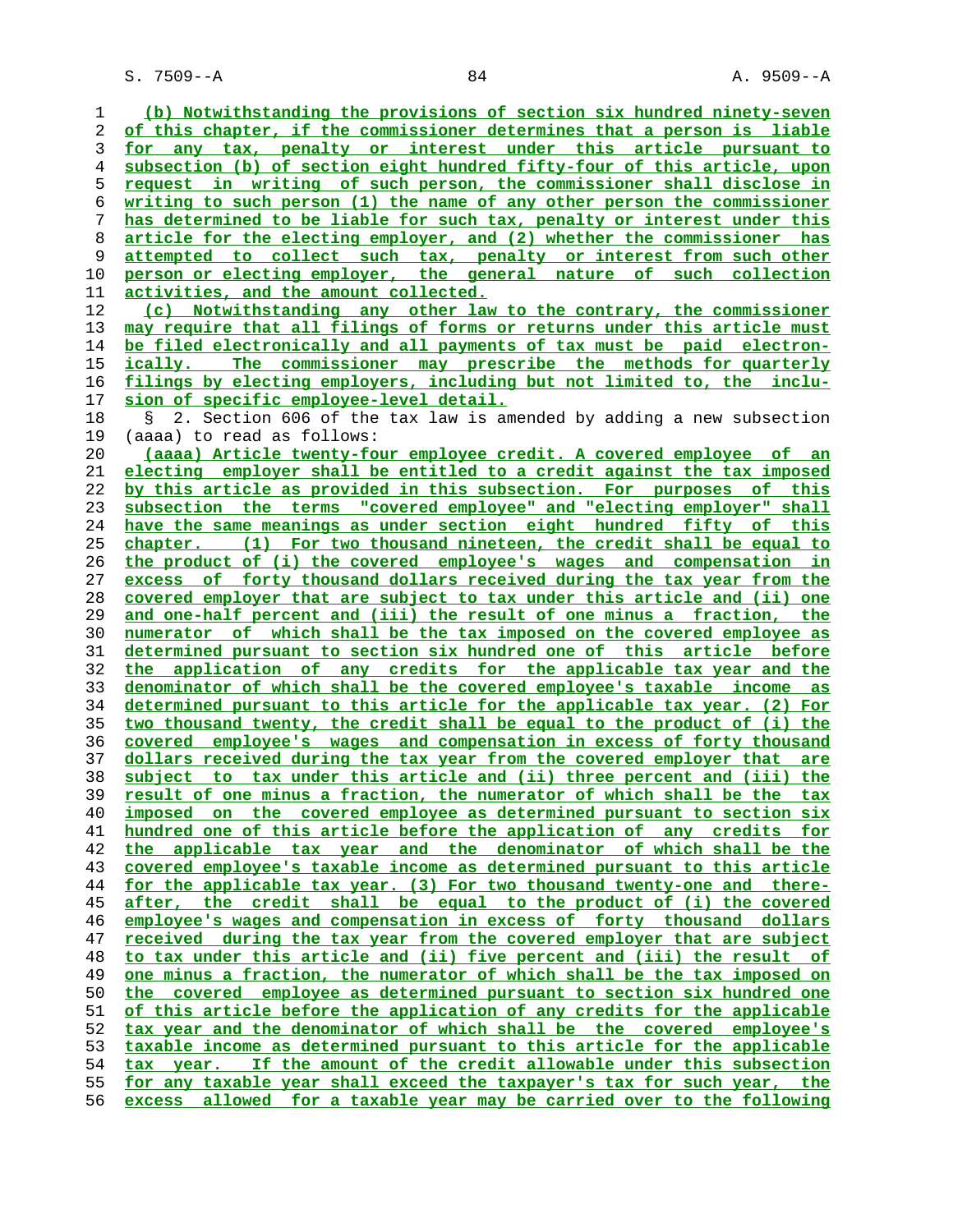1 **year or years and may be deducted from the taxpayer's tax for such year** 2 **or years.**

 3 § 3. Subdivision 1 of section 171-a of the tax law, as amended by 4 section 15 of part AAA of chapter 59 of the laws of 2017, is amended to 5 read as follows:

 6 1. All taxes, interest, penalties and fees collected or received by 7 the commissioner or the commissioner's duly authorized agent under arti- 8 cles nine (except section one hundred eighty-two-a thereof and except as<br>9 otherwise provided in section two hundred five thereof), nine-A, otherwise provided in section two hundred five thereof), nine-A, 10 twelve-A (except as otherwise provided in section two hundred eighty- 11 four-d thereof), thirteen, thirteen-A (except as otherwise provided in 12 section three hundred twelve thereof), eighteen, nineteen, twenty 13 (except as otherwise provided in section four hundred eighty-two there- 14 of), twenty-B, twenty-one, twenty-two, **twenty-four,** twenty-six, twenty- 15 eight (except as otherwise provided in section eleven hundred two or 16 eleven hundred three thereof), twenty-eight-A, twenty-nine-B, thirty-one 17 (except as otherwise provided in section fourteen hundred twenty-one 18 thereof), thirty-three and thirty-three-A of this chapter shall be 19 deposited daily in one account with such responsible banks, banking 20 houses or trust companies as may be designated by the comptroller, to 21 the credit of the comptroller. Such an account may be established in one 22 or more of such depositories. Such deposits shall be kept separate and 23 apart from all other money in the possession of the comptroller. The 24 comptroller shall require adequate security from all such depositories. 25 Of the total revenue collected or received under such articles of this 26 chapter, the comptroller shall retain in the comptroller's hands such 27 amount as the commissioner may determine to be necessary for refunds or 28 reimbursements under such articles of this chapter out of which amount 29 the comptroller shall pay any refunds or reimbursements to which taxpay- 30 ers shall be entitled under the provisions of such articles of this 31 chapter. The commissioner and the comptroller shall maintain a system of 32 accounts showing the amount of revenue collected or received from each 33 of the taxes imposed by such articles. The comptroller, after reserving 34 the amount to pay such refunds or reimbursements, shall, on or before 35 the tenth day of each month, pay into the state treasury to the credit 36 of the general fund all revenue deposited under this section during the 37 preceding calendar month and remaining to the comptroller's credit on 38 the last day of such preceding month, (i) except that the comptroller 39 shall pay to the state department of social services that amount of 40 overpayments of tax imposed by article twenty-two of this chapter and 41 the interest on such amount which is certified to the comptroller by the 42 commissioner as the amount to be credited against past-due support 43 pursuant to subdivision six of section one hundred seventy-one-c of this 44 article, (ii) and except that the comptroller shall pay to the New York 45 state higher education services corporation and the state university of 46 New York or the city university of New York respectively that amount of 47 overpayments of tax imposed by article twenty-two of this chapter and 48 the interest on such amount which is certified to the comptroller by the 49 commissioner as the amount to be credited against the amount of defaults 50 in repayment of guaranteed student loans and state university loans or 51 city university loans pursuant to subdivision five of section one 52 hundred seventy-one-d and subdivision six of section one hundred seven- 53 ty-one-e of this article, (iii) and except further that, notwithstanding 54 any law, the comptroller shall credit to the revenue arrearage account, 55 pursuant to section ninety-one-a of the state finance law, that amount 56 of overpayment of tax imposed by article nine, nine-A, twenty-two, thir-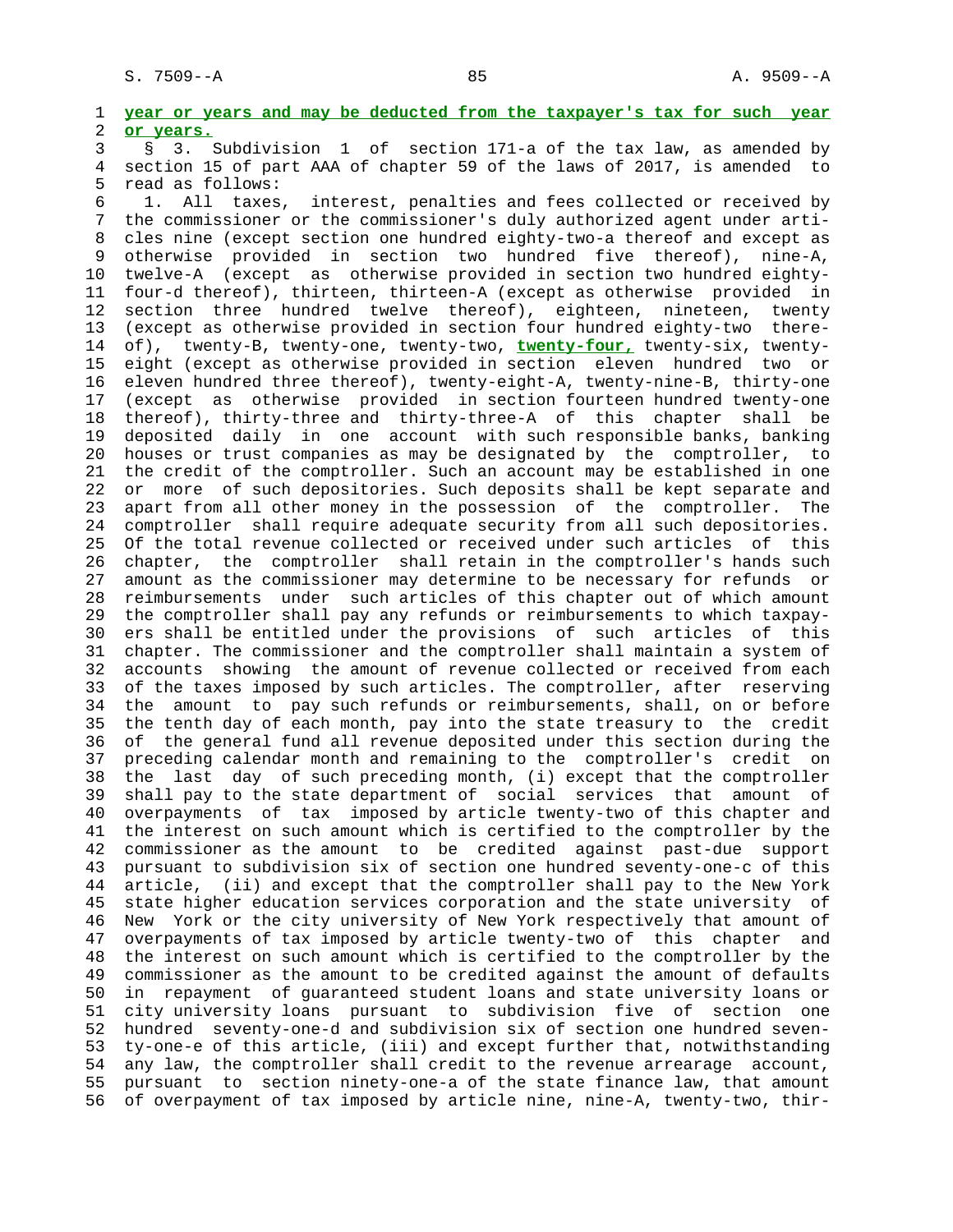1 ty, thirty-A, thirty-B or thirty-three of this chapter, and any interest 2 thereon, which is certified to the comptroller by the commissioner as 3 the amount to be credited against a past-due legally enforceable debt 4 owed to a state agency pursuant to paragraph (a) of subdivision six of 5 section one hundred seventy-one-f of this article, provided, however, he 6 shall credit to the special offset fiduciary account, pursuant to 7 section ninety-one-c of the state finance law, any such amount credita- 8 ble as a liability as set forth in paragraph (b) of subdivision six of 9 section one hundred seventy-one-f of this article, (iv) and except 10 further that the comptroller shall pay to the city of New York that 11 amount of overpayment of tax imposed by article nine, nine-A, twenty- 12 two, thirty, thirty-A, thirty-B or thirty-three of this chapter and any 13 interest thereon that is certified to the comptroller by the commission- 14 er as the amount to be credited against city of New York tax warrant 15 judgment debt pursuant to section one hundred seventy-one-l of this 16 article, (v) and except further that the comptroller shall pay to a 17 non-obligated spouse that amount of overpayment of tax imposed by arti- 18 cle twenty-two of this chapter and the interest on such amount which has 19 been credited pursuant to section one hundred seventy-one-c, one hundred 20 seventy-one-d, one hundred seventy-one-e, one hundred seventy-one-f or 21 one hundred seventy-one-l of this article and which is certified to the 22 comptroller by the commissioner as the amount due such non-obligated 23 spouse pursuant to paragraph six of subsection (b) of section six 24 hundred fifty-one of this chapter; and (vi) the comptroller shall deduct 25 a like amount which the comptroller shall pay into the treasury to the 26 credit of the general fund from amounts subsequently payable to the 27 department of social services, the state university of New York, the 28 city university of New York, or the higher education services corpo- 29 ration, or the revenue arrearage account or special offset fiduciary 30 account pursuant to section ninety-one-a or ninety-one-c of the state 31 finance law, as the case may be, whichever had been credited the amount 32 originally withheld from such overpayment, and (vii) with respect to 33 amounts originally withheld from such overpayment pursuant to section 34 one hundred seventy-one-l of this article and paid to the city of New 35 York, the comptroller shall collect a like amount from the city of New 36 York.

 37 § 4. Subdivision 1 of section 171-a of the tax law, as amended by 38 section 16 of part AAA of chapter 59 of the laws of 2017, is amended to 39 read as follows:

 40 1. All taxes, interest, penalties and fees collected or received by 41 the commissioner or the commissioner's duly authorized agent under arti- 42 cles nine (except section one hundred eighty-two-a thereof and except as 43 otherwise provided in section two hundred five thereof), nine-A, 44 twelve-A (except as otherwise provided in section two hundred eighty- 45 four-d thereof), thirteen, thirteen-A (except as otherwise provided in 46 section three hundred twelve thereof), eighteen, nineteen, twenty 47 (except as otherwise provided in section four hundred eighty-two there- 48 of), twenty-one, twenty-two, **twenty-four,** twenty-six, twenty-eight 49 (except as otherwise provided in section eleven hundred two or eleven 50 hundred three thereof), twenty-eight-A, twenty-nine-B, thirty-one 51 (except as otherwise provided in section fourteen hundred twenty-one 52 thereof), thirty-three and thirty-three-A of this chapter shall be 53 deposited daily in one account with such responsible banks, banking 54 houses or trust companies as may be designated by the comptroller, to 55 the credit of the comptroller. Such an account may be established in one 56 or more of such depositories. Such deposits shall be kept separate and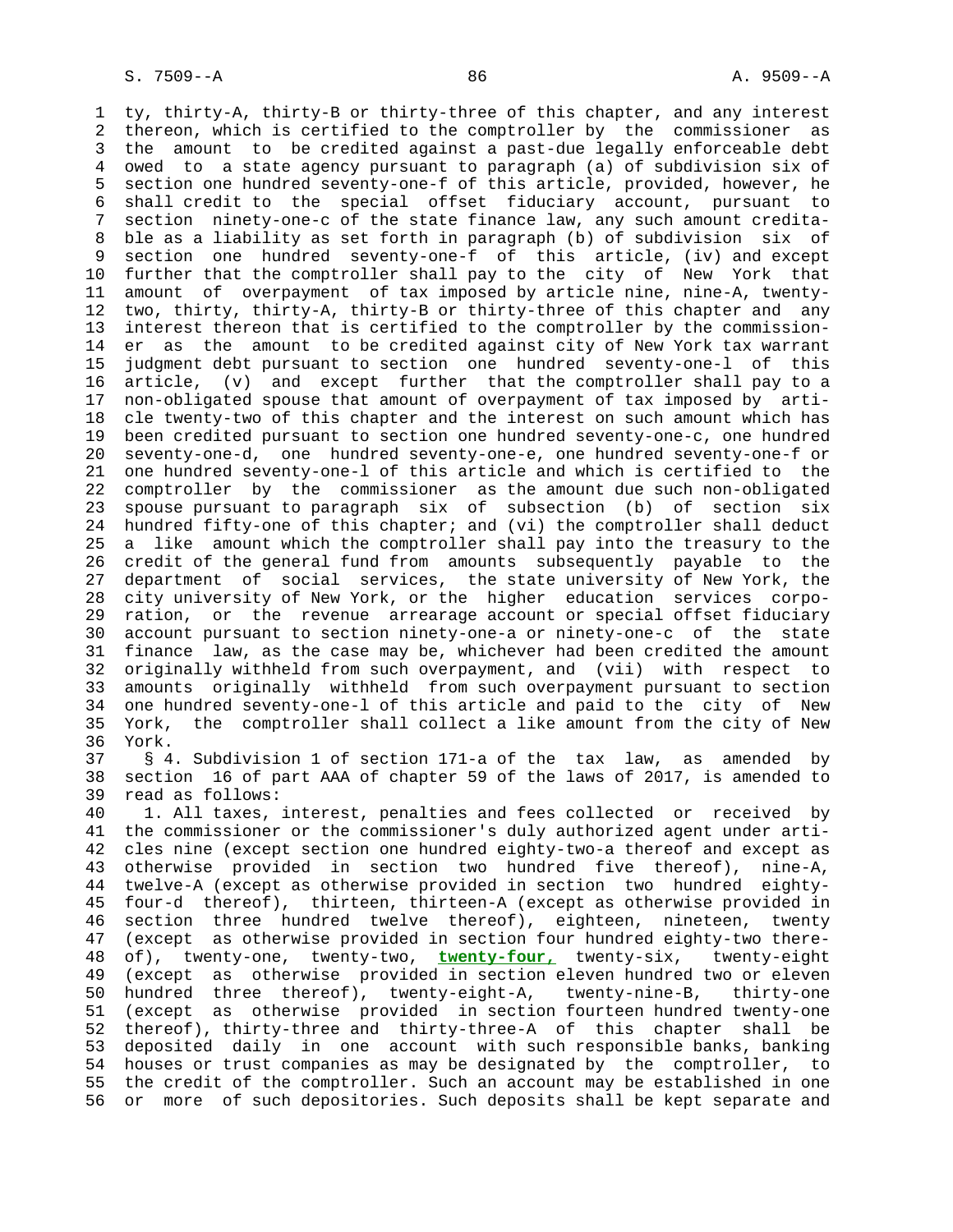1 apart from all other money in the possession of the comptroller. The 2 comptroller shall require adequate security from all such depositories. 3 Of the total revenue collected or received under such articles of this 4 chapter, the comptroller shall retain in the comptroller's hands such 5 amount as the commissioner may determine to be necessary for refunds or 6 reimbursements under such articles of this chapter out of which amount 7 the comptroller shall pay any refunds or reimbursements to which taxpay- 8 ers shall be entitled under the provisions of such articles of this<br>9 chapter. The commissioner and the comptroller shall maintain a system of chapter. The commissioner and the comptroller shall maintain a system of 10 accounts showing the amount of revenue collected or received from each 11 of the taxes imposed by such articles. The comptroller, after reserving 12 the amount to pay such refunds or reimbursements, shall, on or before 13 the tenth day of each month, pay into the state treasury to the credit 14 of the general fund all revenue deposited under this section during the 15 preceding calendar month and remaining to the comptroller's credit on 16 the last day of such preceding month, (i) except that the comptroller 17 shall pay to the state department of social services that amount of 18 overpayments of tax imposed by article twenty-two of this chapter and 19 the interest on such amount which is certified to the comptroller by the 20 commissioner as the amount to be credited against past-due support 21 pursuant to subdivision six of section one hundred seventy-one-c of this 22 article, (ii) and except that the comptroller shall pay to the New York 23 state higher education services corporation and the state university of 24 New York or the city university of New York respectively that amount of 25 overpayments of tax imposed by article twenty-two of this chapter and 26 the interest on such amount which is certified to the comptroller by the 27 commissioner as the amount to be credited against the amount of defaults 28 in repayment of guaranteed student loans and state university loans or 29 city university loans pursuant to subdivision five of section one 30 hundred seventy-one-d and subdivision six of section one hundred seven- 31 ty-one-e of this article, (iii) and except further that, notwithstanding 32 any law, the comptroller shall credit to the revenue arrearage account, 33 pursuant to section ninety-one-a of the state finance law, that amount 34 of overpayment of tax imposed by article nine, nine-A, twenty-two, thir- 35 ty, thirty-A, thirty-B or thirty-three of this chapter, and any interest 36 thereon, which is certified to the comptroller by the commissioner as 37 the amount to be credited against a past-due legally enforceable debt 38 owed to a state agency pursuant to paragraph (a) of subdivision six of 39 section one hundred seventy-one-f of this article, provided, however, he 40 shall credit to the special offset fiduciary account, pursuant to 41 section ninety-one-c of the state finance law, any such amount credita- 42 ble as a liability as set forth in paragraph (b) of subdivision six of 43 section one hundred seventy-one-f of this article, (iv) and except 44 further that the comptroller shall pay to the city of New York that 45 amount of overpayment of tax imposed by article nine, nine-A, twenty- 46 two, thirty, thirty-A, thirty-B or thirty-three of this chapter and any 47 interest thereon that is certified to the comptroller by the commission- 48 er as the amount to be credited against city of New York tax warrant 49 judgment debt pursuant to section one hundred seventy-one-l of this 50 article, (v) and except further that the comptroller shall pay to a 51 non-obligated spouse that amount of overpayment of tax imposed by arti- 52 cle twenty-two of this chapter and the interest on such amount which has 53 been credited pursuant to section one hundred seventy-one-c, one hundred 54 seventy-one-d, one hundred seventy-one-e, one hundred seventy-one-f or 55 one hundred seventy-one-l of this article and which is certified to the 56 comptroller by the commissioner as the amount due such non-obligated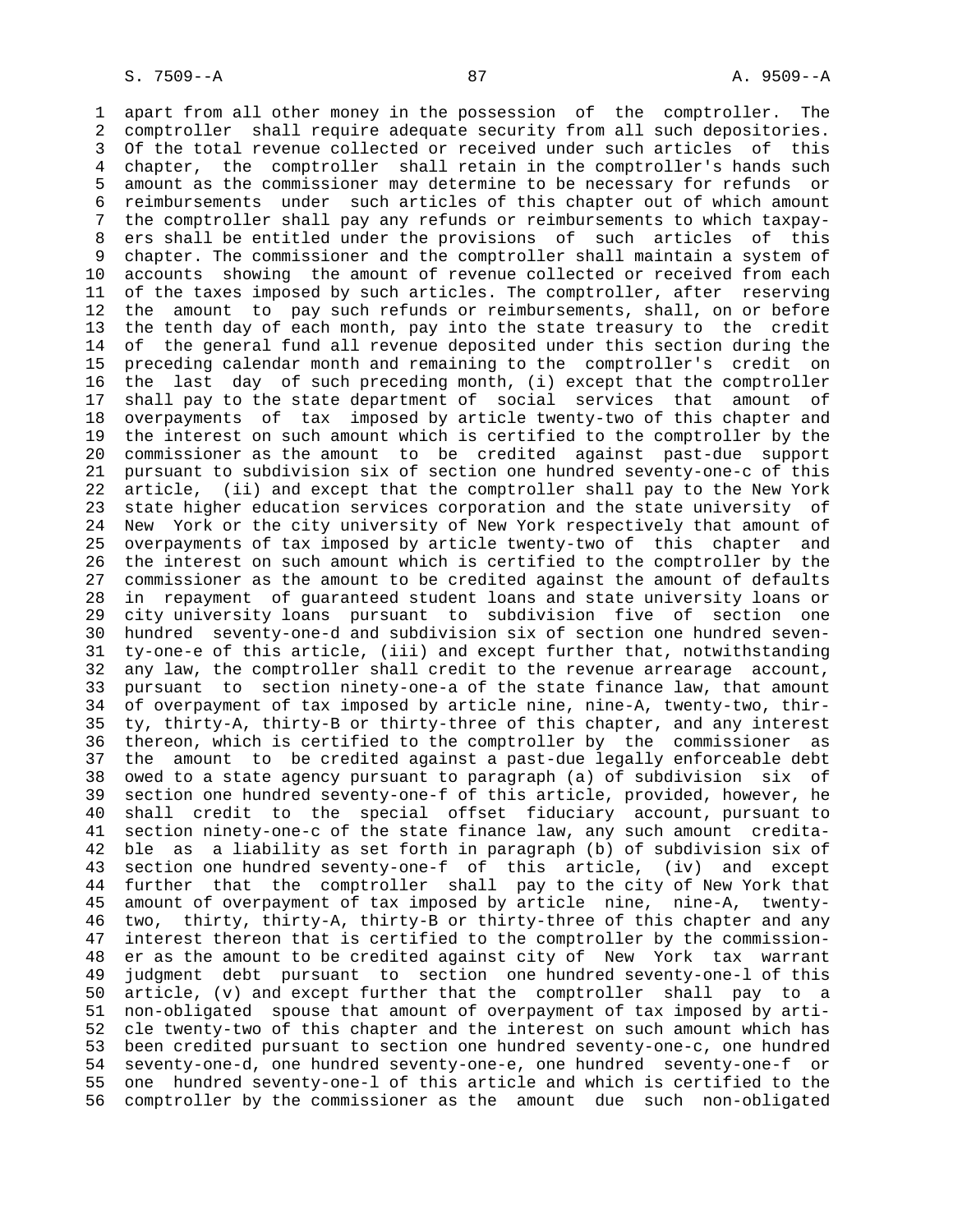1 spouse pursuant to paragraph six of subsection (b) of section six 2 hundred fifty-one of this chapter; and (vi) the comptroller shall deduct 3 a like amount which the comptroller shall pay into the treasury to the 4 credit of the general fund from amounts subsequently payable to the 5 department of social services, the state university of New York, the 6 city university of New York, or the higher education services corpo- 7 ration, or the revenue arrearage account or special offset fiduciary 8 account pursuant to section ninety-one-a or ninety-one-c of the state 9 finance law, as the case may be, whichever had been credited the amount 10 originally withheld from such overpayment, and (vii) with respect to 11 amounts originally withheld from such overpayment pursuant to section 12 one hundred seventy-one-l of this article and paid to the city of New 13 York, the comptroller shall collect a like amount from the city of New 14 York.

 15 § 5. Subdivisions 2, 3 and paragraph (a) of subdivision 5 of section 16 92-z of the state finance law, subdivision 2 as amended by section 30 of 17 part T of chapter 57 of the laws of 2007, and subdivision 3 and para- 18 graph (a) of subdivision 5 as added by section 1 of part I of chapter 19 383 of the laws of 2001, are amended to read as follows:

 20 2. Such fund shall consist of [**twenty-five**] **(a) fifty** percent of 21 receipts from the imposition of personal income taxes pursuant to arti- 22 cle twenty-two of the tax law, less such amounts as the commissioner of 23 taxation and finance may determine to be necessary for refunds**, and (b)** 24 **fifty percent of receipts from the imposition of employer compensation** 25 **expense taxes pursuant to article twenty-four of the tax law, less such** 26 **amounts as the commissioner of taxation and finance may determine to be** 27 **necessary for refunds**.

 28 3. **(a)** Beginning on the first day of each month, the comptroller shall 29 deposit all of the receipts collected pursuant to section six hundred 30 seventy-one of the tax law in the revenue bond tax fund until the amount 31 of monthly receipts anticipated to be deposited pursuant to the certif- 32 icate required in paragraph (b) of subdivision five of this section are 33 met. On or before the twelfth day of each month, the commissioner of 34 taxation and finance shall certify to the state comptroller the amounts 35 specified in **paragraph (a) of** subdivision two of this section relating 36 to the preceding month and, in addition, no later than March thirty- 37 first of each fiscal year the commissioner of taxation and finance shall 38 certify such amounts relating to the last month of such fiscal year. The 39 amounts so certified shall be deposited by the state comptroller in the 40 revenue bond tax fund.

**(b) Beginning on the first day of each month, the comptroller shall deposit all of the receipts collected pursuant to section eight hundred fifty-four of the tax law in the revenue bond tax fund until the amount of monthly receipts anticipated to be deposited pursuant to the certif- icate required in paragraph (b) of subdivision five of this section are met. On or before the twelfth day of each month, the commissioner of taxation and finance shall certify to the state comptroller the amounts specified in paragraph (b) of subdivision two of this section relating to the preceding month and, in addition, no later than March thirty- first of each fiscal year the commissioner of taxation and finance shall certify such amounts relating to the last month of such fiscal year. The amounts so certified shall be deposited by the state comptroller in the revenue bond tax fund.**

 54 (a) The state comptroller shall from time to time, but in no event 55 later than the fifteenth day of each month (other than the last month of 56 the fiscal year) and no later than the thirty-first day of the last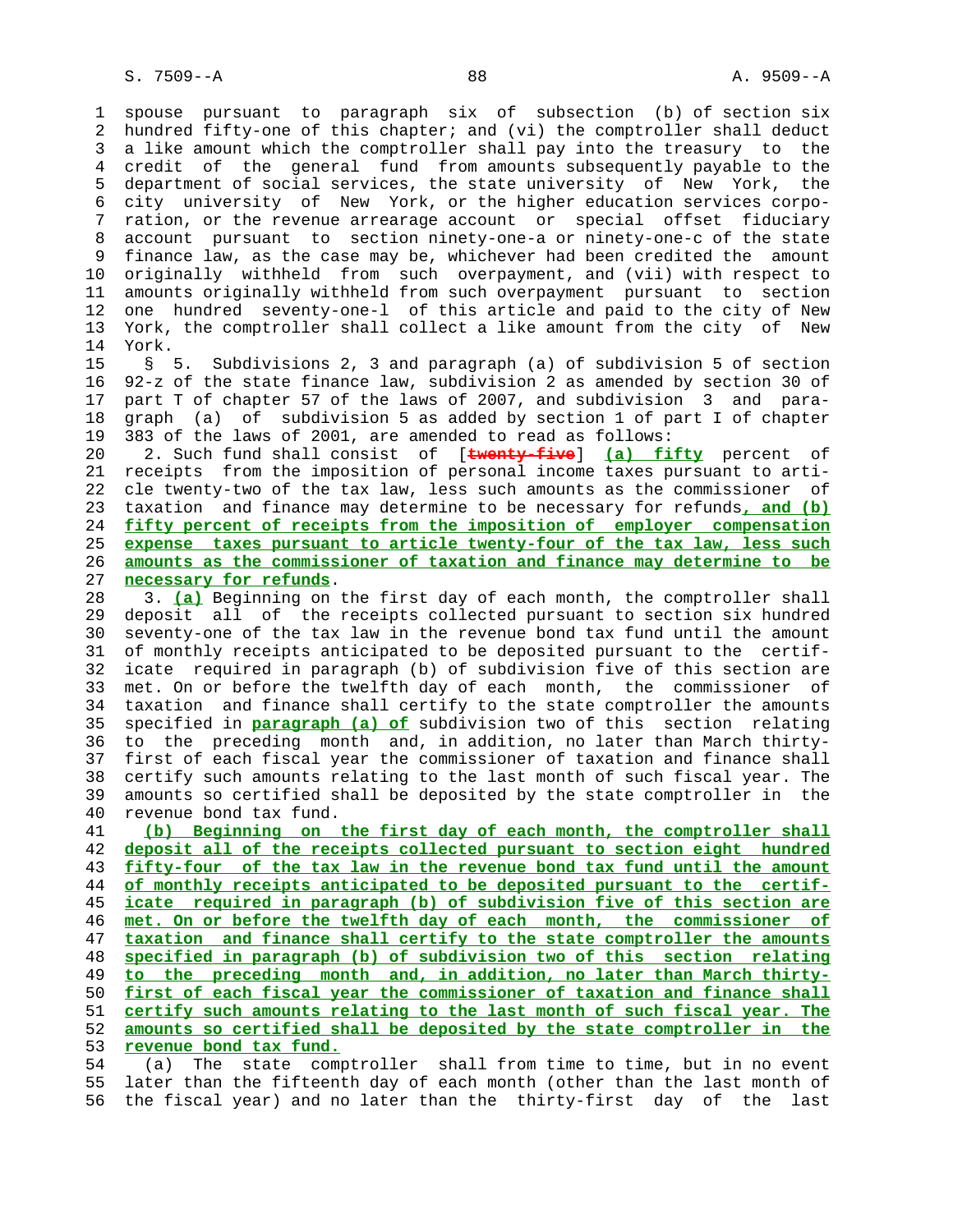1 month of each fiscal year, pay over and distribute to the credit of the 2 general fund of the state treasury all moneys in the revenue bond tax 3 fund, if any, in excess of the aggregate amount required to be set aside 4 for the payment of cash requirements pursuant to paragraph (b) of this 5 subdivision, provided that an appropriation has been made to pay all 6 amounts specified in any certificate or certificates delivered by the 7 director of the budget pursuant to paragraph (b) of this subdivision as 8 being required by each authorized issuer as such term is defined in<br>9 section sixtv-eight-a of this chapter for the payment of cash requiresection sixty-eight-a of this chapter for the payment of cash require- 10 ments of such issuers for such fiscal year. Subject to the rights of 11 holders of debt of the state, in no event shall the state comptroller 12 pay over and distribute any moneys on deposit in the revenue bond tax 13 fund to any person other than an authorized issuer pursuant to such 14 certificate or certificates (i) unless and until the aggregate of all 15 cash requirements certified to the state comptroller as required by such 16 authorized issuers to be set aside pursuant to paragraph (b) of this 17 subdivision for such fiscal year shall have been appropriated to such 18 authorized issuers in accordance with the schedule specified in the 19 certificate or certificates filed by the director of the budget or (ii) 20 if, after having been so certified and appropriated, any payment 21 required to be made pursuant to paragraph (b) of this subdivision has 22 not been made to the authorized issuers which was required to have been 23 made pursuant to such certificate or certificates; provided, however, 24 that no person, including such authorized issuers or the holders of 25 revenue bonds, shall have any lien on moneys on deposit in the revenue 26 bond tax fund. Any agreement entered into pursuant to section sixty- 27 eight-c of this chapter related to any payment authorized by this 28 section shall be executory only to the extent of such revenues available 29 to the state in such fund. Notwithstanding subdivisions two and three of 30 this section, in the event the aggregate of all cash requirements certi- 31 fied to the state comptroller as required by such authorized issuers to 32 be set aside pursuant to paragraph (b) of this subdivision for the 33 fiscal year beginning on April first shall not have been appropriated to 34 such authorized issuers in accordance with the schedule specified in the 35 certificate or certificates filed by the director of the budget or, (ii) 36 if, having been so certified and appropriated, any payment required to 37 be made pursuant to paragraph (b) of this subdivision has not been made 38 pursuant to such certificate or certificates, all receipts collected 39 pursuant to section six hundred seventy-one of the tax law **and section** 40 **eight hundred fifty-four of the tax law** shall be deposited in the reven- 41 ue bond tax fund until the greater of [**twenty-five**] **forty** percent of the 42 **aggregate of the** receipts from the imposition of **(A)** the personal income 43 tax imposed by article twenty-two of the tax law **and (B) the employer** 44 **compensation expense tax imposed by article twenty-four of the tax law** 45 for the fiscal year beginning on April first and as specified in the 46 certificate or certificates filed by the director of the budget pursuant 47 to this paragraph or [**six**] **a total of twelve** billion dollars has been 48 deposited in the revenue bond tax fund. Notwithstanding any other 49 provision of law, if the state has appropriated and paid to the author- 50 ized issuers the amounts necessary for the authorized issuers to meet 51 their requirements for the current fiscal year pursuant to the certif- 52 icate or certificates submitted by the director of the budget pursuant 53 to paragraph (b) of this section, the state comptroller shall, on the 54 last day of each fiscal year, pay to the general fund of the state all 55 sums remaining in the revenue bond tax fund on such date except such 56 amounts as the director of the budget may certify are needed to meet the